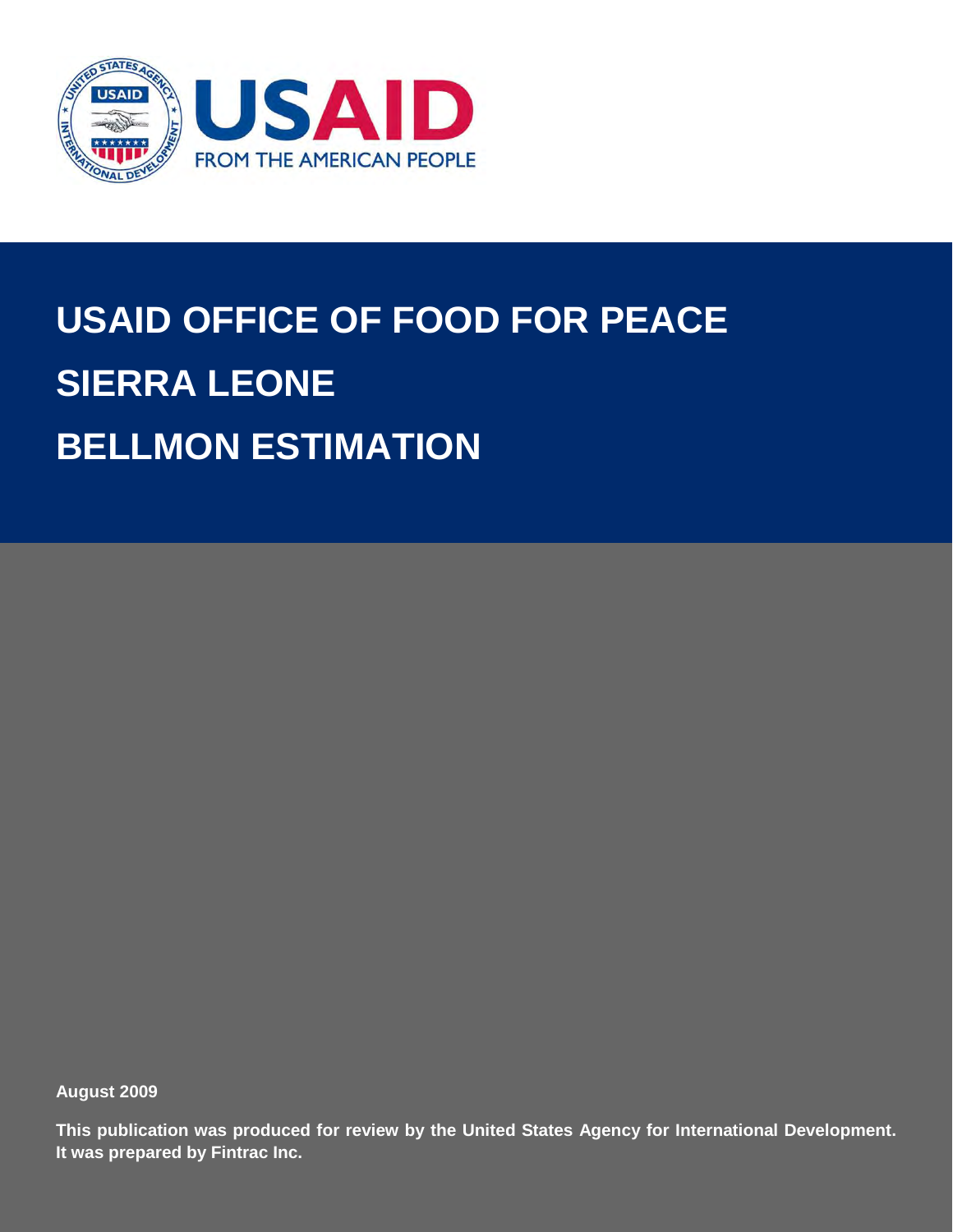

**Fintrac Inc.** [www.fintrac.com](http://www.fintrac.com/) [info@fintrac.com](mailto:info@fintrac.com)

US Virgin Islands 3077 Kronprindsens Gade 72 St. Thomas, USVI 00802 Tel: (340) 776-7600 Fax: (340) 776-7601

Washington, D.C. 1436 U Street NW, Suite 303 Washington, D.C. 20009 USA Tel: (202) 462-8475 Fax: (202) 462-8478

#### **USAID-BEST**

Washington, D.C. 1436 U Street NW, Suite 104 Washington, D.C. 20009 USA Tel: (202) 742-1055 Fax: (202) 462-8478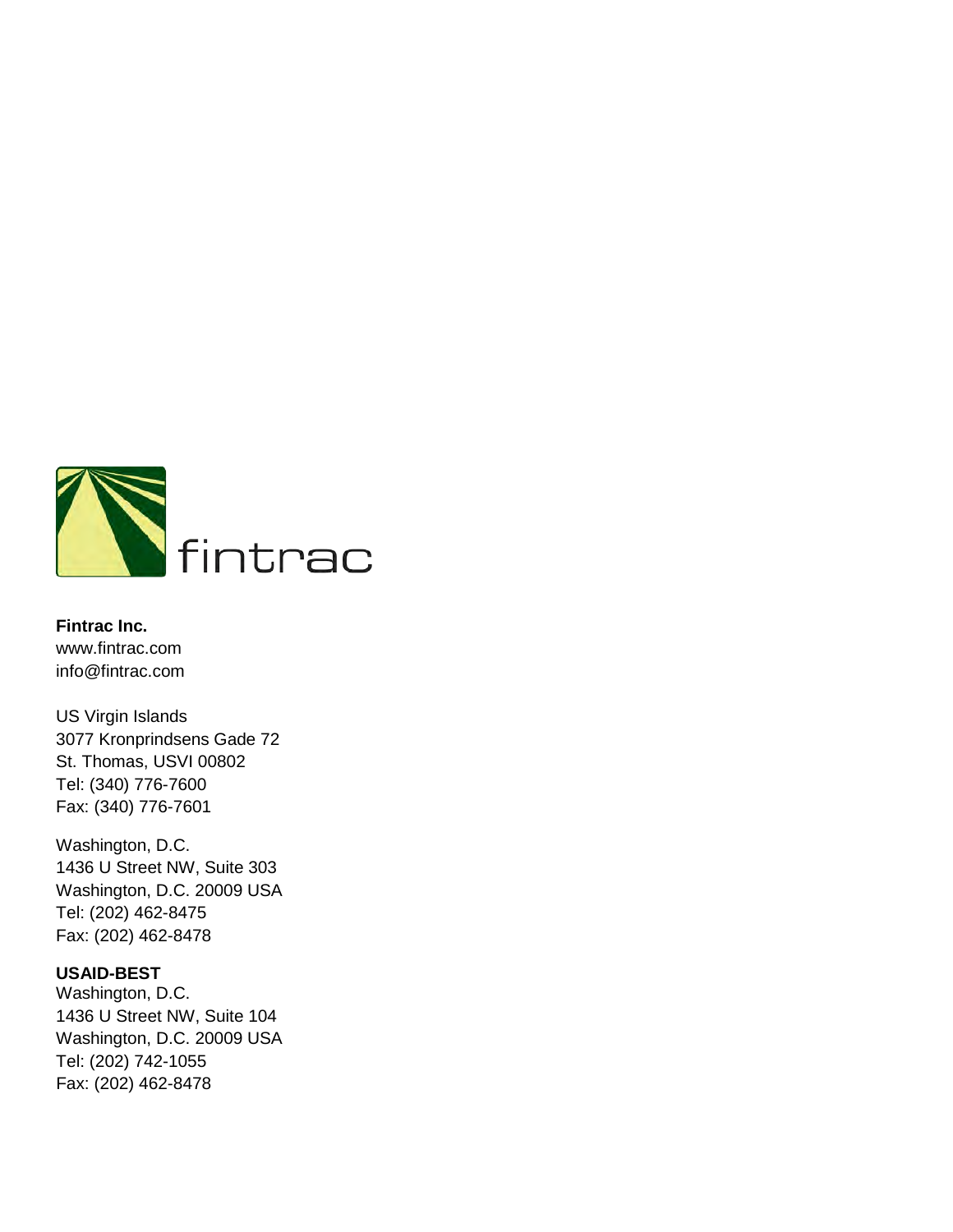# USAID OFFICE OF FOOD FOR PEACE SIERRA LEONE BELLMON ESTIMATION

**August 2009**

The author's views expressed in this publication do not necessarily reflect the views of the United States Agency for International Development or the United States Government.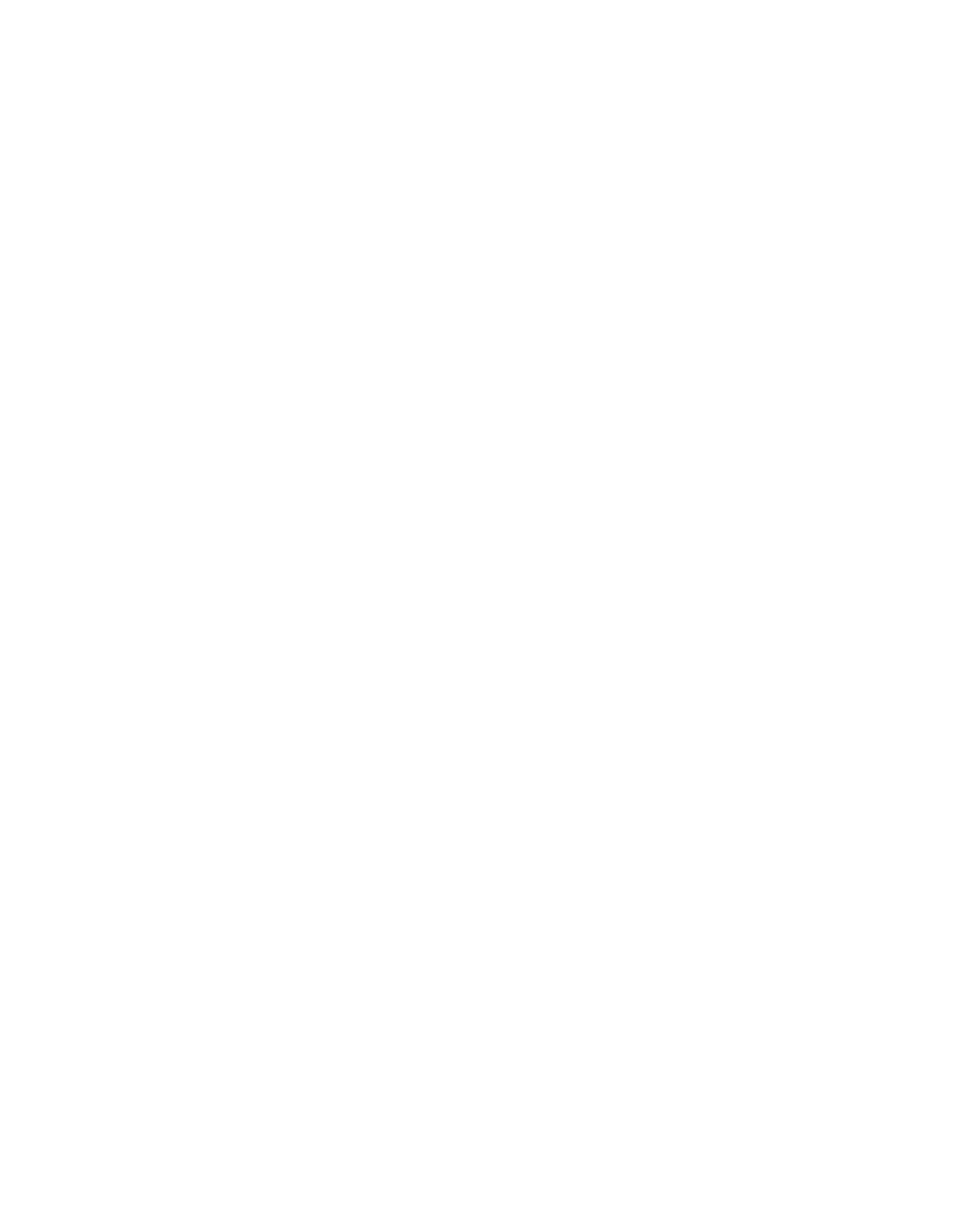### <span id="page-4-0"></span>PREFACE

In June and July 2009, the Bellmon Estimation Studies for Title II (BEST) team undertook an analysis aimed at generating recommendations for a Bellmon Determination to be made by USAID. The purpose of the analysis was to determine that the direct distribution and monetization of U.S. agricultural commodities provided for use in Sierra Leone during FY2010 through Title II meet the criteria set forth in the Bellmon Amendment.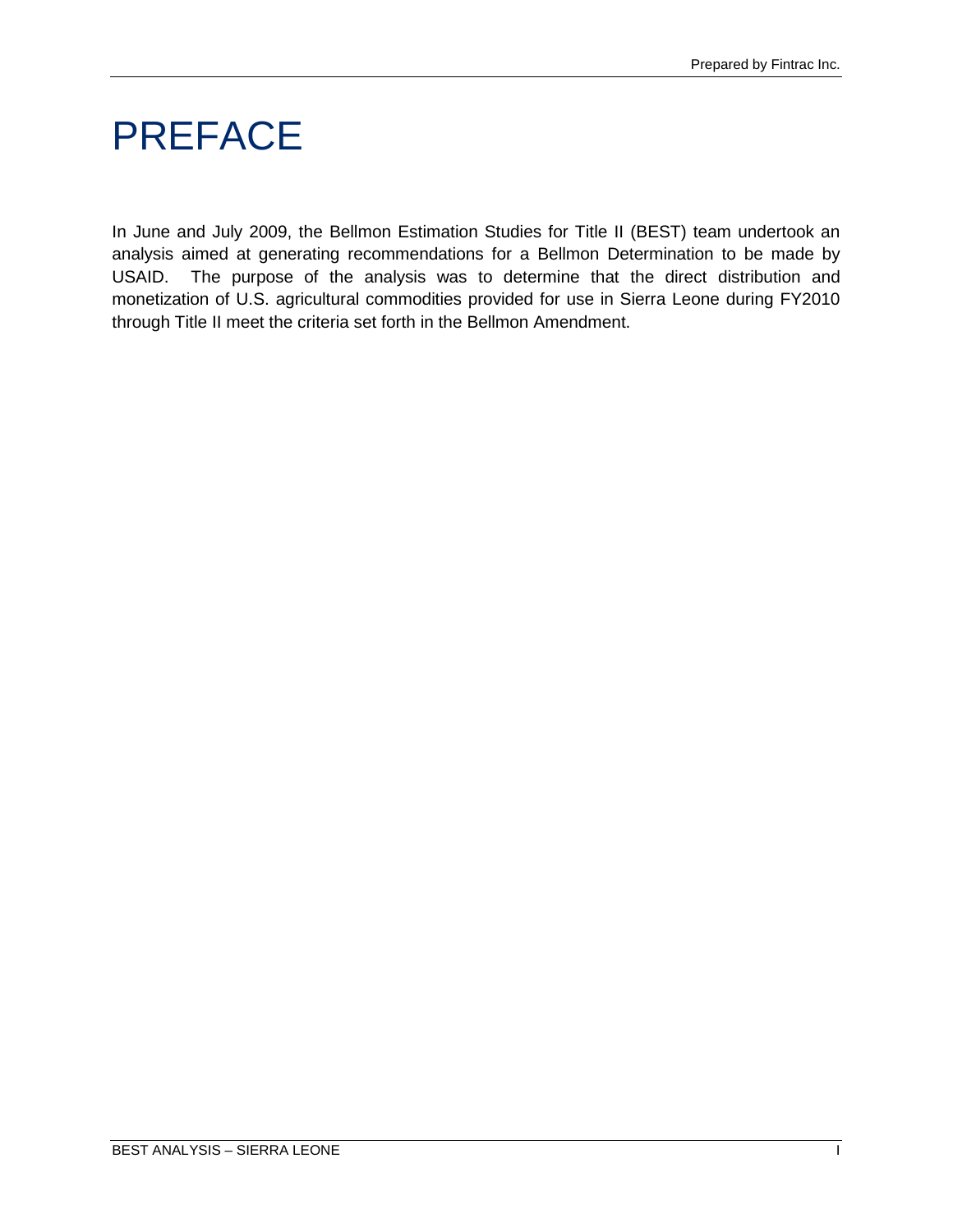### <span id="page-5-0"></span>**CONTENT**

| 3. ADEQUACY OF PORTS, STORAGE & TRANSPORTATION 9                                                                                                                                                                                                               |  |
|----------------------------------------------------------------------------------------------------------------------------------------------------------------------------------------------------------------------------------------------------------------|--|
|                                                                                                                                                                                                                                                                |  |
|                                                                                                                                                                                                                                                                |  |
| 6.2 Potential Food Aid Distribution Modalities During FY2010-2014 MYAP Cycle 25<br>6.3 Key Considerations for All Distributed Food Aid Interventions in Sierra Leone  26<br>6.4 General Guidelines to Ensure Proposed FFA and PM2A Programs Will Not Result In |  |
|                                                                                                                                                                                                                                                                |  |
|                                                                                                                                                                                                                                                                |  |
| <b>ANNEX 3: NATIONAL HOUSEHOLD CONSUMPTION AND EXPENDITURE  44</b>                                                                                                                                                                                             |  |
| ANNEX 4: GEOGRAPHY, DEMOGRAPHY & INFRASTRUCTURE 51                                                                                                                                                                                                             |  |
|                                                                                                                                                                                                                                                                |  |
|                                                                                                                                                                                                                                                                |  |
|                                                                                                                                                                                                                                                                |  |
| ANNEX 8: DETERMINING IMPACT OF A DISTRIBUTION PROGRAM  76                                                                                                                                                                                                      |  |
|                                                                                                                                                                                                                                                                |  |
|                                                                                                                                                                                                                                                                |  |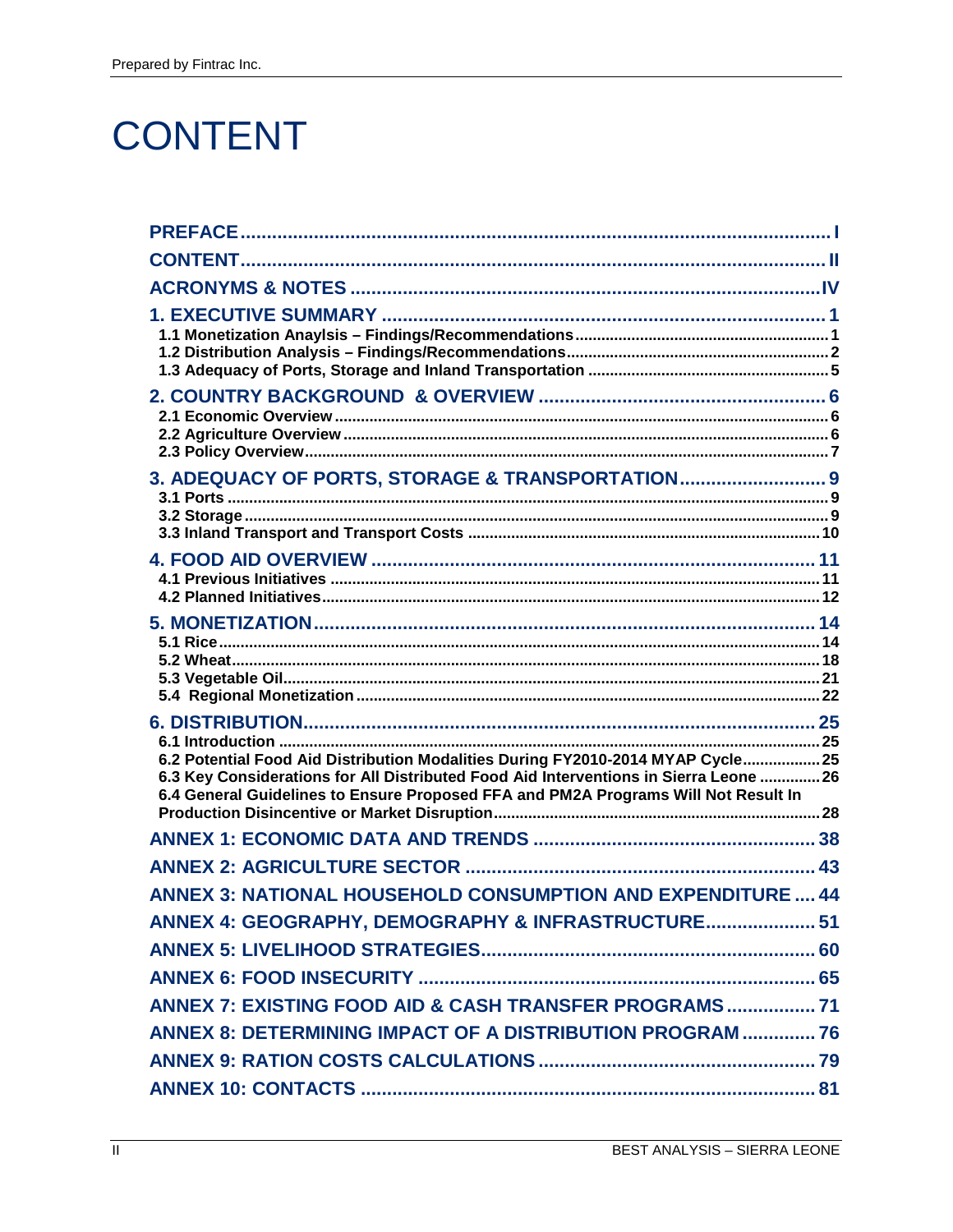| <b>ANNEX 13: TITLE II SIERRA LEONE PROGRAMMING DESCRIPTION  87</b> |  |
|--------------------------------------------------------------------|--|
|                                                                    |  |
|                                                                    |  |
|                                                                    |  |
|                                                                    |  |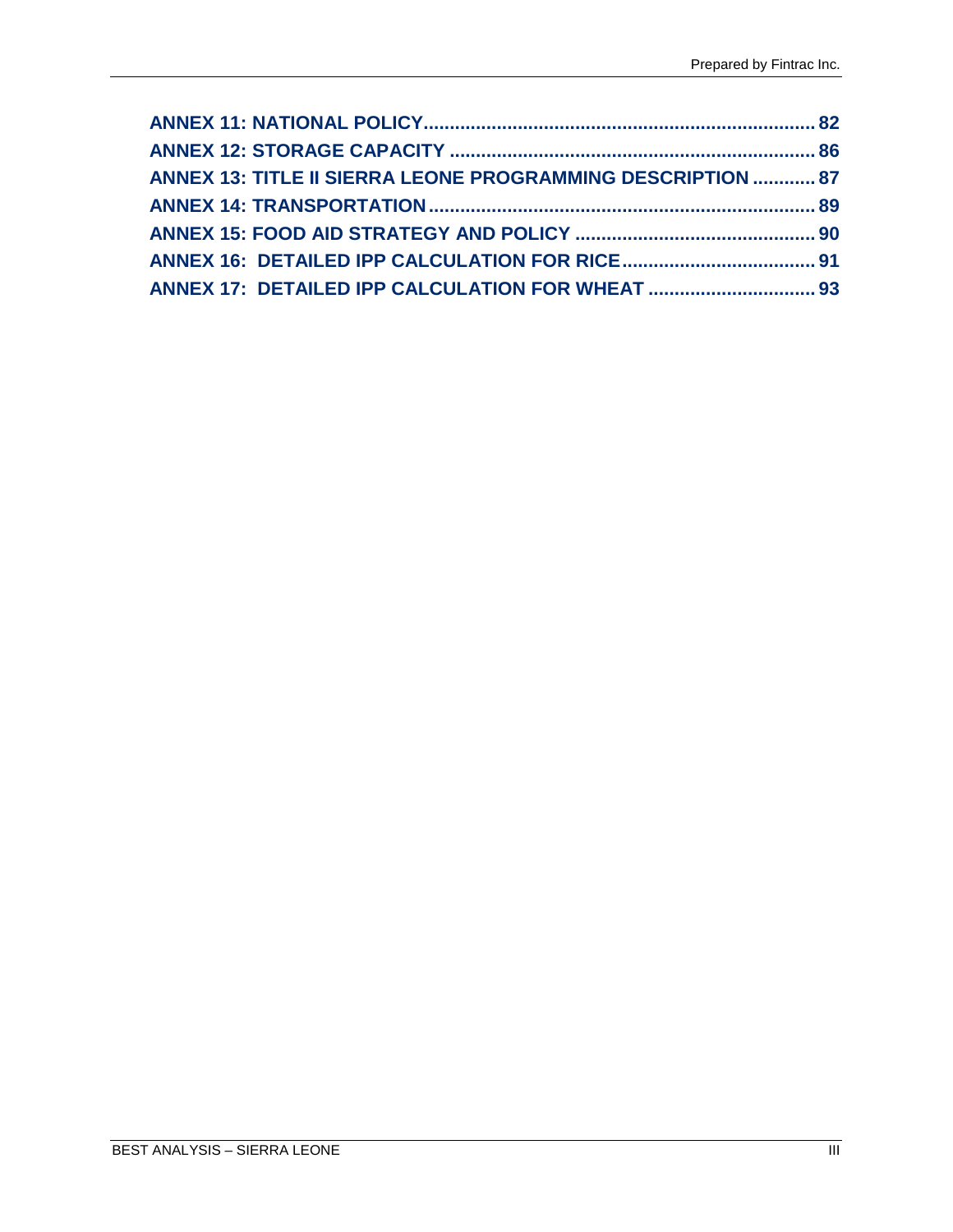### <span id="page-7-0"></span>ACRONYMS & NOTES

| AER             | <b>Annual Estimate of Requirements</b>                          |
|-----------------|-----------------------------------------------------------------|
| <b>BCC</b>      | <b>Behavior Change Communication</b>                            |
| <b>BEST</b>     | <b>Bellmon Estimation Studies for Title II</b>                  |
| CARD            | Coalition for African Rice Development                          |
| CDSO            | Crude Degummed Soybean Oil                                      |
| <b>CFA</b>      | Committee on Food Aid                                           |
| CIF             | Commodity Insurance and Freight                                 |
| <b>CMAM</b>     | Community Management of Acute Malnutrition                      |
| CORAD           | Consortium for Rehabilitation and Development                   |
| <b>CRS</b>      | <b>Catholic Relief Services</b>                                 |
| CSB             | Corn Soy Blend                                                  |
| <b>DFID</b>     | Department for International Development (UK)                   |
| FANTA-2         | Food and Nutrition Technical Assistance Project                 |
| <b>FAO</b>      | Food and Agriculture Organization of the United Nations         |
| <b>FEWS NET</b> | Famine Early Warning Systems Network                            |
| <b>FFA</b>      | <b>Food For Assets</b>                                          |
| FFE             | Food For Education                                              |
| <b>FFP</b>      | Food For Peace                                                  |
| FFT.            | Food For Training                                               |
| <b>FFW</b>      | Food For Work                                                   |
| FOB             | Free On Board                                                   |
| <b>FSCF</b>     | <b>Food Security Country Framework</b>                          |
| <b>FY</b>       | <b>Financial/Fiscal Year</b>                                    |
| <b>GDP</b>      | <b>Gross Domestic Product</b>                                   |
| GOSL            | Government of Sierra Leone                                      |
| HA              | Hectare                                                         |
| HDI             | Human Development Index                                         |
| HH.             | Household                                                       |
| HIV/AIDS        | Human Immunodeficiency Virus/Acquired Immunodeficiency Syndrome |
| <b>HRW</b>      | Hard Red Winter (Wheat)                                         |
| <b>IGC</b>      | <b>International Grains Council</b>                             |
| IMF             | International Monetary Fund                                     |
| <b>IPP</b>      | <b>Import Parity Price</b>                                      |
| <b>IPRSP</b>    | Interim Poverty Reduction Strategy Paper                        |
| IR              | Intermediate Result                                             |
| <b>IYCF</b>     | Infant and Young Child Feeding                                  |
| ΚG              | Kilogram                                                        |
| LEAD            | Livelihood Enhancement and Asset Development Project            |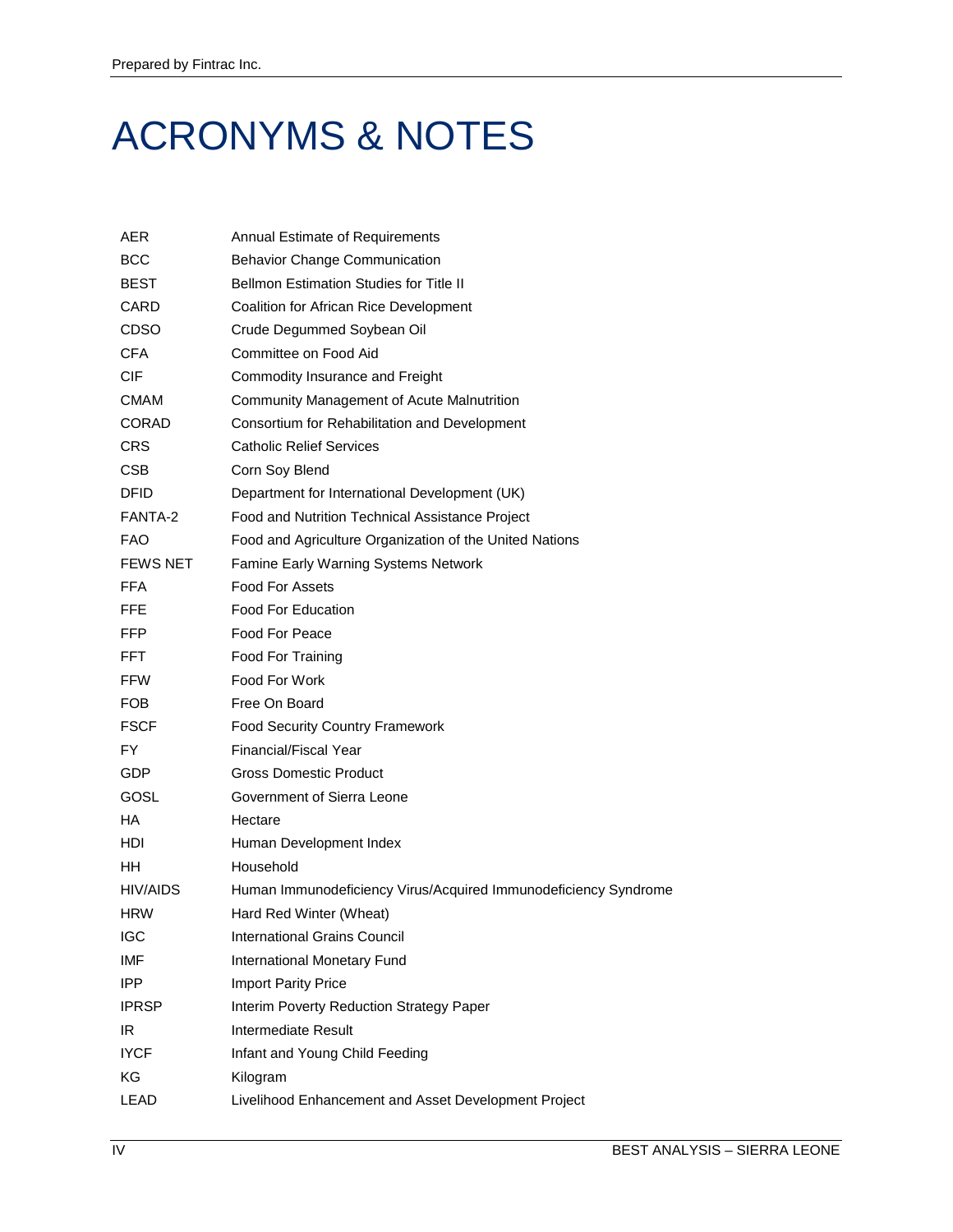| M                 | Meter                                                       |
|-------------------|-------------------------------------------------------------|
| M&E               | Monitoring and Evaluation                                   |
| <b>MCHN</b>       | Maternal Child Health Nutrition                             |
| МT                | Metric Ton = $2,204.62$ pounds                              |
| <b>MYAP</b>       | Multi-Year Assistance Program (PL-480 Title II)             |
| <b>NGO</b>        | Non-governmental Organization                               |
| <b>NRDS</b>       | National Rice Development Strategy                          |
| <b>NRS</b>        | National Recovery Strategy                                  |
| PM <sub>2</sub> A | Prevention of Malnutrition in Children Under Two Approach   |
| <b>PRRO</b>       | WFP Protracted Relief and Recovery Operations               |
| <b>PRSP</b>       | <b>Poverty Reduction Strategy Paper</b>                     |
| <b>RM</b>         | <b>Regional Monetization</b>                                |
| <b>UNDP</b>       | United Nations Development Program                          |
| <b>UNICEF</b>     | United Nations Children's Fund                              |
| <b>USAID</b>      | United States Agency for International Development          |
| <b>USDA</b>       | United States Department of Agriculture                     |
| USDA-FAS          | US Department of Agriculture - Foreign Agricultural Service |
| <b>USG</b>        | <b>United States Government</b>                             |
| <b>VAM</b>        | <b>Vulnerability Assessment Mission</b>                     |
| <b>VGF</b>        | Vulnerable Group Feeding                                    |
| <b>WFP</b>        | World Food Programme                                        |
| <b>WVI</b>        | <b>World Vision International</b>                           |

#### **Exchange Rate:**

*The exchange rate used throughout this report is Leone (Le) 3,100 = \$1.*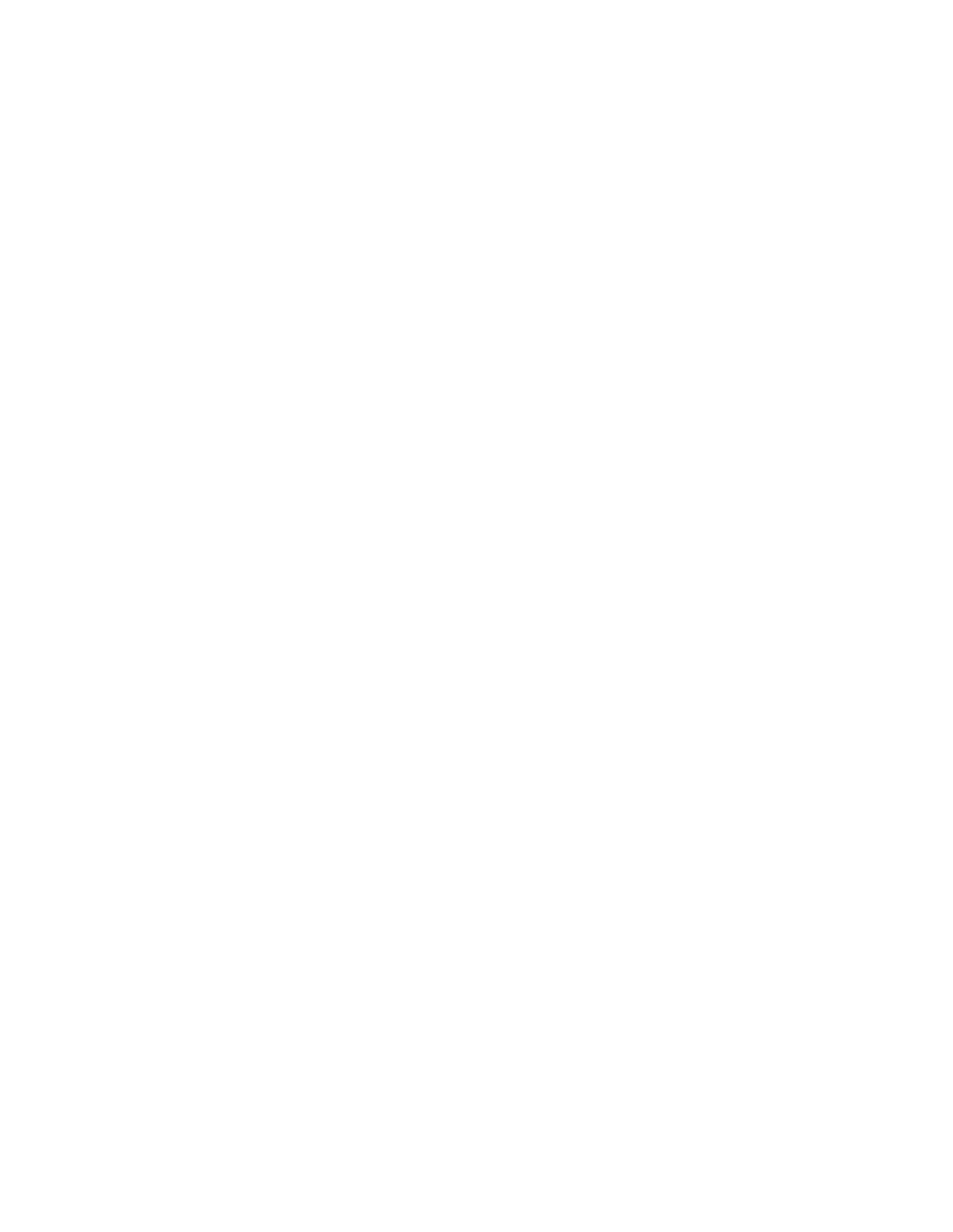### <span id="page-10-0"></span>1. EXECUTIVE SUMMARY

This report presents findings and recommendations for making a Bellmon Determination in advance of the implementation of an FY2010 Multi-Year Assistance Program (MYAP) in Sierra Leone. It is based on a desk study and fieldwork conducted in June and July 2009. Since monetization is likely to fund at least a portion of MYAP activities, BEST conducted a market analysis of key commodities that could potentially be monetized. In addition, current food aid programs and proxy indicators of additionality were investigated, to estimate the potential effect of a Title II program on local production and marketing of relevant food commodities.

#### <span id="page-10-1"></span>1.1 MONETIZATION ANAYLSIS – FINDINGS/RECOMMENDATIONS

The BEST team analyzed food production and consumption figures and trade patterns for Sierra Leone, past monetization sales, and the food consumption characteristics of the Sierra Leonean population, with an aim of identifying the commodities most suitable for monetization in the future.

Commodities were considered for monetization based on:

- **Eligibility for exporting the commodity from the US;**
- **E** Eligibility for importing the commodity to Sierra Leone;
- Domestic demand of the commodity;
- **Number Mether domestic supply shortfalls of the commodity are filled through commercial** imports and food aid;
- $\blacksquare$  The existence and degree of competition for the purchase of the commodity; and,
- **The expectations that a fair market price for the commodity can be obtained.**

The commodities assessed in this Bellmon analysis are: *Rice US Grade #5 or better* with 20 percent maximum broken, *Hard Red Winter (HRW) Wheat US Grade #2 or better*, and, in a preliminary manner, *refined vegetable oil*.

#### **Findings:**

■ This Bellmon recommends monetizing up to 10,931 metric tons of US Grade #5 or better rice with 20 percent maximum broken during FY10, because there exists a substantial market and demand for that rice in Sierra Leone; because there exists what is considered to be an adequate degree of competition for the purchase of the rice in Sierra Leone; and because the actual sale event can be used to strengthen rice markets in that country.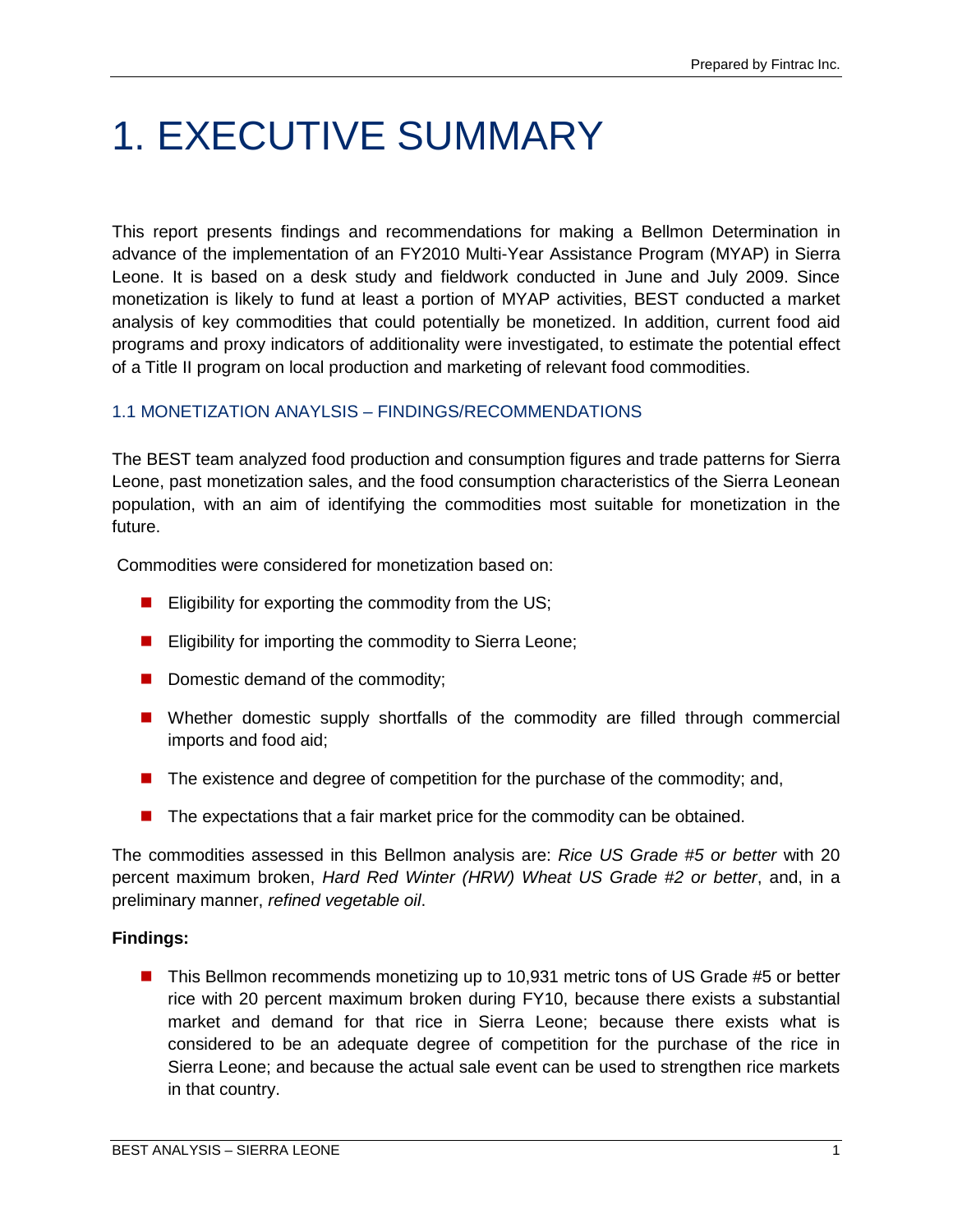- This Bellmon does not recommend monetizing US Grade #2 or better Hard Red Winter (HRW) wheat in Sierra Leone during FY10, because there is only one buyer for that commodity and because the sales price obtained historically for Title II wheat is far below what would be obtained through normal commercial marketing of that commodity.
- Should the need arise to monetize something other than the maximum volume of US Grade #5 or better rice with 20 percent maximum broken recommended herein for FY10, this Bellmon recommends further investigation into the appropriateness of monetization of refined vegetable oil in Sierra Leone.
- Should the need arise to monetize something other than the maximum volume of US Grade #5 or better rice with 20 percent maximum broken recommended herein for FY10, this Bellmon recommends further investigation into the feasibility of regional monetization (RM) of rice, wheat, Non-Fat Dried Milk or Crude Degummed Soybean Oil. RM is a legally-compliant alternative for awardees who find themselves operating in a country with less than fully competitive domestic commodity markets. RM provides awardees with the option of selling into a market where there is sufficient competition among buyers in order to increase the likelihood that bids will be at or near import parity. RM can generate greater revenue for food security activities and thereby increase the efficiencies of the FFP program. It also provides awardees with a fallback position if a commodity that was initially recommended for monetization becomes unviable at a later date due to changing market or policy conditions.

#### <span id="page-11-0"></span>1.2 DISTRIBUTION ANALYSIS – FINDINGS/RECOMMENDATIONS

The BEST distribution analysis is based on the assumption that a well-designed and executed food aid program that targets the needs of beneficiaries will have little to no impact on the market or local production incentives. Once effective application of beneficiary criteria has accurately identified households in need of food assistance, maximum food security impact and minimum leakages are ensured when the ration size and composition, as well as the timing and frequency of ration delivery, correspond most closely to a household's perceived food needs.

There is broad scope and range for a wide array of Title II-funded development interventions in Sierra Leone. For the upcoming MYAP cycle, two modalities for *distributed* food aid appear most likely to address these priorities: Food for Assets (FFA) and Maternal Child Health Nutrition (MCHN) interventions, likely in the form of a Prevention of Malnutrition in Children Under Two Approach (PM2A). To help ensure proposed programs will not result in substantial disincentive or disruption of markets, the BEST distribution analysis outlines key considerations for the design of FFA and MCHN programs from a Bellmon perspective. Special emphasis is placed on those aspects of a PM2A intervention which are most important from a Bellmon perspective: (1) geographic targeting and program coverage; and (2) strategic use of food rations to achieve maximum impact on nutritional outcomes.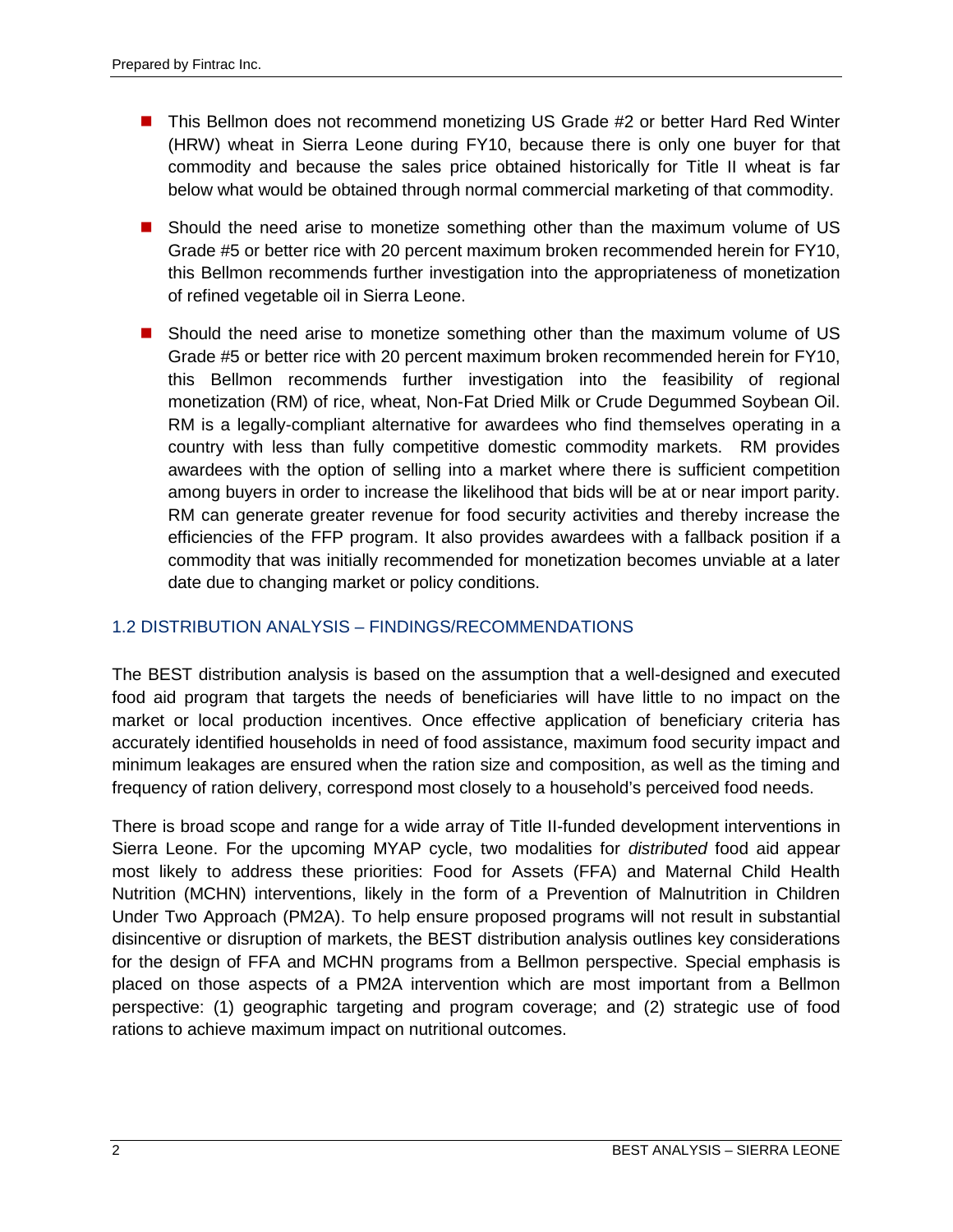#### **PM2A Geographic Targeting and Program Coverage**

PM2A presents both an opportunity for long-term human capital investment, and a unique challenge to avoid disincentives in the short-to-medium term. While the traditional recuperative approach targets children who are already malnourished and may have severe, irreversible physical and cognitive damage, the PM2A provides food aid to all pregnant and lactating mothers, and all children between the ages of 6 and 24 months within a targeted geographic area on a year-round basis. Because the key PM2A targeting criteria are based on a child's age and a women's physiological status, rather than on an estimated household food deficit, the program has greater potential to provide food aid to households for whom the food aid would not represent additional consumption. Initial geographic targeting of areas with a greater proportion of food-deficit households will help avoid disruption of local production and markets.

There are no current Title II awardees implementing MCHN programs. Therefore, it is difficult at this stage to anticipate what geographic coverage or ration might be proposed for distribution, should a MYAP propose a PM2A as one part of, or an entire MCHN program. Beneficiary targeting will likely focus on regions identified as chronically food insecure in the USAID Food Security Country Framework Strategy (FSCF) for Sierra Leone for FY2010-2014.

This analysis uses the two proxy indicators of additionality (percentage of households in extreme poverty, and prevalence of chronic malnutrition in children under five) to provide additional geographic targeting guidance. Extreme poverty and chronic malnutrition are the best available indicators of the relative absorptive capacity of food aid on a sub-national basis for Sierra Leone. Where high rates of extreme poverty and high rates of chronic malnutrition coincide, poor nutritional outcomes are more likely related to poor access to food, as well as poor food utilization. By geographically targeting areas with a high prevalence of extremely poor households and chronically malnourished children under five, a PM2A intervention will help ensure that any given PM2A beneficiary household will more than likely increase overall household food consumption, and therefore represent additional consumption, relative to households in other geographic areas with lower rates of poverty and chronic malnutrition.

Targeting a PM2A intervention towards the poorest communities within any one or more of the three districts of Bombali, Kailahun and Kenema would be least likely to pose any Bellmon concerns, and would reach the largest number of extremely poor households, in communities with rates of chronic malnutrition above the rural average. Whether it will be feasible or appropriate to concentrate resources into communities in more than one district will depend on overall funding and integrated program design.

#### **Strategic Use of Food Rations to Achieve Maximum Impact on Nutritional Outcomes**

Individual PM2A rations must cover all pregnant or lactating mothers and children under two years of age within a catchment area on a year-round basis, with the size and composition of the individual ration designed to meet their special nutritional needs. Household rations, however, should be designed with the objectives of protecting the individual rations from diversion or dilution, and ensuring household members have an adequate incentive to participate in program activities.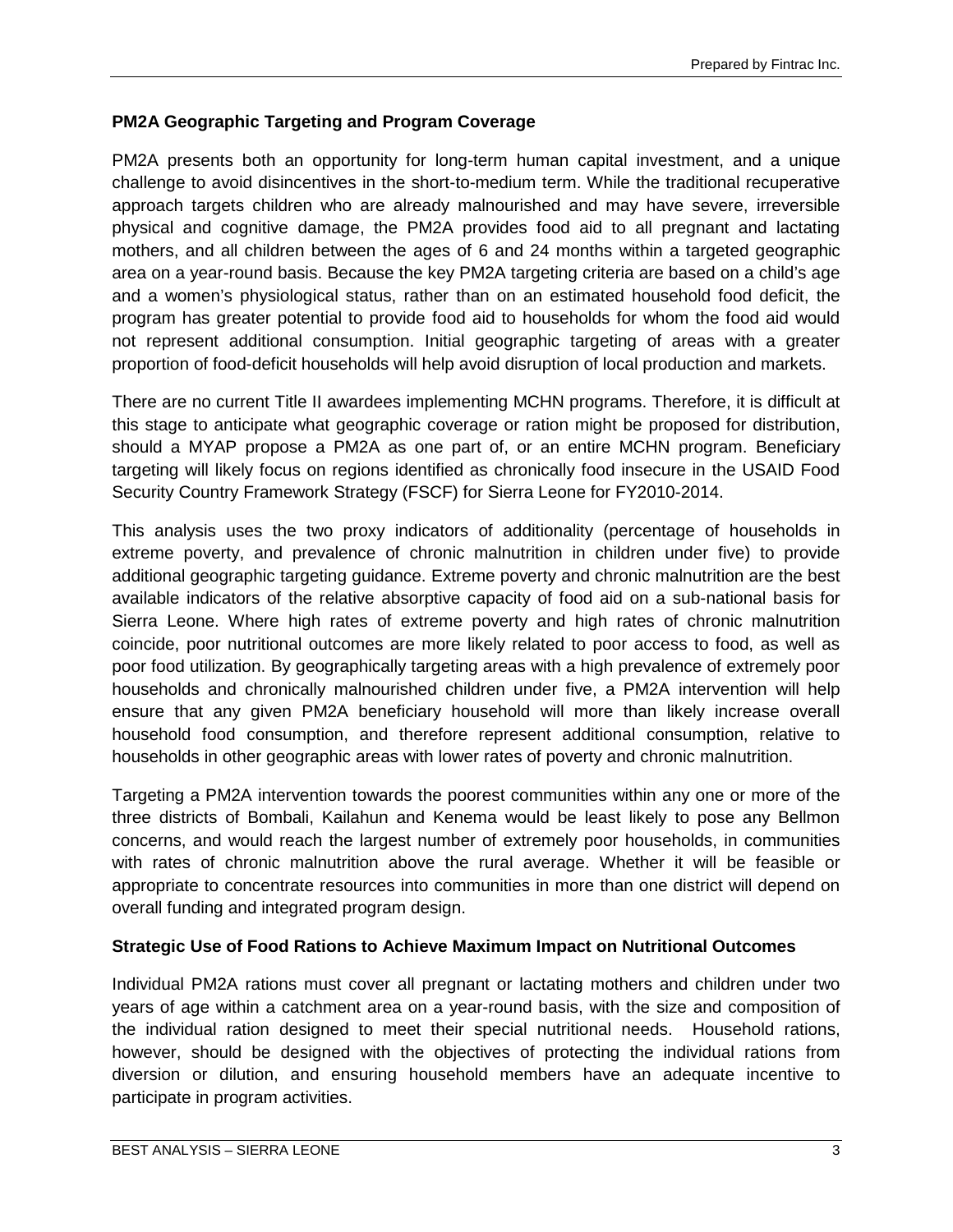Potential awardees will need to conduct formative research to understand issues of intrahousehold sharing and barriers to participation in order to determine the appropriate size, composition, beneficiary coverage and frequency of delivery of household rations. The preventive approach that was successfully piloted in Haiti provided a household ration composed of blended foods, pulses and oil to all households within the catchment area on a year-round basis, regardless of household wealth status or food deficit. Caution is warranted regarding the provision of household rations year-round to all PM2A-eligible households in Sierra Leone due to dependency and a sense of entitlement which still exists in some communities as a result of the civil war and its aftermath. While extreme poverty certainly constrains access, effectively encouraging increased agricultural production and incomegenerating activities, while simultaneously providing household rations year-round under the umbrella of a PM2A intervention, has a higher likelihood of introducing disincentives. Special care should be taken in designing any integrated development intervention that might send counter-acting messages to beneficiary communities.

Future awardees may consider different household ration designs depending on a variety of factors (e.g., community needs, food preferences and logistics, etc.), which may lead to a more strategic use of household rations, both in terms of household ration composition, size, and frequency and timing of delivery. Two such options for the provision of household rations are explored in this report:

- 1. Target household rations to *all* PM2A-eligible households, regardless of household food insecurity or wealth status
- 2. Target household rations to all PM2A-eligible households, but limit distribution of household rations to the lean season months

Based on formative research, future awardees may consider these and other household ration designs, any one of which will require ongoing monitoring and evaluation to ensure the household ration is sufficient to ensure protection of individual rations while maintaining acceptable levels of program participation.

The total magnitude of coverage is important from a Bellmon perspective because not only does it translate into a volume of food aid commodities being introduced into a local area (and therefore potentially affecting markets and incentives to produce), it hints at the non-food ration costs that must be available to effectively support all of the other program activities. Behavior Change and Communication, and other health and nutrition services, are essential inputs into any program designed to address many of the underlying causes of early childhood malnutrition which are *not* a function of lack of food availability and access. Particularly where malnutrition is heavily influenced by the status of women and poor feeding practices, as in Sierra Leone, sufficient cash resources to support the strategic use of food rations in a PM2A designed to affect long-term nutritional outcomes through behavior change will help to ensure the food rations will represent additional consumption at the household-level, and therefore be Bellmon compliant.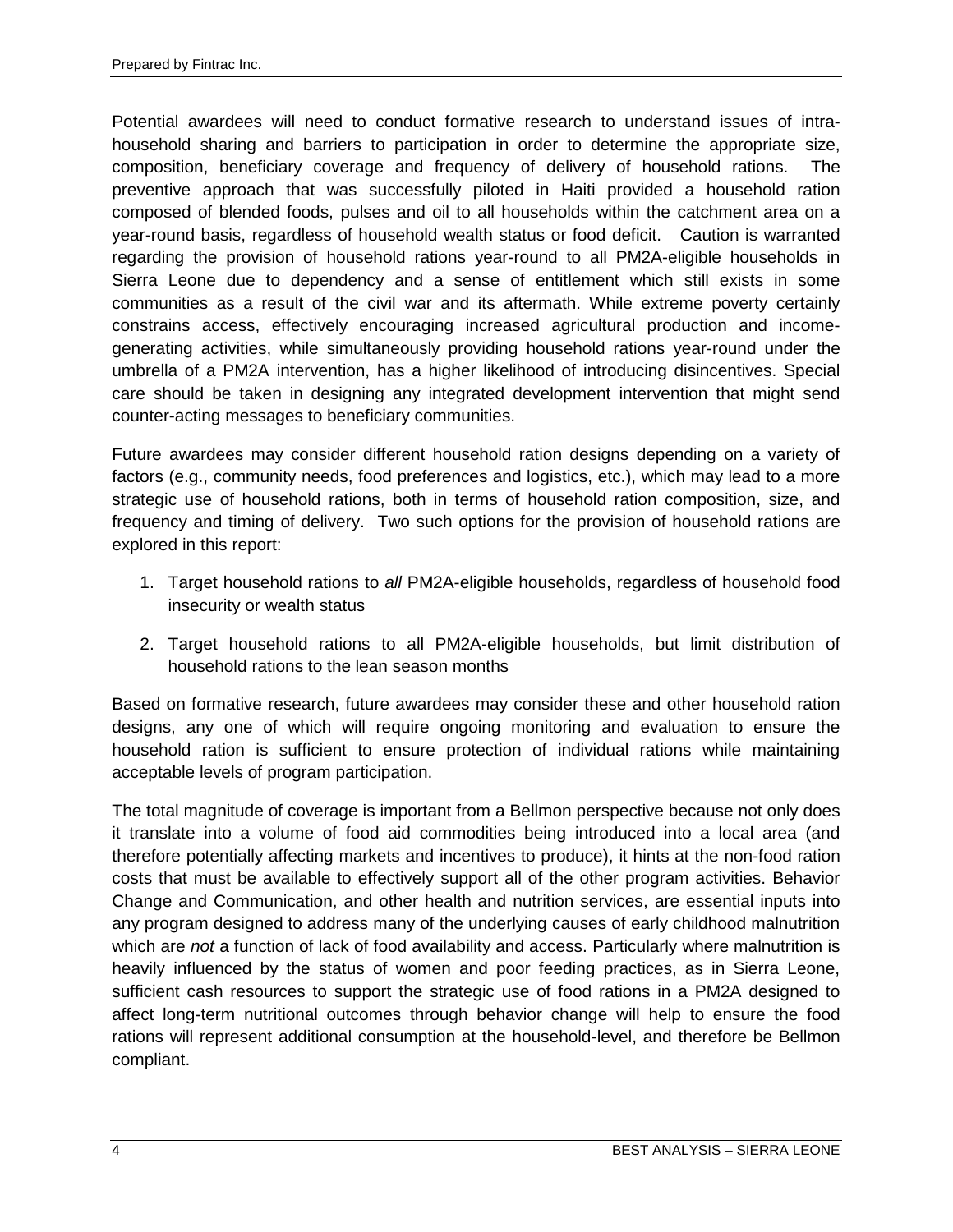Whichever modalities are proposed, it will be important to avoid duplication of ration coverage, on the one hand, and capitalize on complementary services through coordination of development interventions on the other.

#### <span id="page-14-0"></span>1.3 ADEQUACY OF PORTS, STORAGE AND INLAND TRANSPORTATION

The only port in Sierra Leone capable of receiving and discharging ocean-going cargo is the port in Freetown. That port is notoriously inefficient; therefore, heightened supervision is required for all arriving cargo, particularly non-containerized cargo.

The awardees and WFP have sufficient and adequate warehouse space in Freetown and upcountry for the amount of Title II commodities imported. The BEST team inspected some of those storage facilities, and found them to be adequate and properly equipped and administered.

In-land transport capacity is sufficient for the amount of Title II commodities recommended for FY2010. Inland transport is relatively costly and increasing at the time of this analysis. Other factors contributing to high transport costs are vehicle maintenance costs, including tires and spare parts, as well as the high level of structural wear and stress on trucks caused by the poorly-maintained road network. The cost of inland transport will have to be assessed in depth in terms of planning for any future Title II direct distribution effort.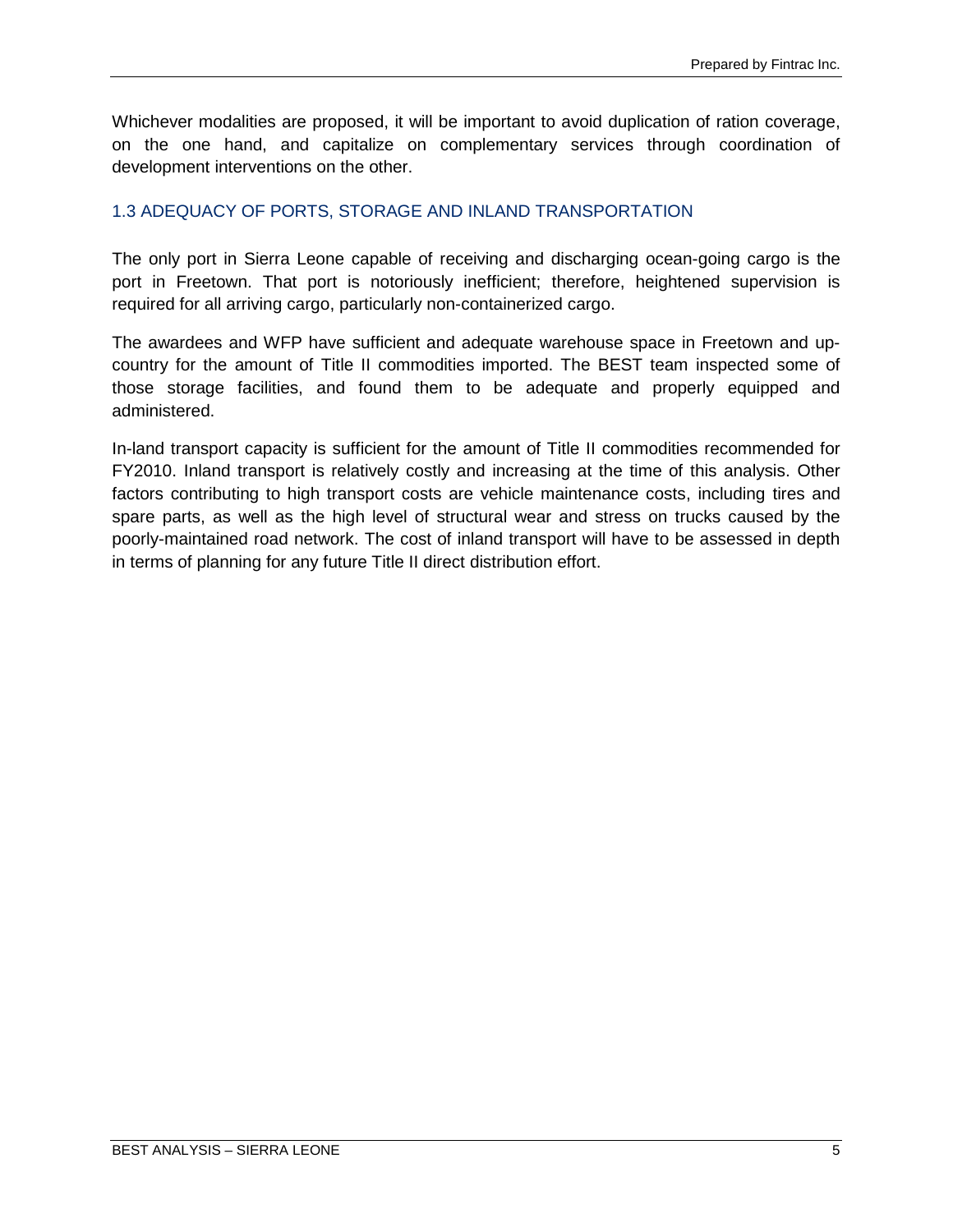## <span id="page-15-0"></span>2. COUNTRY BACKGROUND & OVERVIEW

#### <span id="page-15-1"></span>2.1 ECONOMIC OVERVIEW

Sierra Leone is one of the poorest countries in the world. Since the mid-1980s, the country has suffered economic decline and political instability, having endured five military coups and a brutal armed conflict that lasted for 11 years (March 1991-January 2002). The civil war in the 1990s further derailed the economic reform effort. With the signing of the Lome Peace Accord in July 1999, the GOSL, supported by the IMF (Emergency Post Conflict Assistance Facility) and the World Bank (Economic Recovery and Rehabilitation Credit), European Union, and DFID adopted additional comprehensive economic recovery programs. The cessation of hostilities and eventual restoration of security strengthened confidence, which facilitated economic recovery during 2000–2004. The years 200[1](#page-15-3) and 2002 saw real GDP grow in the double digits.<sup>1</sup> This growth was largely on account of a broad recovery in the agriculture, mining, manufacturing, construction and services sectors.<sup>[2](#page-15-4)</sup> From 2004-2007, economic growth slowed, close to 7 percent per year, with double digit inflation ranging from 10-16 percent per year, taxing some of the gains of growth. $3$ 

Sierra Leone had an estimated population of 5.9 million in 2007.<sup>[4](#page-15-6)</sup> According to the 2008 Human Development Index (HDI) of the United Nations Development Program (UNDP), which is a summary measure of human development, Sierra Leone ranks 179th out of the 179 countries.

Sierra Leone still remains a partner of several bilateral and multilateral trade agreements. There is a growing volume of imports, particularly manufactured goods from China, Japan, the United Kingdom and the Netherlands.

See Annex 1 for more economic data and trends.

#### <span id="page-15-2"></span>2.2 AGRICULTURE OVERVIEW

Seventy-four percent, or a total of 5.4 million hectares (ha), of the total land area of Sierra Leone is potentially cultivable. The country has four major agro-ecologies: rainforest, transitional rainforest/savannah woodland, savannah woodland, and coastal plains. Across these agroecologies, the uplands dominate. Smallholder farms cover approximately 60-80 percent of

- <span id="page-15-5"></span><sup>3</sup> The World Bank
- <span id="page-15-6"></span> $4$  Ibid

 $\ddot{\phantom{a}}$ 

<span id="page-15-3"></span><sup>&</sup>lt;sup>1</sup> The World Bank

<span id="page-15-4"></span><sup>2</sup> GOSL, 2005a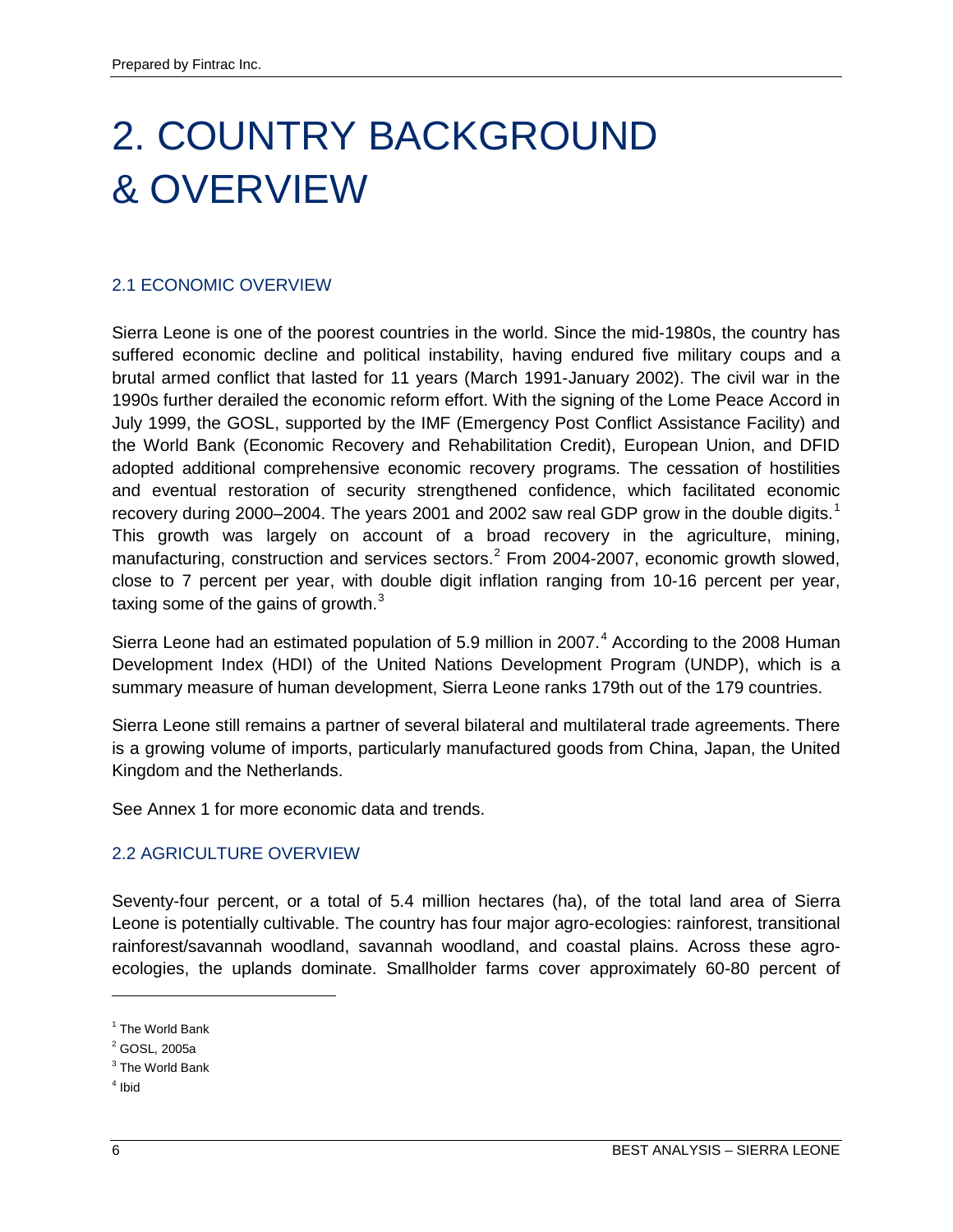uplands, and 20-40 percent of the lowlands. <sup>[5](#page-16-1)</sup> Despite the amount of cultivable land and favorable climatic conditions, agricultural production has yet to meet local consumption requirements, particularly for the country's staple, rice.

The crop sub-sector, which is dominated by rice, contributes about 75 percent of agricultural GDP. Fisheries and livestock contribute 21 percent and 4 percent of GDP, respectively, and forestry contributes about 9 percent since 1984/1985. Over 90 percent of domestic energy needs for heating and cooking are provided by fuel wood. Tree-crop plantations, which are found mainly in the eastern part of the country, constitute the bulk of agricultural exports and the domestic cooking oil supply. The main export crops are coffee, cocoa, kola nuts, and palm oil.

On upland rice farms, farmers traditionally intercrop rice with a number of other crops, such as cassava, yams, maize, sorghum, pigeon peas, broad beans, and vegetables including garden eggs (an African vegetable used in the preparation of stews and sauces), pumpkins and cucumbers. Many of these crops cannot be grown with lowland rice because of water-logging conditions; hence lowland rice is invariably grown alone. The mixed-cropping opportunity in the uplands provides farmers with numerous advantages, including efficient planting regimes wherein most crops are sown at the same time, rapid and efficient ground cover that makes for effective control of weeds, and the opportunity to harvest crops over a longer period of time.

In addition to rice, many other foods are available, particularly root and tuber crops like cassava and sweet potato, that can efficiently supplement rice in terms of caloric requirements; and, inevitably, the rural people rely on cassava to varying degrees as a rice substitute.

Food preferences, i.e. overwhelmingly rice, coupled with farming practices are increasing the vulnerability of households, as available food that could reduce vulnerability may not be consumed. In addition, limited amounts of cash, which could be used for other key expenditures, such as input supplies, school fees, or medicines, are being consumed to purchase rice to meet these preferences.

In addition, the resource poor farmers who make up the bulk of the farming population lack the capital to purchase the required machinery that will ease farming operations and facilitate expansion in production. The existing system of labor-intensive farming is not attractive to young people; they are drawn to urban areas for easier jobs, contributing to a reduction in the supply of farm labor.

See Annex 2 for more agricultural related data and trends.

#### <span id="page-16-0"></span>2.3 POLICY OVERVIEW

The Government of Sierra Leone (GOSL) has made progress in areas of strategy development with its Interim Poverty Reduction Strategy Paper (IPRSP), National Recovery Strategy (NRS) and Vision 2025. Those strategy plans focus on economic and structural reforms as a way

 $\overline{a}$ 

<span id="page-16-1"></span><sup>5</sup> Sierra Leone FSCF June 2009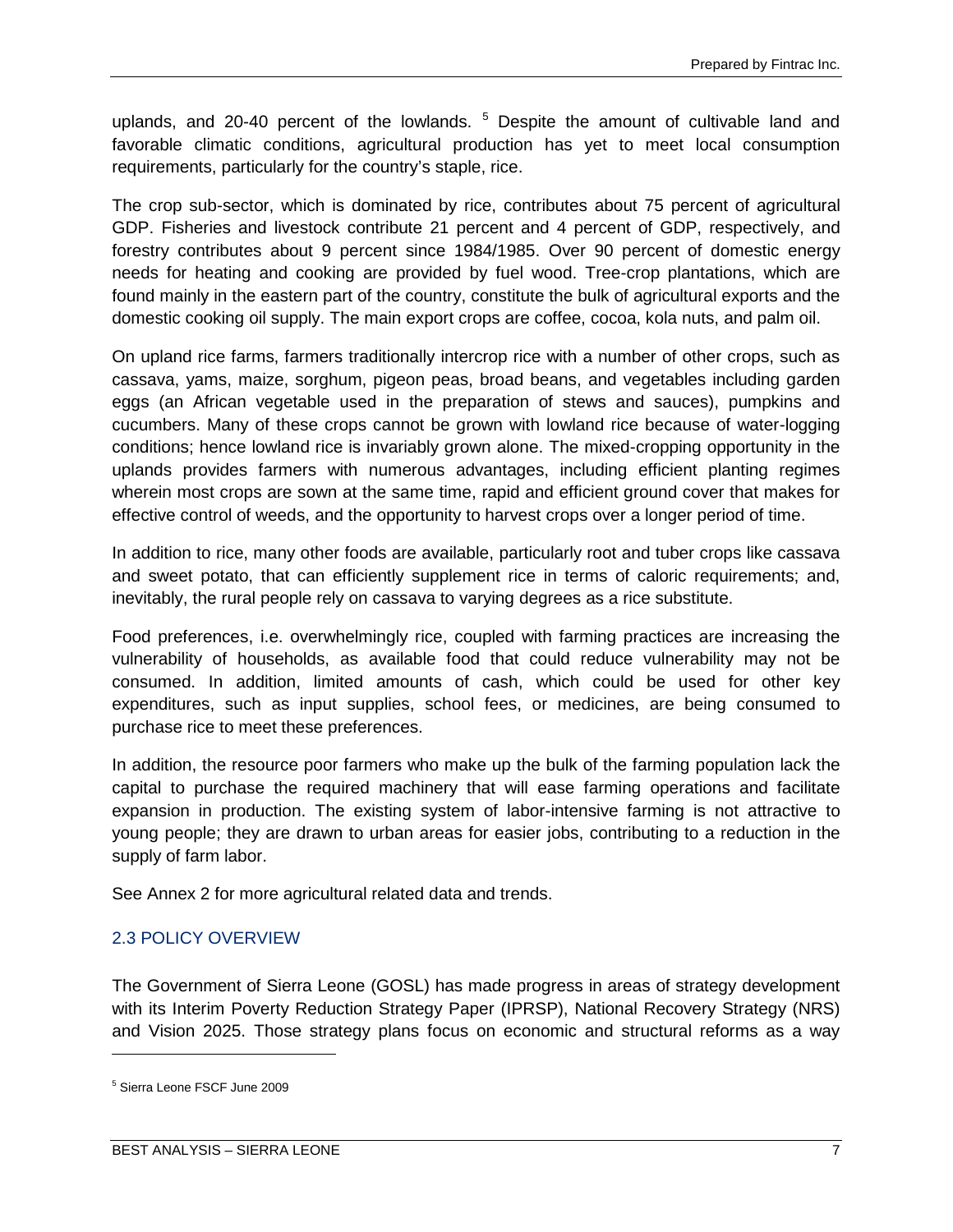forward following conflict with an emphasis on the government's priority to address the challenges of transition from war to peace.

More recently, the GOSL prepared a Poverty Reduction Strategy Paper (PRSP) for the period 2005 – 2007 to reverse poverty and its underlying causes, thereby following a new strategic direction to build towards the Millennium Development Goals targets and Vision 2025.

Post-conflict economic growth has been steady, with broad recovery in agriculture, mining, construction and service sectors. Broad-based economic reforms have lowered current account deficits and domestic borrowing and stabilized the exchange rate and prices, but this situation is uncertain in the wake of the global oil and food-price increases in 2008/2009.

#### **Food Aid Strategy and Policy**

Sierra Leone is well organized in terms of coordination of food aid related activities. The Committee on Food Aid (CFA) has a Food Aid Strategy and Policy, adopted in May 2002, which outlines the currents strategies of all major food aid agencies. In order to better implement food programs, to prevent duplication of assistance, and to ensure comprehensive country coverage. Please see Annex 15 for more information about CFA goals and priorities.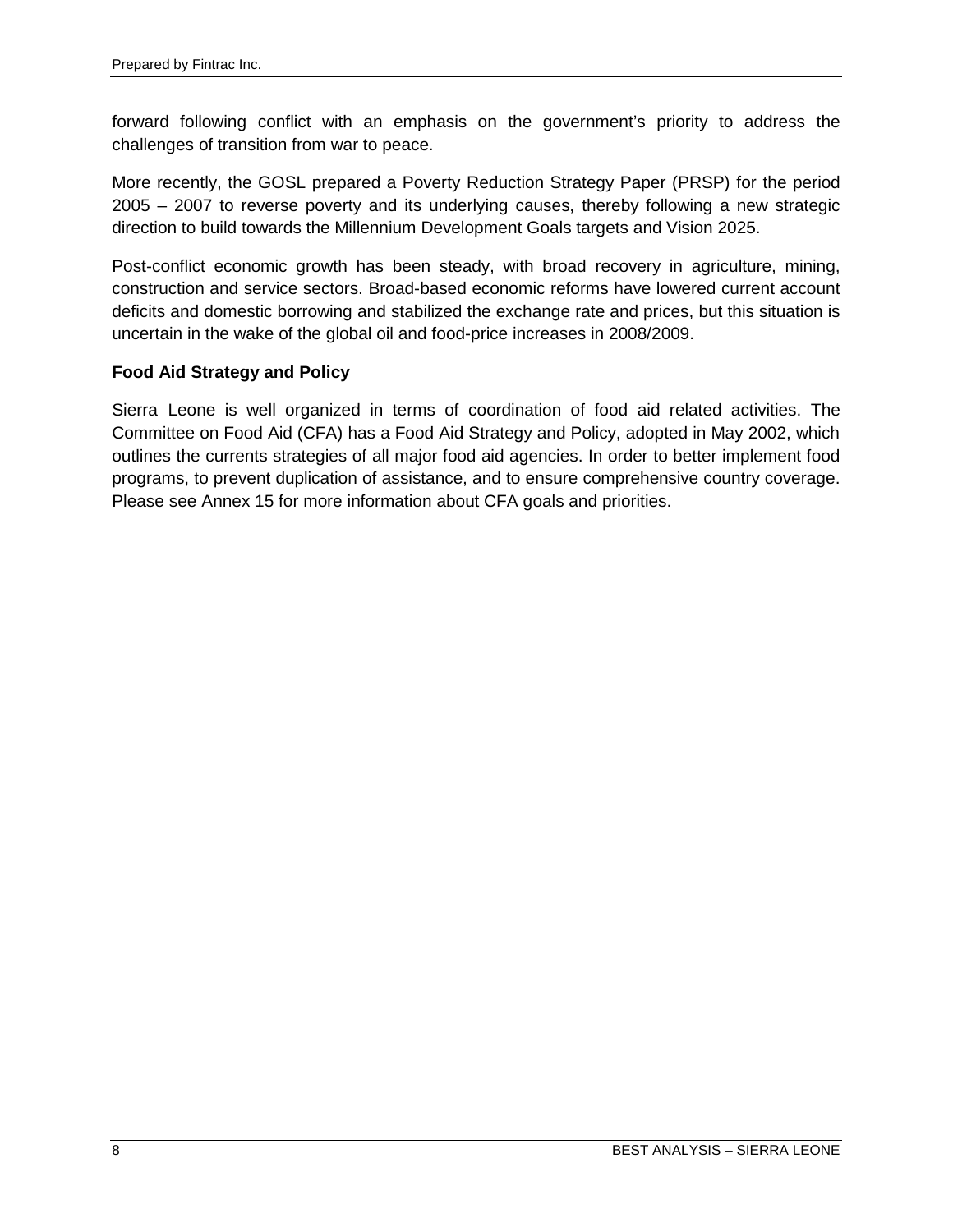### <span id="page-18-0"></span>3. ADEQUACY OF PORTS, STORAGE & TRANSPORTATION

#### <span id="page-18-1"></span>3.1 PORTS

The only port in Sierra Leone capable of handling ocean-going vessels is the port in Freetown. It is a sheltered natural harbor; has a minimum depth at its entrance of 11.6 meters (m), and dry cargo berths with a draft of 10.5 m; and handles approximately 650,000 MT of imports and 82,000 MT of exports per year.<sup>[6](#page-18-3)</sup>

The Freetown port is renowned for its inefficiency, poor storage and lack of security. Customs and port authorities intentionally delay the release of goods and commodities from the port knowing that the longer they can detain those goods and commodities inside the port, the more that can be diverted. Importation of bagged commodities and non-containerized cargo is particularly susceptible to pilfering and diversion. In short, heightened supervision is required for all cargo arriving in Sierra Leone by oceangoing vessels, and discharged cargo must be moved to secure storage areas in a timely manner.

#### <span id="page-18-2"></span>3.2 STORAGE

There exists sufficient, adequate storage for the Title II commodities currently being imported into Sierra Leone, for both monetization and direct distribution. According to food aid program managers, additional warehouse space is available and can be rented, if necessary, both in Freetown and up-country.

CRS, the CORAD consortium Commodity Manager, maintains two warehouses in Freetown, with a total capacity of 4,000 metric tons, used to hold cleared commodities for onward forwarding to the up-country warehouses of CRS and the other CORAD members. Up-country the awardees maintain six warehouses, details which are provided in Annex 12.

The BEST team inspected the CARE warehouse in Makeni, the CRS warehouse in Kabala, and the Africare warehouse in Daru, and saw from the outside the CRS warehouse in Segbwema. All appeared to be secure, adequate in terms of capacity, and properly equipped.

WFP maintains compounds with offices, vehicle workshops, warehouses, and rubb halls in four locations, Kailahun, Kailahun District; Kenema, Kenema District; Magburaka, Tonkolili District; and Port Loko, Port Loko District. Those warehouses are reportedly sufficient for the amount of

 $\overline{a}$ 

<span id="page-18-3"></span> $6$  Lloyd's Register - Fairplay Ports and Terminals Guide, July 15, 2009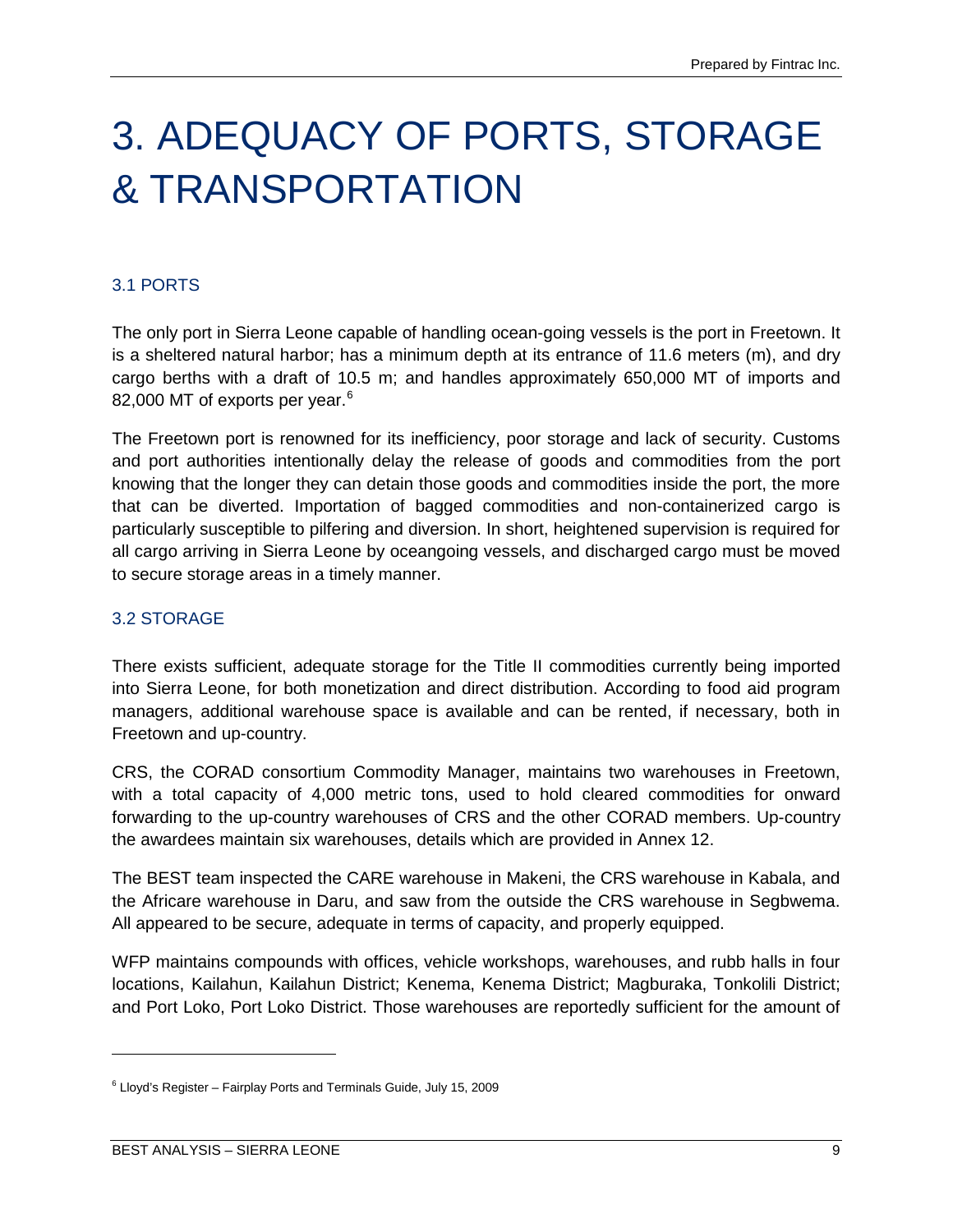commodities imported by WFP. Two of those warehouse facilities were seen by the BEST Team, and were deemed secure and adequate in terms of the commodity stored there.

#### <span id="page-19-0"></span>3.3 INLAND TRANSPORT AND TRANSPORT COSTS

While an in-depth review of the transport sector was beyond the scope and duration of this assignment, the BEST team did speak with trucking contractors operating in Sierra Leone. According to the truckers, the major problems facing the Sierra Leone transport sector are: a) the inadequacy of the road network and the poor condition of roads; b) the poor quality and high cost of tires and spare parts; and, c) the high cost of fuel.

Most roads, except for those in the major population centers of Freetown, Bo, Makeni, and Kenema, and the main arteries between those towns, are unpaved; and even those that are paved are potholed and in varying stages of disrepair, made worse during the rainy season. As an example, the trip from Makeni to Kabala, a distance of approximately 50 miles, took roughly 2.5 hours on a paved road in a Land Cruiser. Paved roads do not exist in and around the town of Kabala and other small towns visited.

Contracts between CRS, on behalf of the CORAD consortium, and truckers, list the prices currently paid for hauling 1 MT of a food aid commodity from the CRS central warehouses in Freetown to various points in Sierra Leone, as ranging from \$20.97 (Lunsar) to \$67.74 (Mattru Jong). For more information about rates, please see Annex 14.

According to the contract for the transport of the food aid commodity from the CRS stores in Kabala, Koinadugu District, to 14 project and direct distribution sites in the districts of Koinadugu and Tonkolili, the average cost of transporting 1 metric ton of the food aid commodity is \$104, with a low of \$46.13 per metric ton and a high of \$172.90 per metric ton as of July 2009.

Inland transport capacity and costs have a relatively small impact on the monetization aspect of the Title II program in Sierra Leone, since the buyers have been responsible for the cost of transport to their stores of the sold commodity in all sales to date, including small-lot sales of rice to up-country small traders. With respect to wheat, that commodity has been discharged directly to Seaboard's silos located in the port. However, while it is not possible to predict future inland transport costs of the commodity for direct distribution, without knowing the quantities and destinations of that commodity, the rising cost of inland transport will have to be carefully considered in the design and conceptualization of any future Title II direct-distribution program.

Concerning transport capacity, over the past five years there has been a decrease in the amount of commodities imported for direct distribution – from 10,000+ MT in FY2005 and FY2006 to less than 3,000 MT in FY2009. Based on those figures and reports concerning the size and extent of the humanitarian relief effort mounted in the aftermath of the war, it can be assumed that the amount of food and relief supplies and equipment imported and distributed during that period was far in excess of the amounts currently imported, and that there should be, therefore, excess capacity available for the inland transport of food aid commodities.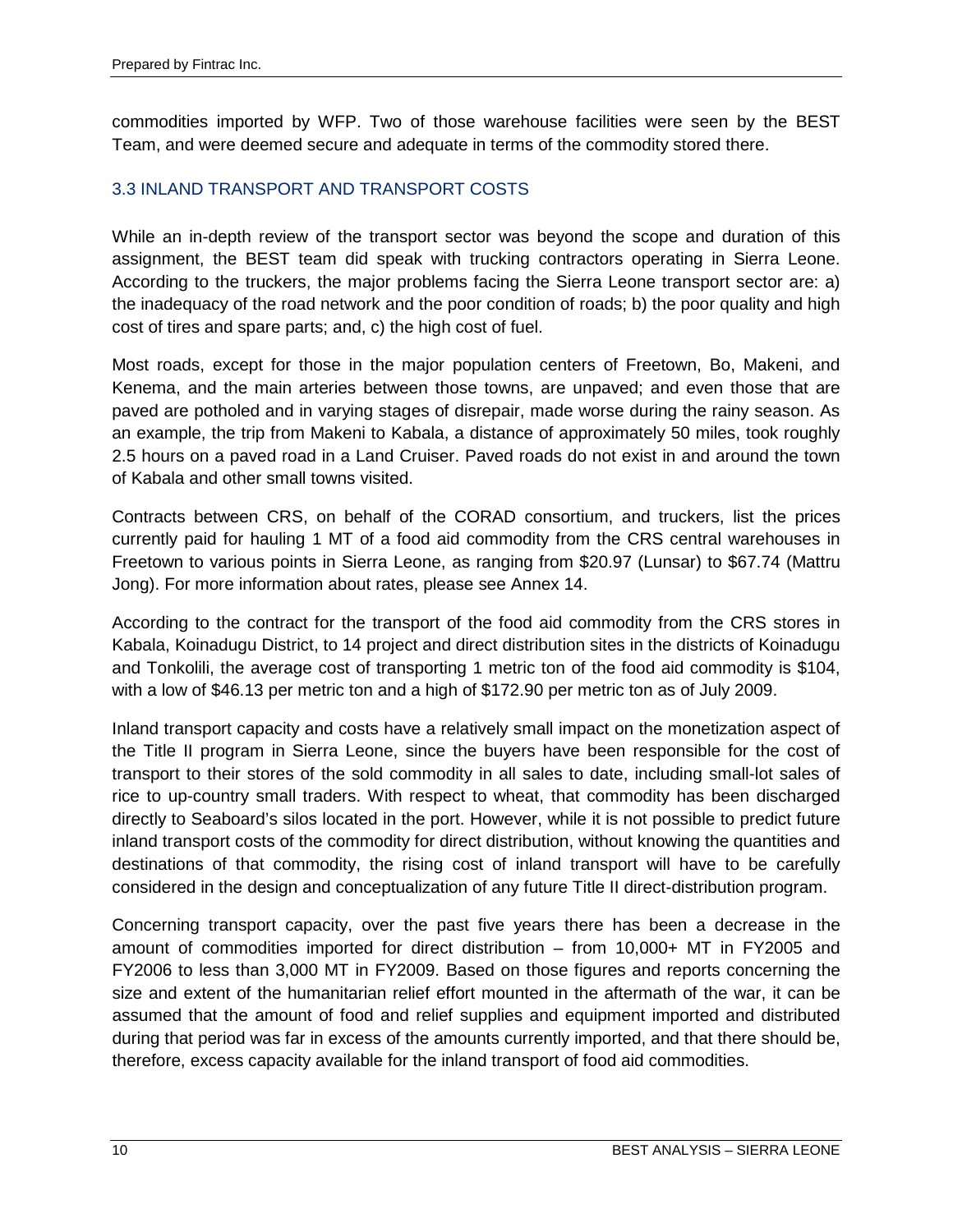## <span id="page-20-0"></span>4. FOOD AID OVERVIEW

#### <span id="page-20-1"></span>4.1 PREVIOUS INITIATIVES

#### 4.1.1 Awardees Operating In-Country

The Awardees currently managing food aid projects in Sierra Leone are: Africare, CARE, Catholic Relief Services (CRS), and World Vision International (WVI). The World Food Programme (WFP) distributes food aid commodities in Sierra Leone (see below), but, for the purposes of this report, WFP was not considered an awardee because it is not currently distributing Title II food commodities.

Africare, CARE, CRS, and WVI jointly participate in and manage a Title II consortium entitled CORAD (Consortium for Rehabilitation and Development). CORAD monetizes and directly distributes Title II food aid commodities in support of food security objectives of the LEAD (Livelihood Enhancement and Asset Development) Project, which is managed in discrete geographical areas by the four consortium members (see map for graphic representation of area(s) of operation of each cooperating sponsor). In addition to monetization to support the LEAD Project, food aid commodities are distributed directly under two categories of beneficiaries, i.e. Food for Assets (FFA) and Vulnerable Group Feeding (VGF). The LEAD Project has been granted a no-cost extension through the first six months FY2010 (ends March 31, 2010).

CORAD has operated two Title II program cycles in Sierra Leone, (FY2004-2006, and FY2007- 2009). Africare joined CORAD during FY2007-09 cycle. Each consortium member receives a share of monetization proceeds, based on the ratio of the value of their approved budgets. Table 1 shows the total annual monetized food aid by commodity and year. CARE, CRS, and WVI each perform a specific administrative or management function within CORAD. This process is explained in more detail in Annex 13.

#### 4.1.2 Total Annual Monetized Food Aid by Donor and by Commodity

#### **Table 1: Total Annual Monetized Food Aid by Donor and Commodity**

| . ommoditv          | Jonor    | 2004          | 2005      | 2006     | 2007          | 2008 | 2009     |
|---------------------|----------|---------------|-----------|----------|---------------|------|----------|
| Wheat (HRW-#2 bulk) | Title II | , MT<br>3.000 | $.000$ MT | 3.000 MT | ת ∫<br>3.000  | MT ر | 7.500 MT |
| Rice (US #5 bagged) | Title II | ת (<br>3.500  | 600 MT.د  | 6.500 MT | МТ ر<br>9.000 | MT   | 0 MT     |

*Source: CRS as commodity manager for CORAD*

#### 4.1.3 Total Annualized Distributed Food Aid by Year and by Commodity

Title II food aid commodities distributed directly through the CORAD consortium by Africare, CARE, CRS, and WVI are shown in the following table: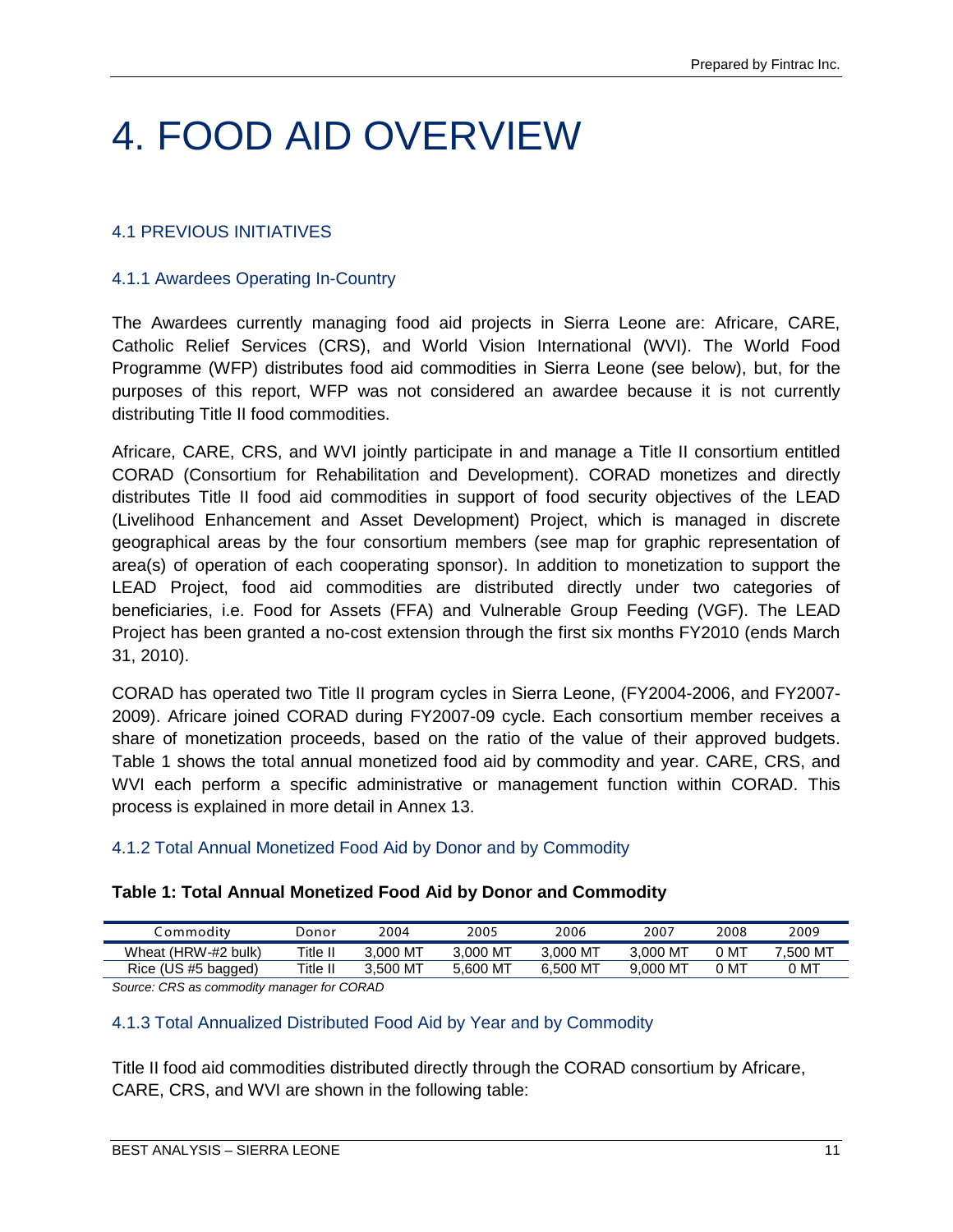| Commodity(MT)               | FY2004                   | FY2005                   | FY2006                   | FY2007                   | FY2008                   | FY2009                   | Total    |
|-----------------------------|--------------------------|--------------------------|--------------------------|--------------------------|--------------------------|--------------------------|----------|
| Beans, Kidney               | $\overline{\phantom{a}}$ | $\overline{\phantom{0}}$ | ۰                        | 300.0                    | -                        | $\overline{\phantom{0}}$ | 300.0    |
| <b>Bulgur</b>               | 4,220.0                  | 7,7800.0                 | 8,050.0                  | 1,860.0                  | 2,680.0                  | 1,530.0                  | 26,120.0 |
| <b>Corn Soy Blend (CSB)</b> |                          | 800.0                    | $\overline{\phantom{0}}$ | $\overline{\phantom{0}}$ | $\overline{\phantom{0}}$ | ٠                        | 800.0    |
| Lentils                     | 910.0                    | 750.0                    | 1.620.0                  | $\overline{\phantom{a}}$ | $\overline{\phantom{0}}$ | $\overline{\phantom{a}}$ | 3,280.0  |
| Peas, Green Whole           | -                        | 230.0                    | ٠                        | ۰                        | 580.0                    | ۰                        | 810.0    |
| Peas, Yellow Split          |                          | 70.0                     |                          | $\overline{\phantom{0}}$ |                          | 330.0                    | 400.0    |
| <b>Vegetable Oil</b>        | 330.0                    | 430.0                    | 510.0                    | 130.0                    | 190.0                    | 100.0                    | 1.690.0  |
| <b>Grand Totals:</b>        | 5,460.0                  | 10,060.0                 | 10,180.0                 | 2.290.0                  | 3.450.0                  | 1,960.0                  | 33,400.0 |

#### **Table 2: Summary of Annual Estimate of Requirements (AERs) – Direct Distribution Only -CORAD/Sierra Leone**

*Sources: AER for each year*

*Notes: FY2004, 2005, and 2006 totals combine commodities for both emergency and non-emergency programs.*

As noted above, the LEAD Project has been granted a no-cost extension through March 31, 2010, however, the AER for FY2010 shows that no commodities are required for that period.

Title II commodities distributed by WFP through their PRRO are shown in the table below.

#### **Table 3: Summary of Title II Commodities Distributed by WFP**

| Commodity(MT)        | FY2005                   | FY2006                   |
|----------------------|--------------------------|--------------------------|
| <b>Bulgur</b>        | 3.500.0                  | 2.750.0                  |
| <b>CSB</b>           | 350.0                    | $\overline{\phantom{0}}$ |
| Peas, Green Split    | $\overline{\phantom{a}}$ | 200.0                    |
| Peas, Yellow Split   | $\overline{\phantom{a}}$ | 320.0                    |
| Peas, Yellow Whole   | 200.0                    | $\overline{\phantom{0}}$ |
| <b>Vegetable Oil</b> | 290.0                    | 340.0                    |

*Source: WFP data provided by FFP*

#### <span id="page-21-0"></span>4.2 PLANNED INITIATIVES

In addition to new USAID/MYAP food aid activities in the pipeline, it should be kept in mind that the food commodities to be distributed by Africare and WVI through school-feeding initiatives, being planned for implementation with WFP support and discussed below, form part of the total quantity of food to be imported by WFP.

#### 4.2.1 World Vision in Collaboration with WFP

WVI is seeking to expand its collaboration with WFP, both geographically and programmatically. Two proposals are currently being reviewed with the aforementioned expansion in mind. One proposal is for WVI to implement a WFP-supported school-feeding program for 45,000 beneficiaries in Pujehun District, requiring approximately 1,300 metric tons of food aid commodities per year; the other is for WVI to implement WFP-supported Food-for-Assets (FFA) and Food-for-Work (FFW) projects, with approximately 6,655 beneficiaries in Nimikoro and Gorama chiefdoms of Kono District, requiring approximately 500 metric tons of commodities. Commodities to be distributed for FFA, FFW, and school feeding will be cereals, pulses, and vegetable oil in amounts conforming to WFP established rations for those beneficiary categories.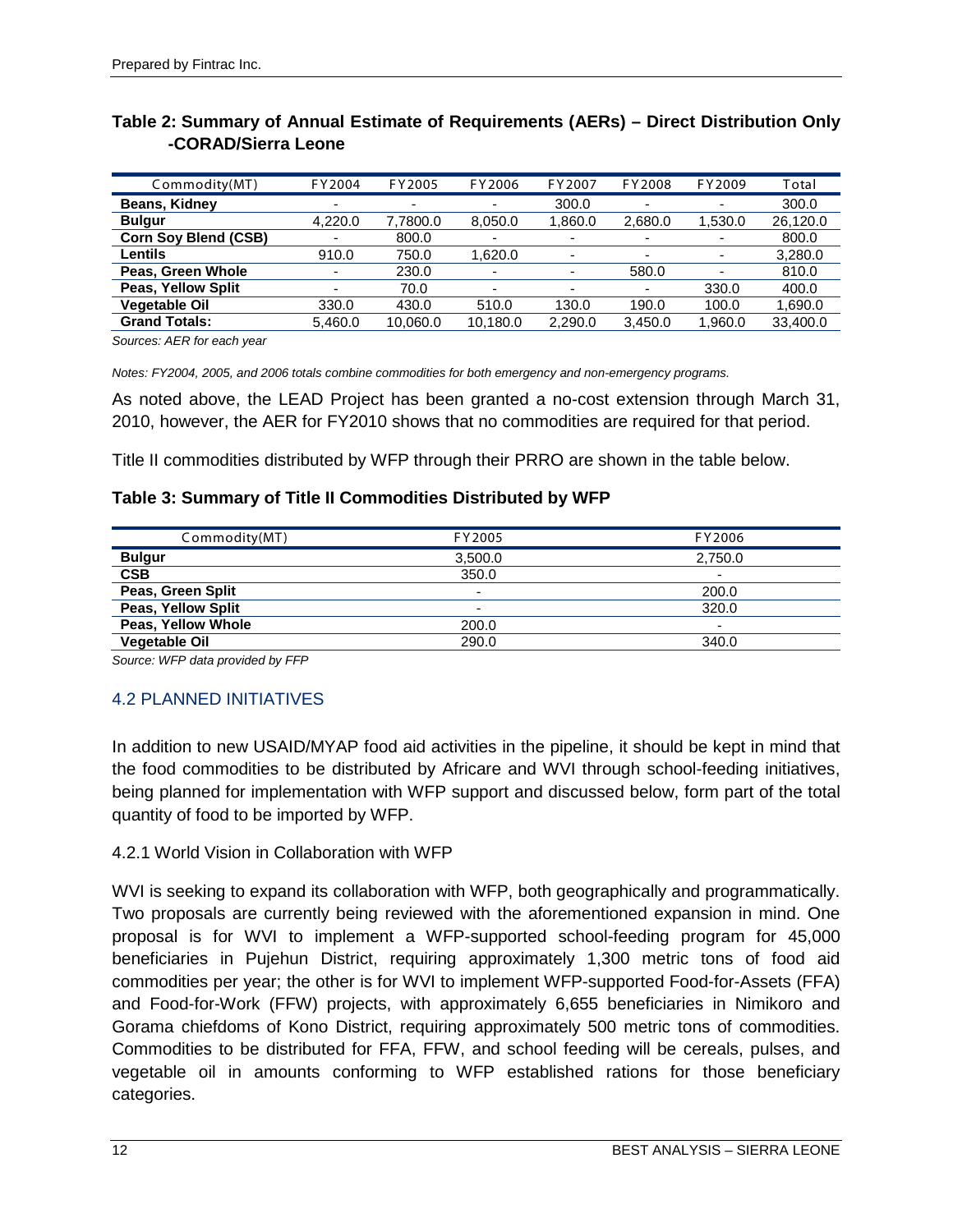#### 4.2.2 Africare in Collaboration with WFP

Africare plans to initiate a school-feeding and related school development activity for approximately 20,000 school children, over half of whom are girls, in the Western Urban area, with food from WFP and in the same manner as the WVI school feeding project supported by WFP. BEST was unable to ascertain the precise amount of commodities required for this program. However, based on established WFP school feeding rations per child, it will likely approximate 600 metric tons of commodity in the form of cereals, pulses, and vegetable oil

#### 4.2.3 UNICEF CMAM Therapeutic Feeding Program & CARE

UNICEF is implementing a nationwide Community Management of Acute Malnutrition (CMAM) program, which seeks to provide timely and adequate care and supplementary feeding to children suffering from moderate and acute malnutrition. The CMAM program has two broad intended outcomes. An increase in the percentage of children fully rehabilitated from moderate and severe malnutrition; and an increase in the percentage of women who practice optimal infant and child feeding practices, including exclusive breastfeeding, early initiation of breastfeeding, and appropriate complementary feeding. The CMAM program is currently serving mothers, children, and other stakeholders in 94 communities nationwide and has resulted to date in the creation and staffing of 9 in-patient facilities where acutely malnourished children are provided therapeutic feeding. UNICEF and CARE are entering into a partnering agreement whereby CARE will implement the CMAM program in Koinadugu District; and UNICEF is actively seeking additional partners to manage the program in other districts. The food aid requirement for this program is for therapeutic foods such as plumpy-nut like products.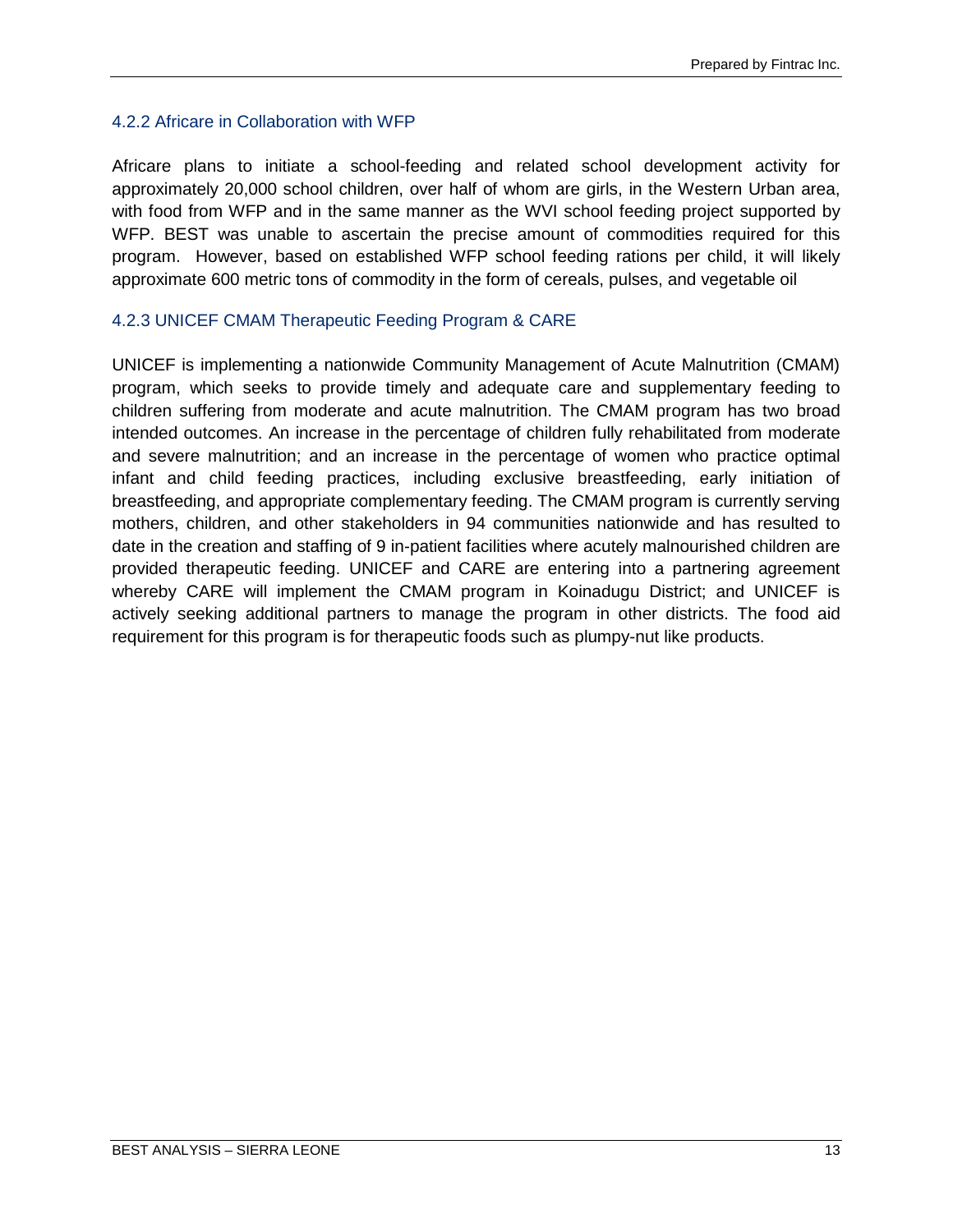### <span id="page-23-0"></span>5. MONETIZATION

The BEST team analyzed food production and consumption figures and trade patterns for Sierra Leone, past monetization sales, and the food consumption characteristics of the Sierra Leonean population, with an aim to identifying the commodities most suitable for future monetization.

Commodities were considered for monetization based on:

- Eligibility for export of the commodity from the US;
- **Eligibility for import of the commodity to Sierra Leone;**
- Domestic demand for the commodity;
- Whether domestic supply shortfalls of the commodity are filled through commercial imports and food aid;
- The existence and degree of competition for the purchase of the commodity; and,
- **The expectations that a fair market price for the commodity can be obtained.**

The commodities assessed in this Bellmon analysis are: *Rice US Grade #5 or better* with 20 percent maximum broken, *Hard Red Winter (HRW) Wheat US Grade #2 or better*, and, in a preliminary manner, *refined vegetable oil*. The BEST recommendation is to continue monetizing US Grade #5 or better Rice with 20 percent maximum broken, up to a maximum of 10,931 MT; cease monetization of Hard Red Winter (HRW) Wheat US Grade #2 or better due to insufficient competition; and, should the need arise to monetize another commodity, to conduct further research into the competition and market for refined vegetable oil and investigate the feasibility of regional monetization of rice, wheat, rice, Non-Fat Milk Powder and CDSO.

These commodities are discussed in more detail below.

#### <span id="page-23-1"></span>5.1 RICE

Rice, (US Grade #5 or better with 20 percent maximum broken) is the recommended commodity for monetization in Sierra Leone, based primarily on its acceptability, the large market for imported rice, and the relatively high degree of competition that exists for its purchase. Title II rice has been successfully monetized in large lots in Sierra Leone on six occasions since FY2004. A relatively small amount of rice has also been sold successfully in small lots to small traders (see below for details).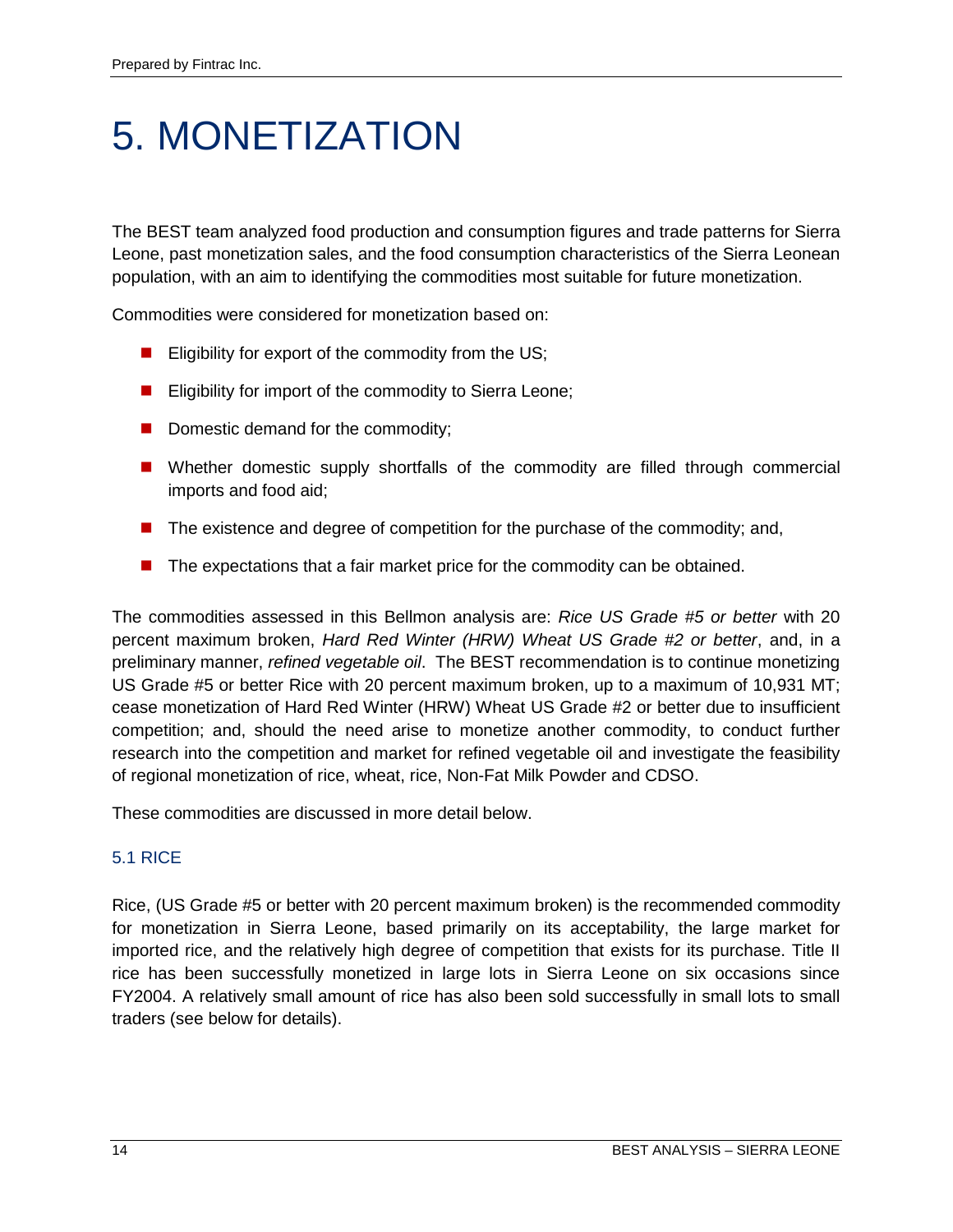#### 5.1.1 Supply Summary





*Sources: Comtrade, FAOSTAT, IGC, USDA-FAS*

| Table 4: Sierra Leone: Domestic Rice Consumption (MT) |  |
|-------------------------------------------------------|--|
|-------------------------------------------------------|--|

|   |                            | 2005    | 2006                     | 2007                     | 2008    | Average                  |
|---|----------------------------|---------|--------------------------|--------------------------|---------|--------------------------|
|   | <b>Total Rice Imports</b>  | 80.711  | 90.393                   | 105.000                  | 161.161 | 109.316                  |
| 2 | <b>Total Rice Exports</b>  | -       | $\overline{\phantom{0}}$ | $\overline{\phantom{0}}$ |         | $\overline{\phantom{0}}$ |
| 3 | <b>Net Trade</b>           | 80.711  | 90.393                   | 105.000                  | 161.161 | 109.316                  |
| 4 | <b>Food Aid</b>            | 6.500   | 5.750                    | 3.625                    | 1.395   | 4.318                    |
| 5 | <b>Production (milled)</b> | 325,000 | 333,000                  | 420,000                  | 390,000 | 367.000                  |
| 6 | <b>Total Consumption</b>   | 412.211 | 429,143                  | 528,625                  | 552,556 | 480,634                  |

*Sources: (1) 2005-2006: FAO TradeStat; 2007: USDA-FAS; 2008: GOSL National Revenue Authority; (2) no data; (3) imports minus exports; (4) IGC; (5) USDA-FAS; Ministry of Agriculture, 2008; (6) Sum of lines 3,4,5.* 

Rice import volumes reflect the imbalance between domestic demand for Sierra Leone's staple and the current domestic rice volumes available for consumption. Farmers in Sierra Leone continue to produce food crops, particularly rice, at below subsistence levels. Current constraints to expanded rice yields include lack of agricultural credit and inputs; lack of any substantial mechanization; aging seed stock; extremely high post-harvest losses (estimated at 40+%, depending on the report), and lack of rural labor.

Sierra Leone's inability to produce sufficient volumes of rice to meet local consumption demand for over four decades was severely aggravated during the decade-long civil war (1991 – 2002). Rice production has steadily increased since the end of the war in 2002. Despite recent gains,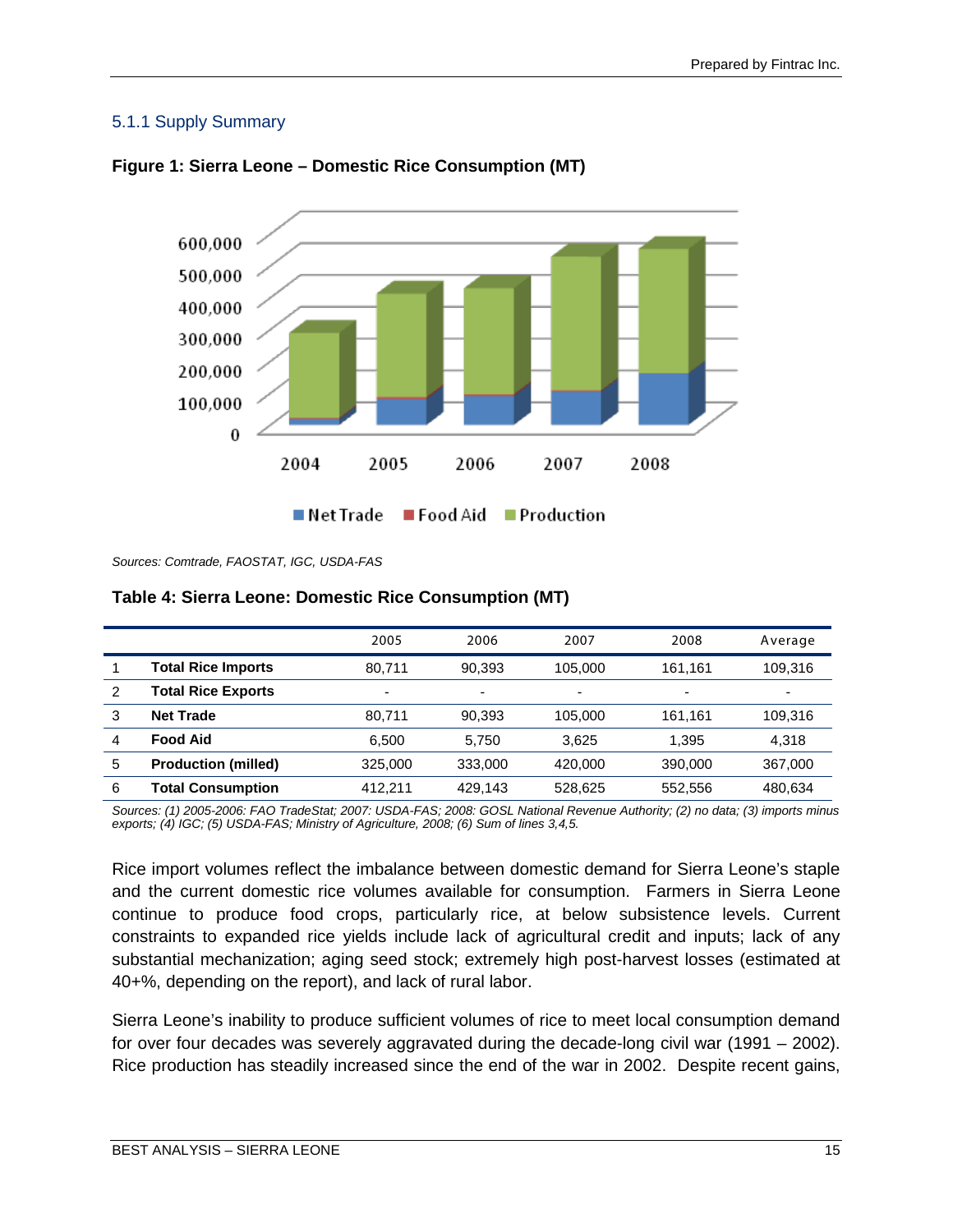production is still far below the local consumption requirement. In 2007, production of paddy rice reached 637, 983 MT, which represented only 69% of the projected national requirement.

Increasing demand through population growth also exacerbates efforts to meet demand through domestic rice production. Sierra Leone has one of the highest crude birth rates in the world (44.73 births per 1000 persons). Moreover, rapid urbanization, fed by increased rural-urban migration, particularly among the young, results in a shortage of agricultural labor in the countryside and further exacerbates low production levels. Finally, the strong preference for rice over all other foods by Sierra Leoneans results in low demand for other available foods, such as cassava.

There is awareness on the part of the GOSL that agriculture in Sierra Leone, in particular the production of rice, is critical to the realization of social and economic progress. Accordingly, the MAFFS has submitted a draft National Rice Development Strategy for support through the Coalition for African Rice Development, an initiative of the government of Japan. According to the draft NRDS, the strategy for increasing rice production is two-pronged: 1) increase the area cultivated, mainly in the lowlands where there is much under-utilized capacity; and, 2) increase productivity per unit area in all ecosystems. The NRDS has the following specific objectives:

- Ensure an increase in the sustainable productivity and production of rice in Sierra Leone;
- Promote appropriate post-harvest handling, processing and marketing of rice;
- Develop appropriate infrastructure for rice production and marketing; and,
- Improve the capacity of stakeholders and institutions involved in the rice sector.

While the goal of the GOSL is to achieve rice self-sufficiency by 2013, at present roughly 30 percent of the rice consumed in Sierra Leone is imported, which equates to a commercial market estimated currently at 160,000 metric tons to 200,000 metric tons per year.<sup>[7](#page-25-0)</sup> Rice imported into Sierra Leone comes primarily from a number of Asian countries, foremost among them Pakistan, Thailand, Vietnam, India (prior to its ban on the exportation of rice), and Burma. The total amount of Title II rice imported as food aid and monetized during the period FY2004- 2009 was approximately 24,600 metric tons.

#### 5.1.2 Competitive Environment

Value chains for food commodities in Sierra Leone are, at best, extremely weak, with a handful of large traders controlling the commodity markets. This results in relatively little competition in terms of commodity purchases.

However, in the case of rice, there does exist some competition with three major importers, TAJCO (SL) Ltd., Hussein Ibrahim Bazzy & Sons, and the Commodities Trading Corporation

 $\overline{a}$ 

<span id="page-25-0"></span> $^7$  According to one of the largest traders, the annual market for rice in Sierra Leone is approximately 160,000 MT-200,000 MT.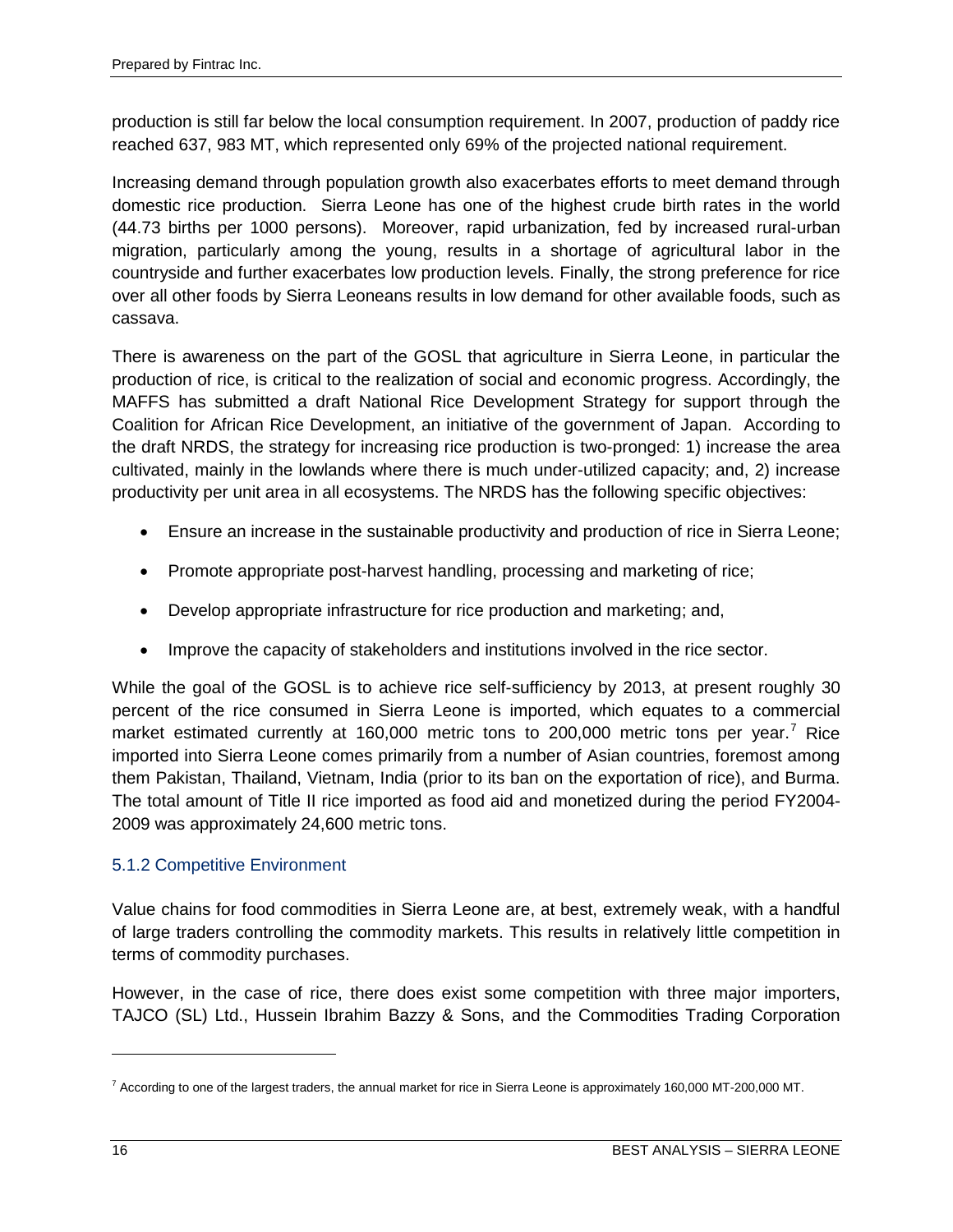(CTC), and a sizeable number of small traders eager to bid for the commodity if provided the opportunity. Based on past Title II monetization sales, except for two of the small-lot sales of approximately 1,000 metric tons of rice discussed in more detail below, TAJCO and CTC have purchased all the Title II rice monetized in Sierra Leone, of which, TAJCO has purchased fully 85 percent of that amount.

The small-lot sales mentioned above consist of two sales events: an odd lot of approximately 135 metric tons sold in 2006; and about 900 metric tons of a total of 9,000 metric tons of Title II rice monetized in 2007, 8,000 metric tons of which were sold in one lot. The latter sale of about 900 metric tons was specifically aimed at assisting the small trading sector and was sold at ex-CRS stores in Freetown over a six-month period to 149 small traders doing business in Makeni, Kabala, Kenema, and Kono. The maximum lot size of that sale was 50 bags (2,500 kilograms), and the maximum purchase allowed was four lots (200 bags, or 10,000 kilograms). The average price obtained through the small-lot sales was \$571 per metric ton, or \$28.60 per 50-kilogram bag.

#### 5.1.3 Sales Platform

Except for the latter of the two small-lot sales discussed above, of which a small amount was sold through direct negotiation, the overwhelming bulk of the Title II rice monetized in Sierra Leone, in both large and small-lots, was sold through the closed bid method. We recommend this platform be continued.

#### 5.1.4 Monetization Past Performance

The Import Parity Price (IPP) analysis reviewed four monetization sales of rice, in May 2004, June 2005, July 2006 and August 2007, and found that the overall average of these sales was 111 percent of the estimated IPP. Details of IPP calculations for rice are in Annex 16.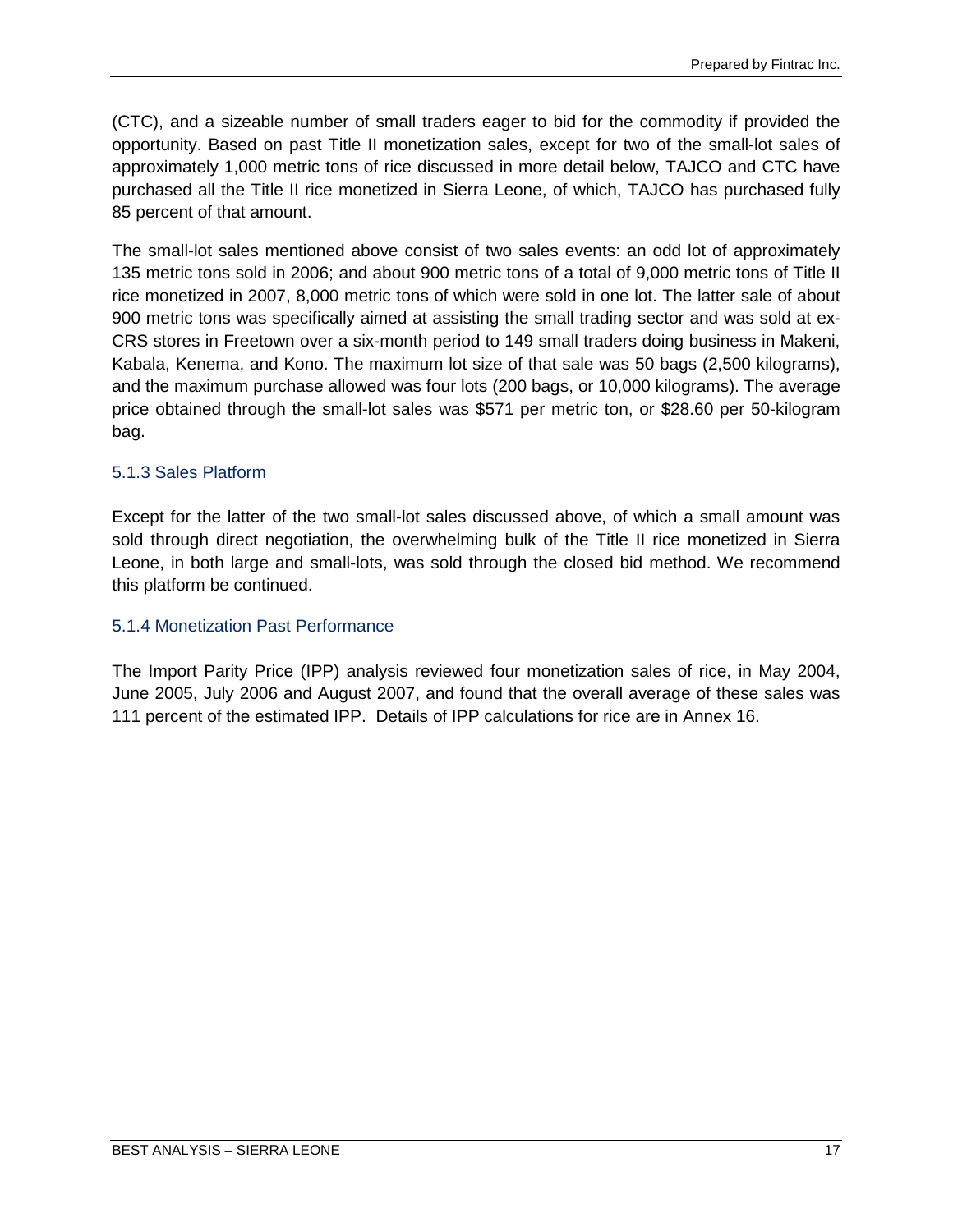#### **Figure 2: IPP for Rice[8](#page-27-1)**



*Sources: FAO rice price monitor, FearnSearch, The Rice Trader, Distances.com*

#### 5.1.5 Impact Analysis Summary

In line with the above, it is recommended that no less than 25 percent and up to 50 percent of the total amount of Title II rice monetized in Sierra Leone be sold in small lots to small traders. While the small-lot sales methodology is more complex, will result in a longer sales event, and will complicate safeguarding the commodity, it will result in the strengthening of the small trader sector and market and that, coupled with the resulting higher sales price, we believe outweighs the disadvantages of having to secure the rice for a longer period. Furthermore, the call-forward process can be utilized to plan more precisely the small-lot sales and reduce the time the commodity will be kept in storage while the small-lot sales are underway. This Bellmon recommends monetization of up to 10,931 MT of US Grade #5 or better Rice with 20 percent maximum broken, which represents 10 percent of the 4-year average commercial import volumes. With the price of rice at \$349.29 per metric ton, monetizing 5 percent of commercial imports will generate approximately \$1.9 million; and 10 percent will generate approximately \$3.8 million.

#### <span id="page-27-0"></span>5.2 WHEAT

Hard Red Winter (HRW) Wheat, US #2 or better, was the second commodity evaluated by the BEST team. Bulk wheat imported into Sierra Leone has to be of the "hard" variety, as the equipment of the only mill that can process wheat will accept only "hard" wheat. HRW wheat

 $\ddot{\phantom{a}}$ 

<span id="page-27-1"></span><sup>&</sup>lt;sup>8</sup> Note that this calculation is based on the price series for Pakistani 25% Broken as this rice dominates commercial imports and therefore would be the rice against which the US grade monetized rice would compete.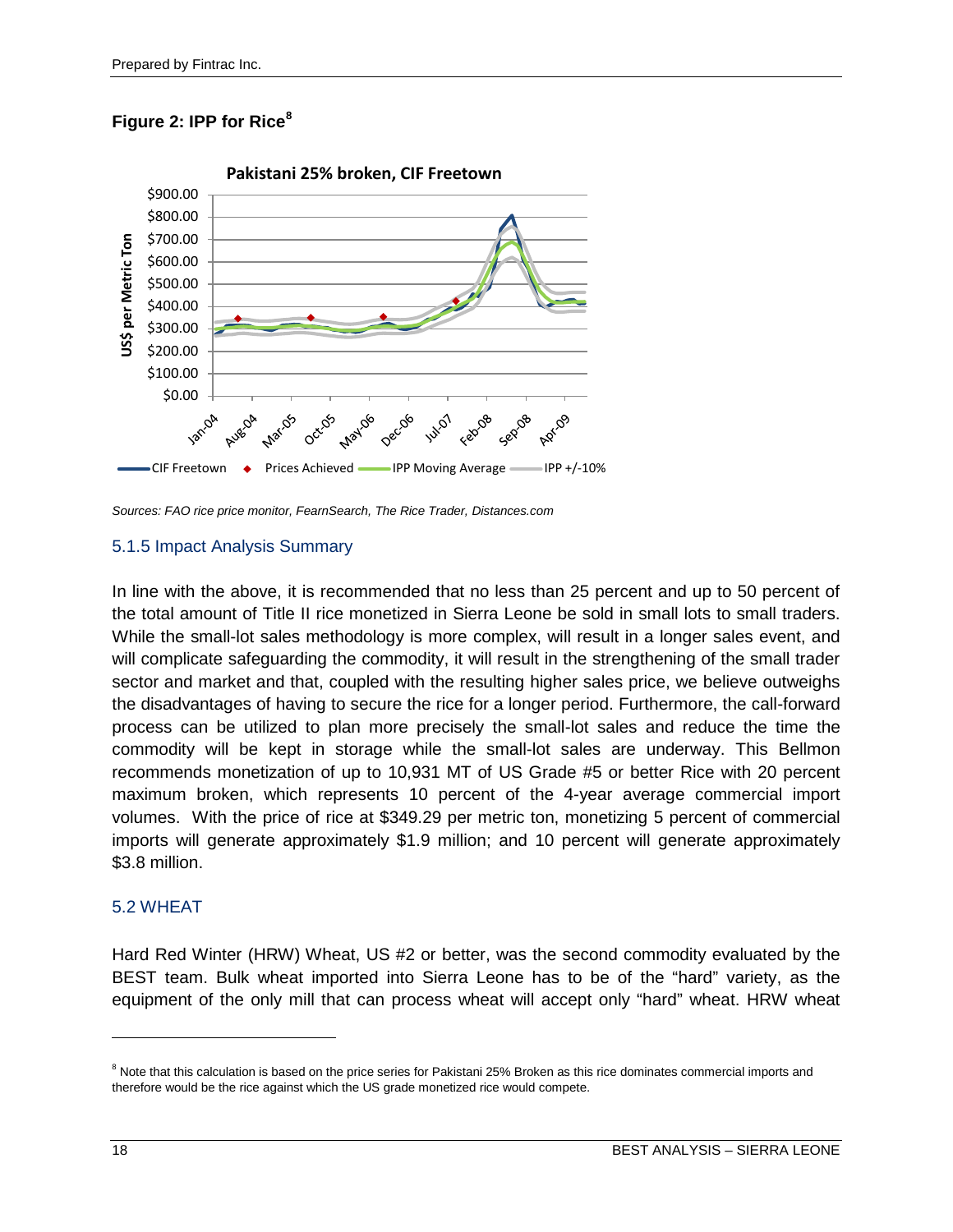has been monetized in Sierra Leone on five occasions from FY2004 through FY2008. An additional quantity of wheat has been monetized in FY2009, and was awaiting arrival of the vessel in Freetown to conclude the transaction at the time of the BEST team field visit. Including that last transaction, a total of six (6) sales of Title II wheat have been made in Sierra Leone since FY2004, totaling 19,500 metric tons. Due to insufficient competition, which has resulted in below-fair market sales prices, wheat is not recommended for monetization in FY10.

#### 5.2.1 Supply Summary

The Managing Director of Seaboard West Africa Ltd., the only flour mill in Sierra Leone, declined to speculate on the size of the market. The Seaboard mill does have a milling capacity of 4,500 metric tons of wheat per month or 54,000 metric tons per year. Its silos are capable of holding 8,500 metric tons of bulk wheat; and it is currently operating on a full schedule. Sierra Leoneans, whose preferred staple food is rice, are increasing their consumption of bread as rural-urban migration increases, and they adapt to the more hurried pace of city life. Most of the bread produced is of the "baguette" variety, and much of it appears to be sold on the street by youth hawking a few loaves at a time.



#### **Figure 3: Sierra Leone – Domestic Wheat Consumption (MT)**

*Sources: USDA-FAS, FAO, IGC*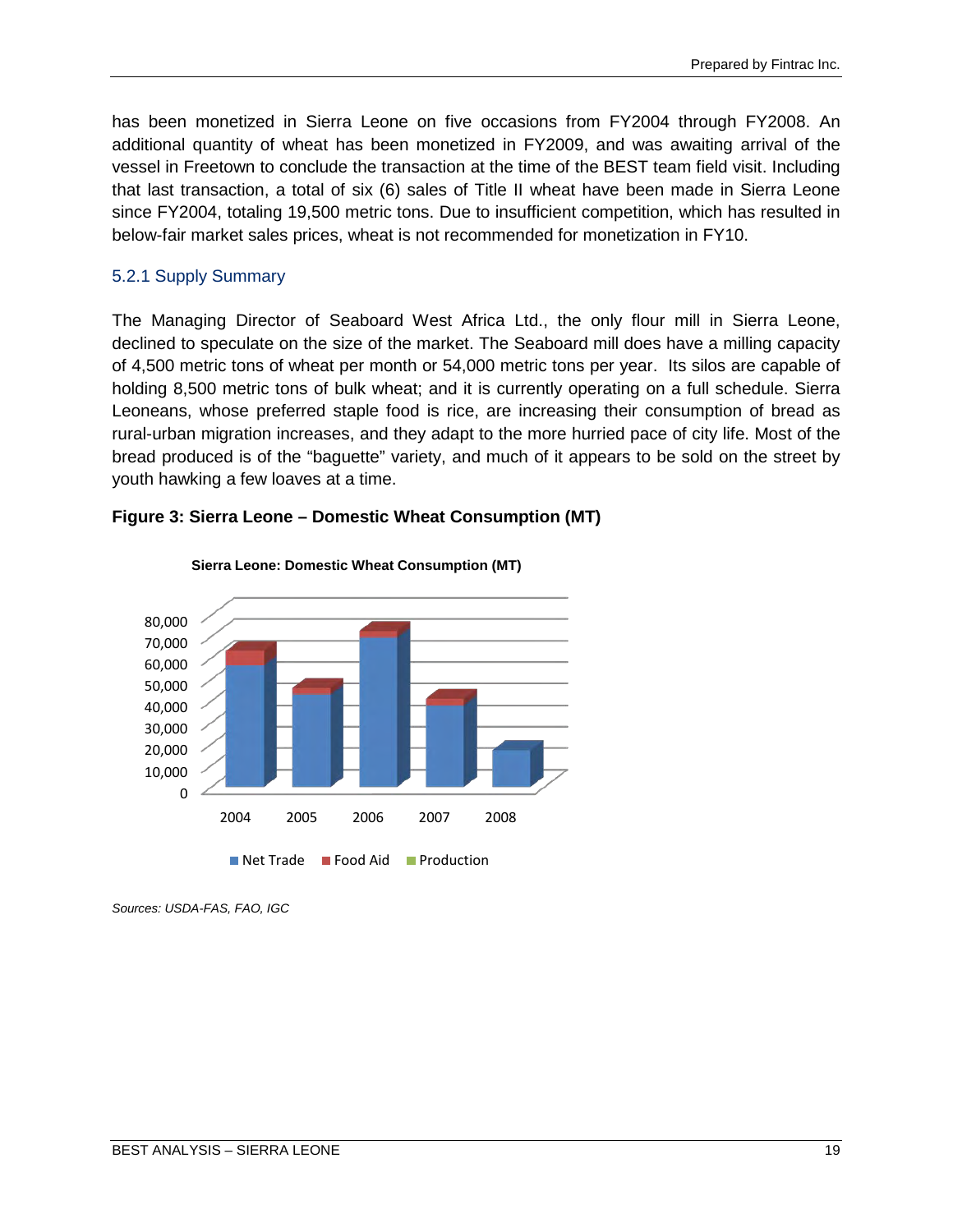|   |                            | 2004   | 2005   | 2006   | 2007     | 2008     | Average |
|---|----------------------------|--------|--------|--------|----------|----------|---------|
|   | <b>Total Wheat Imports</b> | 56.530 | 42.942 | 69.471 | 38,000   | 17.024   | 44,793  |
| 2 | <b>Total Wheat Exports</b> | 0      | 0      | 0      | 0        |          | 0       |
| 3 | <b>Net Trade</b>           | 56,530 | 42.942 | 69.471 | 38,000   | 17.024   | 44,793  |
| 4 | <b>Food Aid</b>            | 6.706  | 3.000  | 2.985  | 3.000    | n/a      | 3,923   |
| 5 | <b>Production</b>          | 0      | 0      | 0      | $\Omega$ | $\Omega$ | 0       |
| 6 | <b>Total Consumption</b>   | 63,236 | 45.942 | 72.456 | 41.000   | 17.024   | 47,932  |

#### **Table 5: Sierra Leone – Domestic Wheat Consumption (MT)**

*Sources: (1) FAO and USDA-FAS; (2) no data available; (3) Imports minus exports; (4) IGC; FAO 2004; (5) no data available; (6) Sum of lines 3,4,5.* 

#### 5.2.2 Competitive Environment

Seaboard West Africa Ltd., is the sole buyer, importer, and processor of wheat in Sierra Leone. It owns and operates the only flour mill in the country. One of the major traders of rice in Sierra Leone, Hussein Ibrahim Bazzy, has become a part-owner of Seaboard West Africa Ltd.

#### 5.2.3 Sales Platform

All sales of Title II wheat have been by direct negotiation. In recent years, the sales agreement has been negotiated between CRS Headquarters representatives and Seaboard in the US. The commodity is sold at the port in Freetown, and is vacuated from the vessel holds directly into Seaboard's silos located in the port.

#### 5.2.4 Monetization Past Performance

The IPP analysis reviewed five monetization sales of wheat, in March 2004, March 2005, March 2007 and February and June 2009, and found that the overall average of these sales was 85 percent of the estimated IPP, with a high of 87 percent and a low of 81 percent.<sup>[9](#page-29-0)</sup>

 $\overline{a}$ 

<span id="page-29-0"></span><sup>&</sup>lt;sup>9</sup> Note that a sixth sale was negotiated in January 2006 and delivered in June 2006. This transaction has been excluded as an outlier in the above analysis because the BEST team was unable to resolve an uncertainty as to whether the GOSL rebated the CS for duties and port fees originally included in the negotiated price. The exclusion of this sale would not change the current recommendation since, even under the assumption that all fees were rebated, the originally negotiated sales price was below IPP at the time (personal discussions with Seaboard, 7/2009; personal discussion with CRS, 9/2009).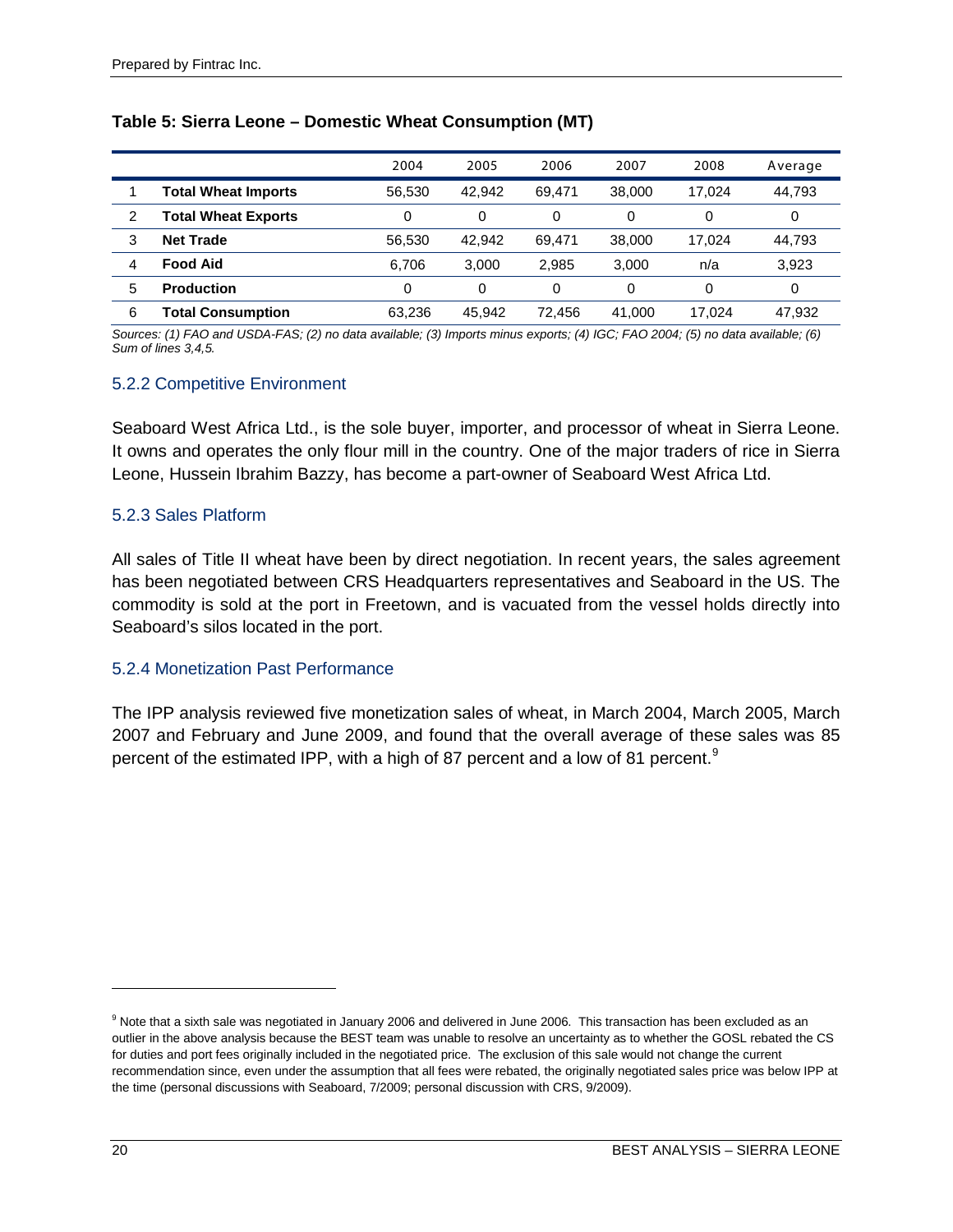#### **Figure 4: IPP for Wheat**



Source: US Wheat Associates, USDA FAS Livestock &

*Sources: US Wheat, USDA FAS Data - Livestock & Grain Market News (LGMN)*

#### 5.2.5 Impact Analysis Summary

Although trade data is not available through the GOSL, we estimate that the annual demand for wheat averages approximately 44,793 metric tons per year, and if other criteria were met, a total of up to 4,479 metric tons of wheat could be monetized. However, since Seaboard is the only buyer of wheat in Sierra Leone, there is insufficient competition, and wheat cannot be recommended for monetization.

#### <span id="page-30-0"></span>5.3 VEGETABLE OIL

Palm oil is the preferred vegetable oil used in Sierra Leone, and is produced at the household and village level. Refined vegetable oil from sources other than palm is imported primarily from Malaysia. Interviews with wholesalers and traders indicate that this market is very small and centered in the Freetown area. Because import duties on refined oil are 38 percent, traders report that a significant portion of the annual supply of vegetable oil enters illicitly from neighboring countries. Since there is a limited demand identified by the BEST team for quality refined Title II vegetable oil, it is not recommended for monetization at this time.

#### 5.3.1 Supply Summary

The only vegetable oil produced in any quantity in Sierra Leone is palm oil, which is produced from both the kernel and the fruit of the palm. Imported vegetable oil comes mainly from Malaysia.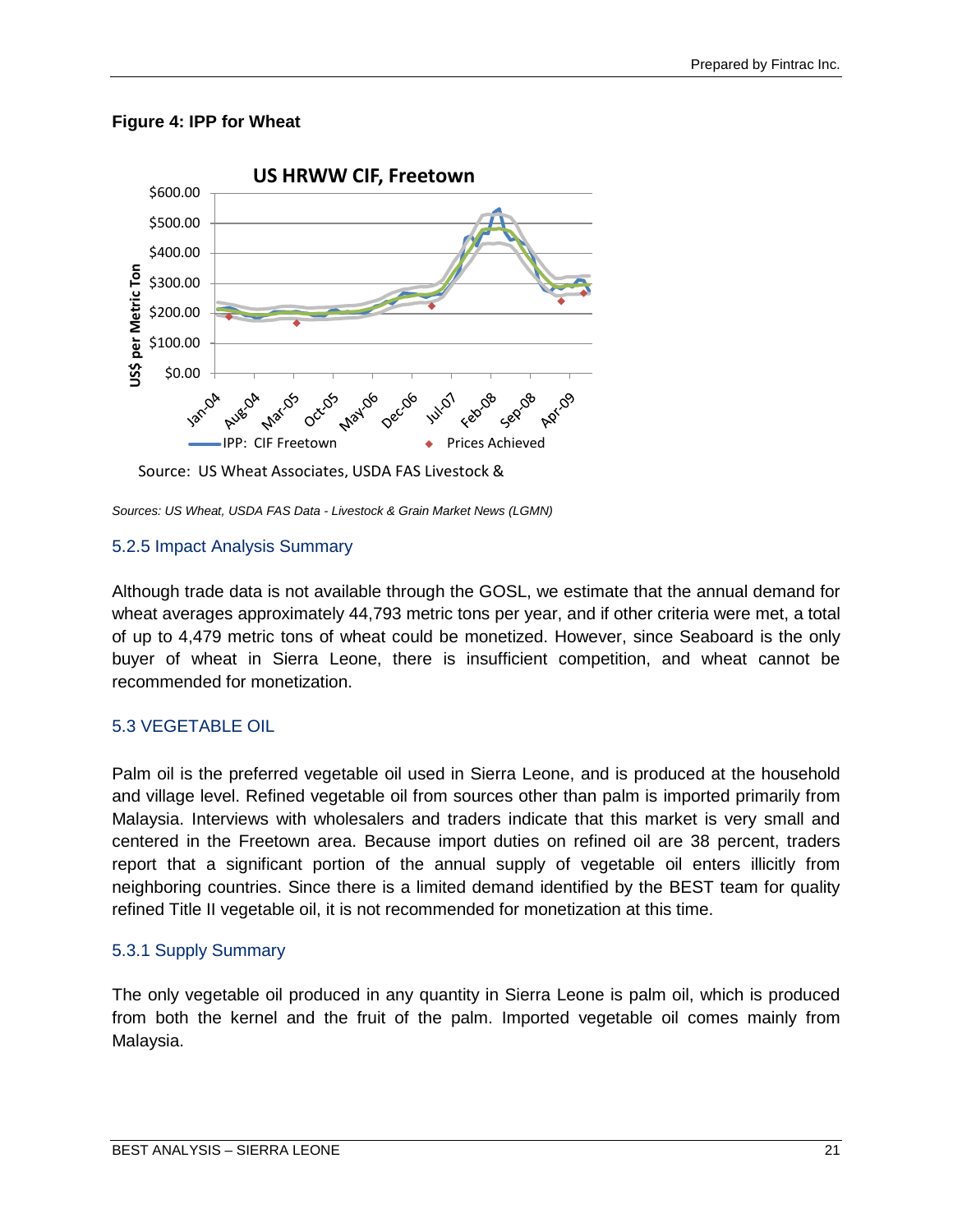



*Sources: Comtrade, FAOSTAT, IGC, USDA-FAS*

#### **Table 6: Sierra Leone: Domestic Oil Consumption (MT)**

|   |                          | 2004   | 2005   | 2006   | 2007   | 2008   | Average |
|---|--------------------------|--------|--------|--------|--------|--------|---------|
|   | <b>Total Oil Imports</b> | 6.695  | 7.759  | 5.273  | 5.000  | 5.000  | 5.945   |
| 2 | <b>Total Oil Exports</b> | 3.023  | 3.139  | 3.065  | 4.000  | 4.000  | 3.445   |
| 3 | <b>Net Trade</b>         | 3.672  | 4.620  | 2.208  | 1.000  | 1.000  | 2,500   |
| 4 | <b>Food Aid</b>          | 2.059  | .407   | 719    | 636    | n/a    | 1.205   |
| 5 | <b>Production</b>        | 51.350 | 52.820 | 52.820 | 52,820 | 53,000 | 52,562  |
| 6 | <b>Total Consumption</b> | 57.081 | 58.847 | 55.747 | 54.456 | 54.000 | 56,026  |

*Sources: (1) 2002: UNComtrade; 2003 - 2006: FAO TradeSTAT; 2008: USDA FAS PSD; (2) 2002: UNComtrade; 2003 - 2006: FAO TradeSTAT; USDA-FAS; (3) Imports minus exports; (4) IGC; (5) USDA-FAS; 2008 production is estimate based on previous year's production; (6) Sum of lines 3,4,5.*

#### 5.3.2 Competitive Environment

The main importer of vegetable oil in Sierra Leone is TAJCO (SL), Ltd. It is difficult to determine the amount of vegetable oil imported into Sierra Leone. Customs records are extremely unreliable, as much of the vegetable oil reportedly enters the country illegally over the border with neighboring countries, to avoid the relatively high duty of 38 percent assessed on imports of that commodity.

Vegetable oil has not previously been monetized in Sierra Leone. However, were vegetable oil to be monetized in the future, it could probably be sold to small traders, given the number of small traders that deal in it and the shelf life and ease of handling of that commodity.

#### <span id="page-31-0"></span>5.4 REGIONAL MONETIZATION

When competition in a commodity market is severely limited, monetization activities in that market run the risk of introducing or intensifying market distortions, reinforcing those factors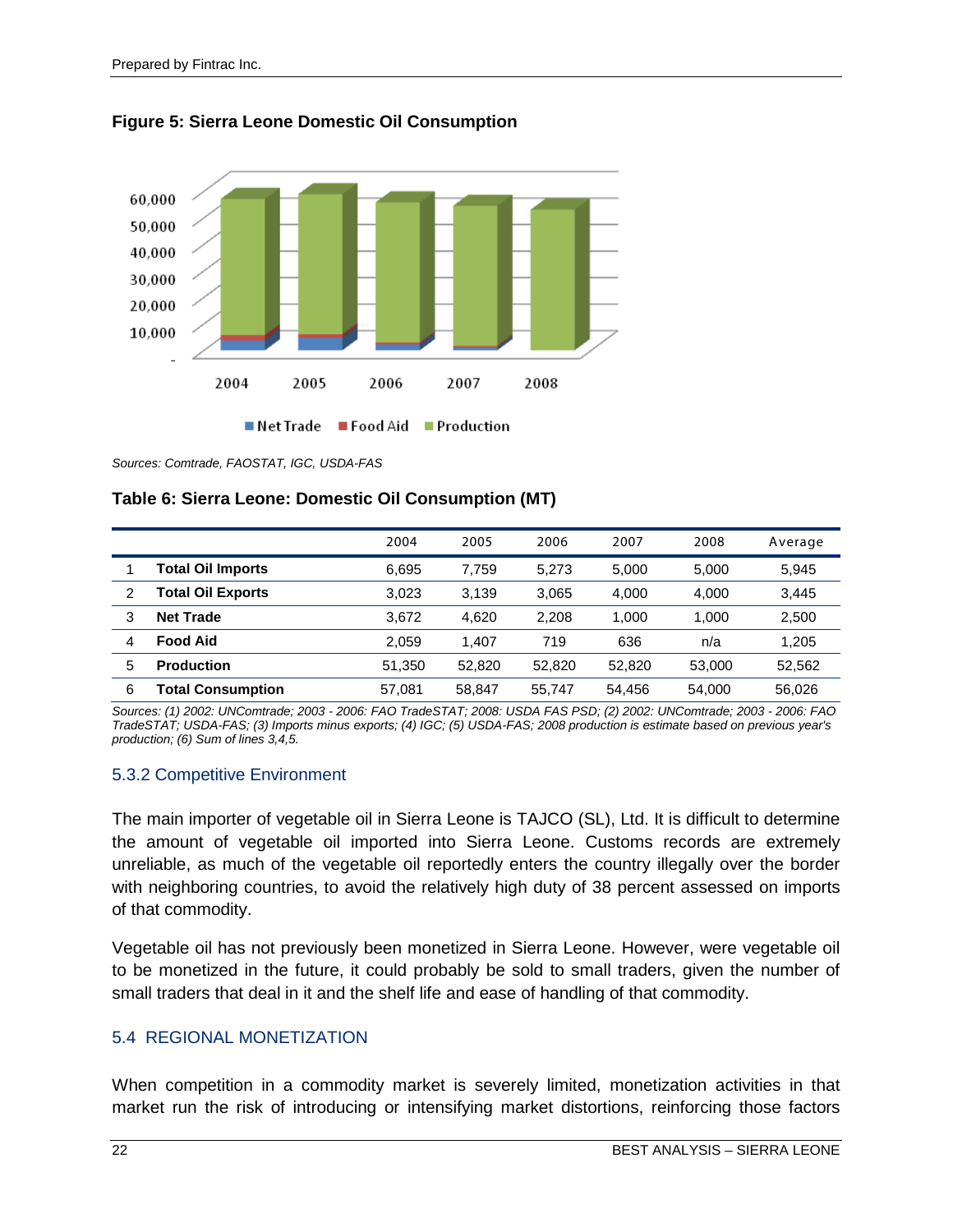which frustrate the development of an open and fully competitive market, thereby contributing to either excessive profits or barriers to entry. By denying producers and consumers the opportunity to operate within a competitive market, the monetization activity over time could lead to reduced national economic efficiency and assign indeterminate costs to producers and consumers. Monetization in such a market would be contrary to the legal prescription of the U.S. agricultural legislation which requires that monetization does not introduce local market or production disincentives.

Regional monetization (RM), or third-country monetization, can offer a legally-compliant alternative for Awardees who find themselves operating in a country with less than fully competitive domestic commodity markets. RM provides Awardees with the option of selling into a market where there is sufficient competition among buyers in order to increase the likelihood that bids will be at or near import parity. With competition, there is increased assurance that the monetization will not distort the market and will generate higher revenues than if the monetization is conducted in a domestic market with limited or no competition. RM can generate greater revenue for food security activities and thereby increase the efficiencies of the FFP program. It also provides the Awardees with a fallback position if a commodity that was initially recommended for monetization becomes unviable at a later date due to changing market or policy conditions.

Because of highly limited competition and low imports of likely Title II commodities in the Sierra Leonean market, RM is a reasonable option.

#### FFP 2009 Guidelines for Regional Monetization

Monetization in the recipient country is preferred over monetization in a "third" country, a country where the food security activities will not be take place. If it is not feasible to monetize in the country where proceeds will be utilized, monetization may be carried out in another LIFDC in the region, i.e. "third country". A list of low-income food-deficit countries (LIFDCs) can be found on FAO's web site at [http://www.fao.org/countryprofiles/lifdc.asp?lang=en.](http://www.fao.org/countryprofiles/lifdc.asp?lang=en) If the LIFDC option is not feasible, then monetization may take place in a U.N. classified, least-developed country (LDC) in the region at [http://www.un.org/special-rep/ohrlls/ldc/list.htm.](http://www.un.org/special-rep/ohrlls/ldc/list.htm) In the case of "third country" sales, the USAID Mission and/or U.S. Embassy in both the program country and the monetization country must endorse the plan.'

The appropriate third country or regional market is that market in which one may expect to receive a price for a commodity that is reflective of the international price. As the final destination of the commodities sold is indeterminate, the relevant reference to ensure that the Bellmon "market" conditions are satisfied is that the final negotiated price is comparable to the import price for that market. In addition, the port facilities of the selected market platform need to be sufficient to physically accommodate the commodities.

Monetization in a relatively large port city is preferred because inland freight and other costs will be assumed by the buyer. The preferred currency in which the transaction would be conducted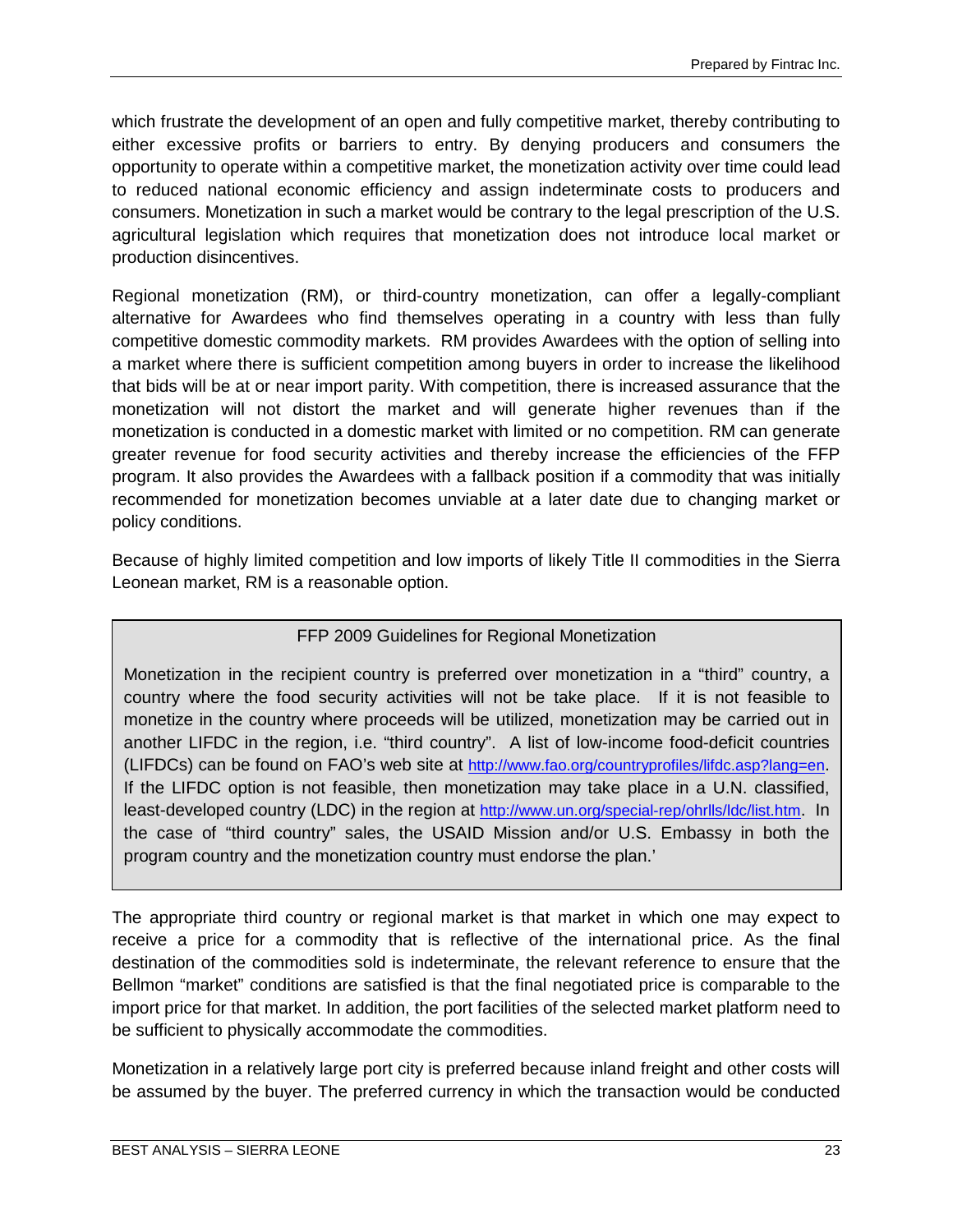would be specified in the offer. Based on the above criteria, Table 7 provides an overview of the products and markets that may be considered for RM:

| <b>Principle Port</b>             | <b>Port of Tema</b><br>(located outside Accra) | Dakar     | Abidjan       |
|-----------------------------------|------------------------------------------------|-----------|---------------|
|                                   | Ghana                                          | Senegal   | Côte d'Ivoire |
| Wheat (durum and non-durum)       | 2,373,772                                      | 5,716,646 | 3,977,258     |
| Rice (broken and semi-milled)     | 2,088,867                                      | 2,027,159 | 1,309,088     |
| <b>Crude Degummed Soybean Oil</b> | 292                                            | 501,387   | 8             |
| <b>Milk Powder (Non-Fat)</b>      | 51.511                                         | 1.216     | 4,594         |
| <b>Grand Total</b>                | 4,514,441                                      | 8,246,409 | 5,290,948     |
| <b>LIFDC</b>                      |                                                | ✓         |               |
| Port City                         | v                                              | v         |               |

| Table 7: Quantities of Select Commodities Imported into select West African Ports |  |
|-----------------------------------------------------------------------------------|--|
|-----------------------------------------------------------------------------------|--|

*Sources: UN Comtrade;* 

If RM is selected as an option, a widely-advertised competitive procurement using newspapers, the internet and radio is recommended. Advertisement should be explicit regarding commodity specifications, delivery time range and transaction location, payment terms and required currency. An auction process using a commodity exchange should be considered. Finally, both the Mission Director of the RM country and the MYAP country must endorse the monetization.

BEST anticipates undertaking a regional market study in West Africa in the near future. Findings from that study should be available at the time the next update is conducted for Sierra Leone.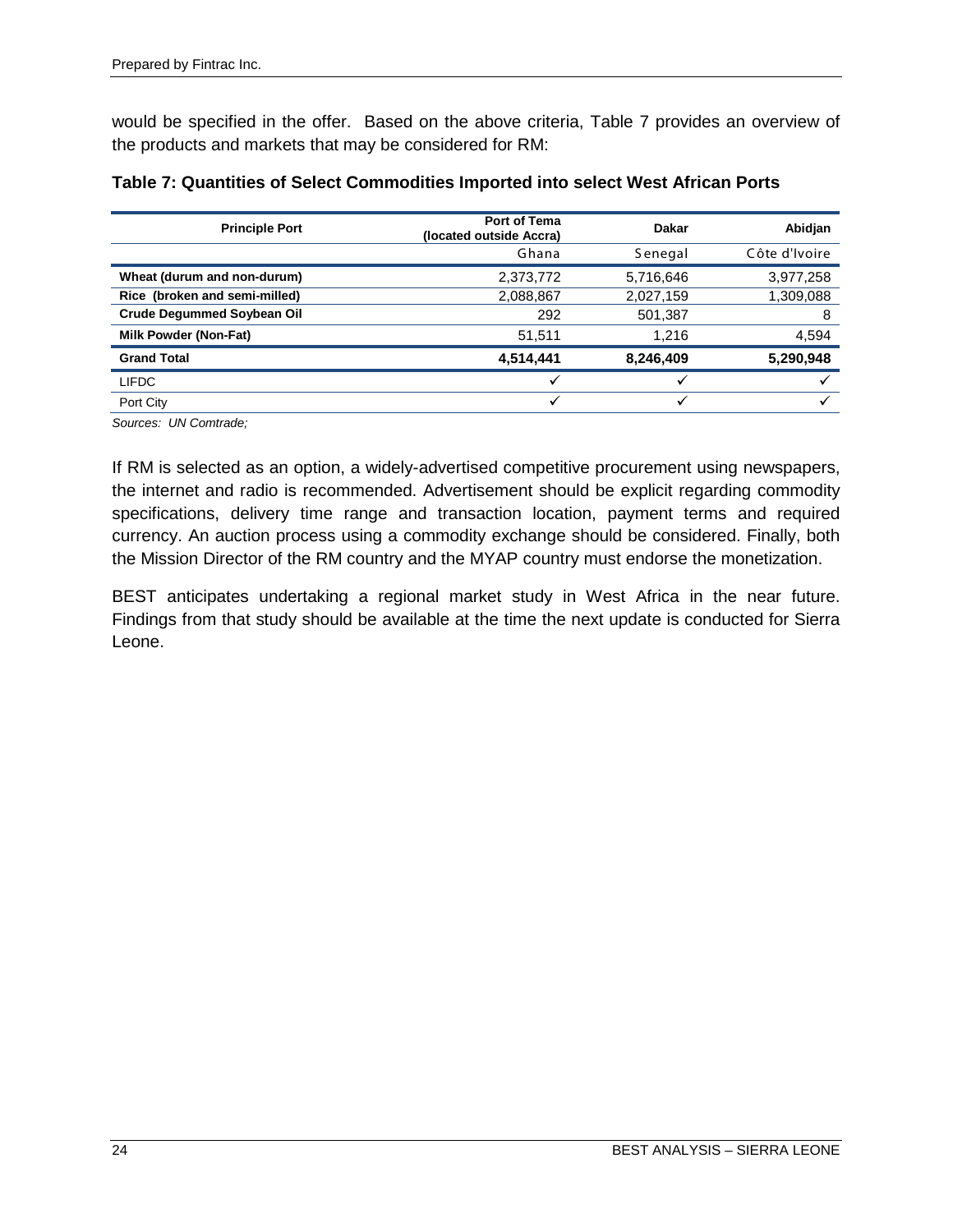### <span id="page-34-0"></span>6. DISTRIBUTION

#### <span id="page-34-1"></span>6.1 INTRODUCTION

The "Bellmon Amendment" requires assurances that a proposed food aid distribution program would not result in substantial disincentive to or interference with domestic production or marketing in that country. The extent to which *distributed* food aid has the potential to result in disincentive to local production or in disruption of markets rests fundamentally on whether proposed food aid represents "additional consumption" for beneficiary households, i.e., food consumption that would not have occurred in the absence of the food aid distribution program.<sup>[10](#page-34-3)</sup> If food aid transfers exceed households' perceived needs, the beneficiary is more likely to sell the food aid, reduce market purchases of food and/or increase household farm sales. Such a response could lower market prices and/or reduce local incentives to produce.

This pre-MYAP distribution analysis outlines the most likely distribution modalities for the upcoming MYAP cycle and provides Bellmon-relevant guidance and scenarios of possible coverage, where appropriate, that will help ensure potential impacts on production and markets of such food aid distributions are minimized, and therefore Bellmon compliant. The presentation of possible distribution modalities and program parameters are based on a review of official USAID guidance and discussions with stakeholders in the field and in Washington (including USAID/FFP and current Title II awardees (Africare, CARE, CRS, and WVI)), and other important actors in food security in Sierra Leone including WFP, UNICEF and ACDI/VOCA. These scenarios are meant to serve as illustrative guidance rather than as a prescription given that the potential awardees' MYAP proposals have yet to be finalized and are not available to inform the present Bellmon analysis.

#### <span id="page-34-2"></span>6.2 POTENTIAL FOOD AID DISTRIBUTION MODALITIES DURING FY2010-2014 MYAP CYCLE<sub></sub>

There is broad scope and range for a wide array of Title II-funded development interventions in Sierra Leone. As outlined in the Food Security Country Framework (FSCF),<sup>[11](#page-34-4)</sup> the upcoming Title II program in Sierra Leone is expected to focus activities on:

- Improving agricultural productivity and rural household incomes
- Reducing chronic malnutrition among children under five years of age

 $\ddot{\phantom{a}}$ 

<span id="page-34-3"></span><sup>&</sup>lt;sup>10</sup> Ideally, one would conduct household surveys to assess whether or not food aid would represent additional consumption. However, because household surveys are both extremely expensive and time-consuming, proxy indicators of 'additionality' can be used to assess the potential for leakage. This is the approach taken in the present analysis.

<span id="page-34-4"></span><sup>&</sup>lt;sup>11</sup> USAID Food Security Country Framework (FSCF) for Sierra for FY2010 - FY2014. Food and Nutrition Technical Assistance II Project (FANTA-2), Academy for Educational Development (AED), Washington, DC, 2009.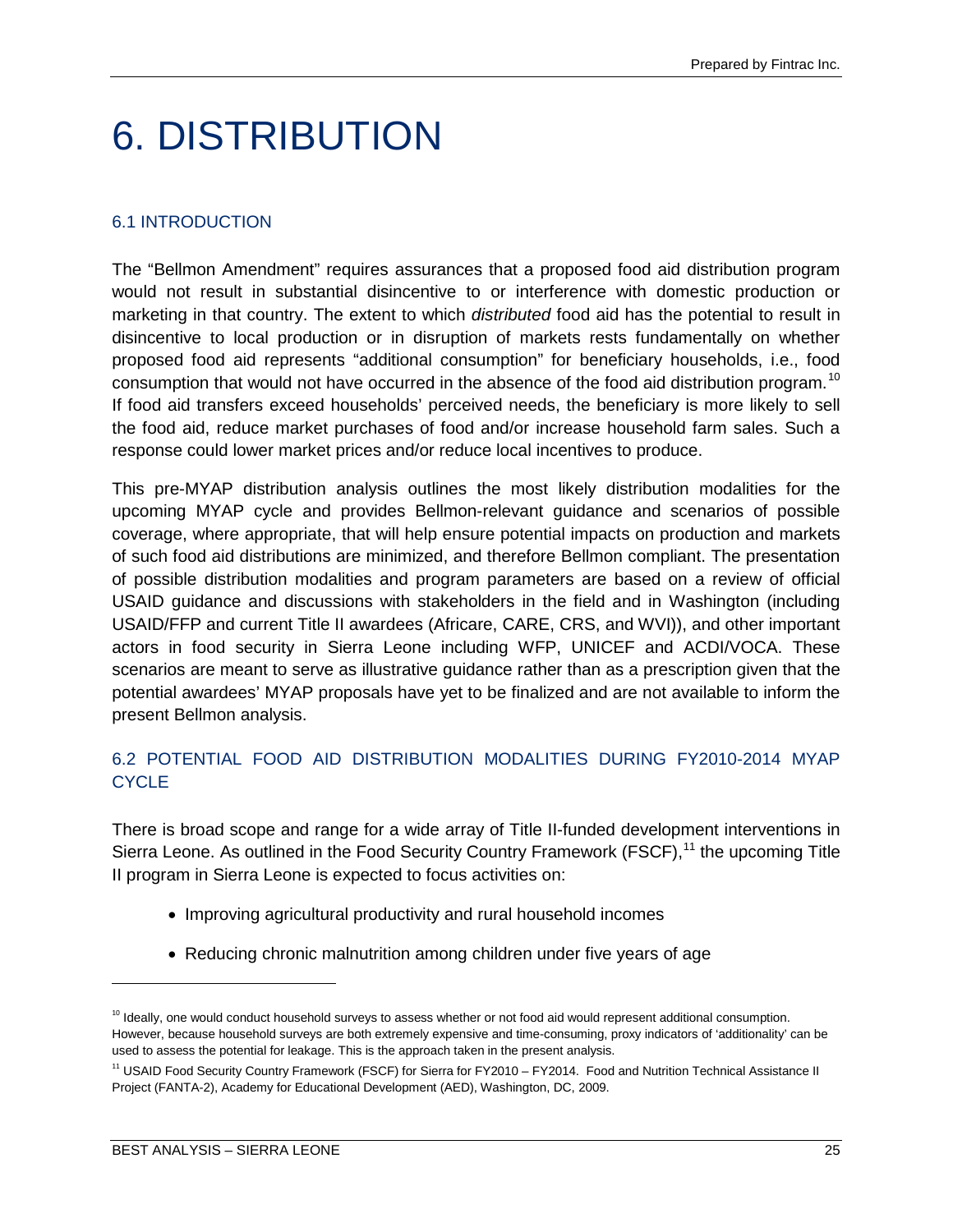For the upcoming MYAP cycle, two modalities for *distributed* food aid appear most likely to address these priorities: Food For Assets (FFA) and Maternal Child Health Nutrition (MCHN) interventions, likely in the form of a Prevention of Malnutrition in Children Under Two Approach (PM2A). To help ensure proposed programs will not result in substantial disincentive or market disruption, presented below are: (1) a set of key considerations for all distributed food aid interventions in Sierra Leone, and (2) an outline of general guidelines for each of the two most likely modalities. This analysis focuses special attention on PM2A for three reasons: (1) it is an evidence-based MCHN intervention designed to promote long-term human capital outcomes, and therefore a logical focus of any non-emergency Title II program wherever a MCHN intervention is warranted; (2) because PM2A is a new method, not only is there need for broadbased understanding of program design among key decision makers, but probable room for adjustment in ration design among potential awardees; and (3) most important for the present analysis, because it is designed to prevent malnutrition rather than recuperate children and mothers who are already malnourished, it has greater potential to over-provide food rations, which could potentially cause Bellmon concerns.

#### <span id="page-35-0"></span>6.3 KEY CONSIDERATIONS FOR ALL DISTRIBUTED FOOD AID INTERVENTIONS IN SIERRA LEONE

#### *Finding the Right Balance Between Title II Food and Cash Resources*

For distributed food aid in Sierra Leone, as in any other development program, the volume of distributed food rations should be calibrated based on the cash resources necessary to fund all of the inputs required to obtain desired program impact. These resources include staff, non-food ration health and nutrition services and inputs (community health volunteers, preventive and curative medicines, etc.), and ongoing monitoring and evaluation. In the case of PM2A, these necessary cash inputs may be greater than in other direct feeding interventions.

Each direct feeding program will involve different levels of food and non-food costs. The BEST Team tabulated estimates for program scenarios to illustrate the potential monthly food cost per beneficiary household. Applying the standard food distribution ration formula used by the WFP for FFA, and BEST calculations for PM2A, the estimated costs of providing monthly rations to each beneficiary household in Sierra Leone are presented in Table 8. The estimates show that it would cost \$22.74 for FFA, while PM2A with both individual mother/child and household rations distributed year-round would cost \$11.63, whereas if mother/child rations are distributed yearround but distribution of household rations to all PM2A-eligible households is limited to lean season months, PM2A would cost an average \$5.87 per beneficiary month.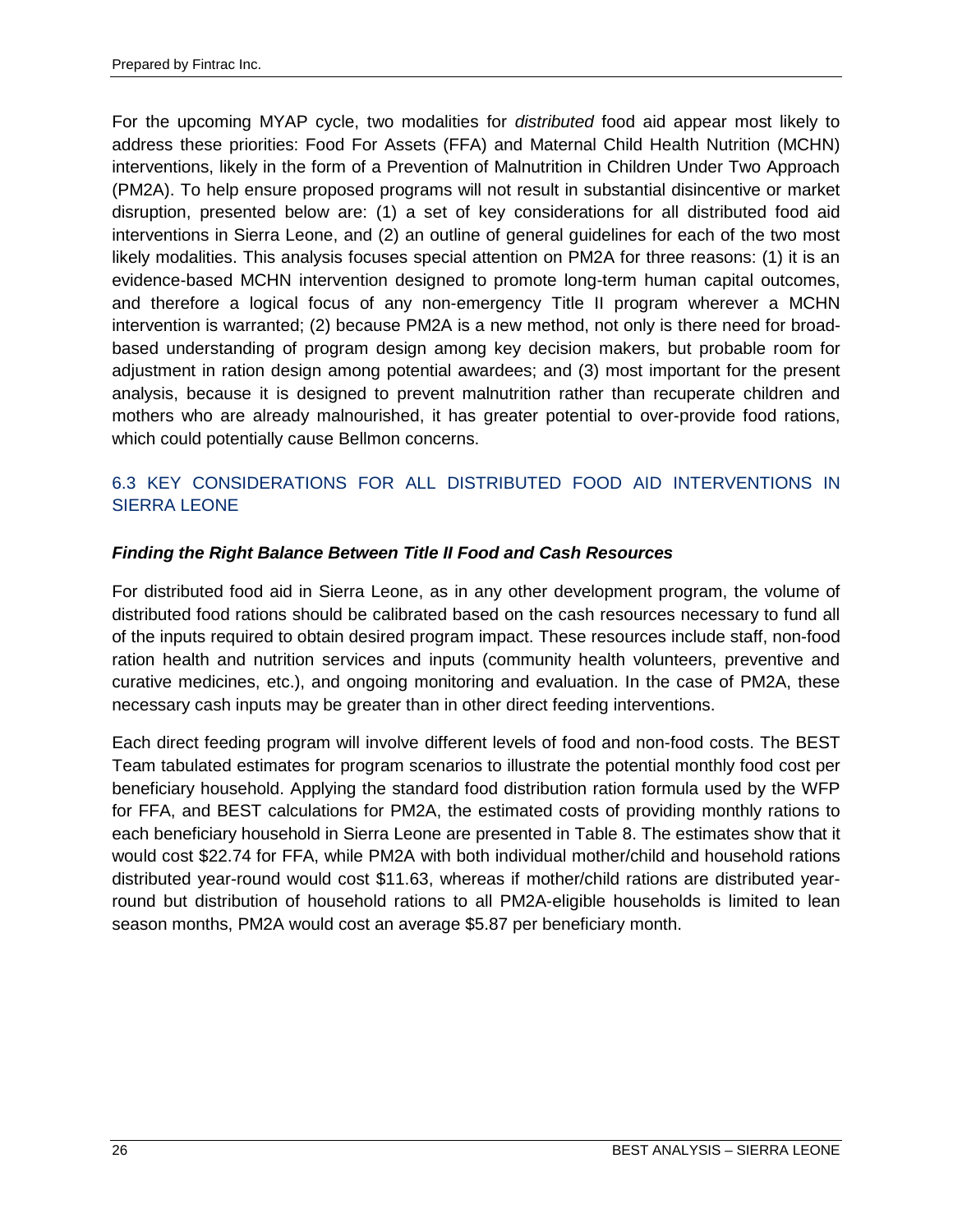| $FFA^{12}$ | $PM2A$ <sup>13</sup><br>(mother/child ration plus)<br>household ration year-<br>round) | PM2A<br>(mother/child ration year-round but<br>household ration limited to lean<br>season) |
|------------|----------------------------------------------------------------------------------------|--------------------------------------------------------------------------------------------|
| \$22.74    | \$11.63                                                                                | \$5.87                                                                                     |

#### **Table 8: Estimated Cost of Monthly Rations, by Modality, for Sierra Leone (\$)**

The *non-food ration cost* per beneficiary household for *implementation* of each distribution program will vary widely depending on, among other things, awardees' capacity, beneficiary coverage and the level of integration of program interventions. Non-food ration costs are excluded for purposes of this illustration. The full cost estimates could be considerably different from those presented in the table. Both PM2A and FFA interventions are expected to play an important part of a much broader and integrated development intervention and, therefore, it is infeasible to accurately estimate such costs.

# *Local Diet Should be Considered in the Selection of Appropriate Commodities for Distribution*

Beneficiaries are more likely to optimize the food aid as designed if the commodity is culturally acceptable and/or the distribution is accompanied by nutrition education and awareness.

Rice is the basic staple in Sierra Leone, and contributes 40 percent of calories consumed for the average household.<sup>[14](#page-36-2)</sup> Other staples include cassava and wheat. The typical diet lacks significant animal source proteins and pulses.

Current Title II commodities, including bulgur and vegetable oil, are well-liked and acceptable to beneficiaries.

# *Timing of Ration Delivery is Critical*

Food distributed during the lean season is more likely to be consumed by beneficiaries, therefore minimally disruptive (if at all) because of shortages of household stocks combined with high market prices. The high variability of staple prices between seasons affects household income and consumption. In Sierra Leone, there is usually a lean period between the depletion of the previous year's rice stock and the maturity of the current season's crop. This period usually coincides with the peak of the rainy season (July-September) when the weather is cold, but can vary somewhat by region. The 2005 Vulnerability Assessment Mission (VAM) survey

 $\ddot{\phantom{a}}$ 

<span id="page-36-0"></span> $12$  Based on a monthly ration of 63.13 kg per household of six persons and consisting of bulgur (50 kg), yellow split peas (10 kg) and vegetable oil (3.13 kg).

<span id="page-36-1"></span><sup>&</sup>lt;sup>13</sup> For illustrative purposes, BEST assumed the following about the size and composition of the PM2A rations: Individual monthly rations of 6 kilograms of Corn Soya Blend (CSB) for pregnant and lactating mothers and 3 kilograms of CSB for children 6-24 months. Monthly household rations of 13 kg per household based on a standard household of 6 persons, and consisting of bulgur (10 kg), lentils (2 kg) and vegetable oil (1 kg) distributed either year-round or during a four-month-long lean season. The calculations underlying these estimated ration costs are detailed further in Annex 9.

<span id="page-36-2"></span><sup>14</sup> FAOSTAT 2009.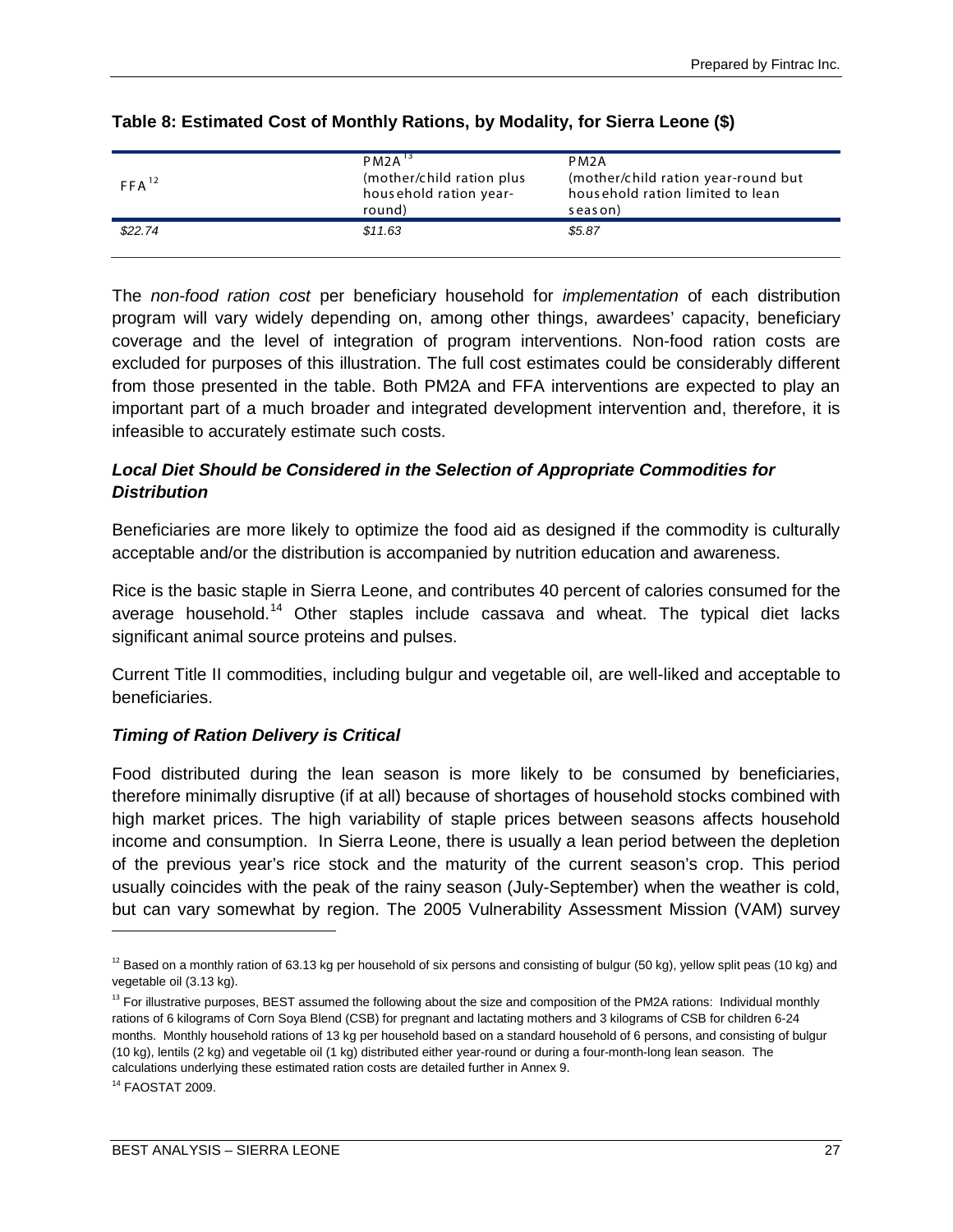found, for example, that availability of basic staples (excluding groundnuts) was insufficient between June and September for 82 percent of sampled communities. For groundnuts, about half of sampled communities reported groundnuts were insufficient to meet needs between June and September, while nearly half of communities reported this same insufficiency occurred during the period March to May. See Annex 5 for details on Sierra Leone's seasonal calendar.

Where food aid distribution is viewed as either a short-term and/or unreliable source of food, subsistence farmers will be less likely to adapt planting decisions in response to distributed food aid rations. Informants noted that occasionally beneficiaries sell a portion of the food aid ration at the local market in exchange for more preferred commodities. During in-country market visits and surveys, however, no Title II commodities were found in the marketplace.

As noted in the FSCF, potential MYAP awardees should review and incorporate into their program designs relevant lessons learned and recommendations from both past and current Food for Peace and development assistance funded projects in Sierra Leone.

# 6.4 GENERAL GUIDELINES TO ENSURE PROPOSED FFA AND PM2A PROGRAMS WILL NOT RESULT IN PRODUCTION DISINCENTIVE OR MARKET DISRUPTION

# 6.4.1 Food for Assets (FFA)

The intent of FFA is to reduce community vulnerability to disasters and transitory or chronic food insecurity through micro-projects involving the construction and maintenance of productive community assets. Wage payments are made in-kind rather than in cash, and activities are meant to target the poorest households within a community. If designed correctly, FFA can improve food access for the most food insecure households within a community, while leaving behind useful assets for the entire community, a potentially more long-term approach as compared to FFW.

# **Key considerations to ensure Bellmon compliance of proposed FFA programs**

To encourage self-targeting, the income transfer value of the ration should be set at slightly less than the prevailing rural wage and include slightly less preferred commodities. If the value of the FFA ration is too high, it can disrupt local labor markets by attracting more laborers and the food may not benefit the most needy individuals, women and families. Inclusion of a food used commonly in child feeding may also help in self-targeting women.

Timing of food distribution is critical. FFA commodity distribution will be less disruptive if distributed during the lean season rather than during the harvest season. During the lean period, rural households, especially the poorest, have little reserves of food from markets because of high prices. By carefully timing FFA activities to coincide with the lean season, FFA will maximize food security impact.

Finally, there must be sufficient supervisory capacity for any proposed FFA activities to minimize possible leakages.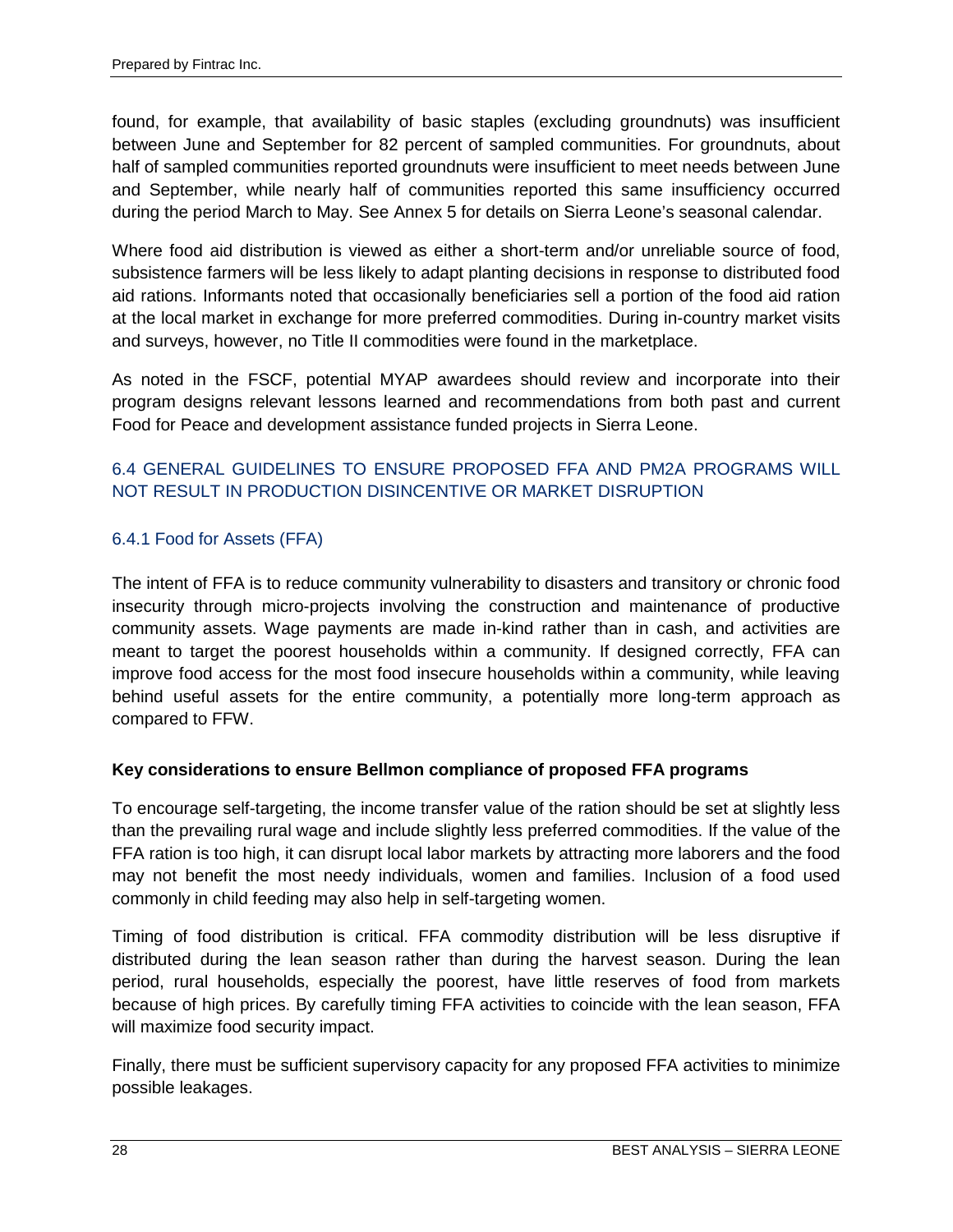#### 6.4.2 Prevention of Malnutrition in Children Under Two Approach (PM2A)

PM2A presents both an opportunity for long-term human capital investment, and a unique challenge to avoid disincentives in the short to medium-term. While the traditional recuperative approach targets children who are already malnourished and may have severe, irreversible physical and cognitive damage, the PM2A provides food aid to all children between the ages of 6 to 24 months within a target geographic area. As with the traditional recuperative nutrition approach, the PM2A targets pregnant and lactating women with Behavior Change Communication (BCC), preventive health care, and food supplementation. <sup>[15](#page-38-0)</sup> Because the key PM2A targeting criteria are based on a child's age and a women's physiological status, rather than on an estimated household food deficit, the program has greater potential to provide food aid to households for whom the food aid would not represent additional consumption. Initial geographic targeting of areas with a greater proportion of food-deficit households, as identified by secondary sources prior to program implementation, will help avoid disruption of local production and markets.

### **Geographic Targeting and Beneficiary Coverage**

Because of the localized nature of the impact of distributed food aid, the vulnerability of small markets to disruptions, and the sensitivity of small farmers to production disincentives, quantities which may appear insignificant compared to a country's total food staple consumption can nonetheless have a major impact on markets and production at the local level.

To assess the relative absorptive capacity of food aid on a sub-national basis in Sierra Leone, thereby providing Bellmon guidance on the appropriate magnitude of distributed food aid under a PM2A, this report relies on extreme poverty and chronic malnutrition in children under five as the proxy indicators of additionality.<sup>[16](#page-38-1)</sup> Extreme poverty and chronic malnutrition in children under five are the best available indicators of the relative absorptive capacity of food aid on a subnational basis for Sierra Leone, which is important to inform initial geographic targeting given the nature of the PM2A.

Extreme poverty is an indicator of a household's inability to meet its basic nutritional requirements. Extreme poverty is not a quantitative measure of any nutrition gap, which could

 $\ddot{\phantom{a}}$ 

<span id="page-38-0"></span><sup>&</sup>lt;sup>15</sup> For additional background and guidance about PM2A objectives, please see Ruel, Marie, et al. 2008. "Age-based preventive targeting of food assistance and behaviour change and communication for reduction of childhood undernutrition in Haiti: a cluster randomised trial." The Lancet[, 371: 9612](http://www.thelancet.com/journals/lancet/issue/vol371no9612/PIIS0140-6736(08)X6008-8) (588–595), accessible via <http://www.thelancet.com/journals/lancet/article/PIIS0140673608602718/fulltext>

<span id="page-38-1"></span><sup>&</sup>lt;sup>16</sup> WFP's Food Security and Nutrition Survey 2005 (VAM 2005) reports food consumption scores for Sierra Leone, which could be a relevant indicator of the relative food deficits across districts. However, there is a very large disparity across districts in the percentage of households with poor food consumption and, unlike in most other countries with reported food consumption scores using the WFP methodology, these disparities are not in line with other reported health indicators such as women's BMI or access to clean drinking water. One likely cause could be a regional shock during the survey period (March 2005), particularly in the Southern Province, which influenced the 7-day recall of household consumption. Given these disparities, this report relies instead on only the more long-term correlates of nutritional status: percentage of population in extreme poverty and percentage stunting of children under five.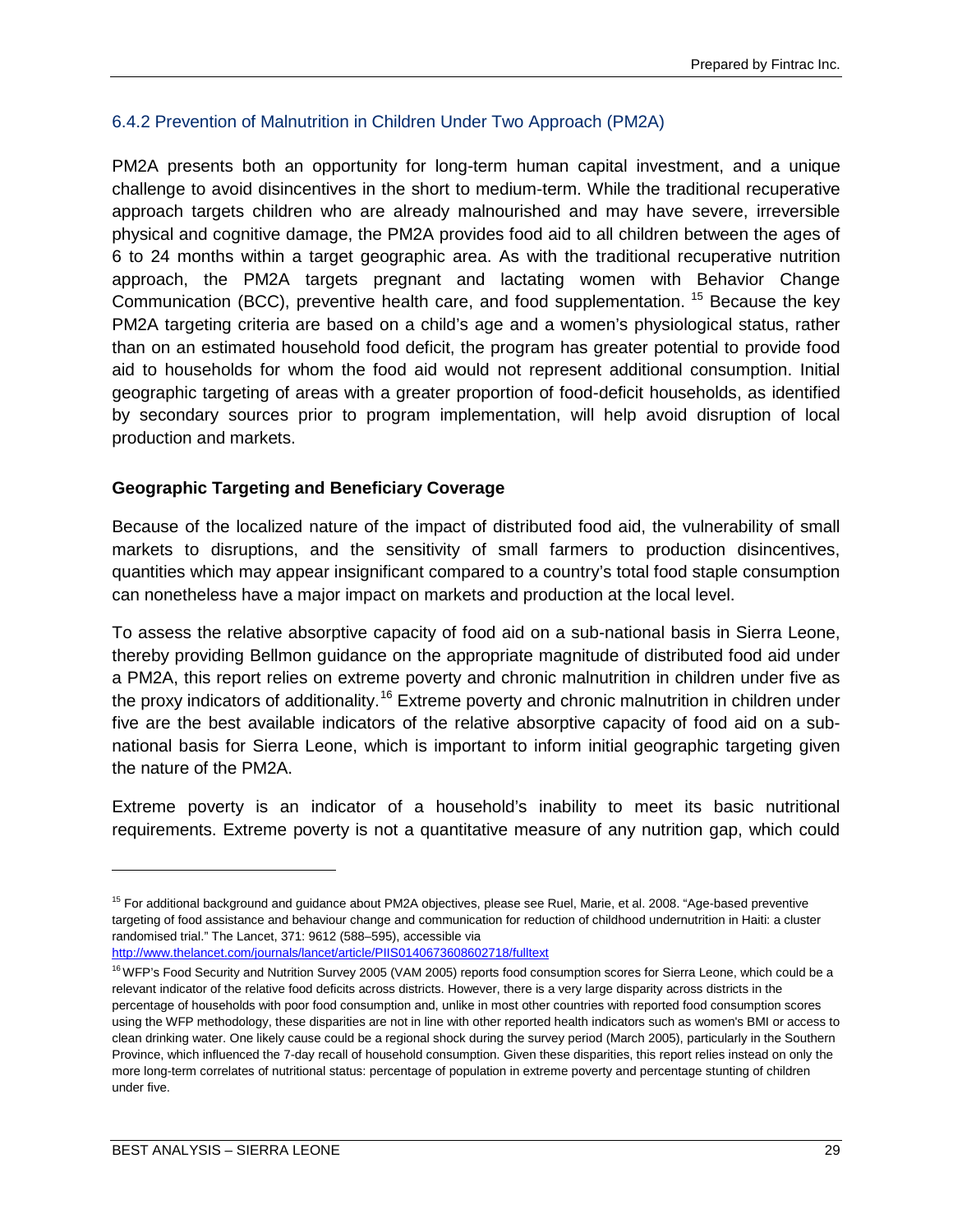then be compared with the ration under the proposed food aid program to determine by how much the 'nutrition gap' might be filled (or potentially overfilled) under the program. However, poverty is the best indicator of the access dimension of food security. Chronic malnutrition (stunting, or low height-for-age) in children under five is one potential indicator of chronic food deficits.<sup>[17](#page-39-0)</sup>

Where high rates of extreme poverty and high rates of chronic malnutrition coincide, poor nutritional outcomes are more likely related to poor access to food, as well as poor food utilization. By geographically targeting areas with a high prevalence of extremely poor households and chronically malnourished children under five, a PM2A intervention will help ensure that any given PM2A beneficiary household will more than likely increase overall household food consumption, and therefore represent additional consumption, relative to households in other geographic areas with lower rates of poverty and chronic malnutrition.

Table 9 provides an overview of the estimated number of households potentially eligible for a PM2A intervention, and the number of PM2A-eligible households for which food aid would be most likely to represent additional consumption.

 $\ddot{\phantom{a}}$ 

<span id="page-39-0"></span><sup>&</sup>lt;sup>17</sup> The most recent source of reliable district-level malnutrition rates is available from the preliminary results of the Sierra Leone Demographic and Health Survey 2008. Malnutrition rates may reflect either inadequate intake, malabsorption due to infectious disease, or some combination of both. To the extent rates reflect disease prevalence much more than inadequate intake, any conclusions drawn from such rates will be an inaccurate reflection of household food deficits. To the extent the prevalence of stunting reflects poor availability and/or poor access, such prevalence rates can appropriately inform geographic targeting from a Bellmon perspective.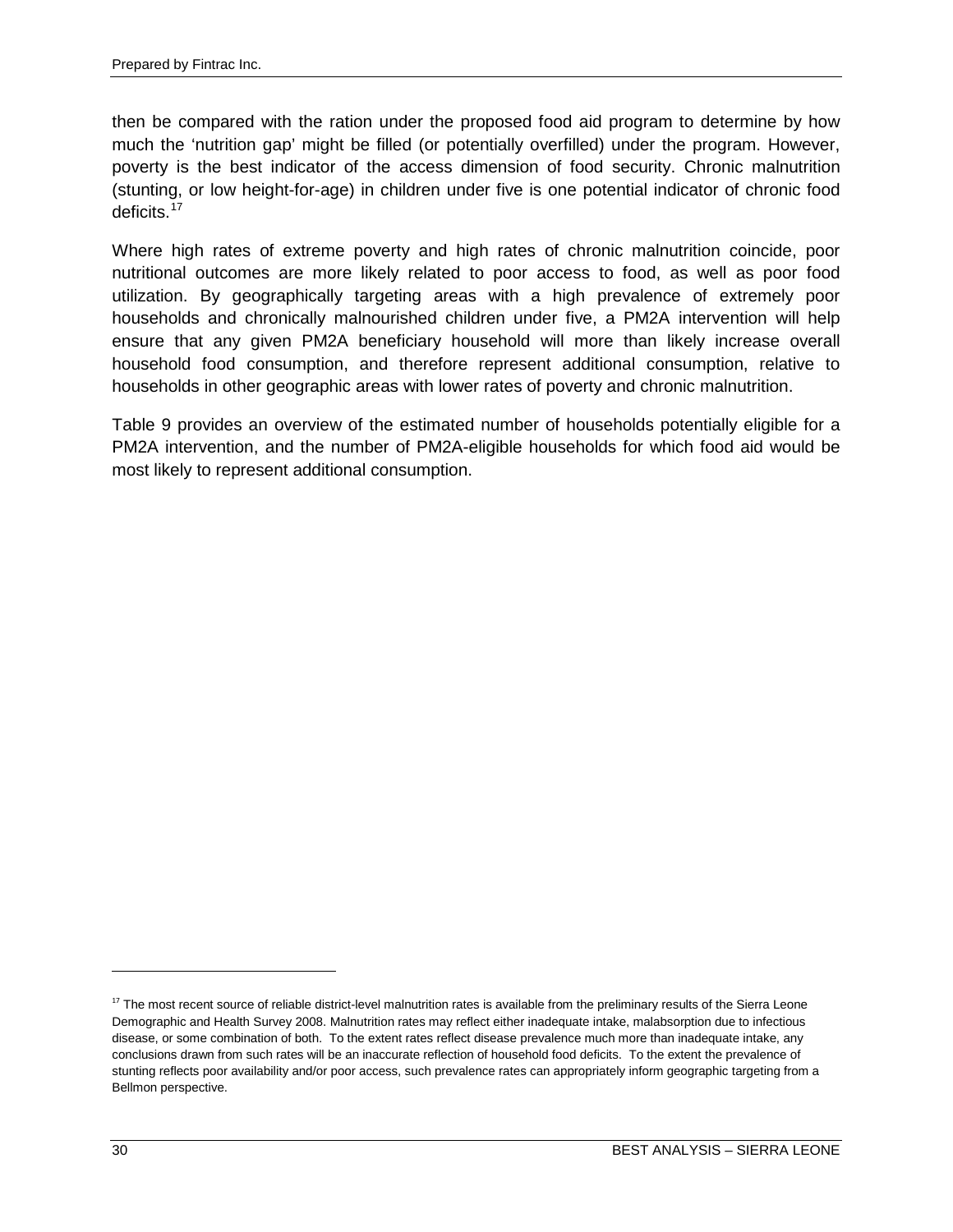| Dis trict                          | Population<br>(proj. 2010<br>based on 2004<br>census)[1] | # HHs<br>[2] | % HHs in<br>Extreme<br>Poverty<br>$[3]$ | % children<br>under 5<br>stunted (HAZ<br>$< -2$ SD) [4] | est. pop. of<br>eligible<br>children &<br>mothers [5] | # HHs in extreme<br>poverty w/ an<br>eligible child &<br>mother [6] |
|------------------------------------|----------------------------------------------------------|--------------|-----------------------------------------|---------------------------------------------------------|-------------------------------------------------------|---------------------------------------------------------------------|
| <b>Kailahun</b>                    | 407,785                                                  | 76,941       | $45+$                                   | $39+$                                                   | 22,836                                                | 10,276                                                              |
| Kenema                             | 560,396                                                  | 91,868       | $38+$                                   | $37+$                                                   | 31,382                                                | 11,925                                                              |
| Kono                               | 322,183                                                  | 51,965       | 32                                      | 27                                                      | 18,042                                                | 5,773                                                               |
| <b>Bombali</b>                     | 439,935                                                  | 61,963       | $63+$                                   | $36+$                                                   | 24,636                                                | 15,521                                                              |
| Kambia                             | 301,001                                                  | 37,625       | 9                                       | 35                                                      | 16,856                                                | 1,517                                                               |
| Koinadugu                          | 295,427                                                  | 49,238       | 29                                      | $42+$                                                   | 16,544                                                | 4,798                                                               |
| <b>Port Loko</b>                   | 499,091                                                  | 83,182       | 20                                      | $44+$                                                   | 27,949                                                | 5,590                                                               |
| Tonkolili                          | 388,096                                                  | 43,122       | 32                                      | $40+$                                                   | 21,733                                                | 6,955                                                               |
| Bo                                 | 543,385                                                  | 83,598       | 25                                      | $40+$                                                   | 30,430                                                | 7,608                                                               |
| <b>Bonthe</b>                      | 151,894                                                  | 27,617       | $35+$                                   | 35                                                      | 8,506                                                 | 2,977                                                               |
| Moyamba                            | 266,939                                                  | 53,388       | 16                                      | $46+$                                                   | 14,949                                                | 2,392                                                               |
| Pujehun                            | 278,386                                                  | 46,398       | 14                                      | 31                                                      | 15,590                                                | 2,183                                                               |
| Western Area: Rural                | 214,951                                                  | 30,707       | 15                                      | 29                                                      | 12,037                                                | 1,806                                                               |
| <b>Western Area:</b><br>Urban      | 896,384                                                  | 165,997      | 2                                       | 26                                                      | 50,198                                                | 1,004                                                               |
| <b>TOTAL</b><br>(National Average) | 5,514,373                                                | 903,608      | 33                                      | 36                                                      | 311,688                                               | 102,857                                                             |

# **Table 9: Estimated Number of PM2A-eligible Households for Whom Food Aid Would Be Most Likely to Represent Additional Consumption**

*Notes: Rates of extreme poverty and stunting, marked with a "+" symbol, are those with rates equal to or greater than the rural average; District-specific average household size figures are drawn from VAM 2005.*

Since an awardee's catchment areas may cover only part of one or more districts, potential awardees must conduct a more careful enumeration of PM2A-eligible households within their proposed catchment areas to determine possible levels of coverage. However, the second column from the right provides a rough estimate of the maximum number of PM2A-eligible households within each district, and therefore provides a guideline for the number of beneficiary households that might be targeted to reach 100 percent coverage by district.

The right-most column, which shows the estimated number of households who are both extremely poor and PM2A-eligible (and therefore most likely to benefit from food aid as additional consumption), provides a rough guideline of the number of households that could be targeted for year-round household rations within each district without introducing Bellmon concerns. These figures are meant to serve as general guidance since they are based on analysis of secondary data which, by its nature, will provide less precise guidance than welldesigned and implemented baseline surveys in awardee implementing areas.

By combining extreme poverty and stunting in children under five, a ranking system was used to identify districts in which PM2A rations would (1) most likely represent additional consumption, and therefore would be unlikely to pose any negative Bellmon impact; (2) address the highest rates of malnutrition at the district level; and (3) target the largest total number of PM2A-eligible households, an important efficiency consideration when implementing an integrated development program. Ranking all the districts by a combination of these indicators, three districts emerged as clear contenders for a PM2A intervention: Bombali, Kailahun and Kenema. These three not only record the highest rates of extreme poverty, but also report the highest rates of chronic malnutrition. Of course, these findings at the district level may mask important differences within each district. Further targeting of extremely poor communities within each of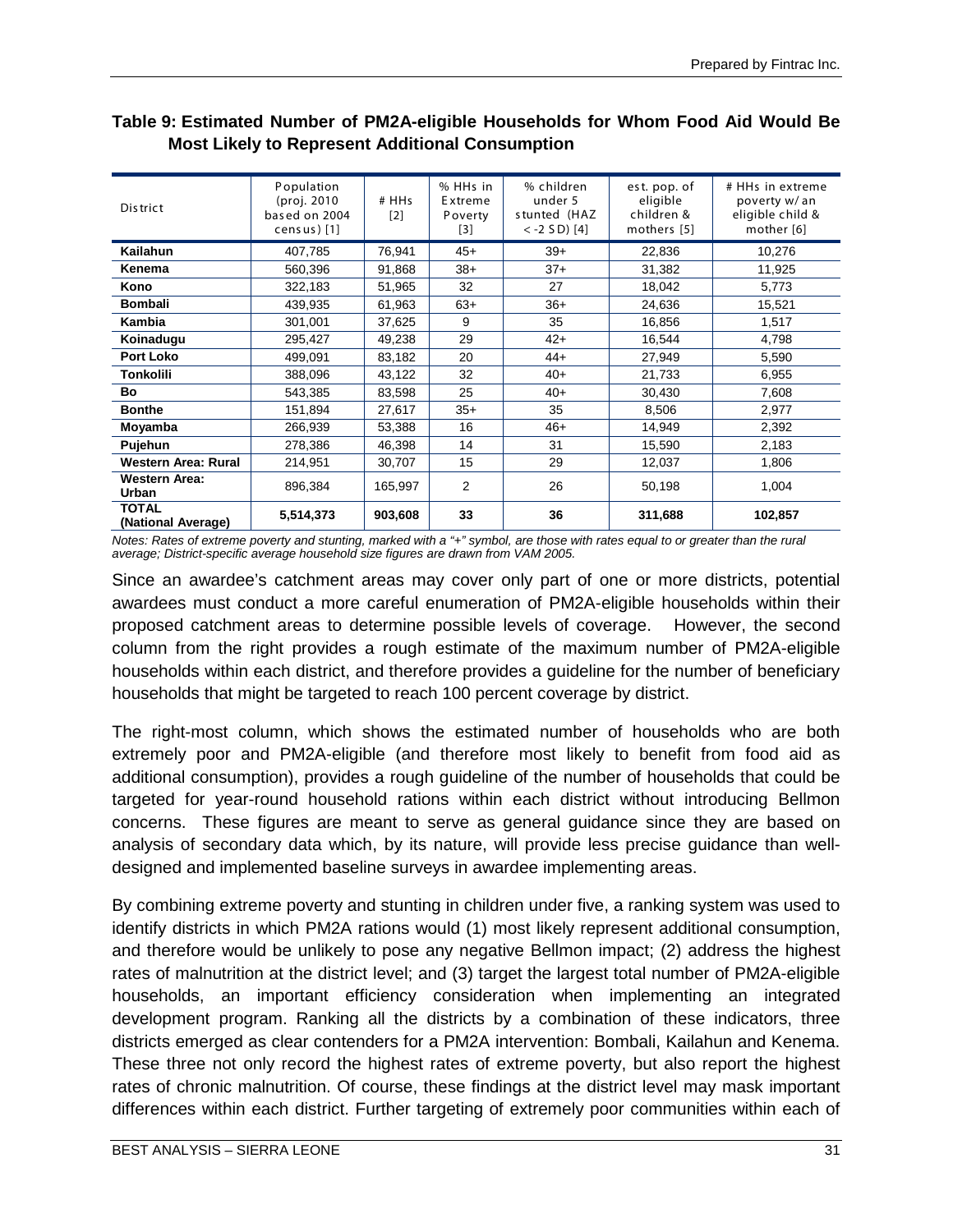these districts would ensure even greater likelihood of increasing consumption at the household level.

Additional indicators important for evidence-based geographic targeting, such as coping strategies, typical hazards and shocks, sources of food and income are outlined in Annex 6, and available in greater detail by district in VAM 2005. Further guidance on the geographic distribution of food insecurity, including regional disparities in food availability, access and utilization, are also detailed in the FSCF.

# **Strategic Use of Food Rations to Achieve Maximum Impact on Nutritional Outcomes**

There are no current Title II awardees implementing MCHN programs in Sierra Leone. Therefore, it is difficult at this stage to anticipate what geographic coverage or ration might be proposed for distribution should a MYAP propose a PM2A as one part or its entire proposed MCHN program.

# **Individual Rations for Mother and Child**

Individual PM2A rations are expected to cover all pregnant or lactating mothers and children under two years of age within a catchment area. The purpose of the individual rations directed towards pregnant and lactating mothers and children under two is nutritional supplementation, which narrows the appropriate composition and size of the mother and child rations to those that follow nutritional guidelines for individual physiological needs. For the purposes of the present BEST analysis, the ration is assumed to be composed of blended cereals, while the ration size is assumed to provide approximately 500 kcal per person per day for children 6 to 24 months of age, and 1000 kcal per person per day for pregnant or lactating mothers.<sup>[18](#page-41-0)</sup>

Labeling individual rations as "special" food may help to ensure that food aid is consumed by intended beneficiaries. Nutrition interventions such as PM2A that target pregnant and lactating mothers and children under two may be neutralized if the beneficiary household chooses to reallocate resources away from the mother and child as a result of those household members receiving individual PM2A rations. While there is some evidence<sup>[19](#page-41-1)</sup> that transfers may not always be reallocated away, labeling individual rations as "special" food may help to ensure the

 $\overline{a}$ 

<span id="page-41-0"></span><sup>&</sup>lt;sup>18</sup> For purposes of the Bellmon analysis, the individual rations and kcal per person per day needs have been utilized for mother and children commodity calculations as indicated. However, please see FANTA-2's PM2A Technical Resource Materials (TRM) and other related guidance on calorie needs accessible via <http://www.fantaproject.org/pm2a/index.shtml>**.**

<span id="page-41-1"></span><sup>&</sup>lt;sup>19</sup> Islam, Mahnaz and John Hoddinott. Feb 2008. "Evidence of Intra-Household Flypaper Effects from a Nutrition Intervention in Rural Guatemala," working paper, accessible via[: http://ssrn.com/abstract=1262368;](http://ssrn.com/abstract=1262368) Adelman, S., D. Gilligan and K. Lehrer. 2008. "How Effective are Food for Education Programs? A Critical Assessment of the Evidence from Developing Countries," International Food Policy Research Institute Food Policy Review 9, accessible via[: http://www.ifpri.org/sites/default/files/publications/pv09.pdf](http://www.ifpri.org/sites/default/files/publications/pv09.pdf)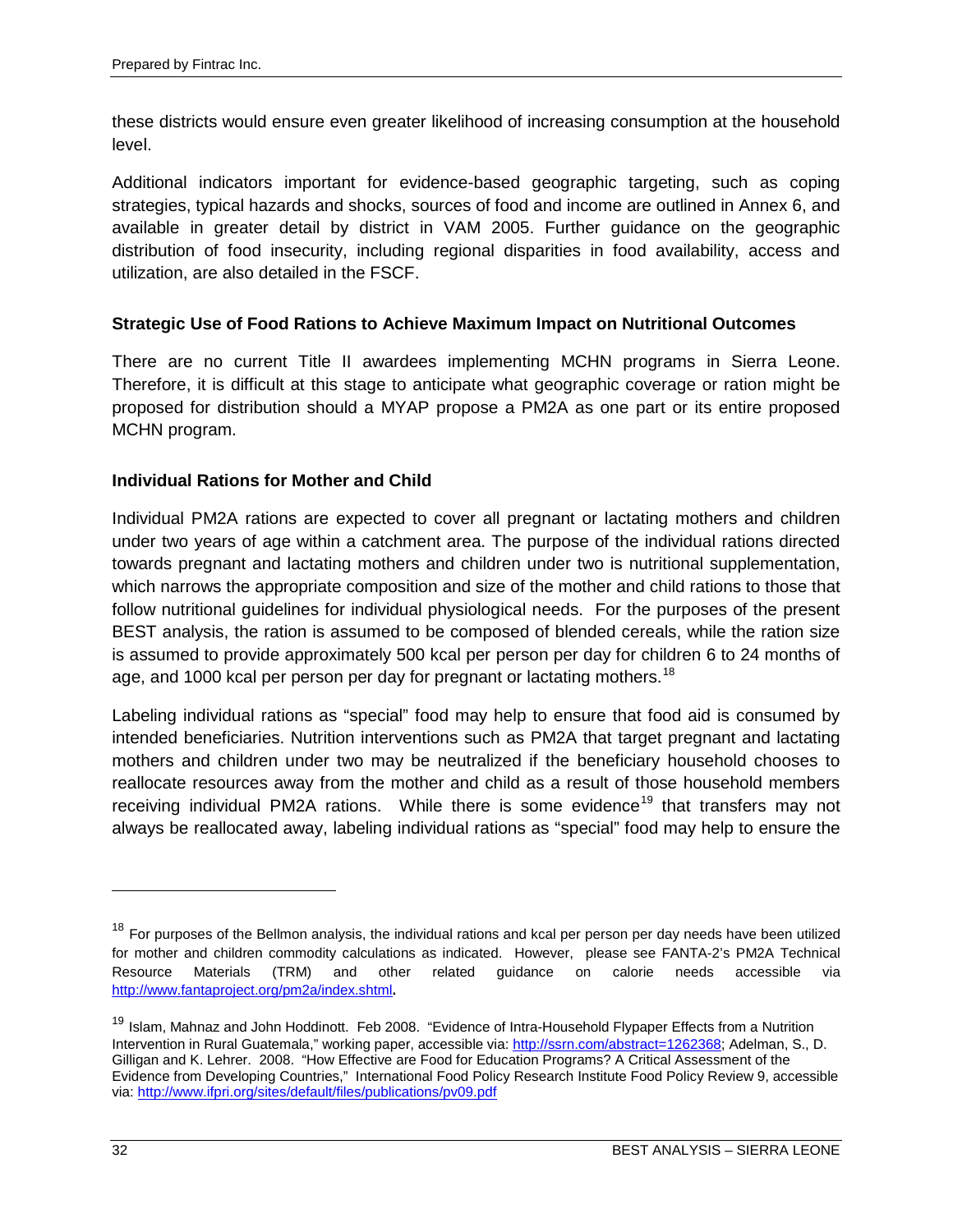nutritional supplements are consumed by the intended individual beneficiaries, which will maximize the nutritional benefits of PM2A interventions.

In accordance with formative research on the underlying causes of early childhood malnutrition, PM2A guidance requires BCC messages and a suite of health and nutrition-related services as integral components of a preventive approach to malnutrition. By delivering the food ration as part of a carefully-designed package of MCHN interventions custom-tailored to beneficiary communities, a PM2A intervention will increase further the likelihood that direct beneficiaries will consume and correctly use additional food, which will simultaneously maximize nutritional impact and minimize any potential negative Bellmon impacts.

### **Household Ration**

Unlike individual rations, the household ration is not intended to serve as nutritional supplementation; rather, it can serve several different purposes including:

- Protection of mother and child rations from diversion or dilution to other household members
- An additional incentive for the mother and/or other household members to participate in key PM2A activities (BCC messages, attendance at health clinics for growth monitoring or other well visits, etc.)

A household ration may also act as an additional income transfer which enables extremely poor households to more effectively participate in integrated development programs. Given that PM2A activities (inclusive of ration provisions to individual and household beneficiaries) are intended to form one part of an overarching integrated rural development program, there may, however, be other mechanisms through which awardees would choose to provide such an additional income transfer.

Precisely because it is not intended as a nutritional supplement and because it can serve several purposes, a household ration is more malleable in terms of contextualization to reflect community norms and needs. The preventive approach that was successfully piloted in Haiti provided a household ration composed of blended foods, pulses and oil to all households within the catchment area on a year-round basis, regardless of household wealth status or food deficit. Future awardees may consider different scenarios depending on a variety of factors (e.g., community needs, food preferences and logistics, etc.), which may lead to a more strategic use of household rations, both in terms of household ration composition, size, and frequency and timing of delivery. Based on formative research, future awardees may consider different household ration designs, which will require ongoing monitoring and evaluation to ensure the household ration is appropriately designed to ensure protection of individual rations while maintaining acceptable levels of program participation.

As noted above, no Title II Awardee is presently implementing MCHN interventions in Sierra Leone. A potential awardee must conduct formative research to ensure design intervention and most effective ration size and composition to address nutritional needs of mothers and children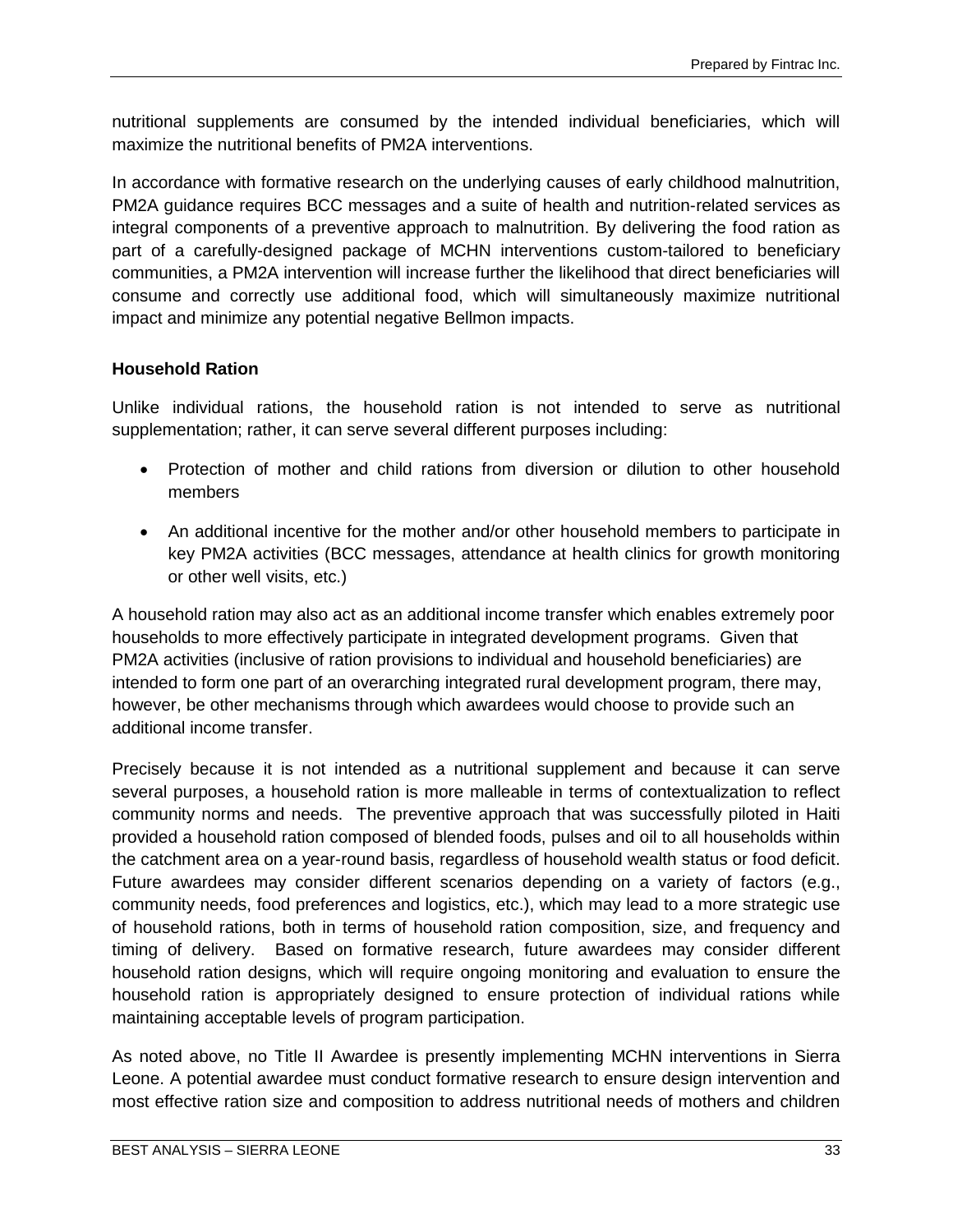while minimizing potential negative impacts on markets and production. To determine the appropriate size of a household ration, potential awardees should review all available evidence of estimated household food gaps within the proposed targeted communities.<sup>[20](#page-43-0)</sup>

Whether it will be critical to the success of a PM2A intervention to provide household rations year-round to all PM2A-eligible households to discourage diversion of individual rations to other household members can only be determined through formative research to understand issues of intra-household sharing and barriers to participation in order to determine the appropriate size, composition, beneficiary coverage and frequency of delivery of household rations. While potential awardees must target individual rations to all pregnant and lactating mothers and children under two within a catchment area on a year-round basis, awardees may consider a number of different options for inclusion of household rations. Among the many options, two possibilities are:

- 1. Target household rations to *all* PM2A-eligible households, regardless of household food insecurity or wealth status, but limit distribution of household rations to the lean season months
- 2. Target household rations to *all* PM2A-eligible households, but limit distribution of household rations to the lean season months

Whatever coverage and delivery frequency of the household ration is ultimately deemed most appropriate for the target communities, awardees are expected to ensure that household rations are sufficient to protect the woman and child individual rations without reducing participation while minimizing Bellmon concerns.

One note of caution is warranted regarding the extent of coverage of household rations in Sierra Leone. Dependency and a sense of entitlement still exist in some communities as a result of the civil war and its aftermath. While extreme poverty certainly constrains access, effectively encouraging increased agricultural production and income-generating activities, while simultaneously providing indirect household rations under the umbrella of a PM2A has a higher likelihood of introducing disincentives. Special care should be taken in designing any integrated development intervention that might send counter-acting messages to beneficiary communities.

 $\ddot{\phantom{a}}$ 

<span id="page-43-0"></span><sup>20</sup> One potential source of estimated food gaps is the new Food and Agriculture Organization (FAO) "depth of hunger" estimates which estimate the national average food deficit (in kcal/person/day) for the undernourished population. The most recent estimated food deficit for the undernourished population in Sierra Leone (2003-2005) is 380 kcal per person per day. These figures provide a useful national benchmark which can be used prior to conducting formative research in proposed target communities to determine in more precise detail the average household deficits of beneficiary households. For purposes of cost calculations, described more fully in Annex 9, the household ration assumed for illustrative purposes in this analysis is designed to meet 77% of the estimated household deficit of the average undernourished population, and 16% of the total household monthly caloric requirements.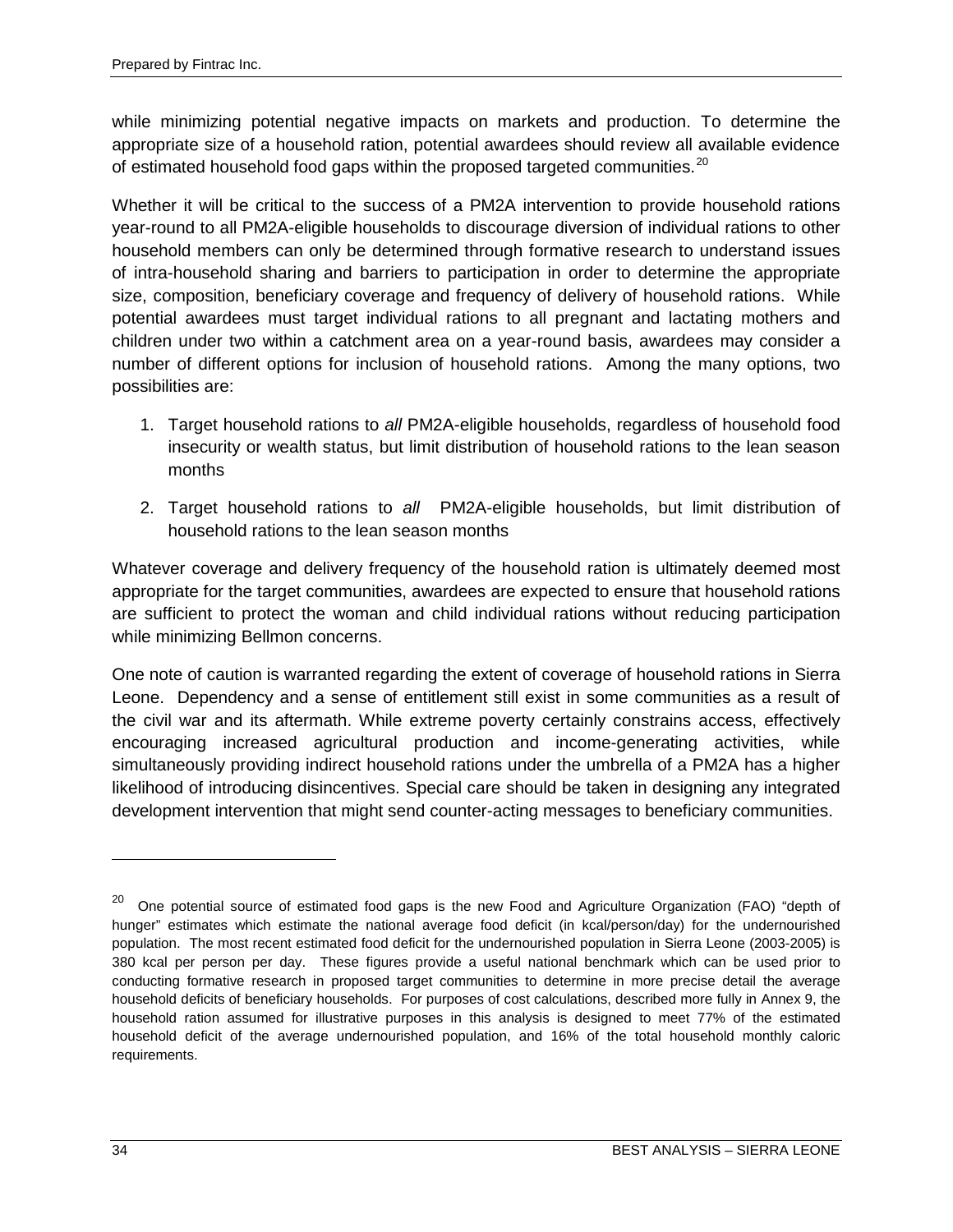The sections that follow present two possible PM2A funding scenarios regarding the individual and household rations, with associated commodity volumes and potential beneficiary household coverage. The first scenario is based on the ration design from the Haiti pilot in which a monthly ration was provided to individual beneficiaries (mother and child) and beneficiary households for each month of participation, but the child rations are reduced to reflect the physiological capacity of children under two. The second scenario is based on the same principle of coverage, in which mother and child rations are provided on a year-round basis, and household rations are again provided to all PM2A-eligible households but limited to lean season months. For simplicity, the percentage of households considered most food insecure is assumed a uniform 33 percentage of all PM2A-eligible households within a given catchment area.<sup>[21](#page-44-0)</sup>

Whether the scenarios represented in Table 10 below are the most appropriate levels of intervention will depend critically on (1) whether there are sufficient cash resources available to effectively support a PM2A intervention, even if appropriately geographically targeted to chronically food insecure communities in Sierra Leone; and (2) whether potential awardees determine through formative research and their ongoing monitoring and evaluation efforts that it is necessary to provide household rations year-round to all PM2A households to achieve desired nutritional outcomes.<sup>[22](#page-44-1)</sup>

| <b>Country Program</b><br><b>Funding Devoted</b><br>to PM2A Rations | <b>Total Annual</b><br>Volume of<br>Commodities | <b>Ration</b>                                                                  | Number of Beneficiary<br>Households Covered<br>Under Program |
|---------------------------------------------------------------------|-------------------------------------------------|--------------------------------------------------------------------------------|--------------------------------------------------------------|
| \$3.6 million                                                       | 5.323 MT                                        | • mother/child rations year-round to all PM2A-                                 | 25,795                                                       |
| \$4.8 million                                                       | 7.097MT                                         | eligible HHs                                                                   | 34.394                                                       |
| \$6.0 million                                                       | 8.873MT                                         | • HH rations year-round to all PM2A-eligible HHs                               | 42,992                                                       |
| \$3.6 million                                                       | 5.230 MT                                        | • mother/child rations year-round to all PM2A-                                 | 51,107                                                       |
| \$4.8 million                                                       | 6,689 MT                                        | eligible HHs                                                                   | 68,143                                                       |
| \$6.0 million                                                       | 8.720 MT                                        | • HH rations year-round to all PM2A-eligible HHs<br>but limited to lean season | 85,179                                                       |

### **Table 10: Funding Scenarios for PM2A Rations in Sierra Leone**

The hypothetical funding scenarios and the table of the potential beneficiary households show that a funding level at approximately \$6 million (50 percent of estimated total funding allocation) could cover approximately 42,992 households if both individual and household rations are provided to all PM2A-eligible households on a year-round basis. If the household ration is instead provided to all PM2A-eligible households but limited to the lean season, the number of households that could potentially be covered more than doubles to 85,179. Depending on the ultimate size of the indirect household ration, by adding in the additional income transfer throughout the year, program coverage is necessarily reduced, perhaps significantly. However,

 $\ddot{\phantom{a}}$ 

<span id="page-44-0"></span><sup>&</sup>lt;sup>21</sup> This percentage is based on the national average percentage of households who are extreme impoverished (see Table 9 above).

<span id="page-44-1"></span><sup>&</sup>lt;sup>22</sup> For a discussion of food ration versus non-food ration costs in a PM2A program, please see Maluccio John and Cornelia Loechl. 2006. "Preventive versus Recuperative Targeting of Food Aid: Accounting for the Costs" access ble via [http://www.fantaproject.org/pm2a/IFPRI R2 0306.pdf](http://www.fantaproject.org/pm2a/IFPRI_R2_0306.pdf)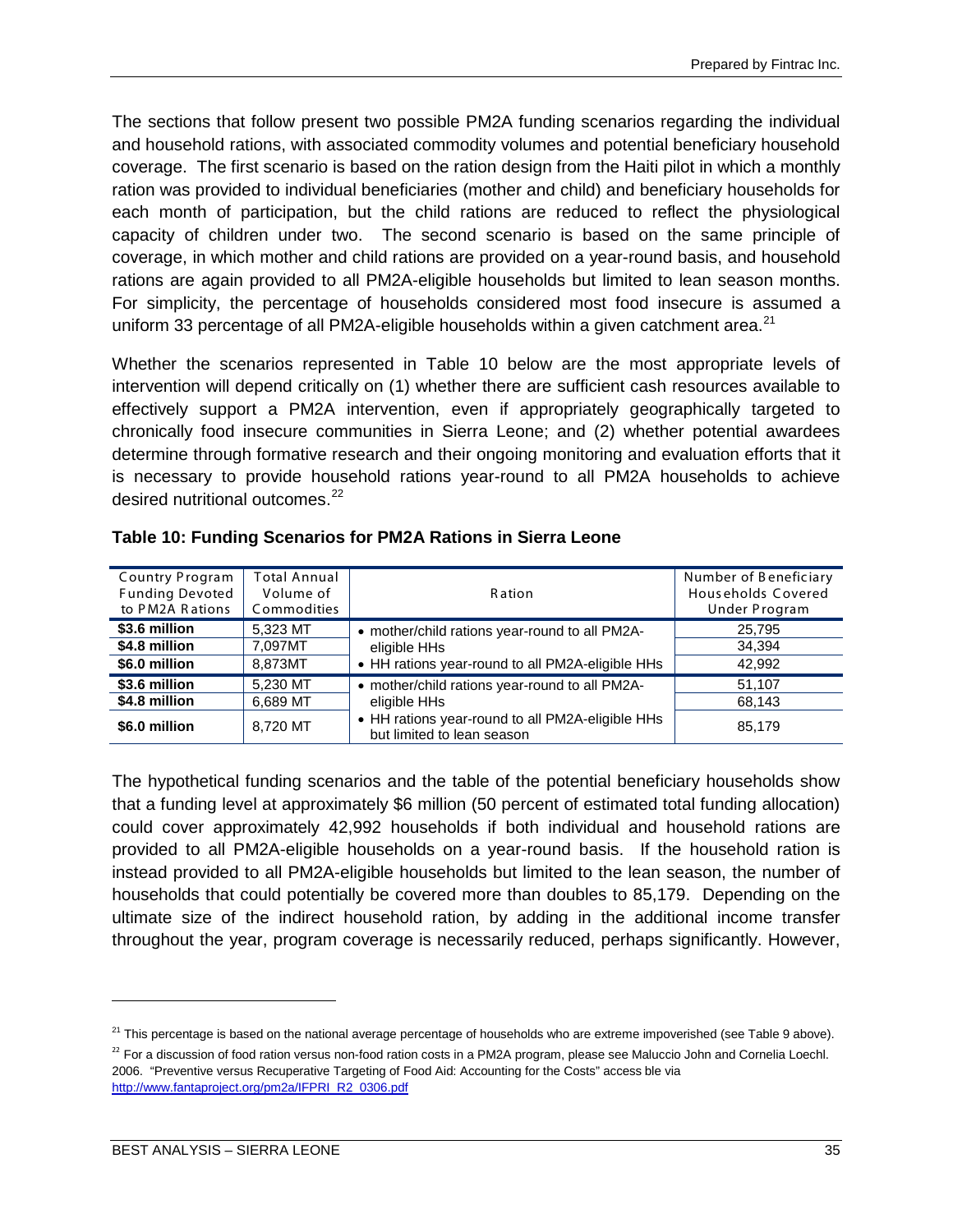such an additional income transfer may be very appropriate particularly when targeting communities with a large percentage of extremely poor households.

The level of coverage is important from a Bellmon perspective because not only does it translate into a volume of food aid commodities being introduced into a local area (and therefore potentially affecting markets and incentives to produce), it hints at the non-food ration costs that must be available to effectively support all of the other program activities.<sup>[23](#page-45-0)</sup> BCC and other health and nutrition services are essential inputs into any program designed to address many of the underlying causes of early childhood malnutrition which are *not* a function of lack of food availability. Particularly where malnutrition is a heavily influenced by poor feeding practices, as in Sierra Leone, sufficient cash resources to support the strategic use of food rations in a PM2A program designed to affect long-term nutritional outcomes will help to ensure the food rations will represent additional consumption at the household-level, and therefore be Bellmon compliant.

Whether it is necessary to provide household rations year-round to all PM2A households, or only the most food insecure households, in order to achieve desired nutritional outcomes, it will be important that food aid be provided as one element of an integrated development program and that the number of beneficiaries receiving food aid ideally should not exceed the number that can be supported by the associated income-generating and agricultural development activities. As such, it is anticipated that the availability of finance for integrated development activities will limit beneficiary coverage and constrain the use of food aid rations, rather than the availability of food aid itself.

**For further guidance on the appropriate design of MCHN interventions generally, and PM2A specifically**, please see USAID's Commodities Reference Guide, accessible via [http://www.usaid.gov/our work/humanitarian assistance/ffp/crg/module1.html,](http://www.usaid.gov/our_work/humanitarian_assistance/ffp/crg/module1.html) and FANTA-2's PM2A Technical Resource Materials (TRM) and other related guidance accessible via<http://www.fantaproject.org/pm2a/index.shtml>**.**

# **Existing Food Aid and Cash Transfer Programs**

Whichever modalities are proposed, it will be important to avoid **duplication of ration coverage**, on the one hand, and **capitalize on complementary services through coordination of development interventions** on the other.

Traditionally, USAID has focused its development efforts on what is known locally as "the four Ks" (Kailahun, Kenema, Koinadugu and Kono), with other areas of Sierra Leone serviced by other major donors including the European Union (EU) and UN agencies.

 $\overline{a}$ 

<span id="page-45-0"></span><sup>&</sup>lt;sup>23</sup> For a discussion of food ration versus non-food ration costs in a PM2A program, please see Maluccio John and Cornelia Loechl. 2006. "Preventive versus Recuperative Targeting of Food Aid: Accounting for the Costs" access ble via [http://www.fantaproject.org/pm2a/IFPRI\\_R2\\_0306.pdf](http://www.fantaproject.org/pm2a/IFPRI_R2_0306.pdf)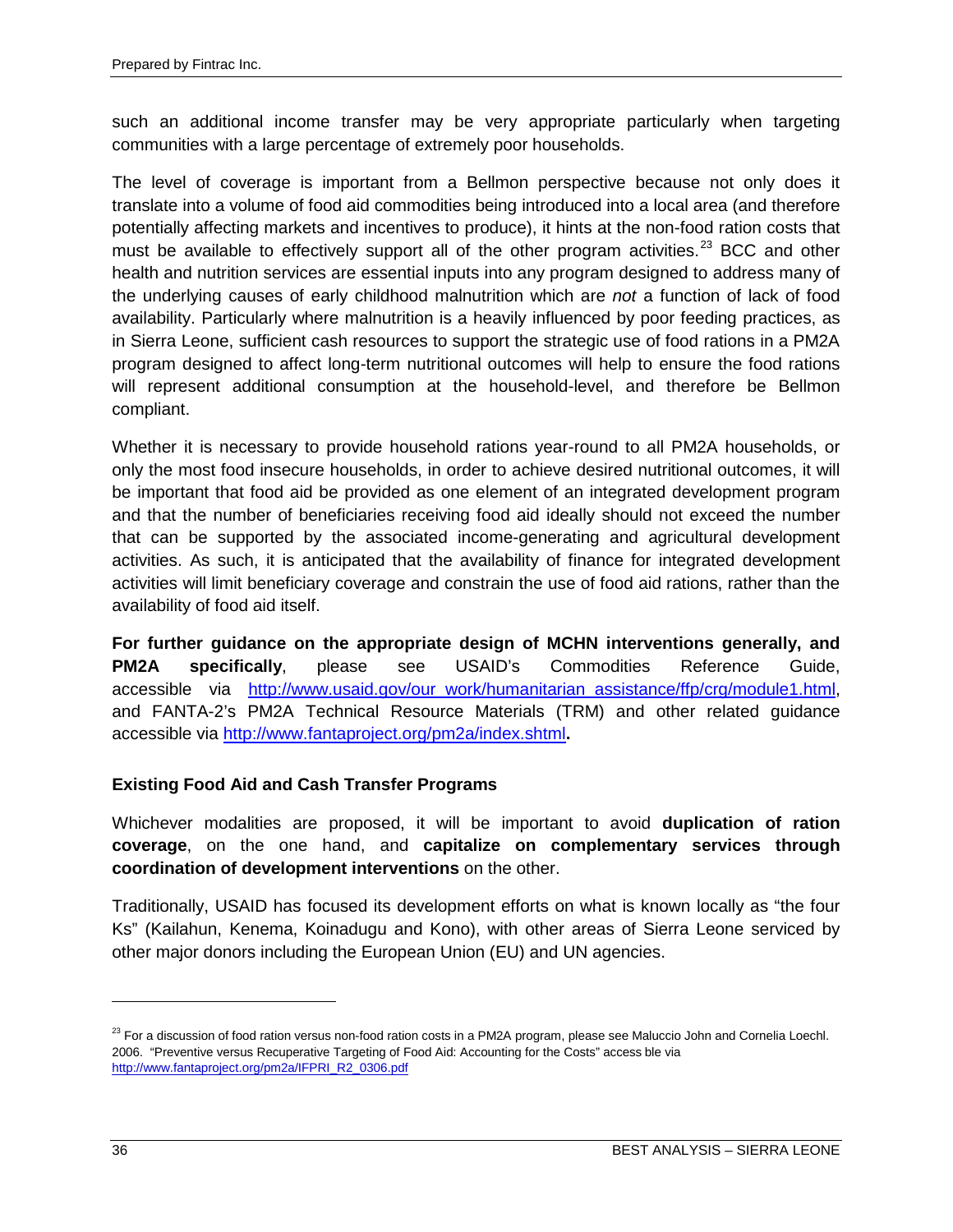Africare, CARE, CRS, and WVI jointly participate in and manage the Title II Consortium for Rehabilitation and Development (CORAD). Title II food aid commodities provided to CORAD are monetized and direct-distributed in support of the Livelihood Enhancement and Asset Development (LEAD) Project, which is managed in discrete geographical areas by the four consortium members. Food aid commodities are distributed directly under two beneficiary categories: FFA and Vulnerable Group Feeding (VGF).

As noted above, MYAP awardees should **review and incorporate into their program designs all relevant lessons learned and recommendations from both past and current FFP and development assistance-funded projects** in Sierra Leone. As outlined in the FSCF, potential MYAP awardees should explore opportunities for collaborating and joint programming to maximize the impact of Title II resources. A roster of current programs and major actors in food security is outlined in the FSCF. As part of their needs assessments, potential awardees should review the status of programs and beneficiary coverage (who the target beneficiaries are and how many are covered, how much food is provided, what types and when, and whether aid is conditional or not) to assess where new program interventions may provide maximum food security impact and, therefore, minimum disruption of markets and production incentives.

In addition, to avoid duplication and ensure efficient use of Title II resources, awardees should be aware of two important programs which involve MCHN and FFA components:

- UNICEF is implementing a nationwide Community Management of Acute Malnutrition (CMAM) program that seeks to provide timely and adequate care and supplementary feeding to children suffering from moderate and acute malnutrition. UNICEF and CARE are entering into a partnering agreement whereby CARE will implement the CMAM program in Koinadugu District; and UNICEF is actively seeking additional partners to manage the program in other districts.
- WVI is seeking to expand its collaboration with WFP both geographically and programmatically. Two proposals are currently being reviewed with the aforementioned expansion in mind: a) one proposal is for WVI to implement a WFP-supported schoolfeeding program for 45,000 beneficiaries in Pujehun District, requiring approximately 1,300 MT of food aid commodities per year; and, b) the other is for WVI to implement WFP-supported FFA and FFW projects with approximately 6,655 beneficiaries in Nimikoro and Gorama chiefdoms of Kono District, requiring approximately 500 MT of commodities.

Annex 7 provides details of existing food aid programs in the regions identified as geographic priorities for the upcoming MYAP cycle.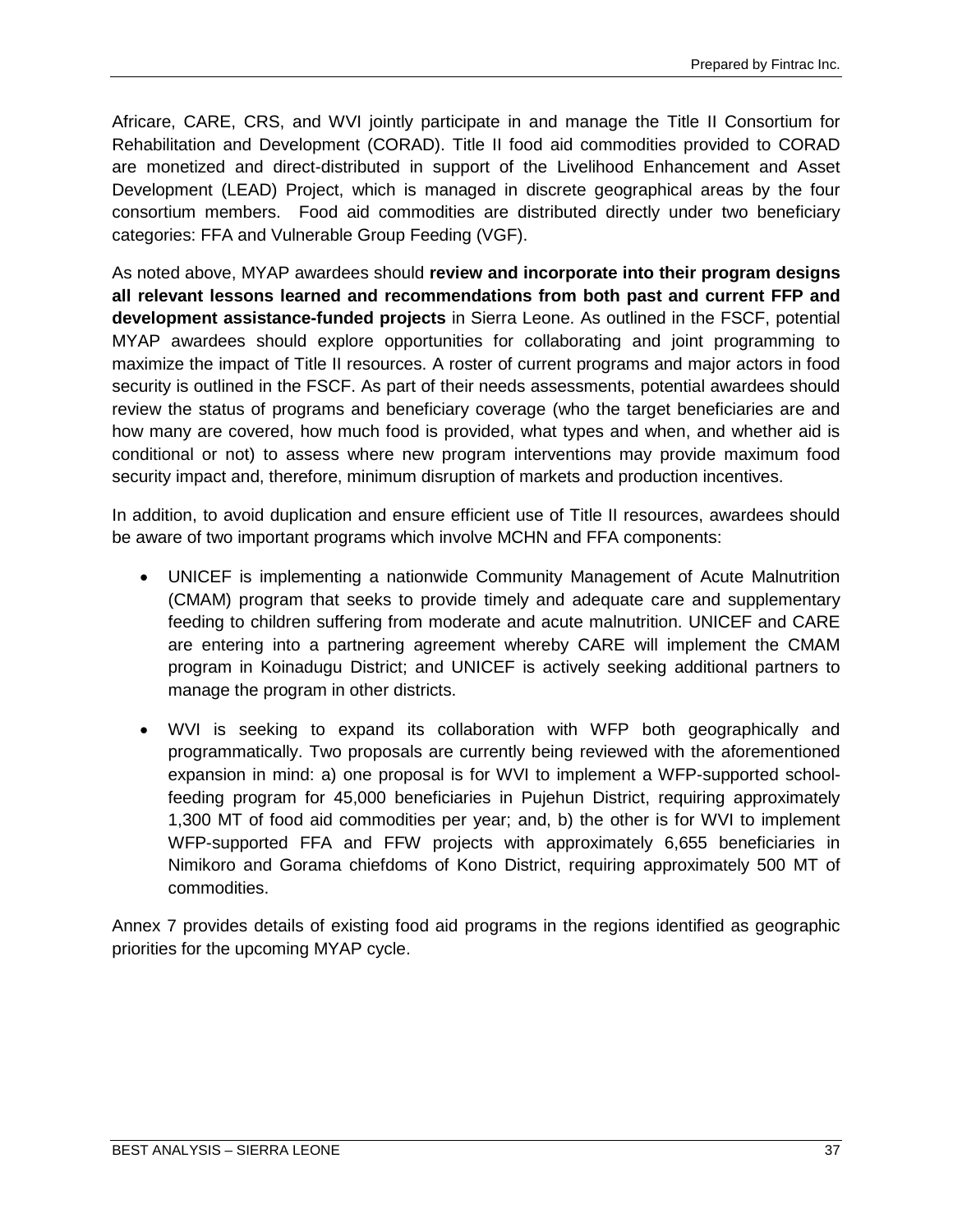# ANNEX 1: ECONOMIC DATA AND **TRENDS**

# **GDP per capita**

### **Table 11: Economic Indicators**

| <b>Economic Growth</b>                    | 2001 | 2002 | 2003 | 2004 | 2005 | 2006 | 2007 |
|-------------------------------------------|------|------|------|------|------|------|------|
| GDP (current US\$) (billions)             | 0.81 | 0.94 | 0.99 | 1.07 | 1.21 | 1.42 | 1.66 |
| GDP growth (annual % change)              | 18   | 27   | 9    | 8    | 7.2  | 7.3  | 6.8  |
| Inflation, GDP deflator (annual % change) |      | -4   | 8    | 16   | 12.9 | 11.8 | 10.3 |

*Source: The World Bank*

#### **Poverty Rates**

### **Table 12: Poverty Indicators**

|                                                                                           | 2005 | 2006 | 2007 |
|-------------------------------------------------------------------------------------------|------|------|------|
| GNI per capita, PPP (current international \$)                                            | 560  | 600  | 660  |
| Poverty headcount ratio at national poverty line (% of population), latest available year | 70   |      |      |
| Food poverty (% of population), latest available year                                     | 68   |      |      |

*Sources: The World Bank, WDI 2009; Sierra Leone PRSP*

# **Table 13: Households by Welfare Quintiles, by Region (%)**

|                         | Q <sub>1</sub> | Q2   | Q3   | Q4   | Q5   |
|-------------------------|----------------|------|------|------|------|
| <b>Total</b>            | 10.7           | 17   | 24.4 | 32.4 | 15.4 |
| <b>Region</b>           |                |      |      |      |      |
| Eastern Region          | 12             | 17   | 24.6 | 32.7 | 13.7 |
| Northern Region         | 11.8           | 19.7 | 24.6 | 26.7 | 17.3 |
| Southern Region         | 12.8           | 18.8 | 24.2 | 32.6 | 11.6 |
| <b>Western Region</b>   | 5.1            | 10.9 | 24.2 | 41   | 18.8 |
| <b>Select Districts</b> |                |      |      |      |      |
| <b>Bo District</b>      | 12.5           | 18.8 | 26.6 | 30.2 | 11.9 |
| <b>Bonthe District</b>  | 14.4           | 18.9 | 23.5 | 32.6 | 10.7 |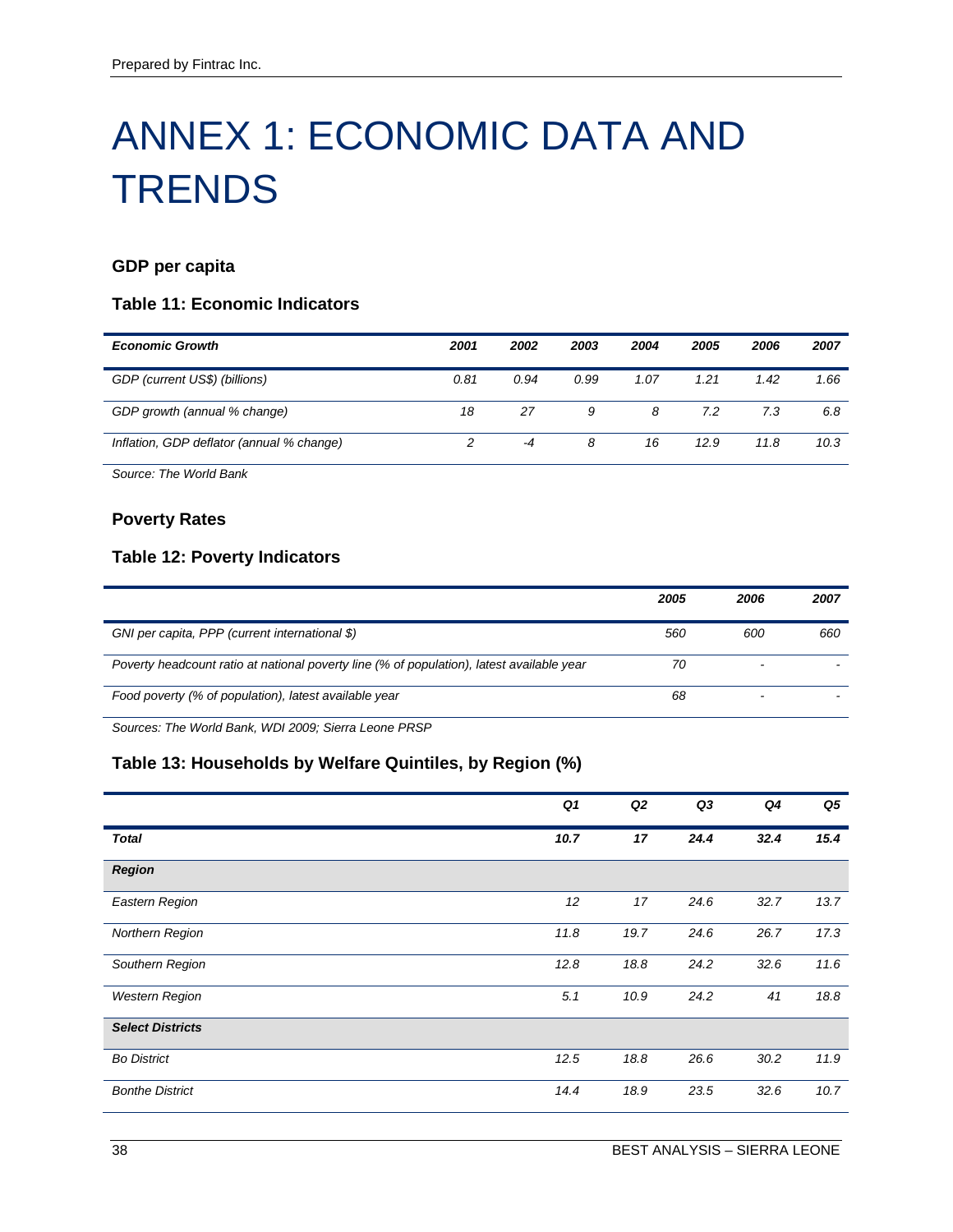|                               | Q <sub>1</sub> | Q <sub>2</sub> | Q3   | Q4   | Q5   |
|-------------------------------|----------------|----------------|------|------|------|
| <b>Bombali District</b>       | 13.9           | 16.1           | 23.9 | 27.4 | 18.7 |
| <b>Kailahun District</b>      | 9.1            | 19.6           | 28.1 | 35   | 8.1  |
| Kambia District               | 14.2           | 23.6           | 22.7 | 18.6 | 20.9 |
| Kenema District               | 16.5           | 12.9           | 23.6 | 32.7 | 14.4 |
| Koinadugu District            | 7.3            | 22.4           | 20   | 30.5 | 19.7 |
| <b>Kono District</b>          | 8.9            | 18.6           | 20.5 | 30.9 | 21   |
| Moyamba District              | 11.5           | 22.4           | 20.5 | 33   | 12.6 |
| <b>Pujehun District</b>       | 11.2           | 14.2           | 20.7 | 45.1 | 8.8  |
| Tonkolili District            | 9.2            | 20.8           | 33.8 | 26.6 | 9.7  |
| <b>Port Loko District</b>     | 13             | 17.8           | 21   | 27.7 | 20.5 |
| <b>Western Rural District</b> | 10.9           | 19.9           | 27.5 | 27.3 | 14.4 |
| Western Area Urban            | 3.8            | 8.9            | 23.4 | 44.1 | 19.8 |

*Source: Statistics Sierra Leone, CWIQ Survey 2007*

# **Table 14: Food Poverty and Total Poverty Incidence (% of Population)**

|                 | Urban     | <b>Urban</b>      | <b>Rural</b> | <b>Rural</b>      |
|-----------------|-----------|-------------------|--------------|-------------------|
| <b>District</b> | Food Poor | <b>Total Poor</b> | Food Poor    | <b>Total Poor</b> |
| Bo              | 27.3      | 59.9              | 24.3         | 67.8              |
| <b>Bonthe</b>   | 39.9      | 88.7              | 33.1         | 83.5              |
| Moyamba         | 11.1      | 59                | 17.4         | 69.1              |
| Pujehun         | 7.7       | 59.5              | 16.3         | 59.6              |
| Kailahun        | 25.7      | 86.2              | 54.9         | 94.6              |
| Kenema          | 19.5      | 77.5              | 52.4         | 95                |
| Kono            | $9.2\,$   | 56.3              | 35.2         | 79.6              |
| Bombali         | 25.1      | 83.4              | 69.6         | 90                |
| Kambia          |           | 75.6              | 11.6         | 67.7              |
| Koinadugu       | 28.6      | 81.1              | 29.2         | 76.3              |
| Port Loko       | 12.7      | 71.9              | 22.6         | 85                |
| Tonkolili       | 36.4      | 87.7              | 31           | 84.2              |
| Western Area    | 3.2       | 17.1              | 26.3         | 70.1              |

*Source: Statistics Sierra Leone, Annual Statistical Digest 2005/2006*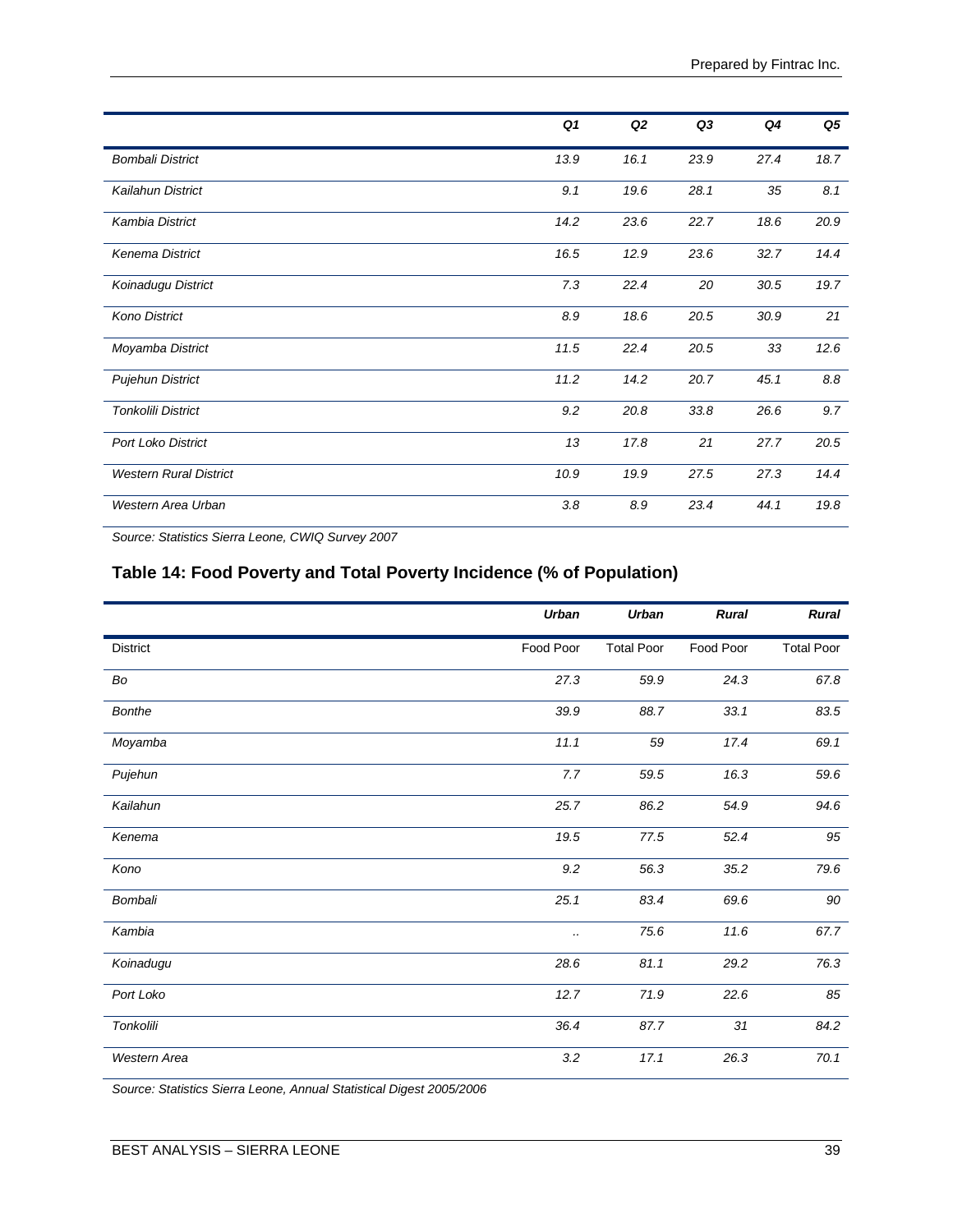# **Global/Regional Economic Linkages/Memberships/Agreements/Partners**

# **Table 15: Agriculture related trade agreements**

| No. | Agreement/Organization                                          | <b>Parties</b>                                    | Year became partner |
|-----|-----------------------------------------------------------------|---------------------------------------------------|---------------------|
|     | <b>WTO</b> (World Trade Organization)                           | <b>United Nations</b>                             | Jan. 1, 1995        |
| 2   | EBA (Everything but Arms)                                       | <b>USA</b>                                        | March 5, 2001       |
| 3   | AGOA (African Growth Opportunity Act)                           | <b>USA</b>                                        | May 2000            |
| 4   | Comprehensive Africa Agriculture Development<br>Program (CAAPD) | African Union                                     | 2002                |
| 5   | <b>Economic Community of West African States</b><br>(ECOWAS)    | <b>West African States</b>                        | May 28,1975         |
| 6   | Cotonou Agreement                                               | Africa, Caribbean, and Pacific<br>Group of States | June 6, 1975        |

# **Major Products and Service Industries**

### **Table 16: Decomposition of GDP (Current Prices, Million of Leones)**

|                                          | 2001      | 2002      | 2003      | 2004      |
|------------------------------------------|-----------|-----------|-----------|-----------|
| 1. Agriculture, Forestry and Fishing     | 922,805   | 1,078,448 | 1,367,812 | 1,698,742 |
| 1.1 Crops                                | 577,706   | 670,867   | 907,295   | 1,138,126 |
| 1.2 Livestock                            | 56,192    | 72,971    | 93,360    | 98,508    |
| 1.3 Forestry                             | 132,453   | 137,281   | 142,731   | 146,133   |
| 1.4 Fishery                              | 156,454   | 197,329   | 224,426   | 315,975   |
| 2. Industry                              | 188,126   | 271,928   | 387,052   | 424,878   |
| 2.1 Mining and Quarrying                 | 68,238    | 122,554   | 221,361   | 254,128   |
| 2.2 Manufacturing and Handicrafts        | 69,078    | 76,994    | 79,224    | 85,173    |
| 2.3 Electricity and Water Supply         | 10,824    | 17,177    | 23,804    | 19,046    |
| 2.4 Construction                         | 39,986    | 55,202    | 62,662    | 66,532    |
| 3. Services                              | 1,123,416 | 1,274,743 | 1,517,434 | 1,623,130 |
| 3.1 Trade and Tourism                    | 396,967   | 467,205   | 592,142   | 558,325   |
| 3.1.1 Wholesale & Retail                 | 380,251   | 448,102   | 569,803   | 535,842   |
| 3.1.2 Hotels And Restaurants             | 16,716    | 19,103    | 22,339    | 22,483    |
| 3.2 Transport, Storage and Communication | 156,809   | 159,141   | 217,898   | 261,670   |
| 3.3 Finance, Insurance and Real Estate   | 149,296   | 166,465   | 191,111   | 240,292   |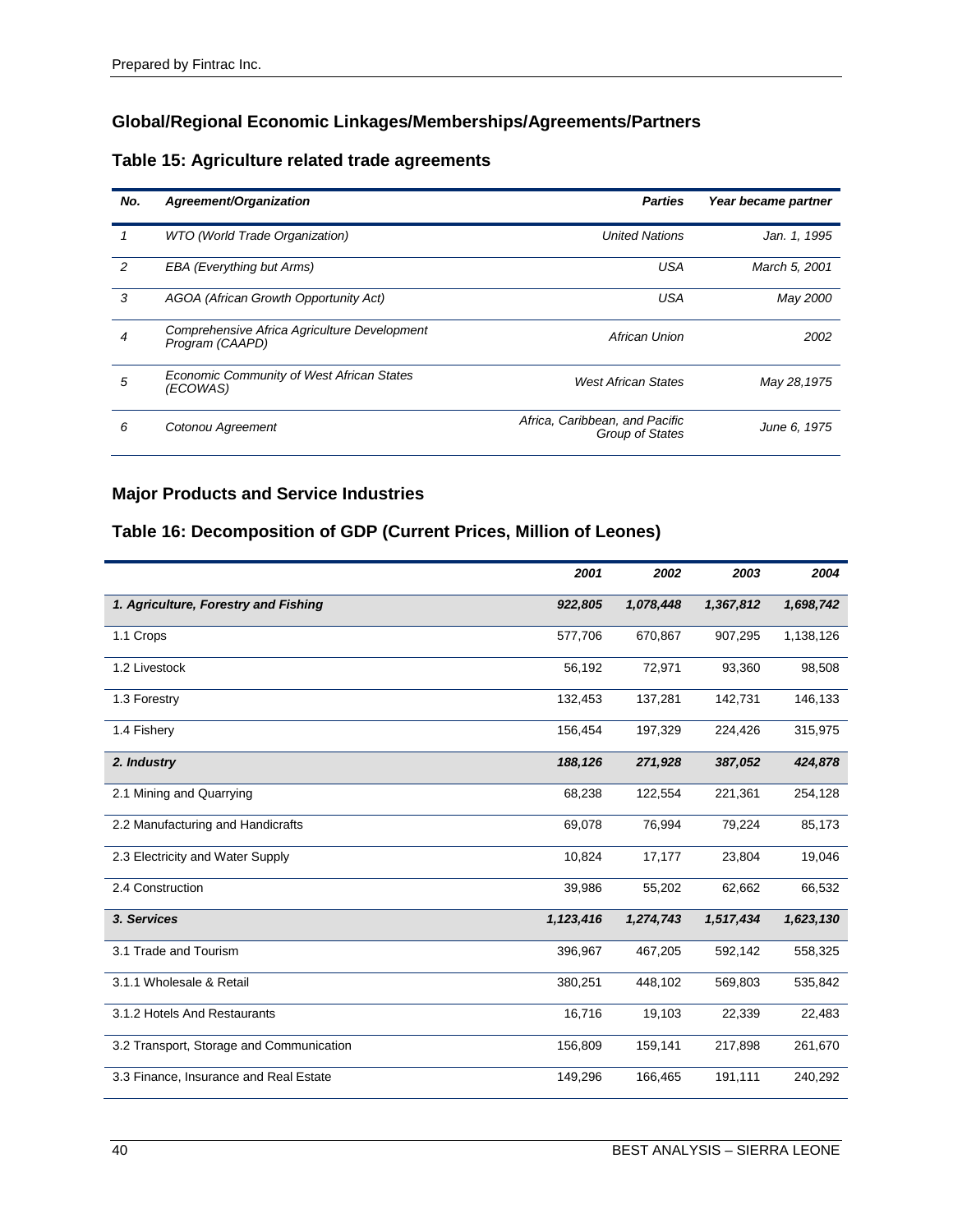|                                              | 2001      | 2002      | 2003      | 2004      |
|----------------------------------------------|-----------|-----------|-----------|-----------|
|                                              |           |           |           |           |
| 3.4 Government Services                      | 92,525    | 79,467    | 123,159   | 142,024   |
|                                              |           |           |           |           |
| 3.5 Other Services                           | 135,875   | 133,430   | 151,468   | 166,498   |
|                                              |           |           |           |           |
| 3.6 Education                                | 54,794    | 123,937   | 98,602    | 101,356   |
|                                              |           |           |           |           |
| 3.7 Health                                   | 116,563   | 123,501   | 120,353   | 127,308   |
|                                              |           |           |           |           |
| 3.8 NPISH                                    | 20,587    | 21,597    | 22,700    | 25,656    |
|                                              |           |           |           |           |
| <b>GDP</b>                                   | 2,234,347 | 2,625,119 | 3,272,298 | 3,746,750 |
|                                              |           |           |           |           |
| Agriculture, Forestry and Fishing (% of GDP) | 41%       | 41%       | 42%       | 45%       |
|                                              |           |           |           |           |
| Industry (% of GDP)                          | 8%        | 10%       | 12%       | 11%       |
|                                              |           |           |           |           |
| Services (% of GDP)                          | 50%       | 49%       | 46%       | 43%       |
|                                              |           |           |           |           |

*Source: Statistics Sierra Leone, CWIQ Survey 2007, and author's calculations*

### **Major Shifts in Policy, Structure or Performance**

**Details on Goods and Services Tax (GST) taking effect Sept. 1, 2009**: Based on the categorization of goods, rice will not attract GST. Generally therefore its price will not be adversely affected. On the other hand, oil and wheat are not exempted and therefore could be affected. What follows below are details on the GST.

The GST is a tax on the domestic consumption of imported and locally produced goods and/or services, paid as a percentage of their value at the time they are imported, sold, exchanged, or delivered. It is being introduced in Sierra Leone as part of the Government's plan to modernize and streamline the taxation system.

The GST replaces the following seven existing but outdated taxes: Import sales tax, Domestic Sales Tax, Entertainment Tax, Restaurant and Food Tax, Messages Tax, Hotel Accommodation Tax and Professional Services Tax. However, non-tax charges, direct taxes such as Income Tax and Corporation Tax, and Import Duty, Excise Duty and Export Duty will continue to be charged, as previously after the introduction of GST.

GST will be applied at a rate of 15 percent of the value of an item at the point of sale or exchange – the same rate as the present Sales Tax. However, only larger businesses will be required to register for and charge GST. The majority of smaller businesses will not have to charge GST to their customers.

Under GST there are four categories of goods and services, collectively known as *supplies*: 1) standard-rated supplies, 2) zero-rated supplies, 3) exempt supplies and 4) supplies outside the scope of GST.

*Standard rated supplies* are those goods and services that are taxed at a standard rate (15 percent) of their total value in money at the point of sale, exchange or importation. All goods and services provided for use or benefit in Sierra Leone (including imports) will attract GST at the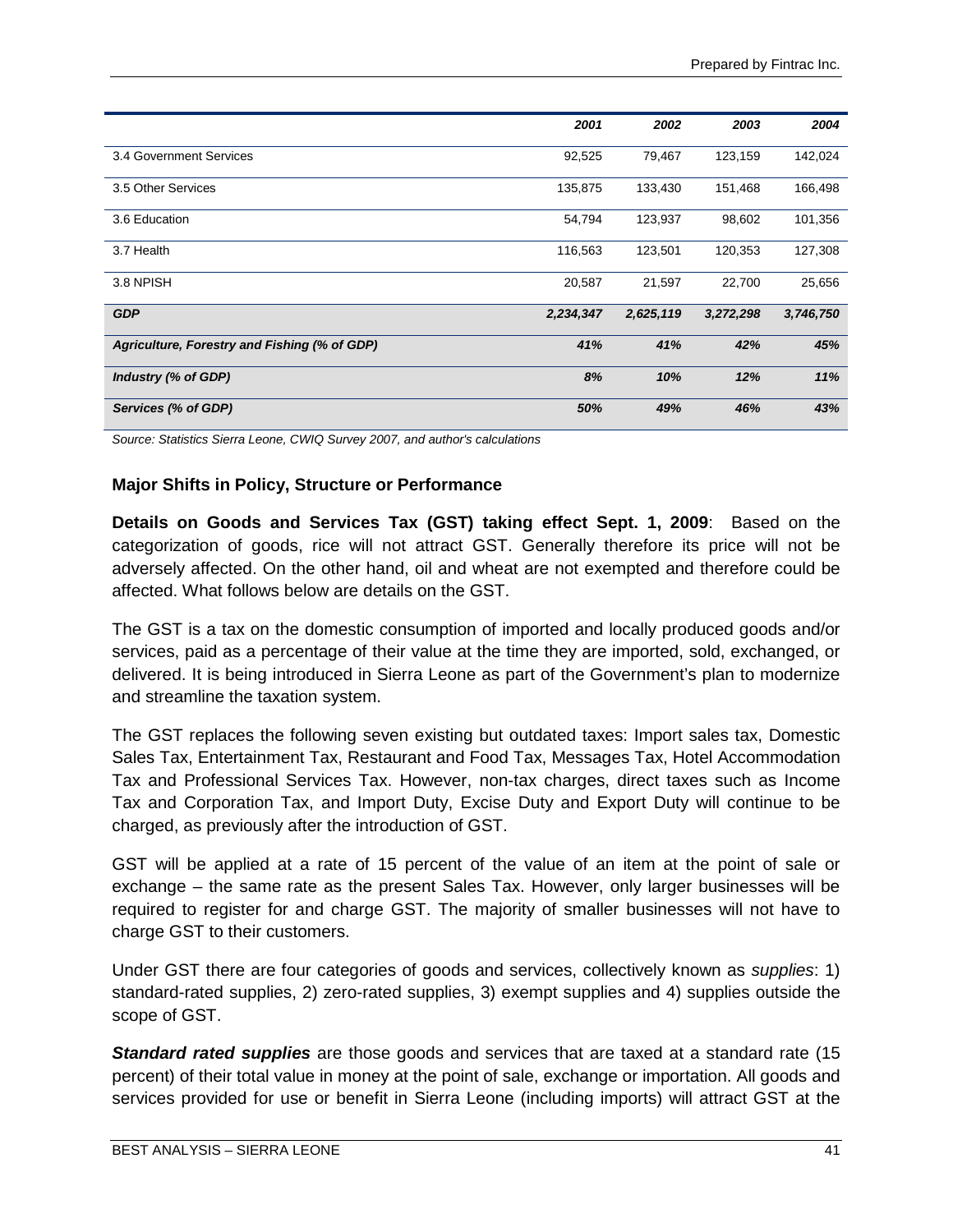standard rate, unless explicitly specified in the GST legislation as zero rated or exempt supplies, or where an item is outside the scope of GST.

**Zero rated supplies** are those goods and services that are taxable but, for economic reasons are taxed at zero percent (0 percent). Examples are exports (except the export of all minerals including gold and diamonds) and goods shipped as stores on ships or aircraft leaving Sierra Leone.

Standard rated supplies and zero rate supplies are together known as *taxable supplies*.

*Exempt supplies* are those supplies that for social, economic, or difficult-to-tax reasons are not taxed. Examples are *rice, piped water, fuel, textbooks, educations and medical services* and selected pharmaceutical supplies and financial services and minerals for export, including gold and diamonds.

There is also relief from GST for some institutions and in certain circumstances for example foreign embassies and goods imported for rehabilitation or relief following a natural disaster.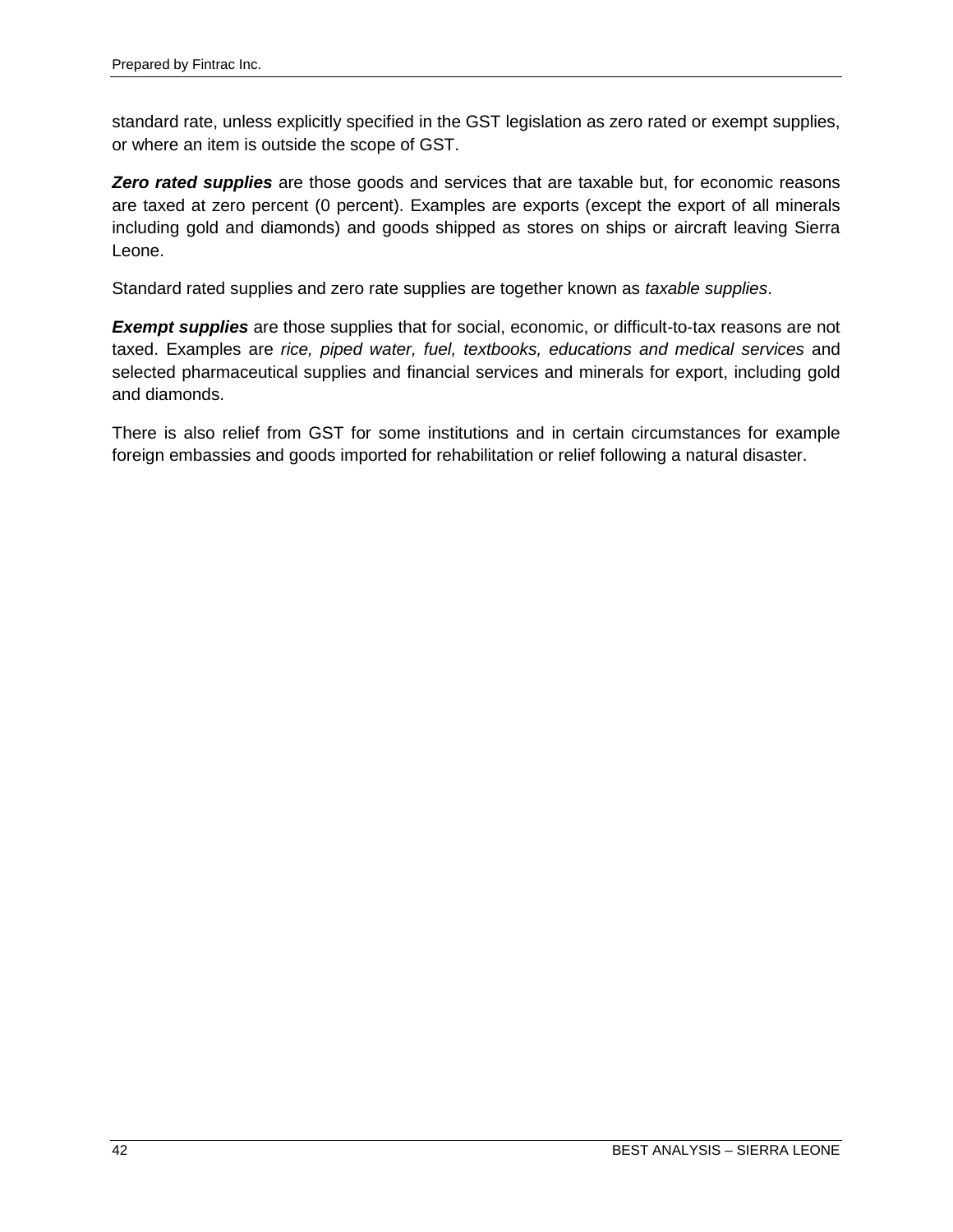# ANNEX 2: AGRICULTURE SECTOR

#### **Production Base and Trends**

#### **Table 17: Production in metric tons**

|                                 | 2002    | 2003    | 2004    | 2005    | 2006      | 2007    |
|---------------------------------|---------|---------|---------|---------|-----------|---------|
| Cassava                         | 260,000 | 325,000 | 290,000 | 320,000 | 350,000   | 370,000 |
| Groundnuts,<br>with shell       | 58,400  | 70,500  | 91,128  | 104,730 | 115,200   | 90,000  |
| Maize                           | 12,038  | 16,060  | 32, 125 | 39,051  | 48,813    | 50,000  |
| Oil palm fruit                  | 180,000 | 195,000 | 210,000 | 210,000 | 195,000   | 195,000 |
| Rice, paddy                     | 422,066 | 445,633 | 542,000 | 738,000 | 1,062,320 | 650,000 |
| Cereals<br>(Rice Milled Eqv. +) | 325,931 | 347,697 | 433,139 | 577,797 | 803,680   | 522,850 |
| Cereals, Total +                | 466,479 | 496,093 | 613,625 | 823,551 | 1,157,433 | 739,300 |
| Oil crops Primary +             | 65,255  | 68,954  | 78,218  | 82,325  | 82,338    | 74,778  |
| Pulses, Total +                 | 56,400  | 60,700  | 61,000  | 61,000  | 58,700    | 62,700  |

*Source: FAOSTAT Production*

#### **Exports**

# **Table 18: Exports in US\$000s**

| ltem                                               | 2002  | 2003  | 2004  | 2005  | 2006 | <b>Total</b> |
|----------------------------------------------------|-------|-------|-------|-------|------|--------------|
| 1515 Fixed vegetable fats & oils & their fractions | 0     | 0     | 0     | 0     | 329  | 329          |
| 2302 Bran, sharps and other residues               | 428   | 697   | 367   | 335   | 129  | 1,956        |
| 2008 Preserved fruits nes                          | 63    | 0     | 62    | 80    | 78   | 283          |
| 0710 Frozen vegetables                             |       | 23    | 99    | 110   | 68   | 309          |
| 1511 Palm oil & its fraction                       | 145   | 96    | 22    | 63    | 60   | 386          |
| 0713 Dried vegetables, shelled                     | 73    | 0     | 21    | 27    | 36   | 157          |
| 0801 Brazil nuts, cashew nuts & coconuts           | 26    | 29    | 25    | 52    | 31   | 163          |
| 2009 Fruit & vegetable juices, unfermented         | 0     | 0     | 0     | 0     | 18   | 18           |
| 0709 Vegetables nes, fresh or chilled              | 6     | 181   | 266   | 7     | 16   | 476          |
| <b>Other Total</b>                                 | 1,181 | 1,088 | 1,461 | 976   | 47   | 4,753        |
| <b>Grand Total</b>                                 | 1,931 | 2,114 | 2,323 | 1,650 | 812  | 8,830        |

*Source: International Trade Centre*

*Note: Data not available for years more recent than 2006*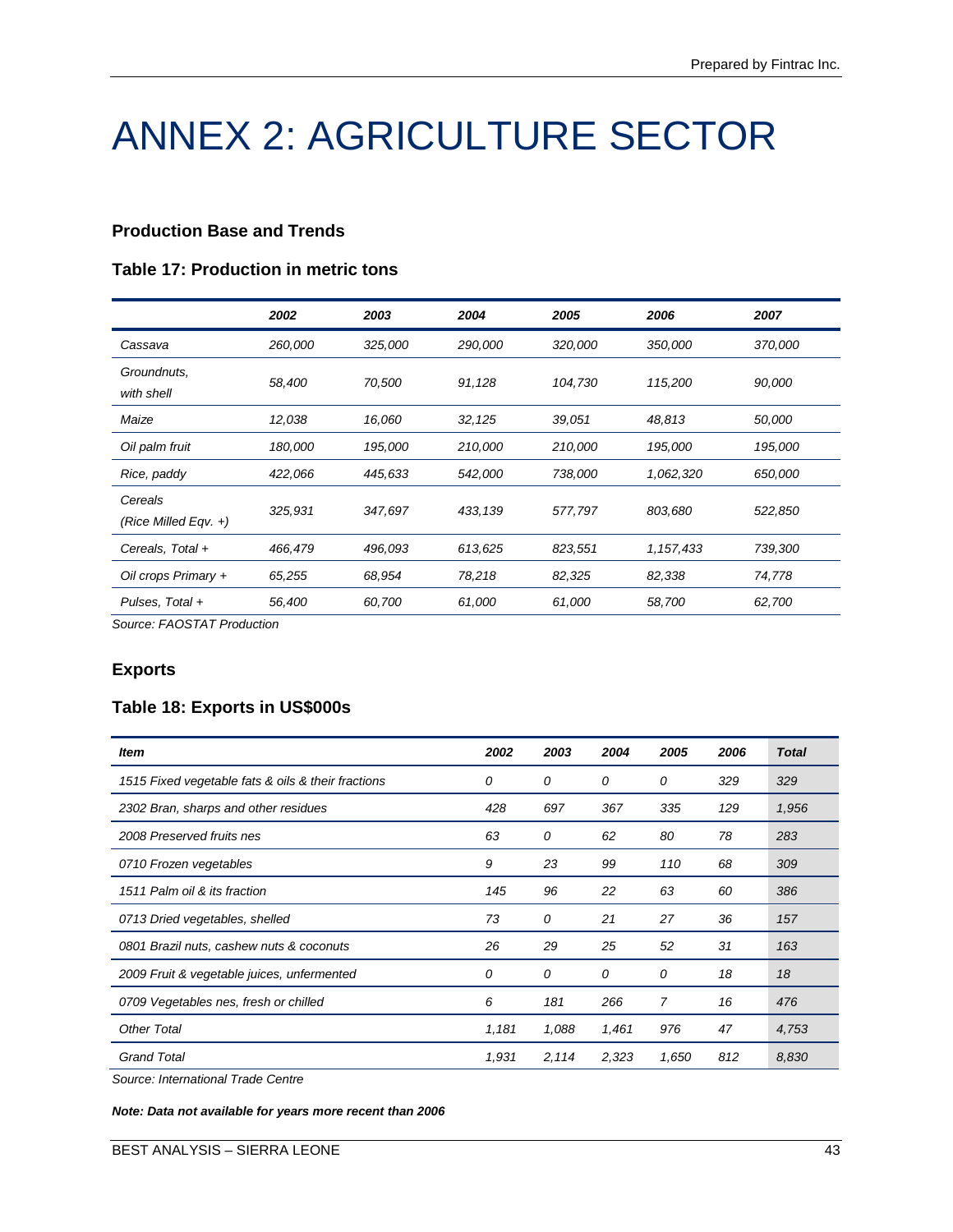# ANNEX 3: NATIONAL HOUSEHOLD CONSUMPTION AND EXPENDITURE

#### **Sources of Food/Local Diets/Main Staples**

Per capita daily dietary energy supplies for the average Sierra Leonean has declined from 2,110 kcal/day from (1979-1981) to 1,980 kcal/day just before the war (1989-1991) and then 1,930 kcal/day after the war (2001-2003). According to FAO, per capita food intake of less than 2,200 kcal per day is indicative of a very poor level of food security with a large proportion of the population affected by malnutrition, while a level of more than 2,700 kcal per day indicates that only a small proportion of the population may be affected by undernourishment. This clearly indicates that a large proportion of Sierra Leoneans are food insecure.

#### **Sources of Food**

According to the World Food Programme's 2005 VAM and as shown below, for households practicing agriculture, the most commonly grown crops include cassava (33 percent of households), sweet potatoes (22 percent), upland and swamp rice (15 percent each), groundnuts (20 percent) and peppers (18 percent).

| Food                  | <b>Percentage Grown</b> |
|-----------------------|-------------------------|
| Cassava               | 33                      |
| <b>Sweet Potatoes</b> | 22                      |
| <b>Upland Rice</b>    | 15                      |
| Swamp Rice            | 15                      |
| Groundnuts            | 20                      |
| Peppers               | 18                      |

#### **Table 19: Local Sources of Food**

*Source: WFP 2005 VAM*

#### **Local Diets**

As shown in Figure 6, rice forms the core food item of the national diet. Rice accounts for 40 percent of the calories consumed in Sierra Leone and is the basic staple throughout the country.<sup>[24](#page-53-0)</sup> The snapshot characterizes the diet as a predominance of rice, cassava (garri, flour and chips in urban areas) and wheat (56 percent of calories); and lack of significant animal source proteins (2 percent of calories) and pulses (5 percent of calories). The results strongly

 $\overline{a}$ 

<span id="page-53-0"></span><sup>&</sup>lt;sup>24</sup> FAOSTAT, retrieved June 2, 2009 from <u>http://www.fao.org/statistics/faostat/foodsecurity/Files/DietFoodItemsEnergy\_en.xls</u>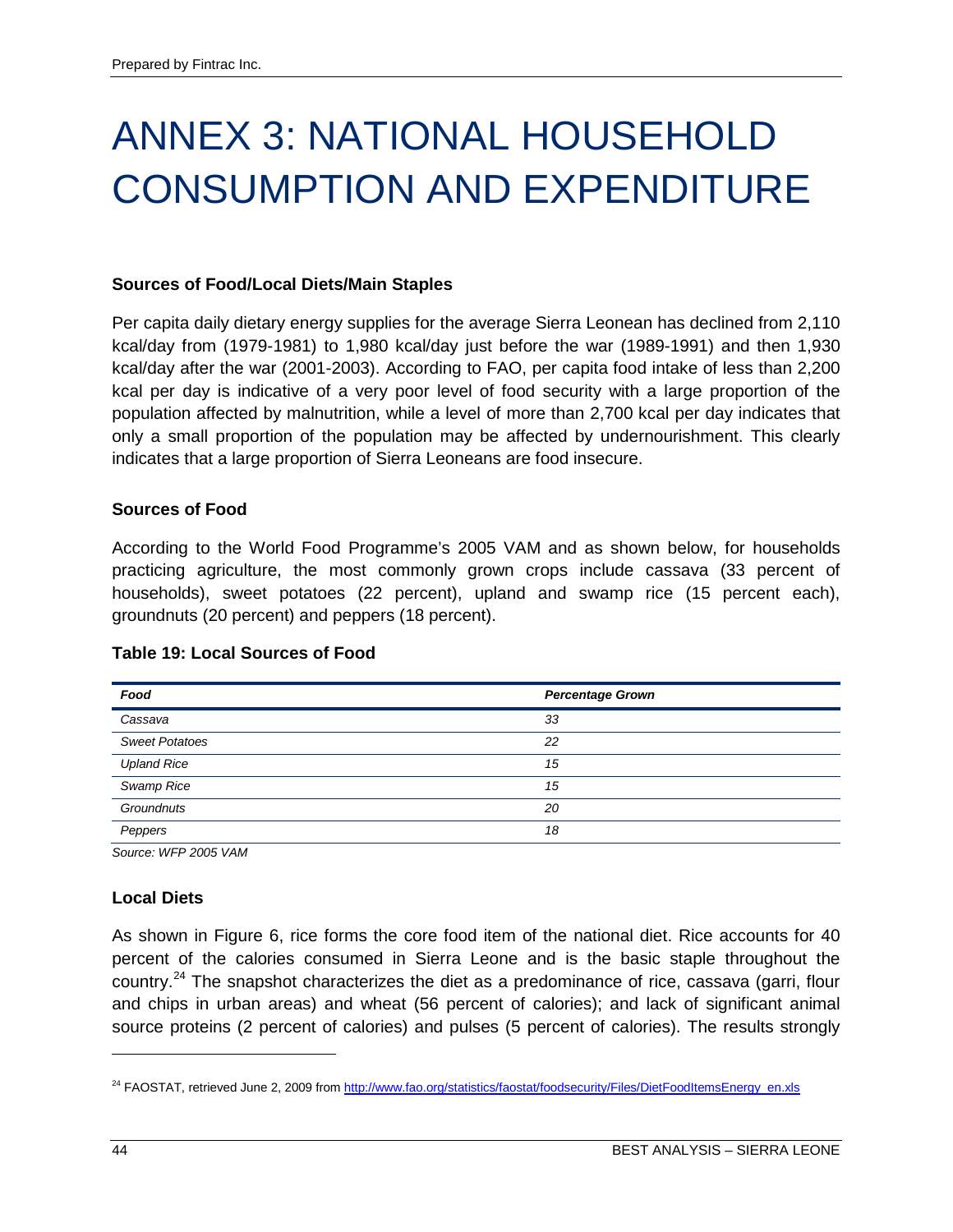suggest an extremely low dietary diversity. According to FAO, animal source proteins in Sierra Leone include eggs, pig meat, poultry meat, bovine meat, and to a lesser extent sheep and goat meats. Although vegetables and fruits/citrus are produced in Sierra Leone, they are not part of the diet as shown in the figure below.

According to the WFP VAM, while rural households with weak dietary diversity scores limit their intake to cereals, urban households with similar scores complement their cereal intake with oils. Oils and fish are present in the diets of households with medium and high dietary diversity scores, while fruit and meat are the exclusive domain of households boasting high dietary diversity scores.



### **Figure 6: Composition of National Diet (percent share daily energy, FAO, 2003-2005)**

#### **Main Staples**

Primary food imports in Sierra Leone include rice and wheat (see table below). Imports of rice represented 14 percent of total production in 2003-2005. Wheat is not grown in Sierra Leone, and wheat imports are important, reflecting perhaps changes in consumption in the population and eating habits of the people.

| Table 20: Rice and Wheat Imports |  |
|----------------------------------|--|
|                                  |  |

**Table 20: Rice and Wheat Imports** 

| Cereal grain                                                                                                                                                                                                                                                                                                                                | 2003-2005 |  |
|---------------------------------------------------------------------------------------------------------------------------------------------------------------------------------------------------------------------------------------------------------------------------------------------------------------------------------------------|-----------|--|
| Rice imports (tons)                                                                                                                                                                                                                                                                                                                         | 239.894   |  |
| Rice imports as percent of milled rice production                                                                                                                                                                                                                                                                                           | 28.4%     |  |
| Wheat imports (tons)                                                                                                                                                                                                                                                                                                                        | 110.000   |  |
| Wheat Flour Imports (tons)                                                                                                                                                                                                                                                                                                                  | 38.135    |  |
| $C_{2}$ $\cdots$ $\cdots$ $\vdots$ $\vdots$ $\vdots$ $\vdots$ $\vdots$ $\vdots$ $\vdots$ $\vdots$ $\vdots$ $\vdots$ $\vdots$ $\vdots$ $\vdots$ $\vdots$ $\vdots$ $\vdots$ $\vdots$ $\vdots$ $\vdots$ $\vdots$ $\vdots$ $\vdots$ $\vdots$ $\vdots$ $\vdots$ $\vdots$ $\vdots$ $\vdots$ $\vdots$ $\vdots$ $\vdots$ $\vdots$ $\vdots$ $\vdots$ |           |  |

*Source: FAO, FAOSTAT, 2009.*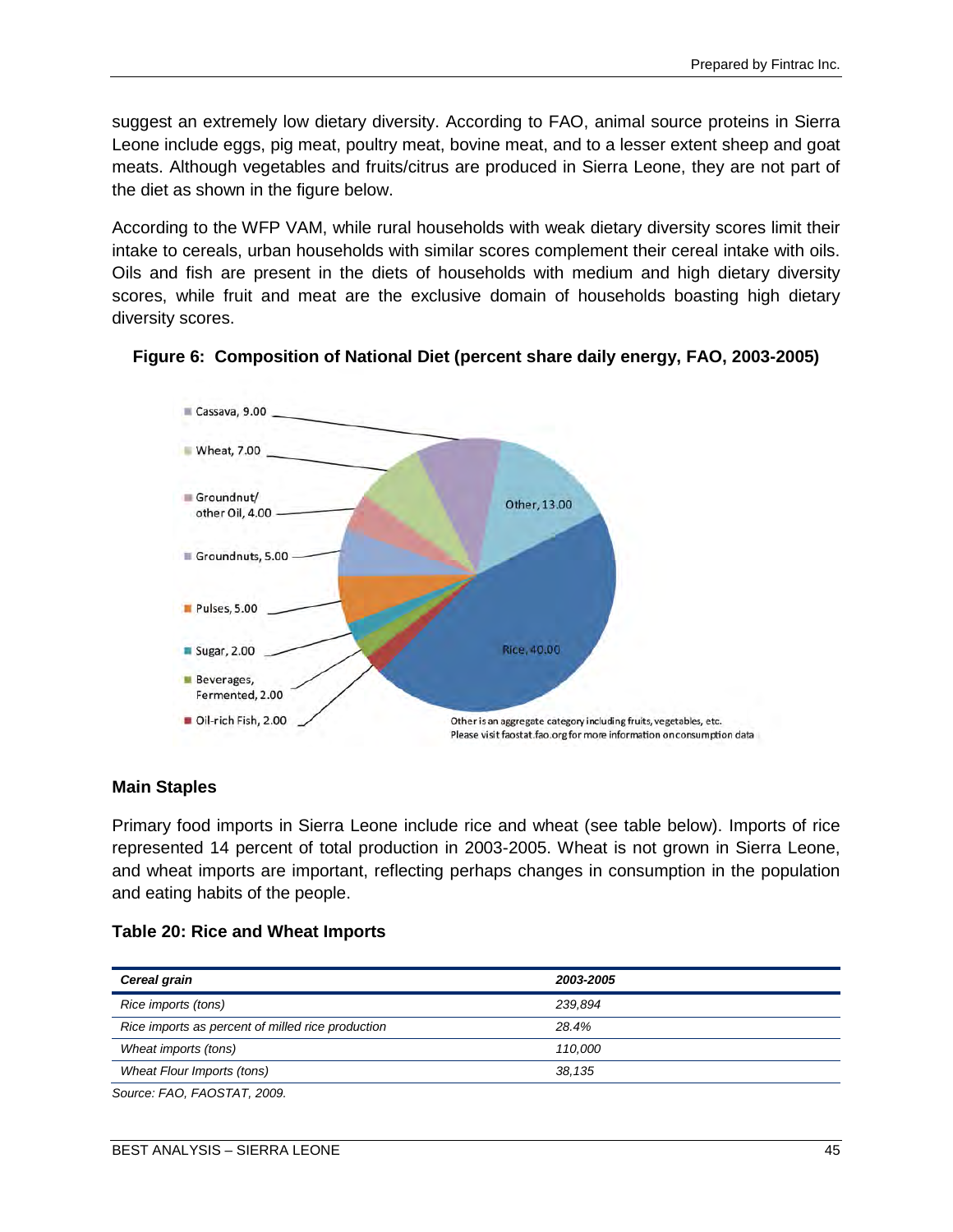# **Sources of Income**

**Table 21: Remunerated and Unpaid Employment, By Employment Category and Subsector (%)**

| Subsector                             | Regular/salari<br>ed | Regular/salari<br>ed | Casual paid      | Casual paid        | Unpaid family  | Unpaid family    | Self-employed     | Self-employed       | Self-employed<br>no | Self-employed<br>no |
|---------------------------------------|----------------------|----------------------|------------------|--------------------|----------------|------------------|-------------------|---------------------|---------------------|---------------------|
|                                       | employee<br>Male     | employee<br>Female   | employee<br>Male | employee<br>Female | worker<br>Male | Female<br>worker | employees<br>Male | employees<br>Female | employees<br>Male   | employees<br>Female |
| Crop farming                          | 1.0                  | 0.3                  | 0.7              | 2.9                | 15.4           | 20.3             | 60.8              | 47.9                | 79.6                | 73.7                |
| Livestock/poultry                     | 0.0                  | 0.3                  | 0.3              | 0.0                | 0.9            | 2.0              | 0.3               | 0.2                 | 0.4                 | 0.4                 |
| Forestry/logging                      | 1.5                  | 0.6                  | 0.4              | 0.3                | 2.4            | 0.8              | 0.7               | 0.1                 | 0.4                 | 0.1                 |
| Fishing                               | 0.6                  | 0.1                  | 1.2              | 0.0                | 4.4            | 3.7              | 2.8               | 1.4                 | 2.8                 | 1.2                 |
| Mining/quarrying                      | 2.9                  | 0.3                  | 20.8             | 3.7                | 19.5           | 2.8              | 4.8               | 0.3                 | 3.1                 | 0.3                 |
| Manufacturing/pre<br>process          | 7.2                  | 5.2                  | 8.2              | 7.3                | 11.3           | 4.9              | 3.3               | 2.1                 | 0.7                 | 0.4                 |
| Electricity, gas,<br>water supply     | 2.5                  | 1.5                  | 4.2              | 0.1                | 2.9            | 0.4              | 0.4               | 0.5                 | 0.3                 | 0.2                 |
| Construction                          | 13.3                 | 2.8                  | 20.3             | 3.2                | 11.7           | 1.2              | 1.7               | 0.1                 | 0.7                 | 0.1                 |
| Wholesale, retail,<br>services        | 4.1                  | 8.2                  | 5.0              | 24                 | 16.1           | 59.5             | 19.7              | 44.7                | 9.3                 | 21.4                |
| Transport, storage,<br>communications | 12.8                 | 6.2                  | 16.6             | 2.8                | 5.0            | 0.0              | 1.3               | $0.0\,$             | 0.3                 | $0.0\,$             |
| Banking and<br>financial services     | 8.1                  | 11.0                 | 0.4              | 0.0                | 0.0            | 0.0              | 0.1               | 0.0                 | 0.0                 | 0.0                 |
| Community<br>services                 | 40.8                 | 54.3                 | 15.1             | 33.9               | 5.6            | 4.3              | 2.0               | 0.8                 | 0.9                 | 0.8                 |
| Other (Residual)                      | 5.2                  | 9.4                  | 6.8              | 21.8               | 4.8            | 0.3              | 2.1               | 1.8                 | 1.4                 | 1.4                 |

*Source: Statistics Sierra Leone, CWIQ Survey 2007*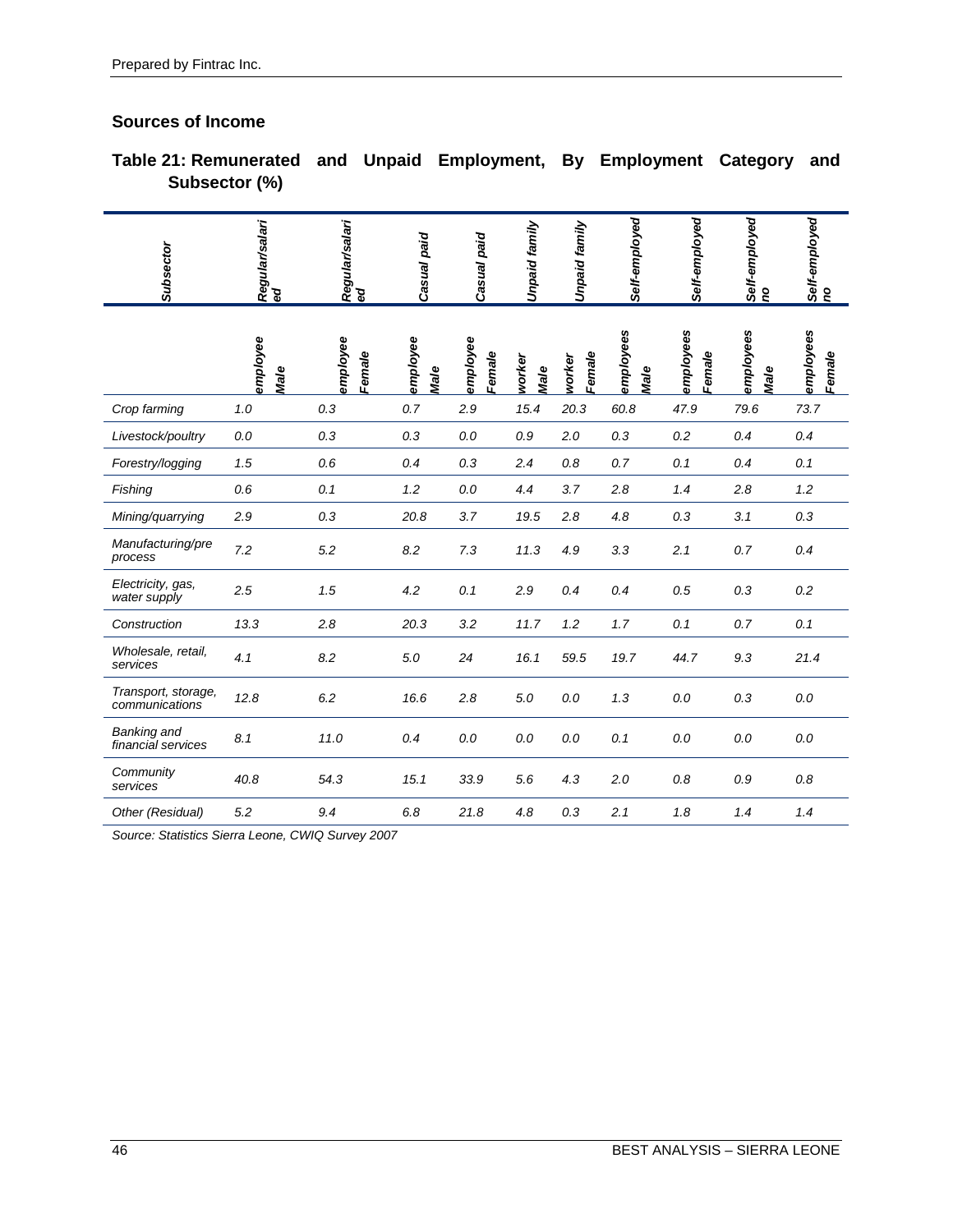|                                     | Crop farming | Livestock or poultry | Forestry or logging | Fishing | Mining or quarrying | Manufacturing or<br>processing | Electricity, gas,<br>water | Construction | Wholesale, retail,<br>services | Transport    | Banking, financial<br>services | Community<br>services | <b>Other</b> |
|-------------------------------------|--------------|----------------------|---------------------|---------|---------------------|--------------------------------|----------------------------|--------------|--------------------------------|--------------|--------------------------------|-----------------------|--------------|
| <b>Total</b>                        | 58.6         | 0.3                  | 0.4                 | 1.8     | 2.4                 | 2.3                            | 0.6                        | 2.2          | 20.8                           | 1.7          | 0.8                            | 5.6                   | 2.3          |
| <b>Region</b>                       |              |                      |                     |         |                     |                                |                            |              |                                |              |                                |                       |              |
| Eastern<br>Region                   | 67.9         | 0.1                  | 0.4                 | $0.5\,$ | 6.4                 | 1.1                            | 0.5                        | 1.5          | 15                             | 0.9          | 0                              | 4.3                   | 1.3          |
| Northern<br>Region                  | 70.0         | 0.7                  | 0.1                 | 2.1     | 0.4                 | 1.1                            | 0.3                        | 1.0          | 17.9                           | 0.6          | 0.1                            | 3.4                   | 2.2          |
| Southern<br>Region                  | 73.8         | 0.1                  | 0.2                 | 1.6     | 2.3                 | 1.8                            | 0.2                        | 1.4          | 12.2                           | $\mathbf{1}$ | 0.1                            | 3.3                   | 2.1          |
| Western<br>Region                   | 1.8          | 0.1                  | 1.2                 | 3.3     | 1.1                 | 7.1                            | 1.9                        | 6.7          | 46.6                           | 6.2          | 4.4                            | 15.3                  | 4.2          |
| <b>Select Districts</b>             |              |                      |                     |         |                     |                                |                            |              |                                |              |                                |                       |              |
| <b>Bo District</b>                  | 82.1         | 0.0                  | 0.0                 | 0.0     | 4.0                 | 2.7                            | 0.1                        | 0.3          | 6.8                            | 0.1          | 0.0                            | 3.2                   | 0.7          |
| <b>Bonthe</b><br><b>District</b>    | 75.3         | 0.1                  | 0.6                 | 4.9     | 1.4                 | $0.8\,$                        | 0.2                        | 2.4          | 10.0                           | 0.3          | 0.2                            | $0.9\,$               | 2.7          |
| Bombali<br><b>District</b>          | 75.0         | 0.1                  | 0.0                 | 0.2     | 0.4                 | 0.6                            | 0.0                        | 0.7          | 15.9                           | 0.4          | 0.0                            | 1.8                   | 4.8          |
| Kailahun<br><b>District</b>         | 83.4         | 0.2                  | 0.7                 | 0.4     | 0.7                 | 0.7                            | 0.5                        | 0.2          | 7.9                            | 0.1          | 0.0                            | 3.5                   | 1.7          |
| Kambia<br><b>District</b>           | 68.7         | 0.2                  | 0.6                 | 5.3     | 0.4                 | 0.9                            | 0.1                        | 1.6          | 17.6                           | $0.8\,$      | 0.0                            | 3.3                   | 0.4          |
| Kenema<br><b>District</b>           | 75.2         | 0.0                  | 0.4                 | 0.9     | 7.4                 | 0.5                            | 0.2                        | 1.0          | 11.0                           | 0.2          | 0.0                            | 2.7                   | 0.5          |
| Koinadugu<br><b>District</b>        | 90.8         | 2.0                  | 0.0                 | 0.2     | 0.2                 | 2.1                            | 0.0                        | 0.1          | 2.6                            | 0.1          | $0.0\,$                        | 1.1                   | $0.8\,$      |
| Kono<br>District                    | 78.1         | 0.4                  | 0.2                 | $0.0\,$ | 6.1                 | 1.2                            | 0.2                        | 0.6          | 10.0                           | 0.6          | $0.0\,$                        | $0.0\,$               | 0.6          |
| Moyamba<br>DISTICT                  | 85.7         | 0.1                  | 0.2                 | 0.5     | 0.2                 | 0.6                            | 0.0                        | 0.4          | 8.0                            | 0.4          | 0                              | 2.4                   | 1.6          |
| Pujehun<br><b>District</b>          | 71.5         | 0.4                  | 0.4                 | 2.0     | 1.7                 | 1.4                            | 0.4                        | 1.6          | 14.6                           | 0.5          | 0.0                            | 1.9                   | 3.5          |
| Tonkolili<br><b>District</b>        | 82.1         | 0.0                  | 0.2                 | 0.1     | 0.3                 | 0.6                            | 0.4                        | 0.3          | 7.1                            | 0.7          | 0.0                            | 0.0                   | 3.2          |
| Port Loko<br><b>District</b>        | 50.9         | 1.0                  | $0.0\,$             | 4.8     | 0.3                 | 1.1                            | 0.7                        | 1.4          | 34.0                           | 0.6          | 0.4                            | 3.5                   | 1.3          |
| Western<br>Rural<br><b>District</b> | 7.2          | 0.0                  | 3.6                 | 13.4    | 2.6                 | 4.1                            | 0.2                        | 3.8          | 53.3                           | 2.4          | 0.0                            | 5.9                   | 3.5          |
| Western<br>Area Urban               | 0.3          | 0.1                  | 0.5                 | 0.6     | 0.7                 | 7.9                            | 2.4                        | 7.5          | 44.8                           | 7.2          | $5.6\,$                        | 17.9                  | 4.4          |

# **Table 22: Employment Activity, By Sector (% of Population)**

*Source: Statistics Sierra Leone, CWIQ Survey 2007*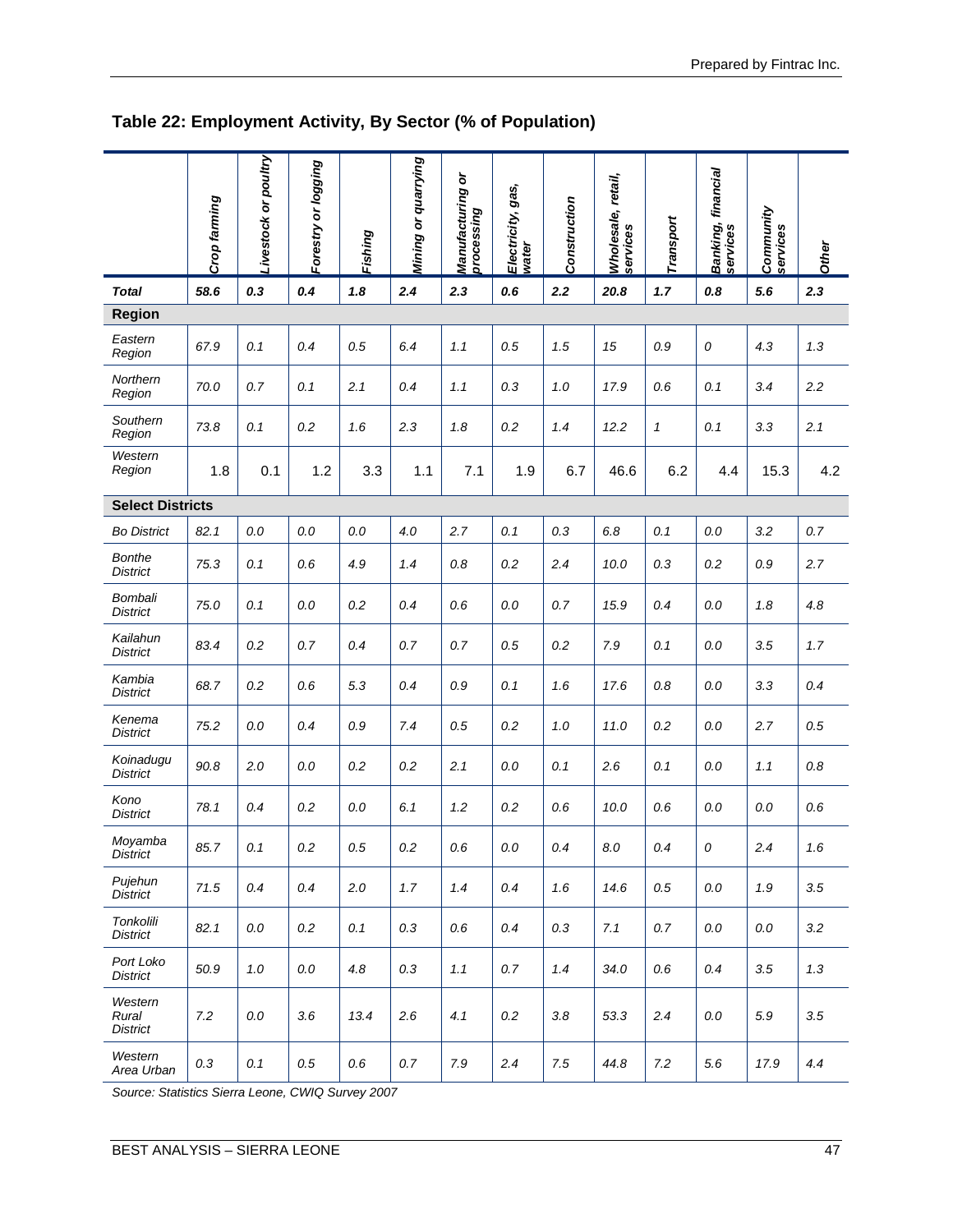# **Table 23: Components of Household Income by Region (%) (income can be more than one source)**

| <b>Money income</b> | <b>Money in kind</b> | <b>Transfer</b> | <b>Miscellaneous</b> |
|---------------------|----------------------|-----------------|----------------------|
| 68.73               | 69.73                | 27.72           | 14.68                |
| 1.04                | 0.45                 | 3.47            | 10.59                |
| 26.78               | 25.84                | 44.56           | 18.68                |
| 3.45                | 3.98                 | 24.26           | 56.05                |
|                     |                      |                 |                      |

*Source: Integrated Household Survey 2003/04*

# **Table 24: Sources of Income, by Region (%)**

|                                      | <b>Southern</b> | <b>Northern</b> | <b>Eastern</b> | Western |
|--------------------------------------|-----------------|-----------------|----------------|---------|
| Wage payment                         | 35.01           | 31.54           | 4.25           | 29.21   |
| Goods and services transferred       | 68.31           | 2.5             | 23.07          | 6.12    |
| Home produced consumption            | 45.16           | 40.06           | 13.16          | 1.62    |
| Discounts received                   | 44.96           | 2.39            | 7.91           | 44.74   |
| Net rental value of owner occupation | 11.88           | 82.85           | 2.16           | 3.11    |
| Gross rental value of rent-free      | 43.77           | 49.28           | 0.99           | 5.96    |

*Source: Integrated Household Survey 2003/2004*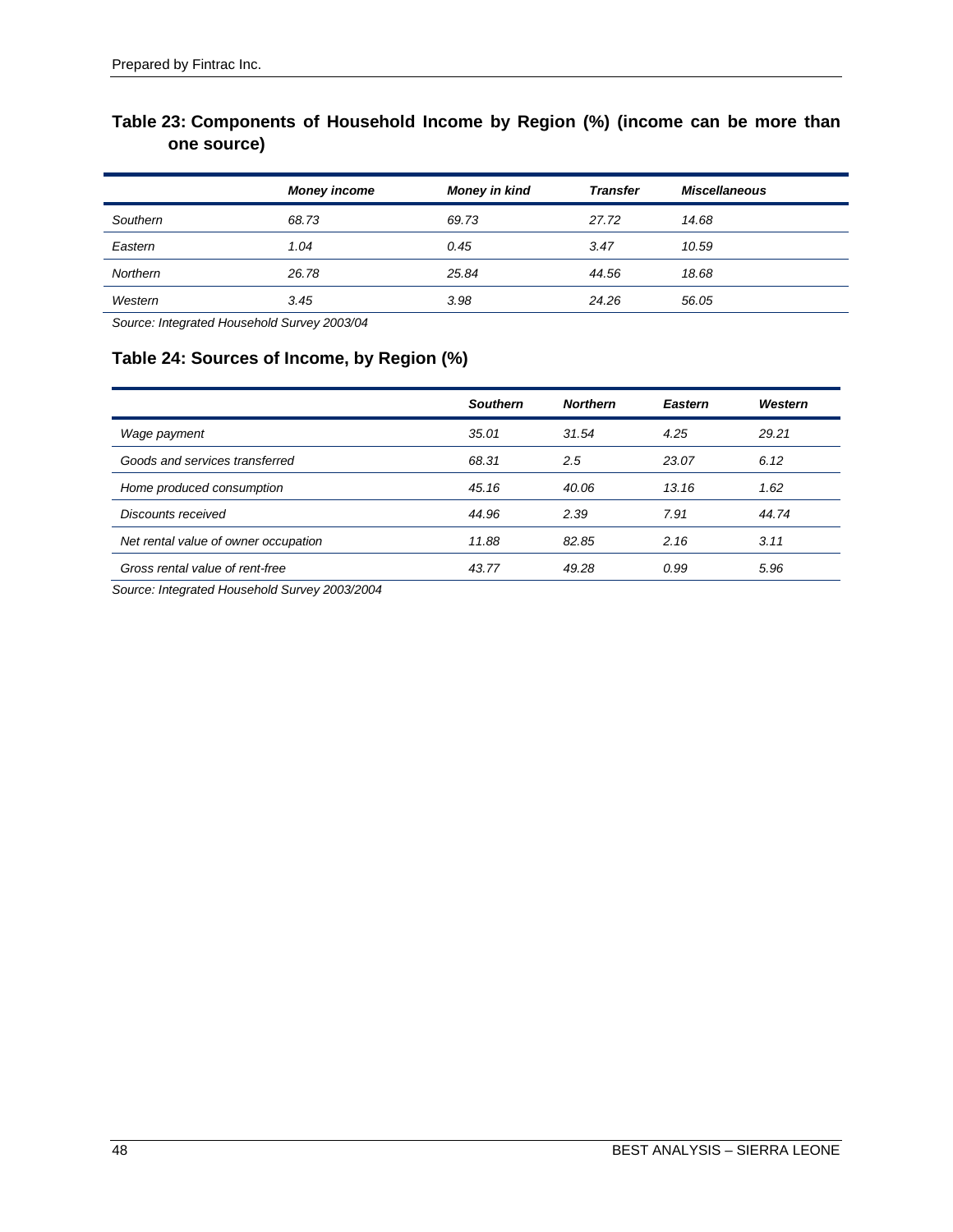# **Expenditure Patterns/Budgets**

| Table 25: Average monthly expenditures, food, non-food, total and % expenditures on |  |  |  |  |
|-------------------------------------------------------------------------------------|--|--|--|--|
| food, by district                                                                   |  |  |  |  |

|                   | <b>Monthly non-food</b><br>expenditures (SLL) | <b>Monthly food</b><br>expenditures (SLL) | <b>Total monthly</b><br>expenditures (SLL) | % of expendi-<br>tures on food |
|-------------------|-----------------------------------------------|-------------------------------------------|--------------------------------------------|--------------------------------|
| Male head of HH   | 184879                                        | 171 571                                   | 356 451                                    | 48.10%                         |
| Female head of HH | 147 902                                       | 152 571                                   | 300 473                                    | 50.80%                         |
| Bo                | 126877                                        | 134 497                                   | 262 144                                    | 51.30%                         |
| Bombali           | 155842                                        | 161 065                                   | 318 250                                    | 50.60%                         |
| <b>Bonthe</b>     | 92 775                                        | 120 201                                   | 214 022                                    | 56.20%                         |
| Kailahun          | 106 901                                       | 89 135                                    | 197 741                                    | 45.10%                         |
| Kambia            | 183847                                        | 192 461                                   | 377 624                                    | 51.00%                         |
| Kenema            | 138 579                                       | 136 471                                   | 275 551                                    | 49.50%                         |
| Koinadugu         | 292 610                                       | 177 224                                   | 486 892                                    | 36.40%                         |
| Kono              | 238 493                                       | 183 102                                   | 423826                                     | 43.20%                         |
| Moyamba           | 162 361                                       | 214 264                                   | 378 630                                    | 56.60%                         |
| Port Loko         | 231 108                                       | 195 010                                   | 429 382                                    | 45.40%                         |
| Pujehun           | 128 692                                       | 148 261                                   | 276 953                                    | 53.50%                         |
| <b>Tonkolili</b>  | 215 304                                       | 217007                                    | 435 759                                    | 49.80%                         |
| Western rural     | 242 641                                       | 228 706                                   | 471 347                                    | 48.50%                         |
| All               | 181 194                                       | 169 706                                   | 350899                                     | 48.40%                         |

*Source: Draft 2007 Vulnerability Analysis and Mapping, Government of Sierra Leone*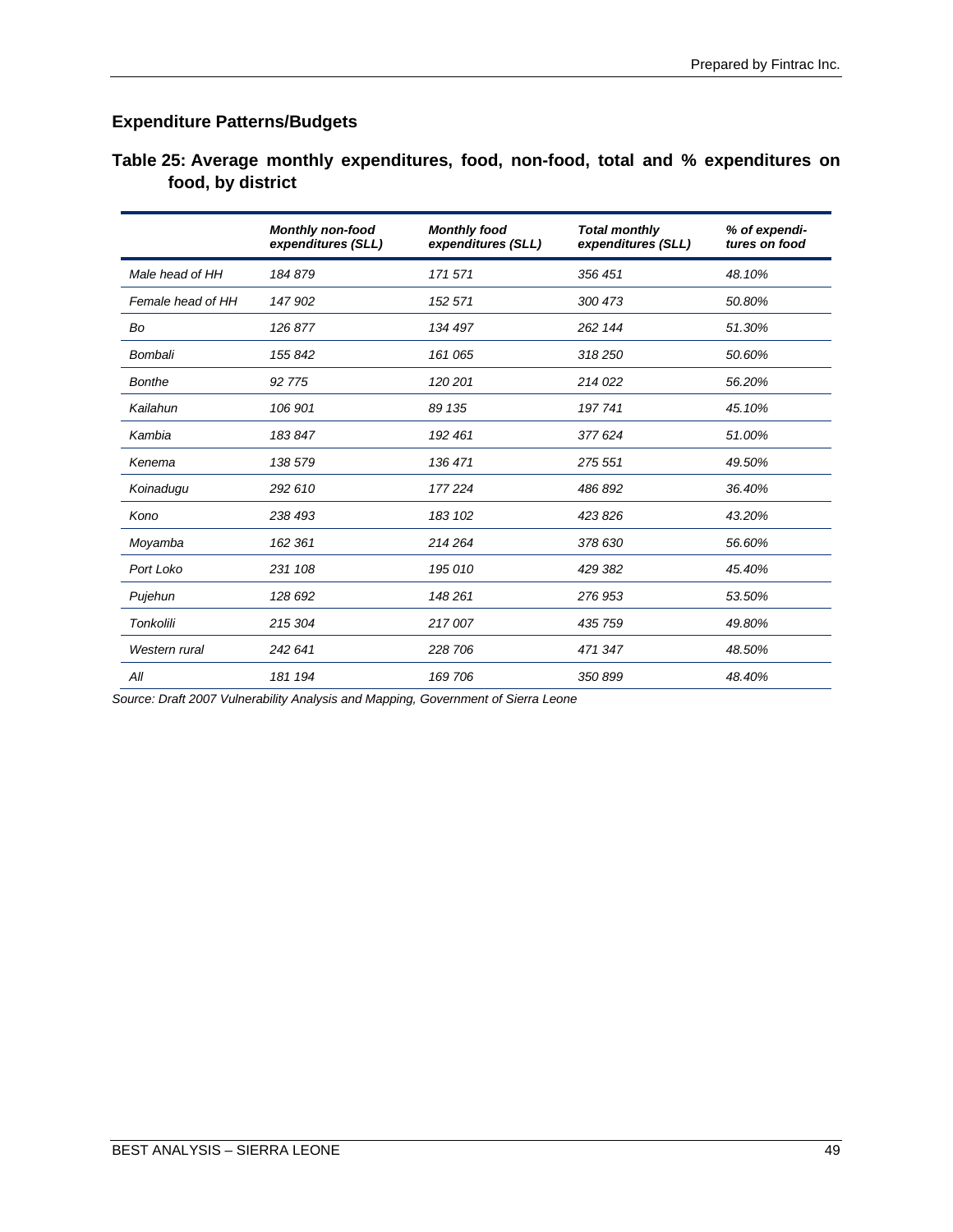# **Table 26: Components of Household Expenditures (% Share of Total Expenditures)**

| <b>Expenditure category</b>                                        | <b>Total household consumption</b><br>expenditure (%) |
|--------------------------------------------------------------------|-------------------------------------------------------|
| Food and non alcoholic beverage                                    | 40.52                                                 |
| Alcoholic beverages, tobacco and narcotics                         | 2.33                                                  |
| Clothing and footwear                                              | 7.73                                                  |
| Housing, water, electricity, gas, and other fuels                  | 14.56                                                 |
| Furnishing, household equipment, and routine household maintenance | 4.23                                                  |
| Health expenditure                                                 | 13.65                                                 |
| Transport expenditure                                              | 4.73                                                  |
| Communication expenditure                                          | 0.62                                                  |
| Recreation and culture expenditure                                 | 1.34                                                  |
| <b>Education expenditure</b>                                       | 3.07                                                  |
| Hotels and restaurant expenditure                                  | 1.12                                                  |
| Miscellaneous goods and services expenditure                       | 6.11                                                  |
|                                                                    |                                                       |

*Source: Integrated Household Survey 2003/04*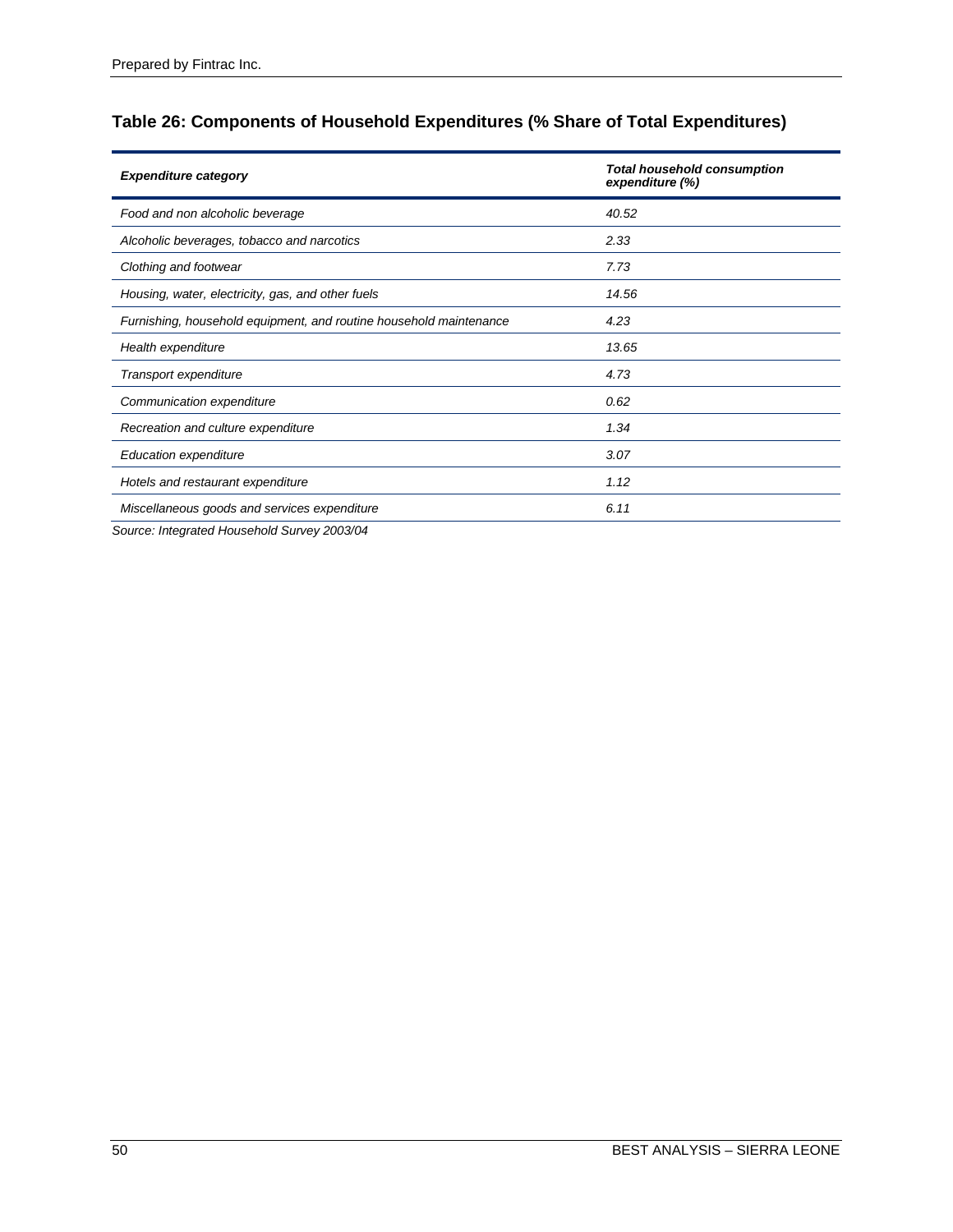# ANNEX 4: GEOGRAPHY, DEMOGRAPHY & INFRASTRUCTURE

#### **Land Characterization, Position, Use**

Located within the Upper Guinea rainforest region, Sierra Leone has a variety of distinct ecosystems that provide critical habitat for many species. The diversity of ecosystems within Sierra Leone are characterized by areas of ocean, freshwater, brackish water, coastal beaches (rocky, sandy and muddy), wet lands (mangrove swamps), inland valley swamps, boli-lands, savannah woodlands, and tropical rain forests.<sup>[25](#page-60-0)</sup> The species that rely upon these ecosystems are constantly at risk within Sierra Leone, due to the effects of land use activities — primarily shifting agriculture, hunting, mining, unregulated timber harvest, and fire. The following table provides land characterization of the major agro-ecologies.

| Type of<br>agro-ecology                         | <b>Description</b>                                                                                                                                                                                                          | Location                                                                                                                                                                                                                                                                                                                                                                                                                                                                                                                                                                                                                                                                                                                                                                                                                                                                                                                                                                                                                                                                         |
|-------------------------------------------------|-----------------------------------------------------------------------------------------------------------------------------------------------------------------------------------------------------------------------------|----------------------------------------------------------------------------------------------------------------------------------------------------------------------------------------------------------------------------------------------------------------------------------------------------------------------------------------------------------------------------------------------------------------------------------------------------------------------------------------------------------------------------------------------------------------------------------------------------------------------------------------------------------------------------------------------------------------------------------------------------------------------------------------------------------------------------------------------------------------------------------------------------------------------------------------------------------------------------------------------------------------------------------------------------------------------------------|
| Transitional<br>Rainforest/Savannah<br>Woodland | Mostly on mountains and hilltops, this<br>system includes areas with moist forest<br>formations (closed moist and semi-<br>deciduous) within their boundaries.                                                              | Includes two strict nature reserves (Gola North and Gola<br>East) and a proposed national park (Western Peninsula Area<br>forest reserve).                                                                                                                                                                                                                                                                                                                                                                                                                                                                                                                                                                                                                                                                                                                                                                                                                                                                                                                                       |
| Savannah Woodland                               | The country has lost nearly 70 percent<br>of its forest cover, with less than five<br>percent of the original forest remaining<br>in isolated forest reserves on tops of<br>mountains and hillsides.                        | The savannah is limited to the northern parts of the country<br>and is increasingly being subjected to frequent fires, both<br>man-made and natural. Kangari Hills in central Sierra Leone<br>is made up of semi-deciduous forest.                                                                                                                                                                                                                                                                                                                                                                                                                                                                                                                                                                                                                                                                                                                                                                                                                                               |
|                                                 |                                                                                                                                                                                                                             | Savanna ecosystem fauna                                                                                                                                                                                                                                                                                                                                                                                                                                                                                                                                                                                                                                                                                                                                                                                                                                                                                                                                                                                                                                                          |
|                                                 | The dependence on fuelwood for<br>subsistence needs, as well as shifting<br>agricultural practices (slash and burn),<br>place tremendous pressure on forest<br>resources both inside and outside of the<br>forest reserves. | Aardvark (Orycteropus afer) Cape clawless otter (Aonyx<br>capensis) Western dassie (Procavia capensis) Spotted neck<br>otter (Lutra maculicollis) Common hippopotamus<br>(hippopotamus amphibus) Ratel (Mellivora capensis) Red<br>river hog (potamochoerus porcus) African civet (Viverra<br>civetta) Giant forest hog (hylochoerus meinertzhageni<br>ivoriensis) Palm civet (Nandinia binotata) Warthog<br>(Phacochoerus aethiopicus) Genet (Genetta spp) Water<br>chevrotain (Hyemoschus aquaticus) Dwarf mongoose<br>(Helogale parvula) Red flanked duiker (Cephalophus<br>rufilatus) Marsh mongoose (Herpestes paludinosus) Blue<br>duiker (cephalophus monticola) Egyptian mongoose<br>(Herpestes ichneumon) Yellow backed duiker (cephalophus<br>sylvicultor) Cusimanse mongoose (Crossarchus obscurus)<br>Bushbuck (tragelaphus scriptus) Serval (Leptailurus serval)<br>Waterbuck (Kobus ellipsiprymnus defassa) African wild cat<br>(Felis sylvestris) Forest buffalo (Syncerus caffer) Leopard<br>(Panthera pardus) African elephant (Loxodonta cyclotis<br>africana) |

#### **Table 27: Agro-Ecology Areas in Sierra Leone**

<span id="page-60-0"></span><sup>25</sup> Sierra Leone Biodiversity Strategy and Action Plan, 2003

 $\overline{a}$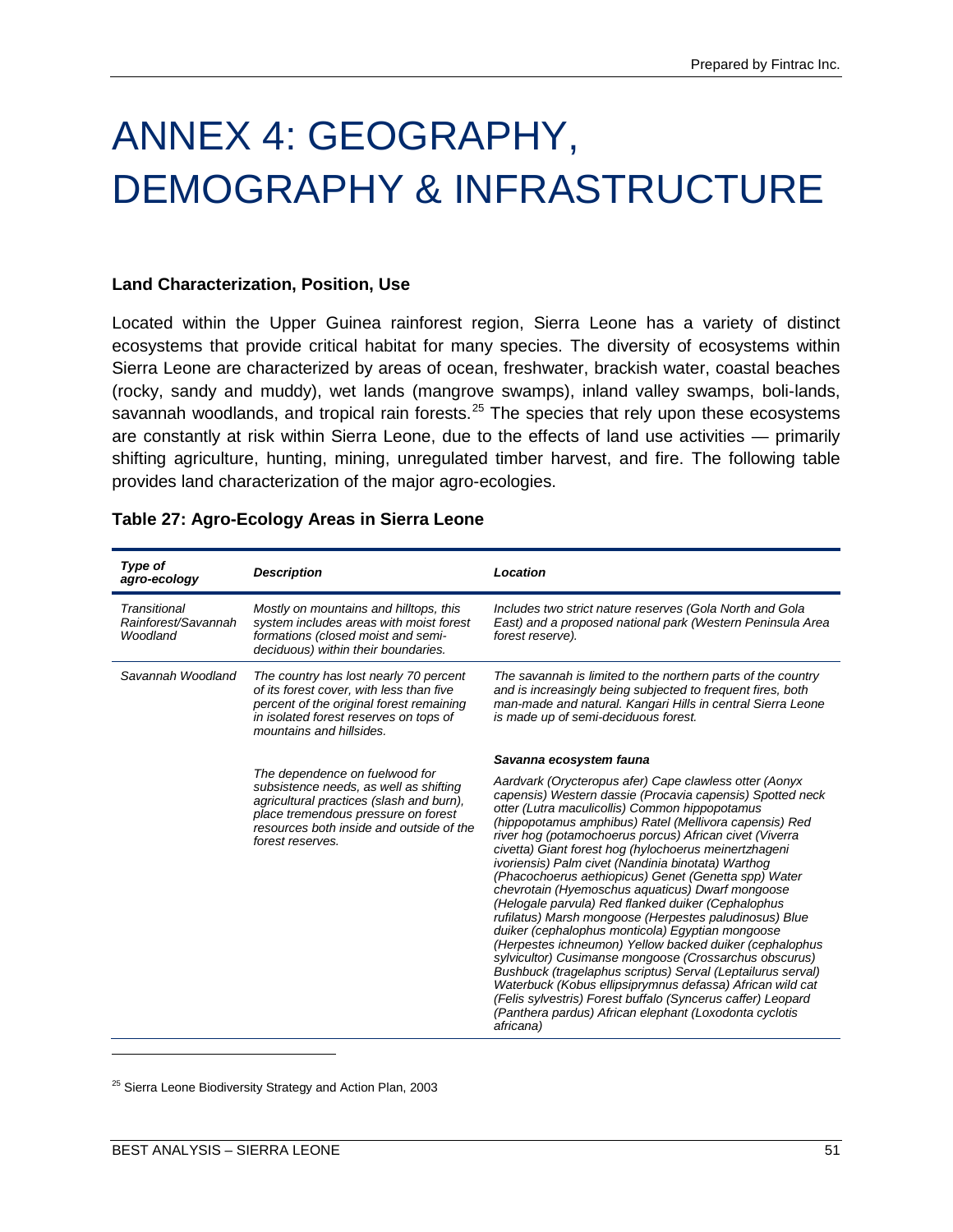| Coastal Plains | The marine ecosystem has a limited<br>protected area where industrial fishing<br>vessels are prohibited from fishing.<br>These areas are protected for the<br>artisan fleets.     | Within 3-4 miles offshore known as Inshore Exclusion Zone<br>(IEZ). Land area includes 1 300,000ha Inshore Exclusion<br>Zone.                                                                                                                       |
|----------------|-----------------------------------------------------------------------------------------------------------------------------------------------------------------------------------|-----------------------------------------------------------------------------------------------------------------------------------------------------------------------------------------------------------------------------------------------------|
|                |                                                                                                                                                                                   | Wetland ecosystem fauna                                                                                                                                                                                                                             |
|                |                                                                                                                                                                                   | West African manatee (Trichechus senegalensis)                                                                                                                                                                                                      |
| Rainforest     | The tropical forest cover is<br>characterized by seven different<br>vegetation types: moist rain forest, semi-<br>deciduous, montane, mangrove,<br>savannah, farm bush, and swamp | The wetland ecosystem occupies the largest land area in<br>Sierra Leone, and includes 27 124,789 ha located throughout<br>Sierra Leone.                                                                                                             |
|                | forests.                                                                                                                                                                          | Lowland rainforest ecosystem fauna                                                                                                                                                                                                                  |
|                |                                                                                                                                                                                   | Jentinks duiker (Cephalophus jentinki) Royal antelope<br>(Neotragus pygmaeus) Zebra duiker (Cephalophus zebra)<br>Black duiker (cephalophus niger) Pygmy hippopotamus<br>(Hexaprotodon liberiensis) Ogilbys duiker (cephalophus<br>ogilbyi brookei) |

*Source: Chemonics Intl Inc., "118/119 Biodiversity and Tropical Forest Assessment', July 2007, pg. 9*

# **Population**

# **Table 28: Demographic Indicators**

|                                     | 2001 | 2002 | 2003 | 2004 | 2005 | 2006 | 2007 |
|-------------------------------------|------|------|------|------|------|------|------|
| Population, total (millions)        | 4. . | 4.9  | 5.2  | 5.4  | 5.59 | 5.74 | 5.85 |
| Population growth (annual % change) |      |      |      |      |      |      |      |

*Source: The World Bank*

### **Table 29: Total Population by Region or District, Gender and Age (%)**

|                                                                      | Male     | <b>Male</b> | <b>Male</b> | <b>Male</b>  | <b>Female</b> | Female | <b>Female</b> | <b>Female</b> |
|----------------------------------------------------------------------|----------|-------------|-------------|--------------|---------------|--------|---------------|---------------|
| <b>Total Population by Region or</b><br>District, Gender and Age (%) | $0 - 14$ | 15-59       | 60+         | <b>Total</b> | $0 - 14$      | 15-59  | 60+           | <b>Total</b>  |
| <b>Total</b>                                                         | 17.6     | 27.7        | 3.0         | 48.3         | 17.1          | 31.5   | 3.0           | 51.7          |
| <b>Region</b>                                                        |          |             |             |              |               |        |               |               |
| Eastern Region                                                       | 18.7     | 28.0        | 3.1         | 49.8         | 17.3          | 30.1   | 2.8           | 50.2          |
| Northern Region                                                      | 18.0     | 25.9        | 3.4         | 47.3         | 17.6          | 31.7   | 3.4           | 52.7          |
| Southern Region                                                      | 18.2     | 26.3        | 3.2         | 47.7         | 18.5          | 30.1   | 3.7           | 52.3          |
| <b>Western Region</b>                                                | 14.5     | 32.6        | 1.8         | 48.9         | 14.5          | 34.9   | 1.7           | 51.1          |
| <b>Select Districts</b>                                              |          |             |             |              |               |        |               |               |
| <b>Bo District</b>                                                   | 18.9     | 25.7        | 3.5         | 48.0         | 18.3          | 29.7   | 4.1           | 52.0          |
| <b>Bonthe District</b>                                               | 18.6     | 27.3        | 3.4         | 49.3         | 16.8          | 31.4   | 2.6           | 50.7          |
| <b>Bombali District</b>                                              | 18.0     | 27.7        | 3.3         | 48.9         | 14.8          | 32.6   | 3.7           | 51.1          |
| Kailahun District                                                    | 17.6     | 26.0        | 3.2         | 46.8         | 17.3          | 32.5   | 3.4           | 53.2          |
| <b>Kambia District</b>                                               | 18.4     | 24.8        | 4.2         | 47.4         | 18.3          | 30.7   | 3.6           | 52.6          |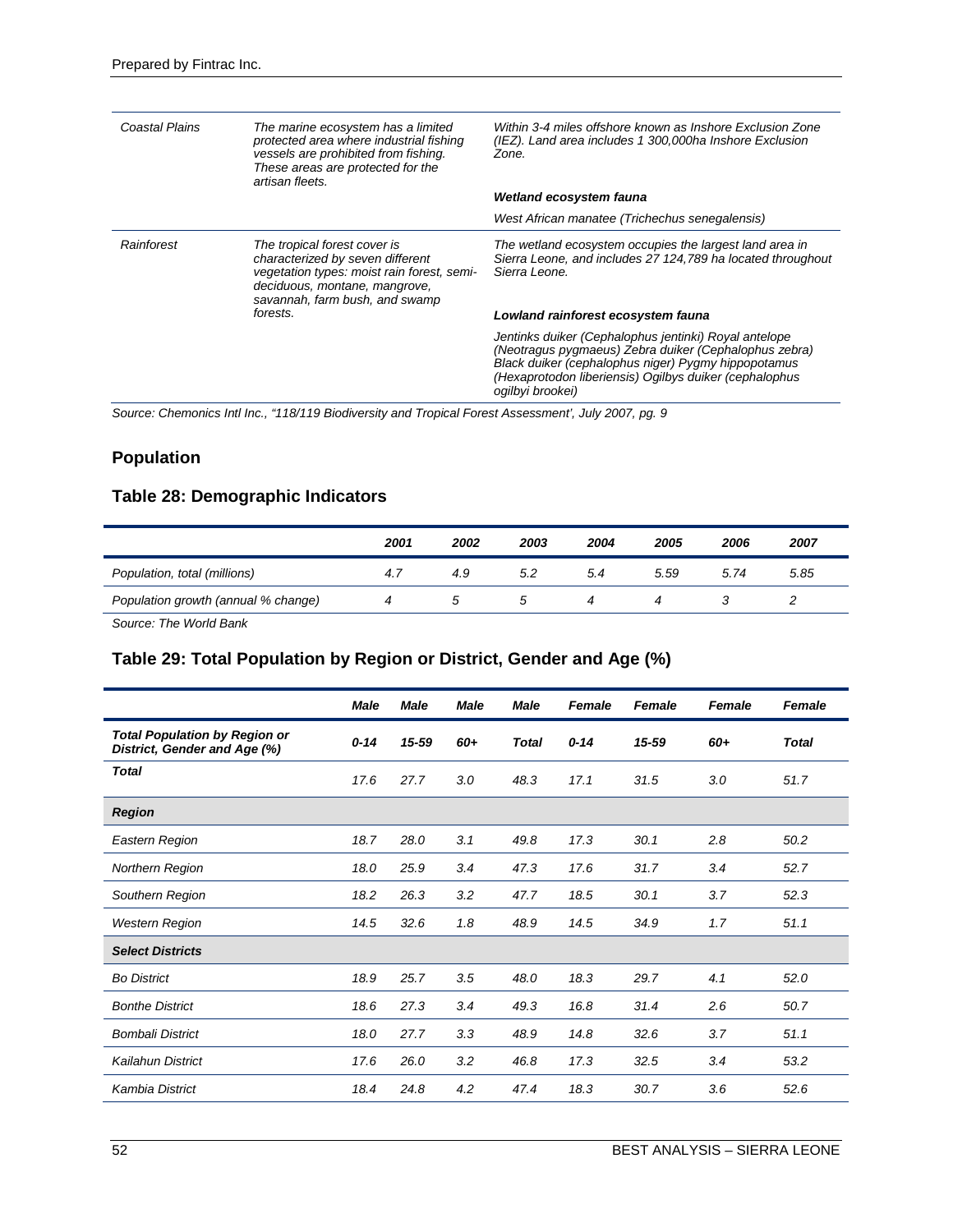|                                                               | Male     | <b>Male</b> | <b>Male</b> | <b>Male</b>  | <b>Female</b> | <b>Female</b> | <b>Female</b> | <b>Female</b> |
|---------------------------------------------------------------|----------|-------------|-------------|--------------|---------------|---------------|---------------|---------------|
| Total Population by Region or<br>District, Gender and Age (%) | $0 - 14$ | 15-59       | 60+         | <b>Total</b> | $0 - 14$      | 15-59         | 60+           | <b>Total</b>  |
| Kenema District                                               | 18.7     | 27.4        | 3.8         | 49.9         | 16.3          | 30.5          | 3.3           | 50.1          |
| Koinadugu District                                            | 19.3     | 24.6        | 3.1         | 47.0         | 19.6          | 31.3          | 2.1           | 53.0          |
| <b>Kono District</b>                                          | 21.1     | 27.4        | 2.6         | 51.2         | 18.2          | 28.5          | 2.1           | 48.8          |
| Moyamba District                                              | 20.2     | 22.7        | 3.0         | 45.9         | 20.7          | 29.0          | 4.4           | 54.1          |
| <b>Pujehun District</b>                                       | 15.9     | 28.3        | 3.9         | 48.1         | 15.7          | 32.5          | 3.7           | 51.9          |
| <b>Tonkolili District</b>                                     | 19.8     | 24.0        | 2.8         | 46.5         | 19.5          | 30.7          | 3.4           | 53.5          |
| <b>Port Loko District</b>                                     | 15.8     | 26.9        | 3.7         | 46.4         | 16.8          | 32.6          | 4.2           | 53.6          |
| <b>Western Rural District</b>                                 | 17.2     | 29.4        | 2.4         | 49.1         | 16.2          | 32.5          | 2.2           | 50.9          |
| Western Area Urban                                            | 13.9     | 33.3        | 1.7         | 48.9         | 14.0          | 35.4          | 1.6           | 51.1          |

*Source: Statistics Sierra Leone, CWIQ Survey 2007*

# **Water, Sanitation and Hygiene Access**

# **Table 30: Households' Main Source of Drinking Water (%)**

|                                   | Piped into<br>dwelling | Public tap or<br>standpipe | Borehole, tube, or<br>mechanical well | Protected well,<br>spring | Unprotected well,<br><b>Spring</b> | Surface water | Collected rain<br>water | Water vendor,<br>bottled | Other   |
|-----------------------------------|------------------------|----------------------------|---------------------------------------|---------------------------|------------------------------------|---------------|-------------------------|--------------------------|---------|
| <b>Total</b>                      | $\overline{7}$         | 19.7                       | 14.1                                  | 17.7                      | 18.4                               | 22.8          | 0.0                     | 0.2                      | 0.3     |
| Region                            |                        |                            |                                       |                           |                                    |               |                         |                          |         |
| Eastern<br>Region                 | 2.1                    | 24.0                       | 17.7                                  | 18.0                      | 16.9                               | 20.9          | 0.0                     | 0.0                      | 0.4     |
| Northern<br>Region                | 2.1                    | 3.4                        | 11.3                                  | 18.7                      | 25.8                               | 38.2          | 0.0                     | 0.2                      | 0.4     |
| Southern<br>Region                | 0.6                    | 13.5                       | 19.3                                  | 20.8                      | 23.7                               | 22            | 0.0                     | 0.0                      | 0.2     |
| Western<br>Region                 | 28.2                   | 47.2                       | 7.9                                   | 12.1                      | 2.5                                | 1.5           | 0.0                     | 0.3                      | 0.2     |
| <b>Select Districts</b>           |                        |                            |                                       |                           |                                    |               |                         |                          |         |
| <b>Bo District</b>                | 0.4                    | 31                         | 23.5                                  | 10.1                      | 18.1                               | 16.8          | 0.0                     | 0.0                      | $0.2\,$ |
| <b>Bonthe District</b>            | 1.0                    | 10.3                       | 24.0                                  | 13.2                      | 27.5                               | 23.9          | 0.0                     | 0.0                      | 0.0     |
| <b>Bombali</b><br><b>District</b> | 0.0                    | 0.6                        | 20.5                                  | 13.1                      | 15.7                               | 50.2          | 0.0                     | 0.0                      | 0.0     |
| Kailahun<br><b>District</b>       | 0.9                    | 26.9                       | 12.9                                  | 19.4                      | 28.2                               | 11.4          | 0.0                     | 0.0                      | 0.4     |
| Kambia District                   | 0.0                    | 0.4                        | 11.0                                  | 15.6                      | 40.1                               | 31.3          | 0.0                     | 1.6                      | 0.0     |
| Kenema<br><b>District</b>         | 0.2                    | 31.7                       | 21.4                                  | 11.2                      | 7.2                                | 28.3          | 0.0                     | 0.1                      | 0.0     |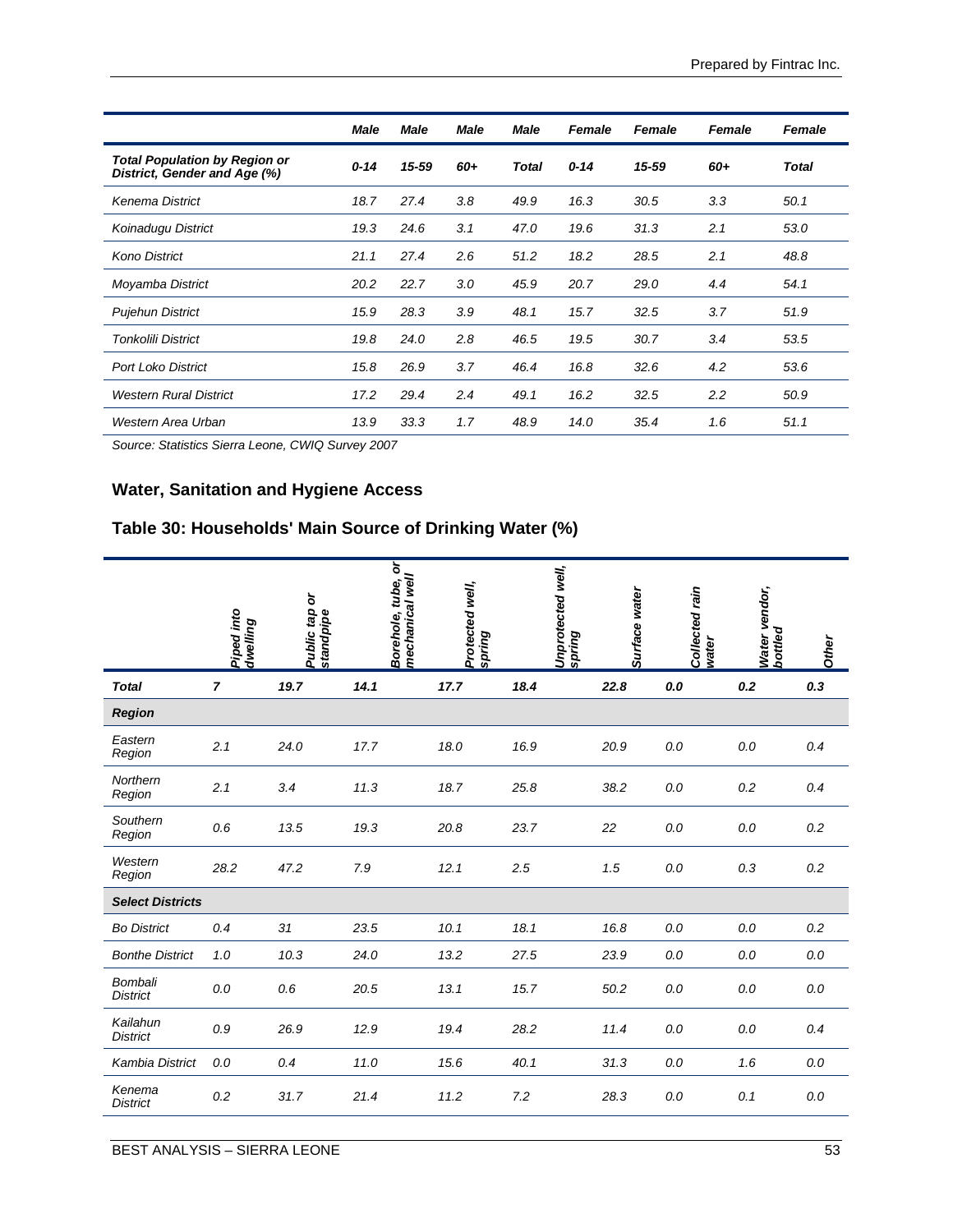|                                         | Piped into<br>dwelling | ð<br>Public tap<br>standpipe | ৯<br>Borehole, tube, o<br>mechanical well | Protected well,<br>spring | Unprotected well,<br>spring | Surface water | Collected rain<br>water | Water vendor,<br>bottled | Other |
|-----------------------------------------|------------------------|------------------------------|-------------------------------------------|---------------------------|-----------------------------|---------------|-------------------------|--------------------------|-------|
| <b>Total</b>                            | $\overline{7}$         | 19.7                         | 14.1                                      | 17.7                      | 18.4                        | 22.8          | 0.0                     | 0.2                      | 0.3   |
| Koinadugu<br><b>District</b>            | 11.7                   | 7.0                          | 2.1                                       | 23.4                      | 19.6                        | 35.1          | 0.0                     | 0.0                      | 1.1   |
| Kono District                           | 0.5                    | 6.1                          | 18.8                                      | 8.3                       | 25.5                        | 39.4          | 0.0                     | 0.0                      | 1.4   |
| Moyamba<br><b>District</b>              | 0.0                    | 0.0                          | 1.2                                       | 22.7                      | 40.4                        | 35.7          | 0.0                     | 0.0                      | 0.0   |
| Pujehun<br><b>District</b>              | 0.2                    | $5.0\,$                      | 39.0                                      | 13.3                      | 16.4                        | 25.3          | 0.0                     | 0.2                      | 0.5   |
| <b>Tonkolili</b><br><b>District</b>     | $0.0\,$                | 1.8                          | 10.1                                      | 13.1                      | 44.8                        | 30.3          | 0.0                     | 0.0                      | 0.0   |
| Port Loko<br><b>District</b>            | 0.4                    | 6.5                          | 12.0                                      | 15.2                      | 16.4                        | 48.6          | 0.0                     | 0.0                      | 0.9   |
| <b>Western Rural</b><br><b>District</b> | 10.3                   | 40.1                         | 11.2                                      | 30.1                      | 1.4                         | 6.9           | 0.0                     | 0.0                      | 0.0   |
| <b>Western Area</b><br>Urban            | 32.2                   | 48.8                         | 7.2                                       | 8.1                       | 2.7                         | 0.3           | 0.0                     | 0.4                      | 0.3   |

*Source: Statistics Sierra Leone, CWIQ Survey 2007*

# **Table 31: Access to Water (% of Population)**

| Region       | 2004 |
|--------------|------|
| Northern     | 25   |
| Southern     | 25   |
| Eastern      | 25   |
| Western Area | 29   |

*Source: Statistics Sierra Leone, CWIQ Survey 2007*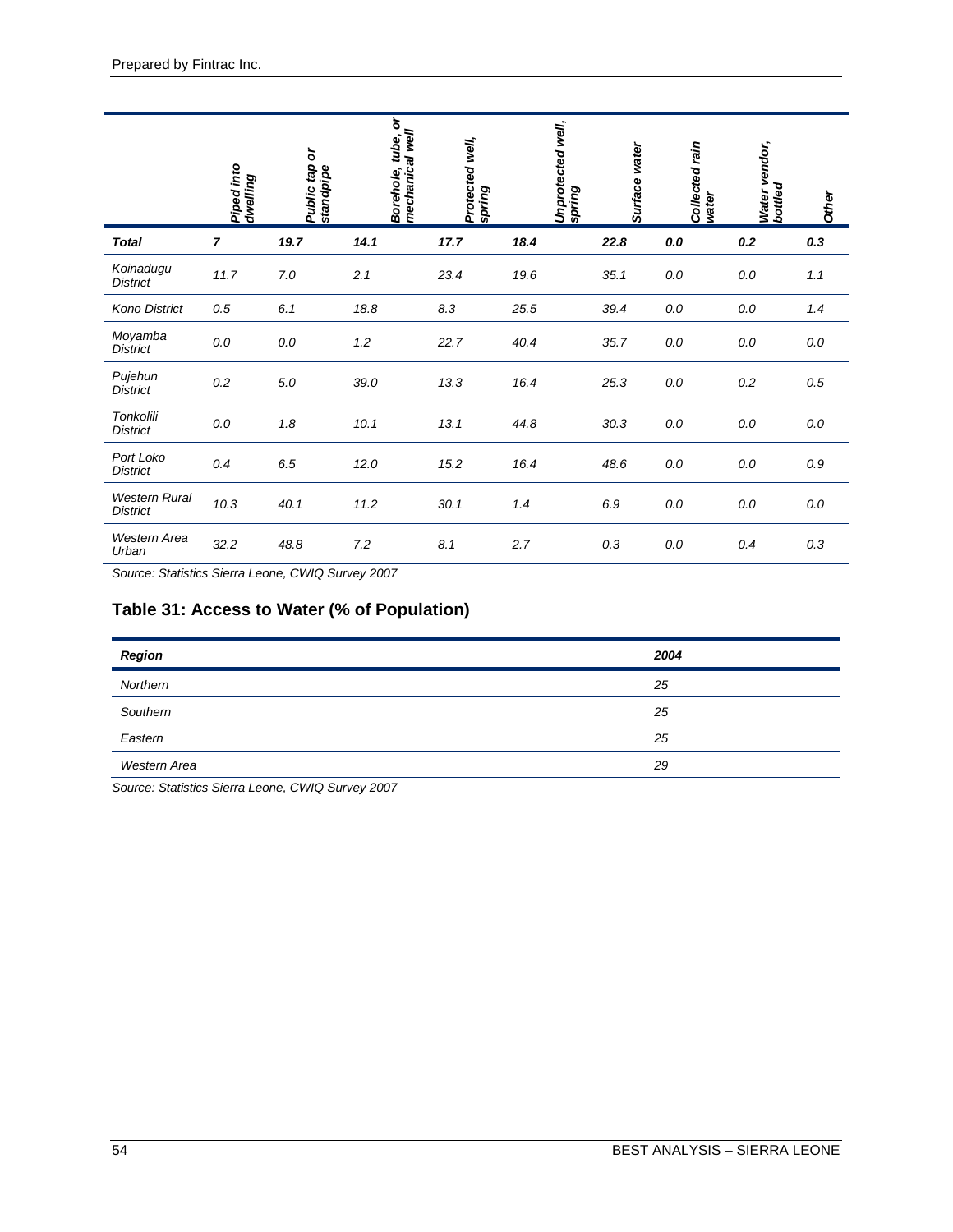| Location                                   | < 15 | 15-29 | 30-59 | 60+ |
|--------------------------------------------|------|-------|-------|-----|
| <b>Total</b>                               | 65.6 | 22.4  | 9.3   | 2.7 |
| <b>Region</b>                              |      |       |       |     |
| Eastern Region                             | 66.1 | 24.5  | 7.9   | 1.5 |
| Northern Region                            | 58.1 | 28.5  | 9.5   | 3.9 |
| Southern Region                            | 75.7 | 14.1  | 7.8   | 2.4 |
| <b>Western Region</b>                      | 65.6 | 19.6  | 12.3  | 2.5 |
| <b>Select Districts</b>                    |      |       |       |     |
| <b>Bo District</b>                         | 80.0 | 12.1  | 7.0   | 0.9 |
| <b>Bonthe District</b>                     | 81.3 | 13.8  | 4.6   | 0.3 |
| <b>Bombali District</b>                    | 64.0 | 28.1  | 6.7   | 1.3 |
| Kailahun District                          | 64.7 | 29.3  | 4.9   | 1.2 |
| <b>Kambia District</b>                     | 57.5 | 23.7  | 9.6   | 9.1 |
| Kenema District                            | 77.5 | 15.7  | 5.7   | 1.1 |
| Koinadugu District                         | 64.8 | 24.7  | 7.3   | 3.2 |
| <b>Kono District</b>                       | 40.6 | 39.0  | 17.1  | 3.2 |
| Moyamba District                           | 58.6 | 20.2  | 14.9  | 6.4 |
| <b>Pujehun District</b>                    | 85.4 | 10.8  | 1.9   | 2.0 |
| <b>Tonkolili District</b>                  | 47.8 | 35.4  | 14.4  | 2.5 |
| <b>Port Loko District</b>                  | 56.1 | 29.2  | 9.5   | 5.2 |
| <b>Western Rural District</b>              | 73.9 | 16.4  | 7.9   | 1.8 |
| Western Area Urban<br>$\sim$ $\sim$ $\sim$ | 63.8 | 20.3  | 13.3  | 2.6 |

# **Table 32: Distance from Drinking Water Supply, by Region (Number of Minutes)**

*Source: Statistics Sierra Leone, CWIQ Survey 2007*

#### **Table 33: Health Indicators 2005**

|                                                                 | 2005 |
|-----------------------------------------------------------------|------|
| Malnutrition prevalence, weight for age (% of children under 5) | 28   |

*Source: The World Bank, WDI 2009*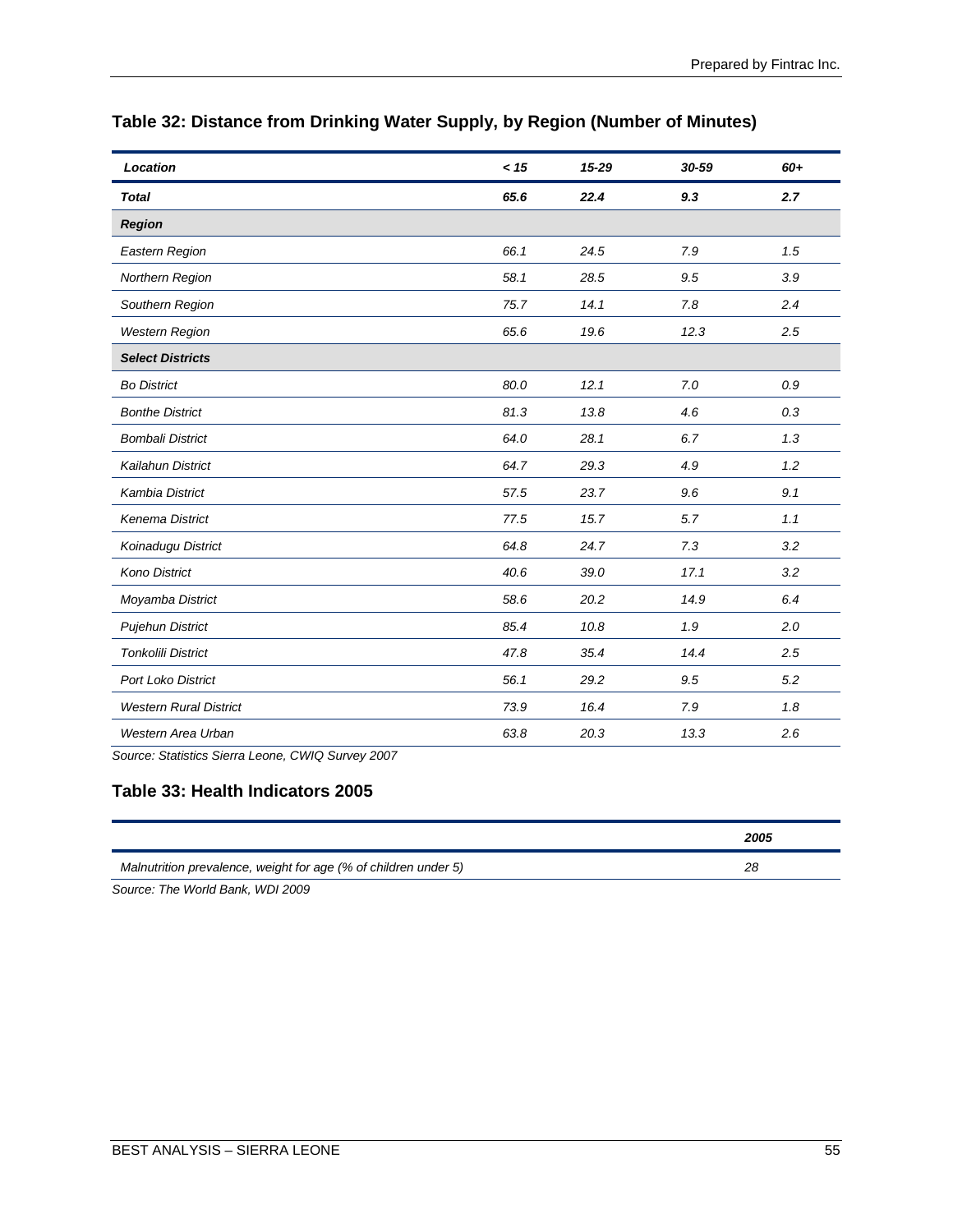| <b>Total</b>                  | 36    |
|-------------------------------|-------|
| <b>Select Districts</b>       |       |
| <b>Bo District</b>            | $+40$ |
| <b>Bonthe District</b>        | 35    |
| <b>Bombali District</b>       | 36    |
| Kailahun District             | $+39$ |
| Kambia District               | 35    |
| Kenema District               | 37    |
| Koinadugu District            | $+42$ |
| <b>Kono District</b>          | 27    |
| Moyamba District              | $+46$ |
| <b>Pujehun District</b>       | 31    |
| <b>Tonkolili District</b>     | $+40$ |
| <b>Port Loko District</b>     | $+44$ |
| <b>Western Rural District</b> | 29    |
| Western Area Urban            | 26    |

# **Table 34: Moderate and Severe Stunting: Height for Age Z Score (<-2 s.d.)**

*Source: FSCF Draft July 2009, DHS 2008*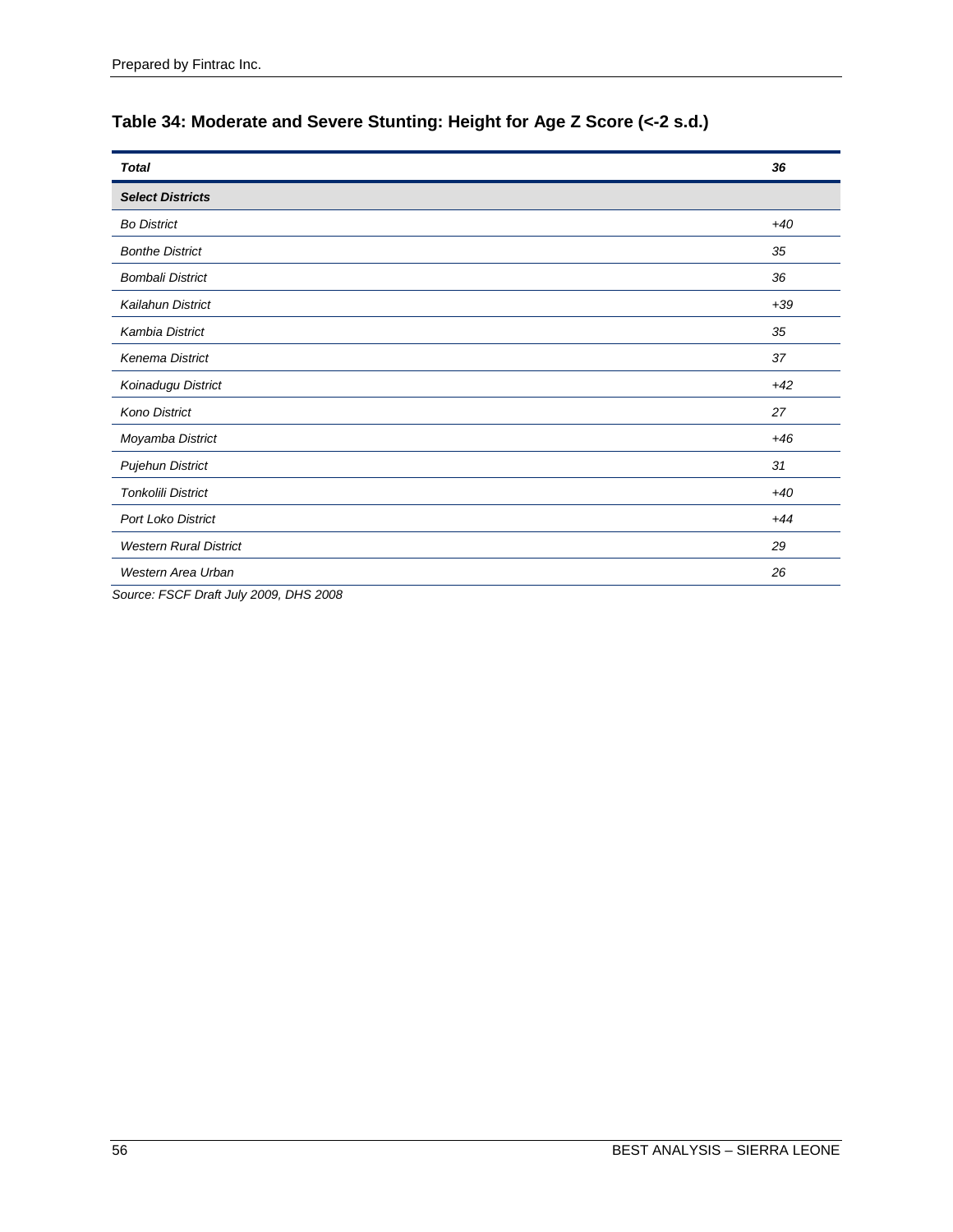|                               | <b>Percent of children</b><br>under five with<br>chronic malnutrition (-<br>$< 2 s.d.$ ) | <b>Percent of</b><br>children under<br>five<br>underweight (<-<br>2 s.d.) | <b>Percent of</b><br>children under<br>five wasted $(<-2$<br>s.d. | <b>Percent of women</b><br>15-49 years with<br>moderate and acute<br>malnutrition<br>(BMI<18.5) |
|-------------------------------|------------------------------------------------------------------------------------------|---------------------------------------------------------------------------|-------------------------------------------------------------------|-------------------------------------------------------------------------------------------------|
| <b>Total</b>                  | 36                                                                                       | 21                                                                        | 10                                                                |                                                                                                 |
| <b>Select Districts</b>       |                                                                                          |                                                                           |                                                                   |                                                                                                 |
| <b>Bo District</b>            | $+40$                                                                                    | $+30$                                                                     | $+16$                                                             | 10                                                                                              |
| <b>Bonthe District</b>        | 35                                                                                       | 18                                                                        | $+14$                                                             | $+23$                                                                                           |
| <b>Bombali District</b>       | 36                                                                                       | 19                                                                        | $\overline{7}$                                                    | $+29$                                                                                           |
| Kailahun District             | $+39$                                                                                    | 17                                                                        | 9                                                                 | 8                                                                                               |
| <b>Kambia District</b>        | 35                                                                                       | $+29$                                                                     | $+15$                                                             | 12                                                                                              |
| <b>Kenema District</b>        | 37                                                                                       | 20                                                                        | 9                                                                 | $+15$                                                                                           |
| Koinadugu District            | $+42$                                                                                    | $+29$                                                                     | 8                                                                 | 12                                                                                              |
| <b>Kono District</b>          | 27                                                                                       | 15                                                                        | $+11$                                                             | 6                                                                                               |
| Moyamba District              | $+46$                                                                                    | 19                                                                        | $+13$                                                             | $+13$                                                                                           |
| <b>Pujehun District</b>       | 31                                                                                       | 17                                                                        | $+12$                                                             | $\overline{7}$                                                                                  |
| <b>Tonkolili District</b>     | $+40$                                                                                    | 20                                                                        | 5                                                                 | 8                                                                                               |
| <b>Port Loko District</b>     | $+44$                                                                                    | $+25$                                                                     | $+10$                                                             | $+17$                                                                                           |
| <b>Western Rural District</b> | 29                                                                                       | 19                                                                        | 8                                                                 |                                                                                                 |
| Western Area Urban            | 26                                                                                       | 12                                                                        | $+11$                                                             | 11                                                                                              |

# **Table 35: Chronic Malnutrition, Underweight, and Wasting**

*Source: FSCF Draft July 2009: DHS 2008, WFP VAM 2005*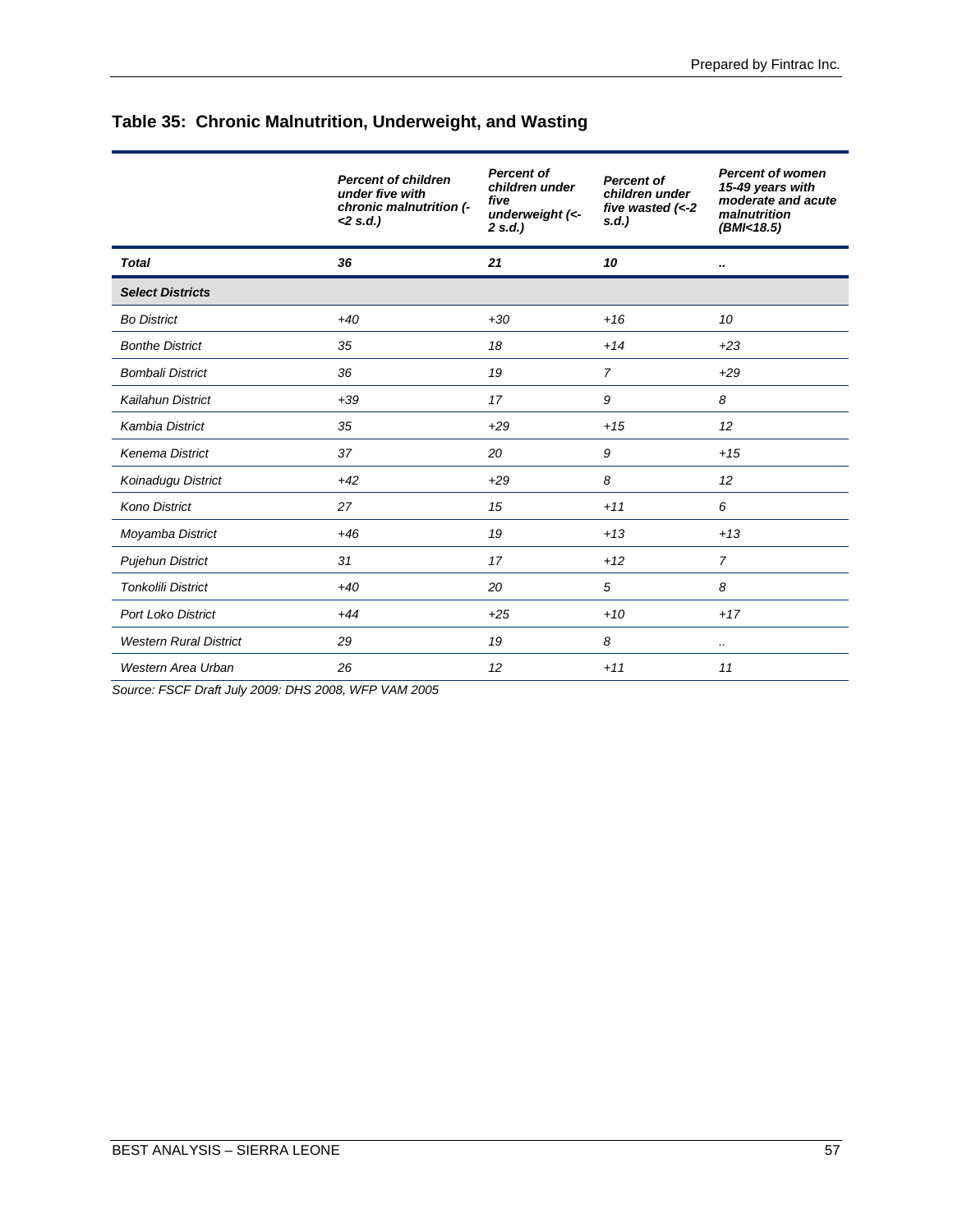# **Table 36: Access to Medical Services (% of Population)**

| Location                      | <b>Access</b> |
|-------------------------------|---------------|
| <b>Total</b>                  | 45.5          |
| <b>Region</b>                 |               |
| Eastern Region                | 43.3          |
| Northern Region               | 36.8          |
| Southern Region               | 36.9          |
| <b>Western Region</b>         | 75.2          |
| <b>Select Districts</b>       |               |
| <b>Bo District</b>            | 35.4          |
| <b>Bonthe District</b>        | 25.6          |
| <b>Bombali District</b>       | 39.9          |
| Kailahun District             | 30.4          |
| Kambia District               | 25.5          |
| Kenema District               | 46.5          |
| Koinadugu District            | 40.1          |
| <b>Kono District</b>          | 24            |
| Moyamba District              | 24.3          |
| <b>Pujehun District</b>       | 45.3          |
| <b>Tonkolili District</b>     | 37.2          |
| Port Loko District            | 33.9          |
| <b>Western Rural District</b> | 78.3          |
| Western Area Urban            | 74.5          |

*Source: Statistics Sierra Leone, CWIQ Survey 2007*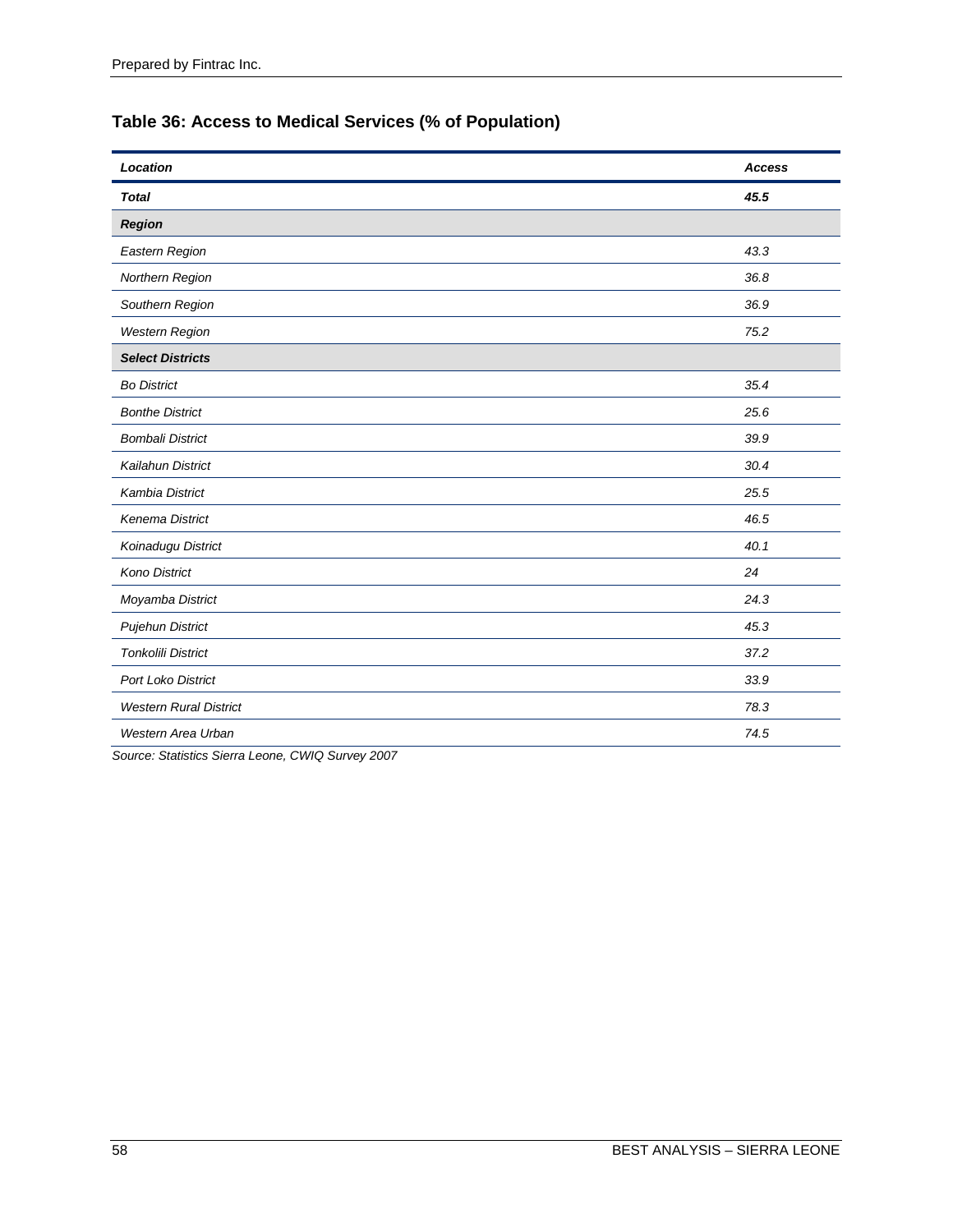|                               | < 15 | $15 - 29$ | 30-59 | 60+  |
|-------------------------------|------|-----------|-------|------|
| <b>Total</b>                  | 26.6 | 19.1      | 16.5  | 37.7 |
| <b>Region</b>                 |      |           |       |      |
| Eastern Region                | 26.3 | 14.7      | 16.3  | 42.7 |
| <b>Northern Region</b>        | 20.1 | 16.3      | 17.0  | 46.7 |
| Southern Region               | 24.1 | 13.0      | 14.2  | 48.6 |
| <b>Western Region</b>         | 40.0 | 36.2      | 18.8  | 5.1  |
| <b>Select Districts</b>       |      |           |       |      |
| <b>Bo District</b>            | 23.1 | 12.9      | 12.8  | 51.2 |
| <b>Bonthe District</b>        | 9.5  | 15.4      | 12.1  | 63.0 |
| <b>Bombali District</b>       | 18.7 | 21.8      | 18.0  | 41.5 |
| Kailahun District             | 16.9 | 12.4      | 13.5  | 57.2 |
| Kambia District               | 11.2 | 14.0      | 21.3  | 53.5 |
| <b>Kenema District</b>        | 36.6 | 8.2       | 17.4  | 37.8 |
| Koinadugu District            | 30.2 | 6.7       | 4.6   | 58.6 |
| <b>Kono District</b>          | 10.8 | 12.5      | 17.8  | 58.8 |
| Moyamba District              | 21.0 | 6.7       | 15.8  | 56.5 |
| <b>Pujehun District</b>       | 29.5 | 13.8      | 5.2   | 51.4 |
| <b>Tonkolili District</b>     | 18.9 | 18.7      | 23.5  | 38.8 |
| Port Loko District            | 20.3 | 13.1      | 14.2  | 52.5 |
| <b>Western Rural District</b> | 49.9 | 26.1      | 14.9  | 9.1  |
| Western Area Urban            | 37.8 | 38.4      | 19.6  | 4.1  |

# **Table 37: Distance from Health Facility, by Region (Number of Minutes)**

*Source: Statistics Sierra Leone, CWIQ Survey 2007*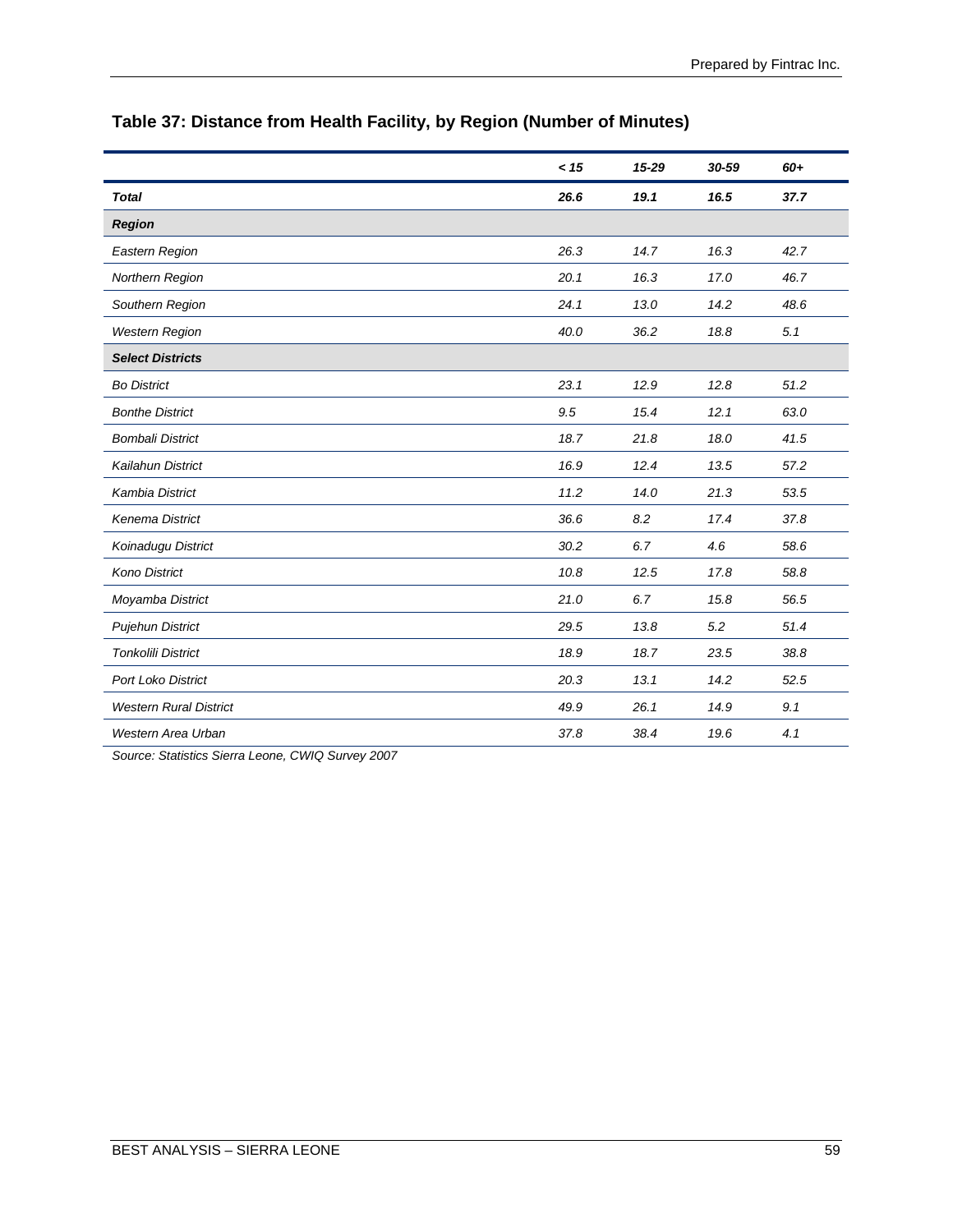# ANNEX 5: LIVELIHOOD STRATEGIES

# **Dominant Livelihood Strategies**

The Famine Early Warning System Network (FEWS NET) is in the process of articulating livelihood definitions and zones with the expectation that future food security investigations will use livelihood zones as the unit of analysis. The identified definitions and map are expected by 2010. In the absence of well articulated livelihood zones, GOSL utilizes urban and rural areas separately, and for each of four regions that were formed by grouping the 14 districts.

The regional groups are:

- Eastern: Kailahun, Kenema, Kono districts
- Northern: Bombali, Kambia, Koinadugu, Port Loko, Tonkolili districts
- Southern: Bo, Bonthe, Moyamba, Pujehun districts
- Western: Western Area Urban and Western Area Rural districts

# **Seasonality of Activities and Prices**

There is usually a lean period between the depletion of the previous year's rice stock and the maturity of the current season's crop. This period usually coincides with the peak of the rainy season (July-September) when the weather is cold. Many other foods are available, particularly root and tuber crops like cassava and sweet potato, that can efficiently supplement rice in terms of caloric requirements; and, inevitably, rural people rely on cassava as a rice substitute. Some families eat cassava in the afternoon and rice in the evening, while others depend entirely on cassava, depending on their means and ability to purchase rice.

# **External Shocks**

Sierra Leone has the potential for experiencing both slow-onset and sub-national shocks as well as rapid-onset and national level shocks that can increase risk and vulnerability and affect food security and nutrition outcomes.

The table below summarizes the sources of shocks that are most relevant for Sierra Leone. Given the importance of agriculture and the overall lack of diversity in the economy in Sierra Leone, these shocks can affect individual household incomes and expenditures, in addition to impacts on the level and rate of growth of GDP at the national level. Often it is the poor who are most vulnerable to the types of shocks described above and who take the longest to recover from the impact of them.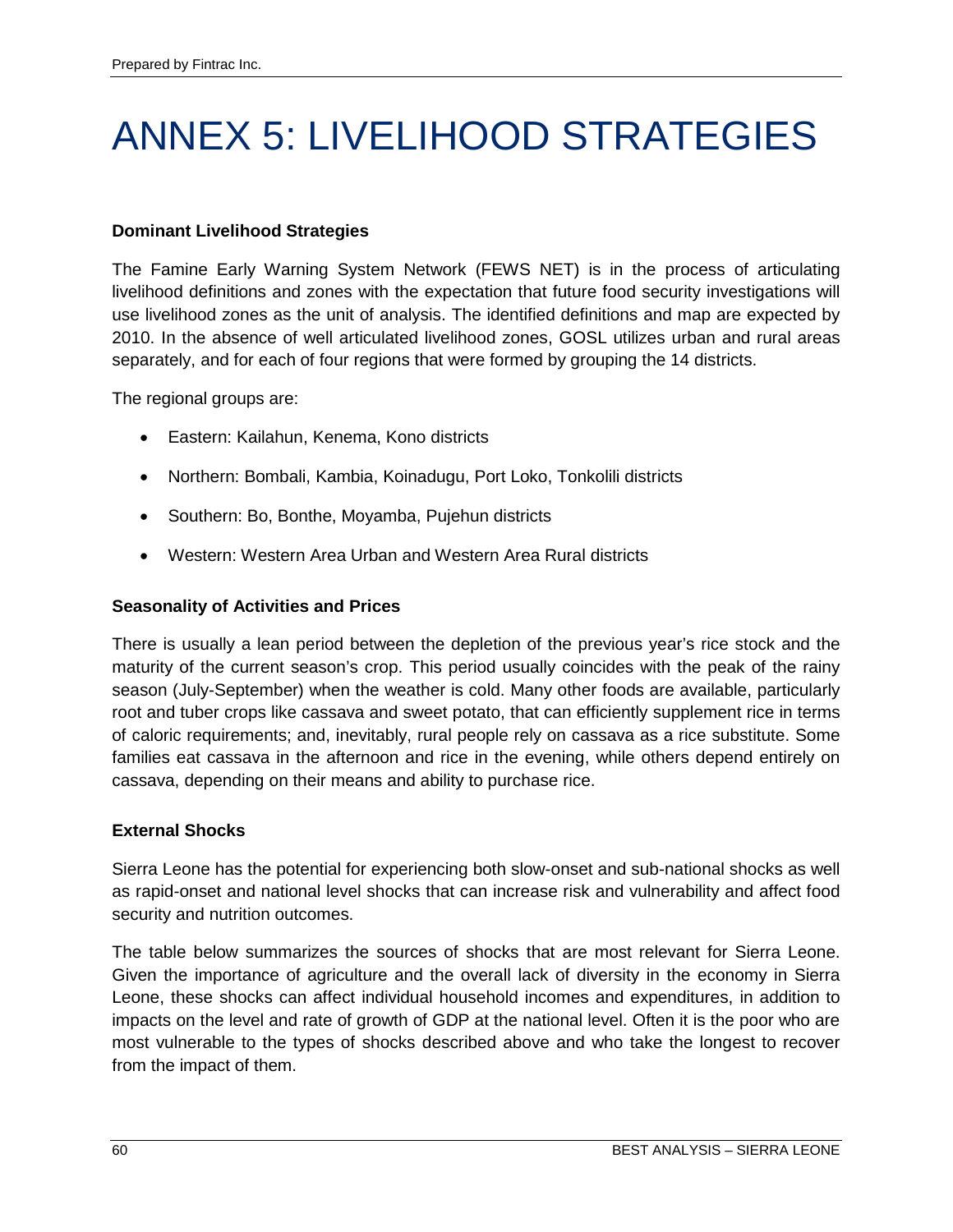#### **Table 38: Hazards and Shocks**

| Civil Unrest or War                       | Flooding and or Drought                |
|-------------------------------------------|----------------------------------------|
| High fuel and food prices                 | HIV/AIDS                               |
| Crop Damage by pests, animals and disease | <b>Reliant on Donor Funds</b>          |
| Global Climate Change                     | <b>Price Spikes in Primary Exports</b> |

The following table ranks most frequently cited shocks by district; environmental shocks, such as droughts and floods, are most frequently cited. For example, two districts: Bo, where 21 percent of households experienced drought, and Bonthe, where 26 percent of households experienced flooding. Floods were listed as the fourth major shock in Kambia district, affecting 12 percent of households, while drought was listed as the fourth major shock in Moyamba district, affecting 14 percent of households, and flooding the fourth major shock in Kambia, affecting 12 percent of households.

|                  | <b>Ranking of Shocks</b>       |                                |                           |                                       |  |
|------------------|--------------------------------|--------------------------------|---------------------------|---------------------------------------|--|
| <b>District</b>  | 1                              | $\mathbf{z}$                   | 3                         | 4                                     |  |
| Kailahun         | Illness or injury              | Security                       | Lack of ag inputs         | Lack of HH labor                      |  |
| Kenema           | Chronic illness                | Crop Damage<br>(animals/pests) | Death of HH member        | <b>Illness or injury</b>              |  |
| Kono             | Crop damage<br>(animals/pests) | <b>Illness or injury</b>       | <b>Price fluctuations</b> | Lack of ag inputs<br>Lack of HH labor |  |
| Bombali          | Lack of ag inputs              | Crop damage<br>(animals/pests) | Lack of HH labor          | Political problems                    |  |
| Kambia           | Lack of ag inputs              | Crop damage<br>(animals/pests) | <b>Illness or injury</b>  | Flood                                 |  |
| Koinadugu        | Crop damage<br>(animals/pests) | <b>Price fluctuations</b>      | Lack of ag inputs         | Lack of HH labor                      |  |
| Port Loko        | Crop damage<br>(animals/pests) | <b>Price fluctuations</b>      | Lack of ag inputs         | Theft of crops                        |  |
| <b>Tonkolili</b> | Crop damage<br>(animals/pests) | <b>Illness or injury</b>       | Death of HH member        | Lack of ag inputs                     |  |
| Bo               | Crop damage<br>(animals/pests) | <b>Drought</b>                 | Lack of HH labor          | Lack of ag inputs                     |  |
| Bonthe           | Crop damage<br>(animals/pests) | Lack of ag inputs<br>Flood     | Lack of HH labor          | n/a                                   |  |
| Moyamba          | Crop damage<br>(animals/pests) | Lack of ag inputs              | Lack of HH labor          | Drought                               |  |

 $\overline{a}$ 

<span id="page-70-0"></span><sup>&</sup>lt;sup>26</sup> WFP VAM, 2005. Food Security and Nutrition Survey, August, 2005, p. 98. Based on percent of households citing shock, 1=highest percent.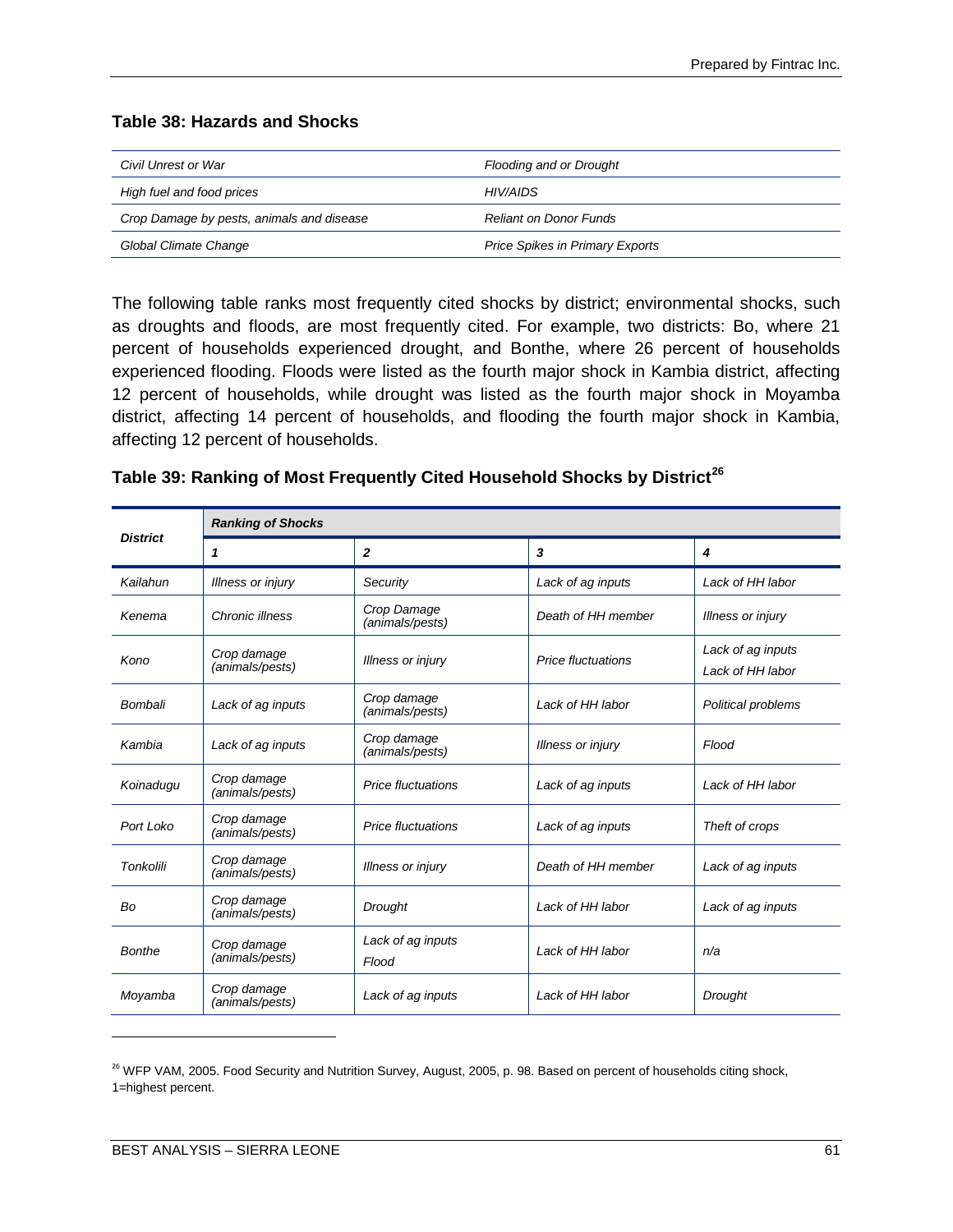| <b>District</b>       | <b>Ranking of Shocks</b> |                                   |                                        |                 |
|-----------------------|--------------------------|-----------------------------------|----------------------------------------|-----------------|
|                       |                          |                                   | 3                                      | 4               |
| Pujehun               | Death of HH member       | Illness or injury                 | Crop damage<br>(animals/pests)         | Chronic illness |
| Western<br>Area Rural | Illness or injury        | Lack of ag inputs<br>Unemployment | Lack of HH labor<br>Death of HH member | Chronic illness |

*Source: WFP VAM, 2005.*

Coping strategies function to mitigate the effects of shocks on livelihoods and food security. The following table summarizes the majority of the most frequently cited coping strategies such as borrowing money or food, reducing food consumption and selling household assets or livestock which are from WFP VAM 2005. The only sustainable coping strategies mentioned were wage labor, petty trade and eating less desirable food. In seven of the 13 districts one of these sustainable coping strategies was either the first or second most frequently cited by households.

|                  | <b>Ranking of Coping Strategies</b>          |                         |                                           |                                                     |
|------------------|----------------------------------------------|-------------------------|-------------------------------------------|-----------------------------------------------------|
| <b>District</b>  | 1                                            | $\overline{2}$          | 3                                         | 4                                                   |
| Kailahun         | <b>Borrow money</b><br>Additional wage labor | <b>Borrow food</b>      | Reduce food<br>consumption                | Sell HH items                                       |
| Kenema           | Wage labor in other area                     | Sell livestock          | Sell HH items                             | Borrow food                                         |
| Kono             | <b>Borrow food</b><br>Borrow money           | Reduce food consumption | Eat less desirable food                   | Additional wage labor                               |
| Bombali          | Eat less desirable food                      | <b>Borrow food</b>      | Reduce food<br>consumption                | <b>Borrow money</b>                                 |
| Kambia           | <b>Borrow money</b>                          | <b>Borrow food</b>      | Additional wage labor                     | Reduce food<br>consumption                          |
| Koinadugu        | Borrow money                                 | <b>Borrow food</b>      | Petty trade                               | Reduce food<br>consumption<br>Additional wage labor |
| Port Loko        | <b>Borrow money</b>                          | Reduce food consumption | Additional wage labor                     | Sell HH items                                       |
| <b>Tonkolili</b> | Borrow money                                 | Reduce food consumption | <b>Borrow food</b>                        | Eat less desirable food                             |
| Bo               | Eat less desirable food                      | Reduce food consumption | <b>Borrow food</b><br><b>Borrow money</b> | Wage labor in other area                            |
| <b>Bonthe</b>    | <b>Borrow money</b>                          | <b>Borrow food</b>      | Eat less desirable food                   | Reduce food<br>consumption                          |
| Moyamba          | Reduce food consumption                      | Eat less desirable food | Additional wage labor                     | Borrow food                                         |
| Pujehun          | <b>Borrow money</b>                          | Additional wage labor   | Sell livestock                            | Petty trade                                         |

 $\overline{a}$ 

<span id="page-71-0"></span><sup>&</sup>lt;sup>27</sup> WFP VAM, 2005. Food Security and Nutrition Survey, August, 2005. Based on percent of households citing coping strategy, 1=highest percent. Note percentages below 10 not included in ranking.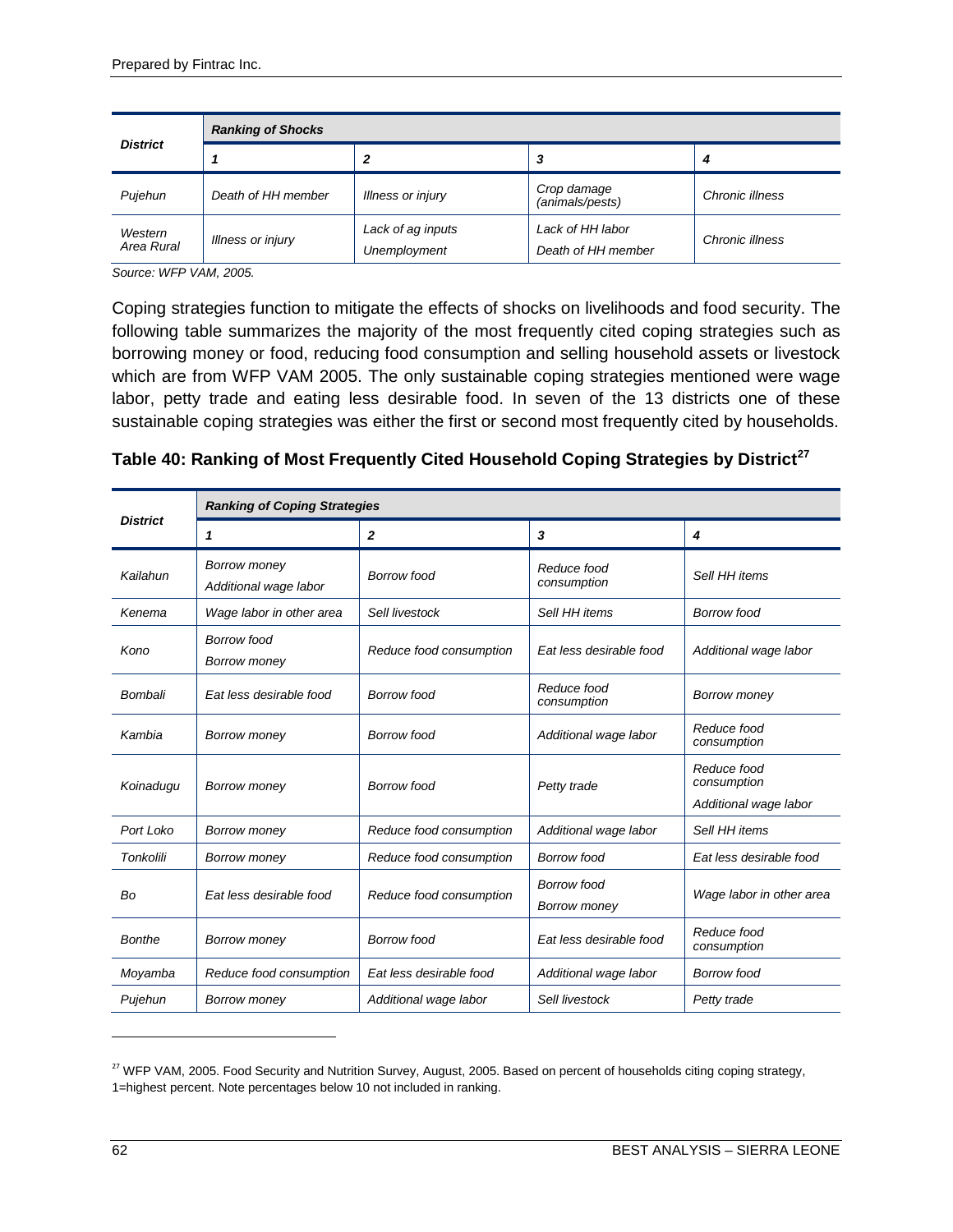| <b>District</b>       | <b>Ranking of Coping Strategies</b> |             |                            |                                             |  |  |  |  |
|-----------------------|-------------------------------------|-------------|----------------------------|---------------------------------------------|--|--|--|--|
|                       |                                     |             | - 2                        |                                             |  |  |  |  |
| Western<br>Area Rural | Borrow money                        | Petty trade | Reduce food<br>consumption | <b>Borrow food</b><br>Additional wage labor |  |  |  |  |

*Source: WFP VAM, 2005.*

### **Market Integration**

Rice is the staple commodity in Sierra Leone. Per capita consumption of rice was 76 kilograms per year in 2003, according to FAO (FAOSTAT – faostat.fao.org). One third of rice needs are covered by imports. It is thought that 90 percent of rice consumed in Freetown is imported. Rice imports mainly originate from East Asia. The rice market in Freetown is integrated with the international market. January to October 2008 monthly real price series for the Freetown and Bangkok show a 0.82 correlation coefficient.

## **Remittances and other Access to Financial Capital**

The table below shows that remittances remain a source of income for most households in Kambia, Koinagudu, Port Loko, and Western Area Rural. In other districts, the magnitude of transfers did not register as a source of household income.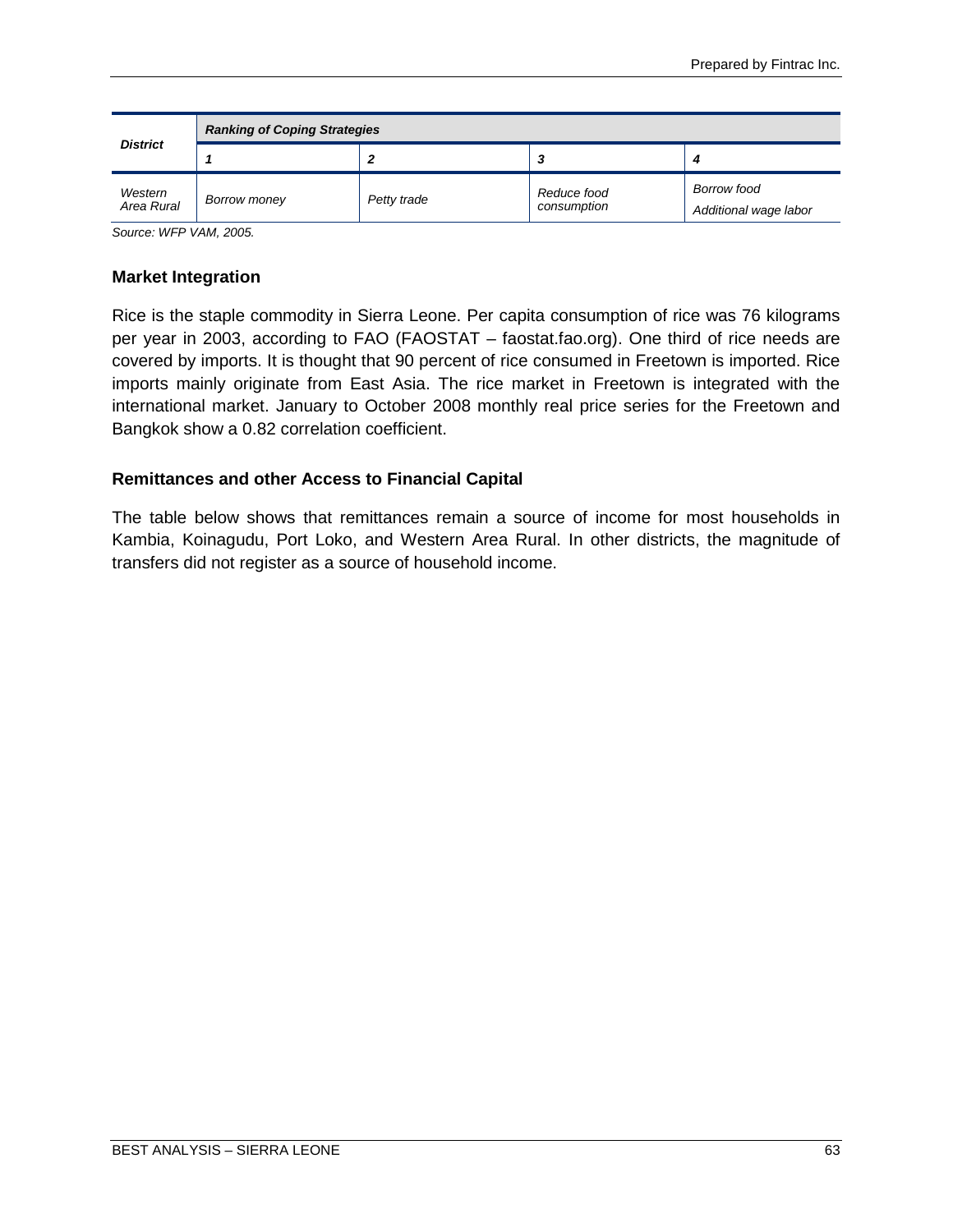# **Table 41: Proportion of Households involved in indicated income generating activities by district (primary four income activities only, multiple responses)**

|                       |                                           |              |                | <b>Primarily agricultural income sources</b> |              |              |             |            | Primarily non-agricultural income sources |             |                    |
|-----------------------|-------------------------------------------|--------------|----------------|----------------------------------------------|--------------|--------------|-------------|------------|-------------------------------------------|-------------|--------------------|
| <b>District</b>       | Sale of other field<br>crops <sup>a</sup> | Sale of Rice | Palm oil sales | Coffee sales<br>Cocoa/                       | Sale of gari | Sale of fish | Petty trade | Wage labor | Mining                                    | Remittances | Other <sup>b</sup> |
| Kailahun              | 99                                        | 51           | 44             | 67                                           |              |              |             |            |                                           |             |                    |
| Kenema                | 90                                        |              | 55             | 31                                           |              |              |             |            | 65                                        |             |                    |
| Kono                  | 73                                        | 63           | 41             | 93                                           |              |              |             |            |                                           |             |                    |
| <b>Bombali</b>        | 100                                       | 45           |                |                                              |              |              |             | 54         |                                           |             | 40                 |
| Kambia                | 69                                        | 45           |                |                                              |              |              | 67          |            |                                           | 57          |                    |
| Koinagudu             | 55                                        | 100          |                |                                              |              |              | 50          |            |                                           | 39          |                    |
| Port Loko             | 62                                        | 52           |                |                                              |              |              | 100         |            |                                           | 29          |                    |
| Tonkolili             | 86                                        |              | 52             |                                              |              |              | 51          |            |                                           |             | 67                 |
| Bo                    | 84                                        | 42           | 53             |                                              |              |              |             |            | 35                                        |             |                    |
| <b>Bonthe</b>         | 100                                       |              | 82             |                                              |              | 40           | 40          |            |                                           |             |                    |
| Moyamba               | 100                                       |              | 36             |                                              | 51           |              | 59          |            |                                           |             |                    |
| Pujehun               | 60                                        |              | 54             |                                              |              |              |             | 39         |                                           |             | 100                |
| Western<br>Area Rural | 46                                        |              |                |                                              |              |              | 100         |            |                                           | 51          | 35                 |

*Source: WFP VAM, 2005, p. 95.*

*a Other field crops: primarily cassava, but also include sweet potato, groundnut, pulses, etc. b Other: sale of livestock and animal products, firewood and charcoal. Note: no data available for Western Area Urban*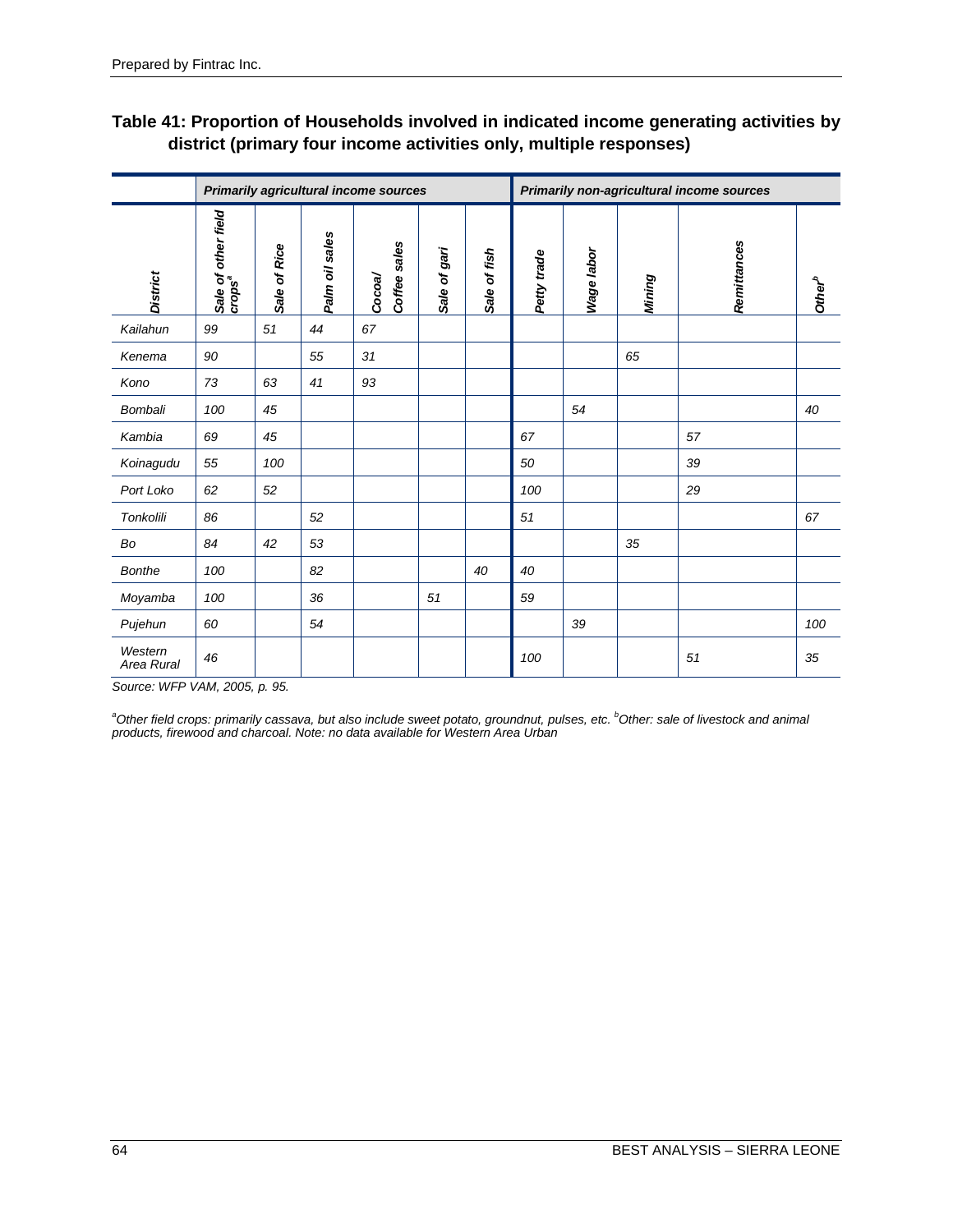# ANNEX 6: FOOD INSECURITY

### **Livelihood Zones**

As noted above, the Famine Early Warning System Network (FEWS NET) is in the process of articulating livelihood definitions and zones with the expectation that future food security investigations will use livelihood zones as the unit of analysis. The identified definitions and map are expected by 2010. In the absence of well articulated livelihood zones, GOSL utilizes urban and rural areas separately, and for each of four regions that were formed by grouping the 14 districts.

The following information, drawn from the FANTA FSCF for Sierra Leone, describes the agroecology of the arable land systems available in Sierra Leone as they relate to food availability.

**Uplands** are located throughout Sierra Leone and make up almost 80 percent of arable land in the country. They are composed of forest, savannah woodlands and grasslands, ranging from flat land to hills, and are low in fertility but suitable for cultivating a variety of food and cash crops. Smallholder farmers cultivate all the major food crops in the uplands – traditionally with 10 to 15 different crops intercropped in one season, for example, rice, cassava, sweet potato, maize, sorghum, millet, groundnuts, beans, and sesame – but always dominated by upland rice. The intercropping helps improve pest and disease management and allows for greater food availability over a longer period of time. Limitations in upland cultivation include lack of farmer knowledge regarding most appropriate planting times and lack of labor for weeding. Rice yields vary from 0.8 to 1.3 tons per hectare, low by Sub-Saharan Africa standards, but upland rice still accounts for 64 percent of rice produced in Sierra Leone.<sup>[28](#page-74-0)</sup> Farmers generally prefer upland rice for consumption and the less palatable lowland rice is usually destined for sale. But recent data demonstrate few differences in consumption versus sales of upland and lowland rice among poor farmers: about 58-68 percent for food and 7 percent for sale, perhaps demonstrating a worsening situation where families depend more on less preferred lowland rice.<sup>[29](#page-74-1)</sup>

Upland areas are also used for tree crops, including cocoa, coffee, oil palm, citrus, kola nuts, cashew, coconuts, mangos, banana, papaya, pineapple, avocado and guava. Cocoa and coffee are grown mostly in the east and south while other tree and fruit crops grow throughout the country. Large plantations are not common and most tree crop holdings are one to five hectares. Uplands comprise the vast majority of arable land in all the districts, ranging from 80- 90 percent, with the exception of Bonthe (45 percent), Kambia (69 percent), Port Loko (72 percent) and Moyamba (76 percent).

 $\overline{a}$ 

<span id="page-74-0"></span><sup>&</sup>lt;sup>28</sup> GOSL, 2004. Agricultural Sector Review and Agricultural Development Strategy, Volume III, Sector Report: Crops, June 2004, p. 6.

<span id="page-74-1"></span><sup>&</sup>lt;sup>29</sup> GOSL, 2007. Core Welfare Indicator Questionnaire Survey (CWIQ), Final Statistical Report, November 2007, p. 182-184.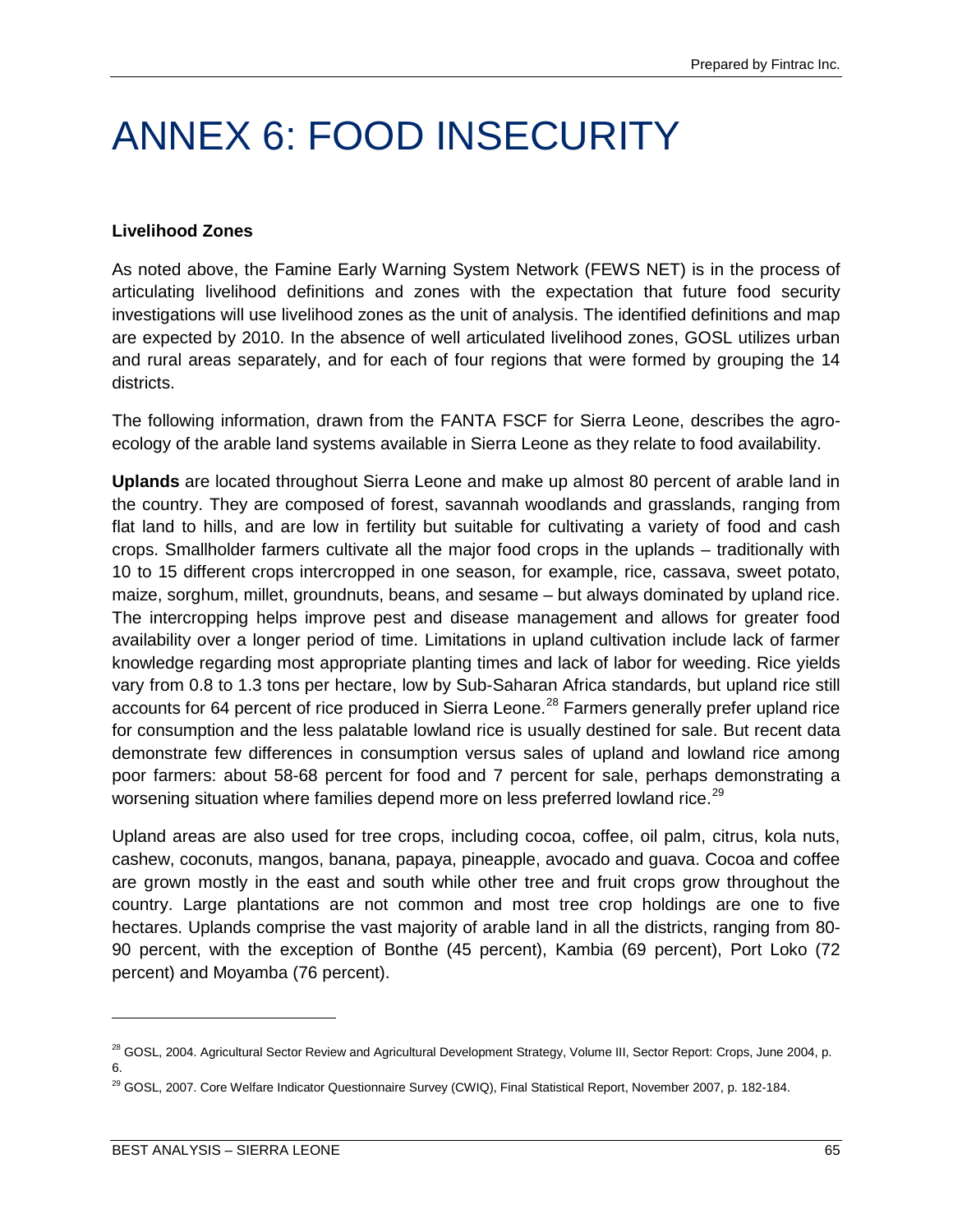**Lowlands** make up 20 percent of arable land in Sierra Leone and are comprised of:

Inland valley swamps (IVS): IVS make up about nine percent of arable land. They are fertile valleys and flood plains with the potential for dry season irrigation and multiple cropping, and have a comparative advantage for rice production and sustainable cultivation in general. Farmers can potentially cultivate IVS for several years with no significant drop in yields. In the dry season IVS can support cultivation of cassava, sweet potato, maize, tomatoes, lettuce, carrots, cucumber, watermelon, groundnut, pepper, onion and even a second crop of rice where IVS are perennial. $30$  Rice yields are 1.6-2.5 tons per hectare, double that of upland rice, but labor demands are twice that of upland rice. Only about 16 percent of inland valley swampland is under rice cultivation. IVS produce about one-quarter to one-third of the country's rice output. However, IVS have problems with drainage and water control, iron toxicity that can affect rice yields, and farmers do not adequately prepare IVS, removing tree stumps or leveling the soil. IVS exist throughout the country, but at low levels (ranging from three to 12 percent of arable land in each district).

Mangrove swamps: These swamps make up three percent of arable land in Sierra Leone and are moderately fertile but subject to sea water flooding in the rainy season, so are suitable for cultivation of specific types of paddy rice depending on the salt-free period of cultivation. They also support dry season vegetable production. Mangroves are complex ecologies requiring a high degree of management. Mangrove rice cultivation is very labor intensive, salt-water grass weed must be cleared yearly prior to transplanting, and fish and crabs can damage the rice crop. Mangroves are mostly found in the north-west and southern coastal areas of the country, ranging from two to 19 percent of arable land in the six districts where they are found.<sup>[31](#page-75-1)</sup>

Bolilands: These are large, saucer-shaped basins that make up just two percent of the arable land in Sierra Leone. They have little or no drainage, flood during the wet season, have low fertility, and are used for one crop of rice per year but this is usually followed with dry season cultivation of vegetables, cassava or sweet potato. Only about two percent of arable Bolilands are used for rice cultivation. They are good for mechanical cultivation because they are large and level, but problems include poor drainage, weed infestation, low soil nutrients and high acidity. The Bolilands are concentrated mostly in the central part of the country in Bombali, where 11 percent of arable land is Boliland, but also found in Kambia and Tonkolili (five percent of arable land in each of these districts).

Riverain grasslands: These grasslands make up three percent of arable land in Sierra Leone. They are fertile lands, highly flooded in the rainy season, up to four meters, resulting in early planting before water levels rise and late harvesting after water has receded. This is the most difficult ecology for rice production given the short period between harvest and planting and only about 1.5 percent of arable Riverain grassland is currently used for rice cultivation. Tall grasses common in Riverain grasslands make harvest difficult and grasscutters (rodents) damage crops.

 $\overline{a}$ 

<span id="page-75-0"></span><sup>&</sup>lt;sup>30</sup> Perennial Inland Valley Swamps have sufficient water for two rice growing cycles.

<span id="page-75-1"></span><sup>&</sup>lt;sup>31</sup> Mangrove swamps are found in Kambia, Port Loko, Bonthe, Moyamba, Pujehun, and the Western Area.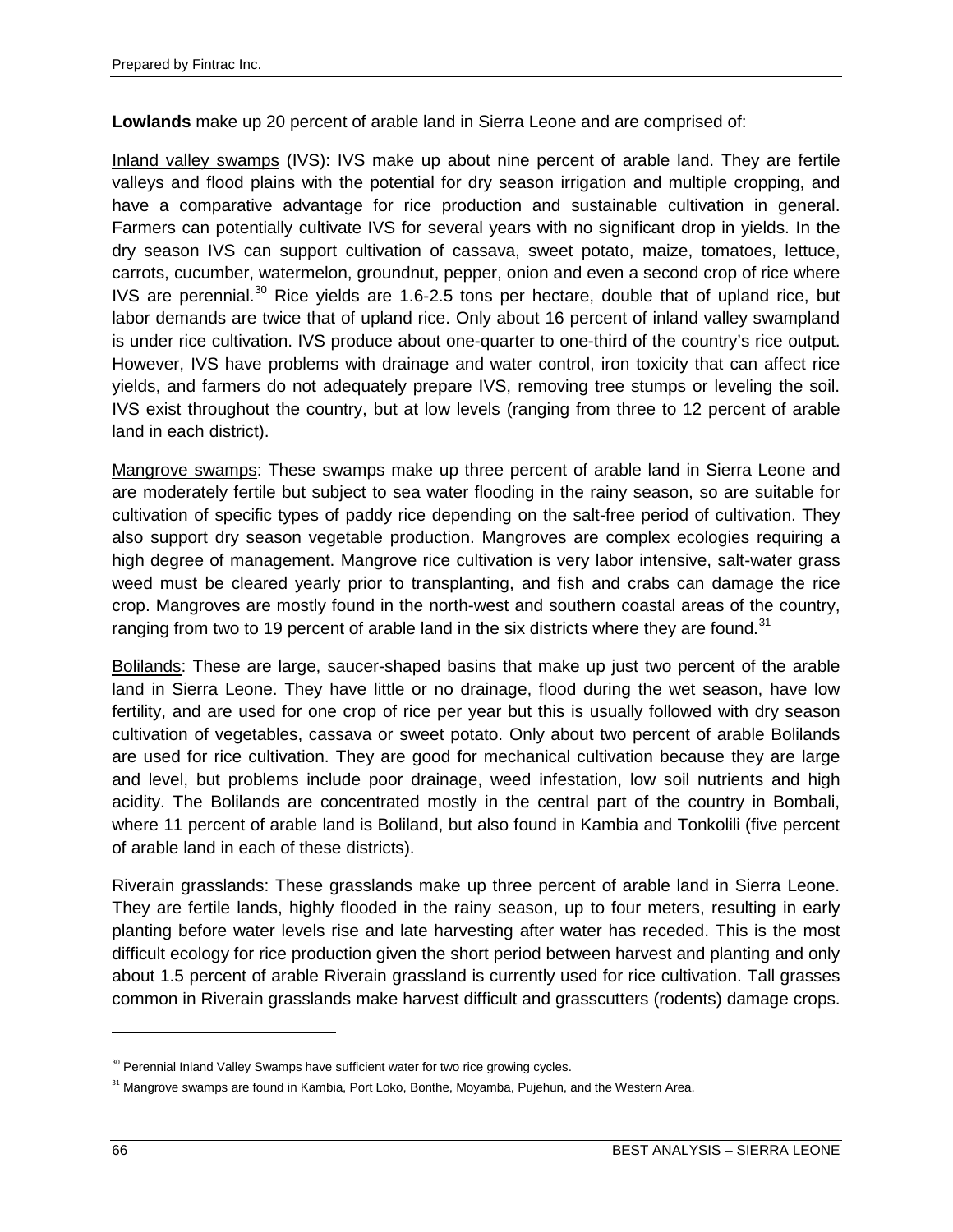Riverain grasslands are most commonly found in the southern part of the country, mostly in Bonthe (32 percent of Bonthe's arable land is Riverain grassland).

By far the most important land for smallholder agricultural production in Sierra Leone is the uplands, followed by the IVS. Smallholder farmer holdings have traditionally been 60-80 percent upland and 20-40 percent lowland. Household labor generally focus' on the upland farm, as it constitutes the majority of annual cultivation. The overall labor requirements for upland cropping operations are on average 185 man days per hectare for an entire cycle, compared to 309 man days per hectare for lowland rice production. Only 20 per cent of upland labor is generally hired. Upland activities include removing brush, burning and felling (December to February), clearing and weeding (March to April), sowing and hoeing (April to June), weeding, bird scaring, and rodent fencing (July to August), and harvesting and storage (September to December). Some tasks are gender specific: men clear fields of trees and brush for planting, in lowland rice areas prepare canals and bunds (soil embankments) for rice cultivation, prepare earthen mounds for vegetable growing and also harvest crops, while women do the majority of planting and transplanting, weeding, scaring birds (together with children), harvesting, threshing, processing, transporting, storing and marketing. Women further undertake backyard vegetable gardening and raise poultry to supplement household nutritional needs and extra cash which they normally control, and also collect firewood and water, as well as conduct other household chores and take care of the children. Household labor shortages generally occur during planting and harvesting, and reciprocal work groups are hired or engaged to supplement needs during peak demand. $32\,33$  $32\,33$  $32\,33$ 

## **Key food Insecure/Vulnerable Populations**

Sierra Leone's high underlying poverty rate is of concern in a context of access to food, vulnerability and food insecurity. As Table 42 shows, 70 percent of the population of Sierra Leone lives below the poverty line; while poverty is highest in rural areas. Urban areas other than Freetown show rates of poverty that are close to the national average. 15 percent of Freetown's population lives in poverty. The PRSP estimates that 26 percent of Sierra Leoneans are 'food poor', meaning that they cannot afford adequate caloric intake. The proportion of 'food poor' in Freetown is, at 2 percent, well below the national average of 26 percent.

 $\overline{a}$ 

<span id="page-76-0"></span><sup>32</sup> GOSL, 2004. Agricultural Sector Review and Agricultural Development Strategy, Volume III, Sector Report: Crops, June 2004, p. 11.

<span id="page-76-1"></span><sup>33</sup> GOSL, 2004. Agricultural Sector Review and Agricultural Development Strategy, Volume III, Sector Report: Gender and Social Aspects, p. 10.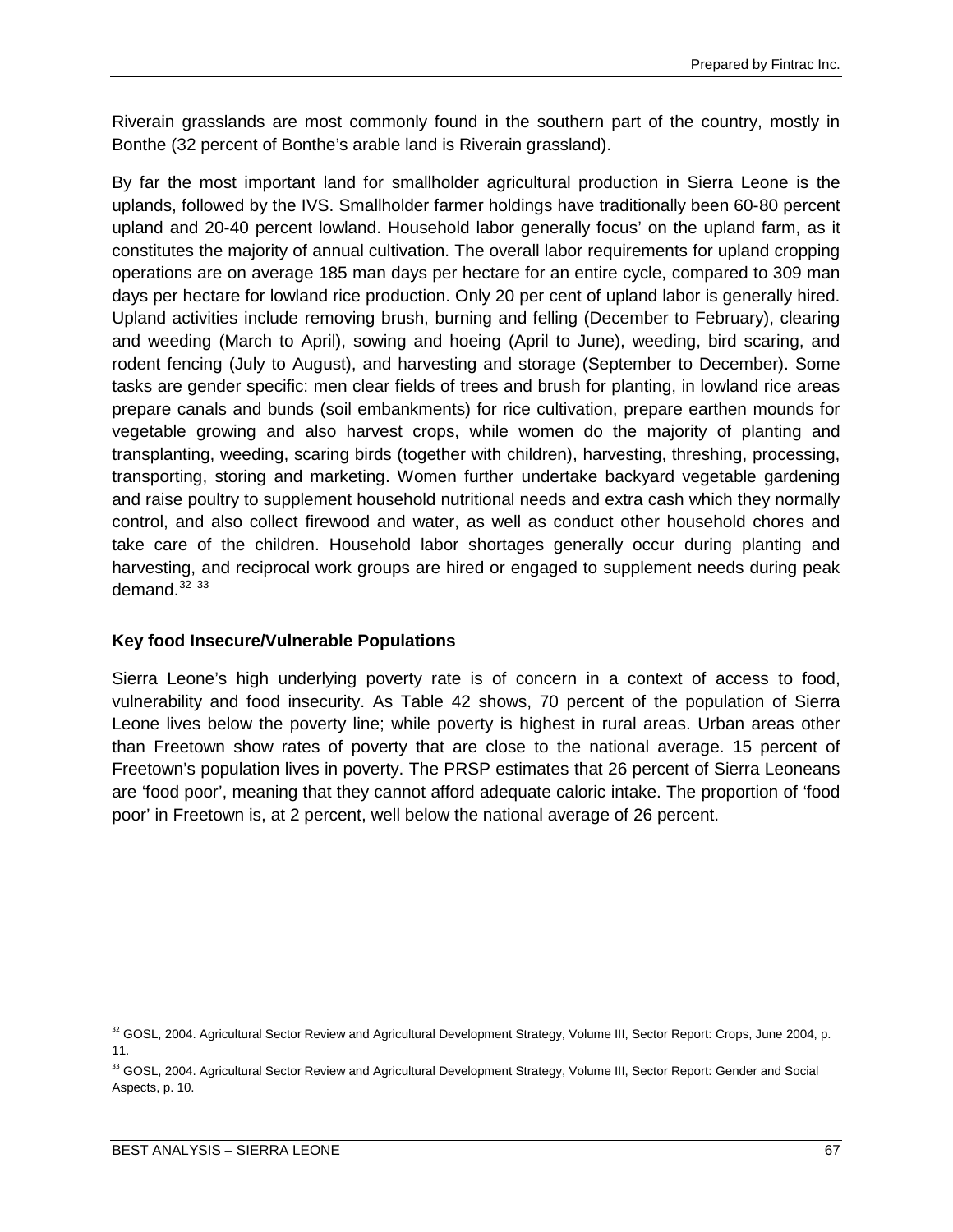| <b>District</b>    | Poverty | <b>Extreme Poverty</b> |
|--------------------|---------|------------------------|
| Kailahun           | 92      | 45                     |
| Kenema             | 88      | 38                     |
| Kono               | 66      | 22                     |
| Bombali            | 89      | 63                     |
| Kambia             | 69      | 9                      |
| Koinadugu          | 77      | 29                     |
| Port Loko          | 82      | 20                     |
| Tonkolili          | 84      | 32                     |
| Bo                 | 64      | 25                     |
| Bonthe             | 85      | 35                     |
| Moyamba            | 68      | 16                     |
| Pujehun            | 59      | 14                     |
| Western Area Rural | 45      | 15                     |
| Western Area Urban | 15      | $\overline{c}$         |

## **Table 42: Poverty and Extreme Poverty by District (Percent)**

*Source: GOSL, PRSP 2005-2007, p. 25.* 

Note: Sierra Leone is divided into 14 districts that can be grouped into the following regions: Eastern: Kailahun, Kenema and Kono districts; Northern: Bombali, Kambia, Koinadugu, Port Loko and Tonkolili districts; Southern: Bo, Bonthe, Moyamba, and Pujehun districts; and Western: Western Area Urban and Western Area Rural.

According to the WFP VAM 2005, the 'food poor' in urban areas live in large, polygamous households. According to the PRSP, 'food poor' households in Freetown live in very crowded conditions, with an average of 12.5 persons per household, against a national average of 6.2. In Freetown, such households have 9.5 persons per room, of which 7 are dependent. The PRSP section on extreme poverty in Freetown adds that "labor is the main asset of the poor, but they are likely to be poorly educated, and their labor low valued. Hence it is likely that in poor households, women and even children are forced to enter the informal sector and are likely to face competitive, dead-end occupations with low pay and long hours.<sup>16</sup>" Again, according to the PRSP, 74 percent of polygamous households were classified as "poor," which is above the poverty rate for all households. WFP's 2005 VAM indicates that half of household expense in Western Area Rural was devoted to food. One quarter of total household expense went to purchase rice.

## **Underlying Causes of Food Insecurity**

The GOSL report entitled, "Core Welfare Indicator Questionnaire Survey (CWIQ) Final Statistical Report, November 2007" provides statistical insight in the underlying causes of food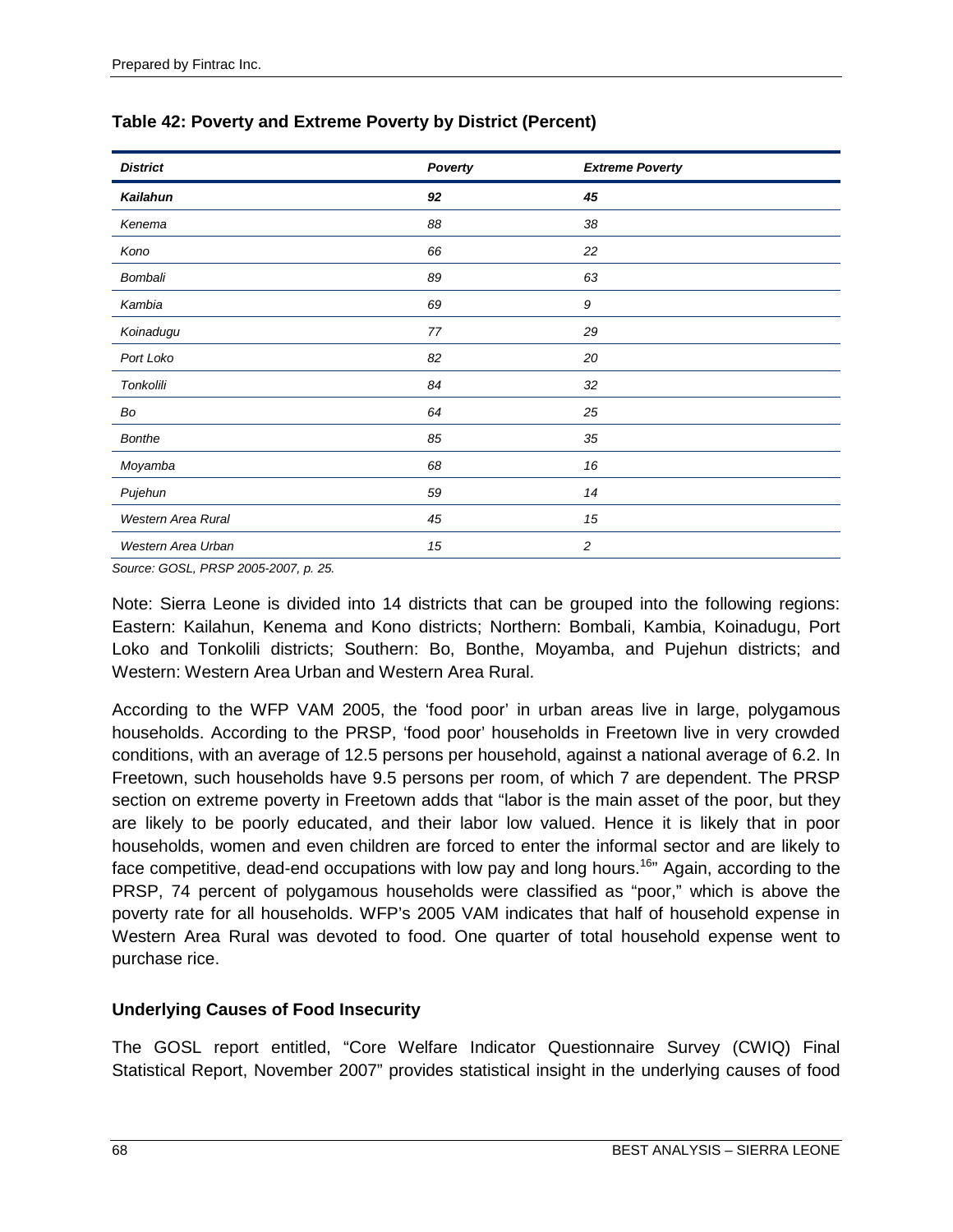insecurity: availability, access and utilization. Table 43 summarizes the causes of food insecurity in Sierra Leone.

|                    | Low agricultural productivity                               |  |  |  |  |  |  |
|--------------------|-------------------------------------------------------------|--|--|--|--|--|--|
|                    | Deforestation and soil erosion                              |  |  |  |  |  |  |
|                    | Lack of access to agricultural fertilizers and pesticides   |  |  |  |  |  |  |
|                    | Lack of access to seeds                                     |  |  |  |  |  |  |
|                    | Low levels of mechanization                                 |  |  |  |  |  |  |
|                    | Pest and disease attacks                                    |  |  |  |  |  |  |
| Availability       | <b>High Post Harvest Losses</b>                             |  |  |  |  |  |  |
|                    | Lack of Rural Labor                                         |  |  |  |  |  |  |
|                    | Lack of extension services                                  |  |  |  |  |  |  |
|                    | Scarcity of livestock and poor animal health services       |  |  |  |  |  |  |
|                    | Lack of access to land among women                          |  |  |  |  |  |  |
|                    | Poorly developed agricultural value chains                  |  |  |  |  |  |  |
|                    | Poor access to markets                                      |  |  |  |  |  |  |
|                    | Lack of market information                                  |  |  |  |  |  |  |
|                    | Poor access to credit                                       |  |  |  |  |  |  |
| Access             | <b>Weak Private Sector</b>                                  |  |  |  |  |  |  |
|                    | Low incomes, particularly in rural areas                    |  |  |  |  |  |  |
|                    | Low diversity in income streams                             |  |  |  |  |  |  |
|                    | High variable price of foodstuffs                           |  |  |  |  |  |  |
|                    | Insufficient nutritional education                          |  |  |  |  |  |  |
|                    | <b>Illiteracy</b>                                           |  |  |  |  |  |  |
| <b>Utilization</b> | Limited access to healthcare, drinking water and sanitation |  |  |  |  |  |  |
|                    | Birth spacing and early pregnancies                         |  |  |  |  |  |  |

#### **Table 43: Underlying Causes of Food Insecurity**

*GOSL, 2007. Core Welfare Indicator Questionnaire Survey (CWIQ), Final Statistical Report, November 2007*

### **Malnutrition Rates**

According to provisional results from the Sierra Leone 2008 DHS<sub>14</sub>, the prevalence of wasting in children under five is 10 percent; and prevalence of stunting in children under five is 36 percent; and prevalence of underweight in children under five is 21 percent. The following table illustrates basic indicators for malnutrition and other areas of maternal and child mortality.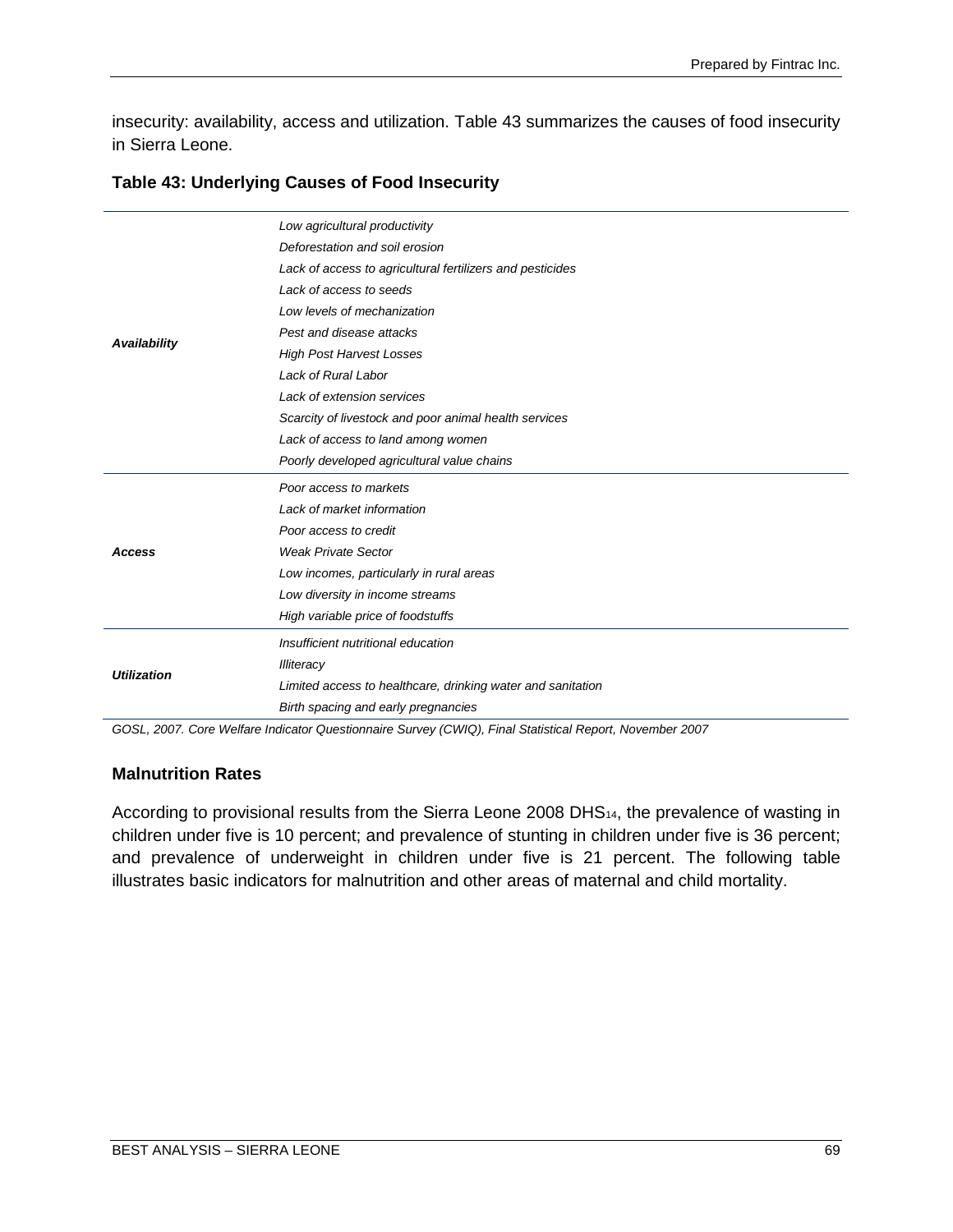# **Table 44: Key MCHN Indicators**

| <b>Indicator</b>                                     | <b>Sierra Leone Value</b> |
|------------------------------------------------------|---------------------------|
| Total fertility rate (births per woman)              | 5.1                       |
| Maternal Mortality rate (per 100,000 births)         | 1,800                     |
| Under-5 Mortality rate (per 1000 live births)        | 140                       |
| Infant mortality rate (per 1000 live births)         | 89                        |
| <b>Malnutrition</b>                                  |                           |
| Prevalence of underweight in children under five (%) | 21                        |
| Prevalence of stunting in children under five (%)    | 36                        |
| Prevalence of wasting in children under five (%)     | 10                        |
| Percent of population undernourished (%)             | 47                        |

*Source: Sierra Leone Demographic and Health Survey (DHS) 2008*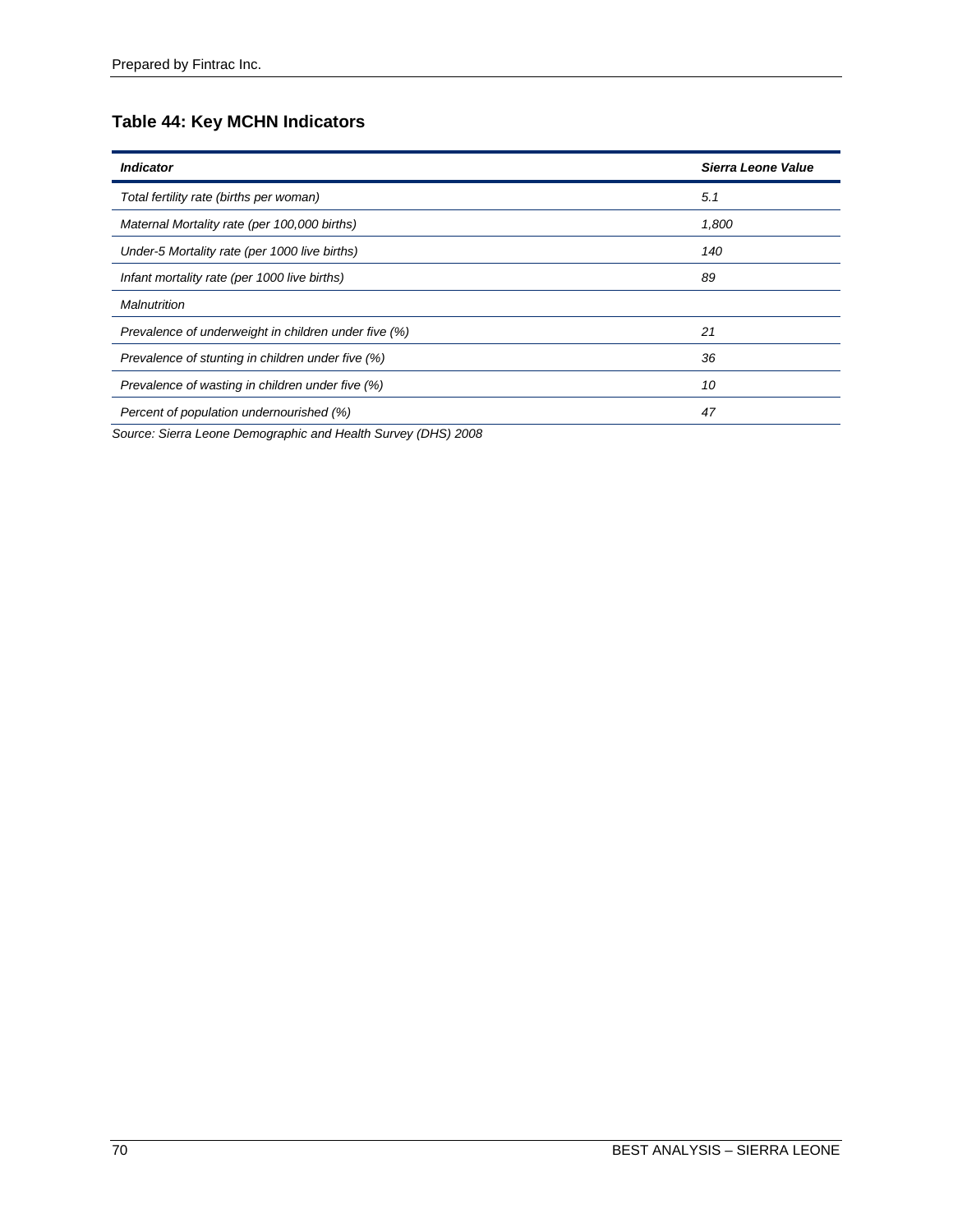# ANNEX 7: EXISTING FOOD AID & CASH TRANSFER PROGRAMS

### **Table 45: BEST ANALYSIS/CONSOLIDATED MATRIX OF DIRECT DISTRIBUTION FOOD AID PROGRAMS/SIERRA LEONE**

| <b>District</b> | Cooperating<br> Sponsor/Organiza<br> tion | Category of<br>beneficiary | # of days feeding<br>per year | Ration                                             | Month/Year<br>Duration:<br>Program | No planned<br>beneficiaries | beneficiaries<br>No actual | <b>Comments</b> |
|-----------------|-------------------------------------------|----------------------------|-------------------------------|----------------------------------------------------|------------------------------------|-----------------------------|----------------------------|-----------------|
| Bo              | <b>WFP</b>                                | <b>FFT</b>                 | 195                           | cereals 200g, pulses<br>60g, oil 25 g              | 2008                               | 4,050                       | 2,395                      |                 |
|                 | <b>WFP</b>                                | <b>FFW</b>                 | 300                           | cereals 2g, pulses<br>0.4g, oil 0.125 g            | 2008                               | 10,000                      | 6,193                      |                 |
|                 | <b>WFP</b>                                | <b>MCHN</b>                | 360                           | CSB 200g, oil 20 g,<br>sugar 25 g                  | 2008                               | 30,168                      | 16,117                     |                 |
|                 | <b>WFP</b>                                | <b>HIV/AIDS</b>            | 365                           | cereals 150g, pulses<br>50g, oil 30g, salt 3 g,    |                                    |                             |                            |                 |
|                 |                                           |                            |                               | CSB 50 g, sugar 25 g<br>(x5)                       | 2008                               | 2,300                       | 750                        |                 |
|                 | <b>WFP</b>                                | <b>OVG</b>                 | 365                           | cereals 370g, pulses<br>40 g, oil 25 g, salt 5 g,  |                                    |                             |                            |                 |
|                 |                                           |                            |                               | CSB 50 g, sugar 15 g                               | 2008                               | 415                         | 252                        |                 |
| Bombali         | <b>WFP</b>                                | School<br>Feeding          | 195                           | cereals 100 g, pulses<br>30 g, oil 10 g, salt 3 g  | 2008                               | 10,000                      | 10,600                     |                 |
|                 | <b>WFP</b>                                | <b>MCHN</b>                | 360                           | CSB 200 g, oil 20 g,<br>sugar 25 g                 | 2008                               | 7,840                       | 7,809                      |                 |
|                 | <b>WFP</b>                                | HIV/AIDS                   | 365                           | cereals 150 g, pulses<br>50 g, oil 30 g, salt 3 g, |                                    |                             |                            |                 |
|                 |                                           |                            |                               | CSB 50 g, sugar 25 g<br>(x5)                       | 2008                               | 500                         | 500                        |                 |
|                 | <b>WFP</b>                                | <b>OVG</b>                 | 365                           | cereals 370g, pulses<br>40 g, oil 25 g, salt 5 g,  |                                    |                             |                            |                 |
|                 |                                           |                            |                               | CSB 50 g, sugar 15 g                               | 2008                               | 400                         | 400                        |                 |
| <b>Bonthe</b>   | <b>WFP</b>                                | <b>FFT</b>                 | 195                           | cereals 200 g, pulses<br>60 g, oil 25 g            | 2008                               | 900                         | 477                        |                 |
|                 | <b>WFP</b>                                | <b>FFW</b>                 | 300                           | cereals 2g, pulses 0.4<br>g, oil 0.125 g           | 2008                               | 6,000                       | 5,568                      |                 |
|                 | <b>WFP</b>                                | <b>MCHN</b>                | 360                           | CSB 200 g, oil 20 g,<br>sugar 25 g                 | 2008                               | 30,168                      | 16,117                     |                 |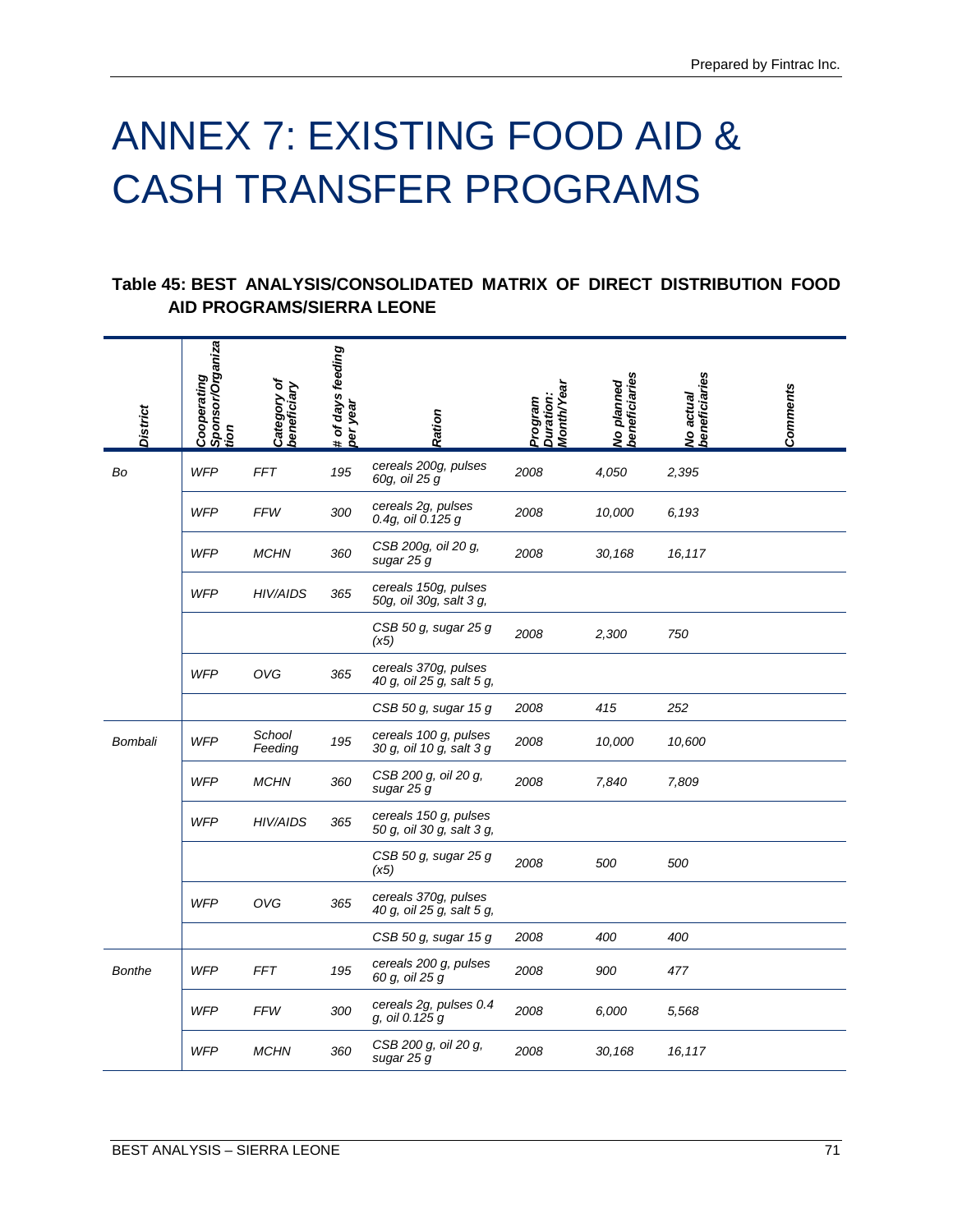| <b>District</b> | Cooperating<br> Sponsor/Organiza<br> tion | Category of<br>beneficiary | # of days feeding<br>per year | Ration                                             | Month/Year<br>Duration:<br>Program | No planned<br>beneficiaries | No actual<br>beneficiaries | <b>Comments</b>                                                          |
|-----------------|-------------------------------------------|----------------------------|-------------------------------|----------------------------------------------------|------------------------------------|-----------------------------|----------------------------|--------------------------------------------------------------------------|
| Kailahun        | Africare                                  | <b>FFA</b>                 | $***$                         | cereals 60 kg, pulses<br>12 kg, oil 3.75 kg        | March<br>2007-<br>March<br>2010    | 9,600                       | 7,597                      | No. of days<br>feeding depends<br>on type of asset                       |
|                 | Africare                                  | VGF                        | 365                           | cereals 12 kg, pulses<br>3.3 kg, oil 0.75 kg       | March<br>2007-<br>Mar 2010         | 3,000                       | $3,000+$                   | Actual<br>beneficiaries<br>$declared = 600+$<br>hh x 5 family<br>members |
|                 | <b>WFP</b>                                | School<br>Feeding          | 195                           | cereals 100 g, pulses<br>30g, oil 10 g, salt 3 g   | 2008                               | 55,000                      | 46,000                     |                                                                          |
|                 | <b>WFP</b>                                | <b>FFT</b>                 | 195                           | cereals 200g, pulses<br>60 g, oil 25 g             | 2008                               | 2,100                       | 1,245                      |                                                                          |
|                 | <b>WFP</b>                                | <b>FFW</b>                 | 300                           | cereals 2 g, pulses 0.4<br>g, oil 0.125 g          | 2008                               | 20,000                      | 15,584                     |                                                                          |
|                 | <b>WFP</b>                                | <b>MCHN</b>                | 360                           | CSB 200 g, oil 20 g,<br>sugar 25 g                 | 2008                               | 30,166                      | 16,116                     |                                                                          |
|                 | <b>WFP</b>                                | <b>HIV/AIDS</b>            | 365                           | cereals 150 g, pulses<br>50 g, oil 30 g, salt 3 g, |                                    |                             |                            |                                                                          |
|                 |                                           |                            |                               | CSB 50 g, sugar 25 g<br>(x5)                       | 2008                               | 2,050                       | 1,355                      |                                                                          |
|                 | <b>WFP</b>                                | OVG                        | 365                           | cereals 370 g, pulses<br>40 g, oil 25 g, salt 5 g, |                                    |                             |                            |                                                                          |
|                 |                                           |                            |                               | CSB 50 g, sugar 15 g                               | 2008                               | 340                         | 271                        |                                                                          |
| Kambia          | <b>WFP</b>                                | School<br>Feeding          | 195                           | cereals 100 g, pulses<br>30 g, oil 10 g, salt 3 g  | 2008                               | 35,000                      | 33,566                     |                                                                          |
|                 | <b>WFP</b>                                | <b>MCHN</b>                | 360                           | CSB 200 g, oil 20 g,<br>sugar 25 g                 | 2008                               | 2,080                       | 2,070                      |                                                                          |
|                 | <b>WFP</b>                                | <b>HIV/AIDS</b>            | 365                           | cereals 150 g, pulses<br>50 g, oil 30 g, salt 3 g, | 2008                               | 250                         | 250                        |                                                                          |
| Kenema          | <b>WFP</b>                                | <b>FFT</b>                 | 195                           | cereals 200 g, pulses<br>60 g, oil 25 g            | 2008                               | 3,750                       | 2,212                      |                                                                          |
|                 | <b>WFP</b>                                | FFW                        | 300                           | cereals 2 g, pulses 0.4<br>g, oil 0.125 g          | 2008                               | 12,000                      | 9,489                      |                                                                          |
|                 | <b>WFP</b>                                | <b>MCHN</b>                | 360                           | CSB 200 g, oil 20 g,<br>sugar 25 g                 | 2008                               | 31,677                      | 16,923                     |                                                                          |
|                 | <b>WFP</b>                                | <b>HIV/AIDS</b>            | 365                           | cereals 150 g, pulses<br>50 g, oil 30 g, salt 3 g, |                                    |                             |                            |                                                                          |
|                 |                                           |                            |                               | CSB 50 g, sugar 25 g<br>(x5)                       | 2008                               | 2,300                       | 1,000                      |                                                                          |
|                 | <b>WFP</b>                                | OVG                        | 365                           | cereals 370 g, pulses<br>40 g, oil 25 g, salt 5 g, |                                    |                             |                            |                                                                          |
|                 |                                           |                            |                               | CSB 50 g, sugar 15 g                               | 2008                               | 1,340                       | 240                        |                                                                          |
| 72              |                                           |                            |                               |                                                    |                                    |                             |                            | BEST ANALYSIS - SIERRA LEONE                                             |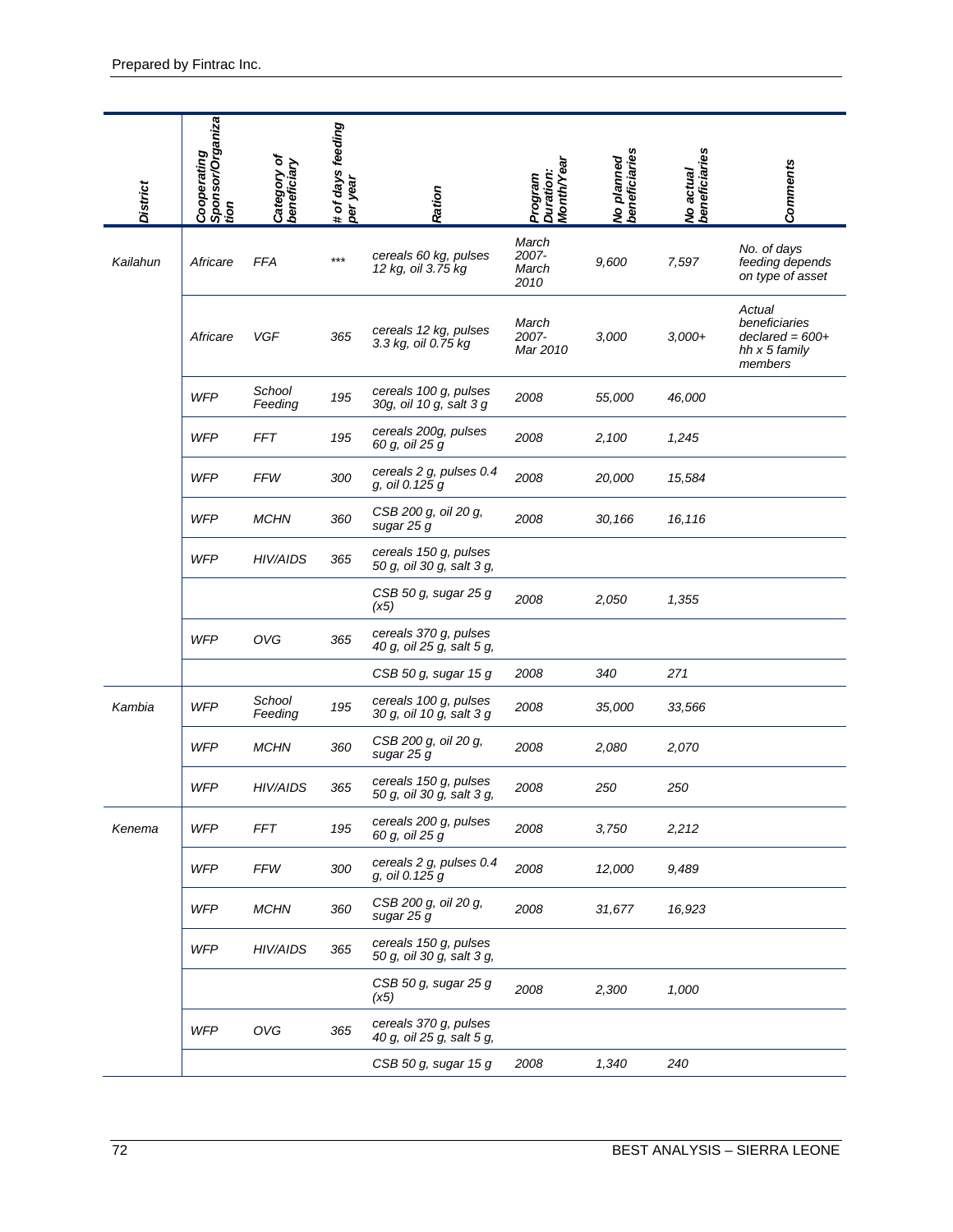| <b>District</b> | Sponsor/Organiza<br>Cooperating<br>tion | Category of<br>beneficiary   | # of days feeding<br>per year | Ration                                                    | <b>Month/Year</b><br>Duration:<br>Program | No planned<br>beneficiaries | beneficiaries<br>No actual | <b>Comments</b>                                                                                            |
|-----------------|-----------------------------------------|------------------------------|-------------------------------|-----------------------------------------------------------|-------------------------------------------|-----------------------------|----------------------------|------------------------------------------------------------------------------------------------------------|
| Koinadugu       | CARE                                    | <b>FFA</b>                   | 37                            | bulgur 400 g, pulses<br>80 g, oil 25 g (1,862)<br>kcal)   | Oct. 2008-<br><b>June 2009</b>            | 16,420                      | 16,420                     | average no. of<br>days worked by<br>each beneficiary                                                       |
|                 | CARE                                    | <b>VGF</b>                   | 180                           | bulgur 400 g, pulses<br>110 g, oil 25 g (1,968<br>kcal)   | Oct. 2008-<br>June 2009                   | 1,002                       | 1,002                      |                                                                                                            |
|                 | <b>CRS</b>                              | <b>USDA</b><br><b>FFE</b>    | 176                           | CSB 2.2 kg,                                               | Oct. 08-<br>June 2011                     | 10,556                      | 10,226                     | monthly ration<br>per student for<br>breakfast                                                             |
|                 | <b>CRS</b>                              | <b>USDA</b><br><b>FFE</b>    | $***$                         | lentils 7.5 kg                                            | Oct. 2008-<br>June 2011                   | 1,400                       | 1,500                      | take-home ration<br>delivered 4<br>times/year to girls<br>in grades 4-6<br>who have min.<br>80% attendance |
|                 | <b>CRS</b>                              | <b>USDA</b><br><b>FFE</b>    | 176                           | CSB 11 kg (bkfast),<br>bulgur 11 kg, lentils<br>$3.3$ kg, |                                           |                             |                            |                                                                                                            |
|                 |                                         |                              |                               | oil 1.1 kg (lunch)                                        | Oct. 2008-<br>June 2012                   | 183                         | 183                        | family ration to 1<br>cook per canteen                                                                     |
|                 | CRS                                     | <b>USDA</b><br>FFE           | $***$                         | bulgar 60 kg, lentils 12<br>kg, oil 4l                    | Oct. 2008-<br><b>June 2012</b>            | 900                         | 915                        | 1 x ration given to<br>each FFW<br>participant upon<br>completion of<br>agreed-upon<br>work                |
|                 | <b>WFP</b>                              | School<br>Feeding            | 195                           | cereals 100 g, pulses<br>30 g, oil 10 g, salt 3 g         | 2008                                      | 18,000                      | 17,500                     |                                                                                                            |
|                 | <b>WFP</b>                              | <b>MCHN</b>                  | 360                           | CSB 200g, oil 20 g,<br>sugar 25 g                         | 2008                                      | 1,600                       | 1,594                      |                                                                                                            |
|                 | <b>WFP</b>                              | HIV/AIDS                     | 365                           | cereals 150g, pulses<br>50 g, oil 30 g, salt 3 g,         |                                           |                             |                            |                                                                                                            |
|                 |                                         |                              |                               | CSB 50 g, sugar 15 g                                      | 2008                                      | 750                         | 750                        |                                                                                                            |
| Kono            | CRS                                     | FFA                          | 30                            | bulgur 60 kg, lentils 12<br>kg, oil 3.75 kg               | Oct. 2008-<br>Sept. 2009                  | 3,477                       | 2,727                      |                                                                                                            |
|                 | CRS                                     | VGF                          | 304                           | bulgur 36 kg, lentils 10<br>kg, oil 2.25 kg               | Oct. 2008-<br>Sept. 2009                  | 3,365                       | 3,365                      |                                                                                                            |
|                 | WFP/W<br>VI                             | School<br>Feeding            | 195                           | cereals 100 g, pulses<br>30 g, oil 10 g, salt 3 g         | 2008                                      | 45,000                      | 42,500                     |                                                                                                            |
|                 | <b>WFP</b>                              | FFT                          | 195                           | cereals 200g, pulses<br>60 g, oil 25 g                    | 2008                                      | 2,250                       | 1,544                      |                                                                                                            |
|                 | <b>WFP</b>                              | <b>FFW</b>                   | 300                           | cereals 2g, pulses 0.4<br>g, oil 0.125 g                  | 2008                                      | 15,000                      | 14,136                     |                                                                                                            |
|                 | WVI                                     | <b>FFA</b>                   | 12<br>mon<br>ths              | cereals 2 kg, pulses<br>0.4 kg, oil 0.125 kg              | Oct. 2008-<br>Sept. 2009                  | 6,178                       | 6,178                      |                                                                                                            |
|                 |                                         | BEST ANALYSIS - SIERRA LEONE |                               |                                                           |                                           |                             |                            | 73                                                                                                         |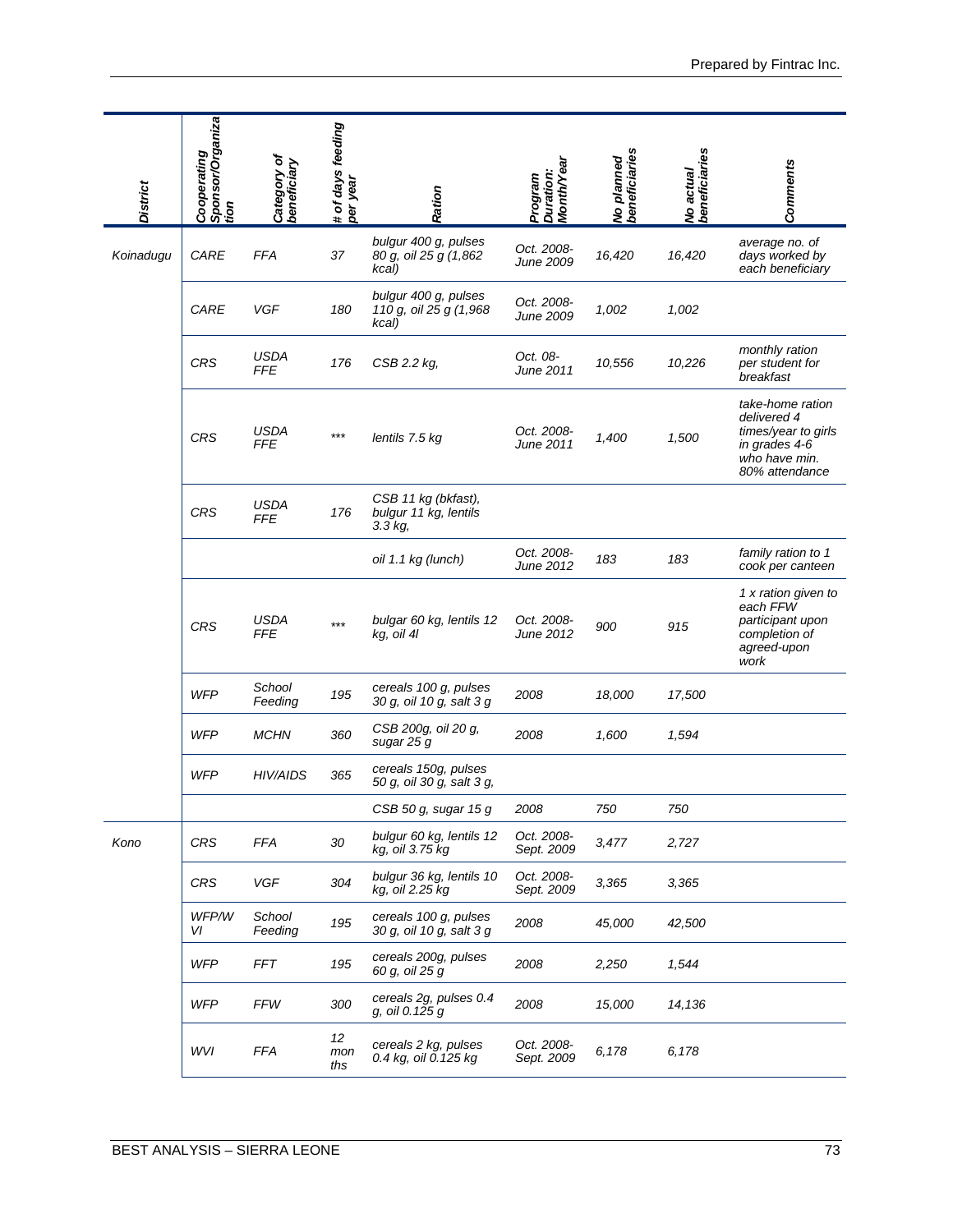| <b>District</b>       | Cooperating<br> Sponsor/Organiza<br> tion | Category of<br>beneficiary | # of days feeding<br>per year | Ration                                                  | Month/Year<br>Duration:<br>Program    | No planned<br>beneficiaries | No actual<br>beneficiaries | <b>Comments</b>                                      |
|-----------------------|-------------------------------------------|----------------------------|-------------------------------|---------------------------------------------------------|---------------------------------------|-----------------------------|----------------------------|------------------------------------------------------|
|                       | WVI                                       | VGF                        | 8<br>mon<br>ths               | cereals 36 kg, pulses<br>9.9 kg, oil 2.25 kg            | Feb. 2009-<br>Sept. 2009              | 2,129                       | 2,129                      |                                                      |
| Moyamba               | <b>WFP</b>                                | <b>FFW</b>                 | 300                           | cereals 2 g, pulses 0.4<br>g, oil 0.125g                | 2008                                  | 0                           | 686                        |                                                      |
|                       | <b>WFP</b>                                | <b>MCHN</b>                | 360                           | CSB 200 g, oil 20 g,<br>sugar 25 g                      | 2008                                  | 3,017                       | 1,612                      |                                                      |
| Port Loko             | <b>WFP</b>                                | School<br>Feeding          | 195                           | cereals 100 g, pulses<br>30 g, oil 10 g, salt 3 g       | 2008                                  | 22,000                      | 19,500                     |                                                      |
|                       | <b>WFP</b>                                | <b>MCHN</b>                | 360                           | CSB 200g, oil 20 g,<br>sugar 25 g                       | 2008                                  | 2,560                       | 2,550                      |                                                      |
|                       | <b>WFP</b>                                | <b>HIV/AIDS</b>            | 365                           | cereals 150 g, pulses<br>50 g, oil 30 g, salt 3 g,      |                                       |                             |                            |                                                      |
|                       |                                           |                            |                               | CSB 50 g, sugar 15 g                                    |                                       |                             |                            |                                                      |
| Pujehun               | <b>WFP</b>                                | School<br>Feeding          | 195                           | cereals 100 g, pulses<br>30 g, oil 10 g, salt 3 g       | 2008                                  | 25,600                      | 22,000                     |                                                      |
|                       | <b>WFP</b>                                | FFT                        | 195                           | cereals 200 g, pulses<br>60 g, oil 25 g                 | 2008                                  | 1,350                       | 754                        |                                                      |
|                       | <b>WFP</b>                                | <b>FFW</b>                 | 300                           | cereals 2 g, pulses 0.4<br>g, oil 0.125 g               | 2008                                  | 12,000                      | 5,299                      |                                                      |
|                       | <b>WFP</b>                                | <b>MCHN</b>                | 360                           | CSB 200 g, oil 20 g,<br>sugar 25g                       | 2008                                  | 24,135                      | 12,894                     |                                                      |
| Tonkolili             | CARE                                      | <b>FFA</b>                 | 32                            | bulgur 400 g, pulses<br>80 g, oil 25 g (1,862)<br>kcal) | Oct. 2008-<br>June 2009               | 30,335                      | 27,165                     | average no. of<br>days worked by<br>each beneficiary |
|                       | CARE                                      | VGF                        | 150/<br>180                   | bulgur 400 g, pulses<br>110 g, oil 25 g (1,968<br>kcal) | Oct. 2008-<br><i><b>June 2009</b></i> | 1,503                       | 1,503                      | 160 & 341<br>beneficiaries,<br>respectively          |
|                       | <b>CRS</b>                                | FFA                        | 30                            | bulgur 60 kg, lentils 12<br>kg, oil 3.75 kg             | Oct. 2008-<br>Sept. 2009              | 5,822                       | 5,522                      |                                                      |
|                       | CRS                                       | VGF                        | 304                           | bulgur 36 kg, lentils 10<br>kg, oil 2.25 kg             | Oct. 2008-<br>Sept. 2009              | 2,695                       | 2,695                      |                                                      |
|                       | <b>WFP</b>                                | School<br>Feeding          | 195                           | cereals 100 g, pulses<br>30 g, oil 10 g, salt 3 g       | 2008                                  | 35,000                      | 32,417                     |                                                      |
|                       | <b>WFP</b>                                | <b>MCHN</b>                | 360                           | CSB 200 g, oil 20 g,<br>sugar 25 g                      | 2008                                  | 1,920                       | 1,913                      |                                                      |
|                       | <b>WFP</b>                                | HIV/AIDS                   | 365                           | cereals 150 g, pulses<br>50 g, oil 30 g, salt 3 g,      |                                       |                             |                            |                                                      |
|                       |                                           |                            |                               | CSB 50 g, sugar 15 g                                    | 2008                                  | 500                         | 500                        |                                                      |
| Western<br>Rural Area | <b>WFP</b>                                | School<br>Feeding          | 195                           | cereals 100 g, pulses<br>30 g, oil 10 g, salt 3 g       | 2008                                  | 0                           | 43,897                     |                                                      |
|                       | <b>WFP</b>                                | <b>FFT</b>                 | 195                           | cereals 200 g, pulses<br>60 g, oil 25 g                 | 2008                                  | 600                         | 310                        |                                                      |
| 74                    |                                           |                            |                               |                                                         |                                       |                             |                            | BEST ANALYSIS - SIERRA LEONE                         |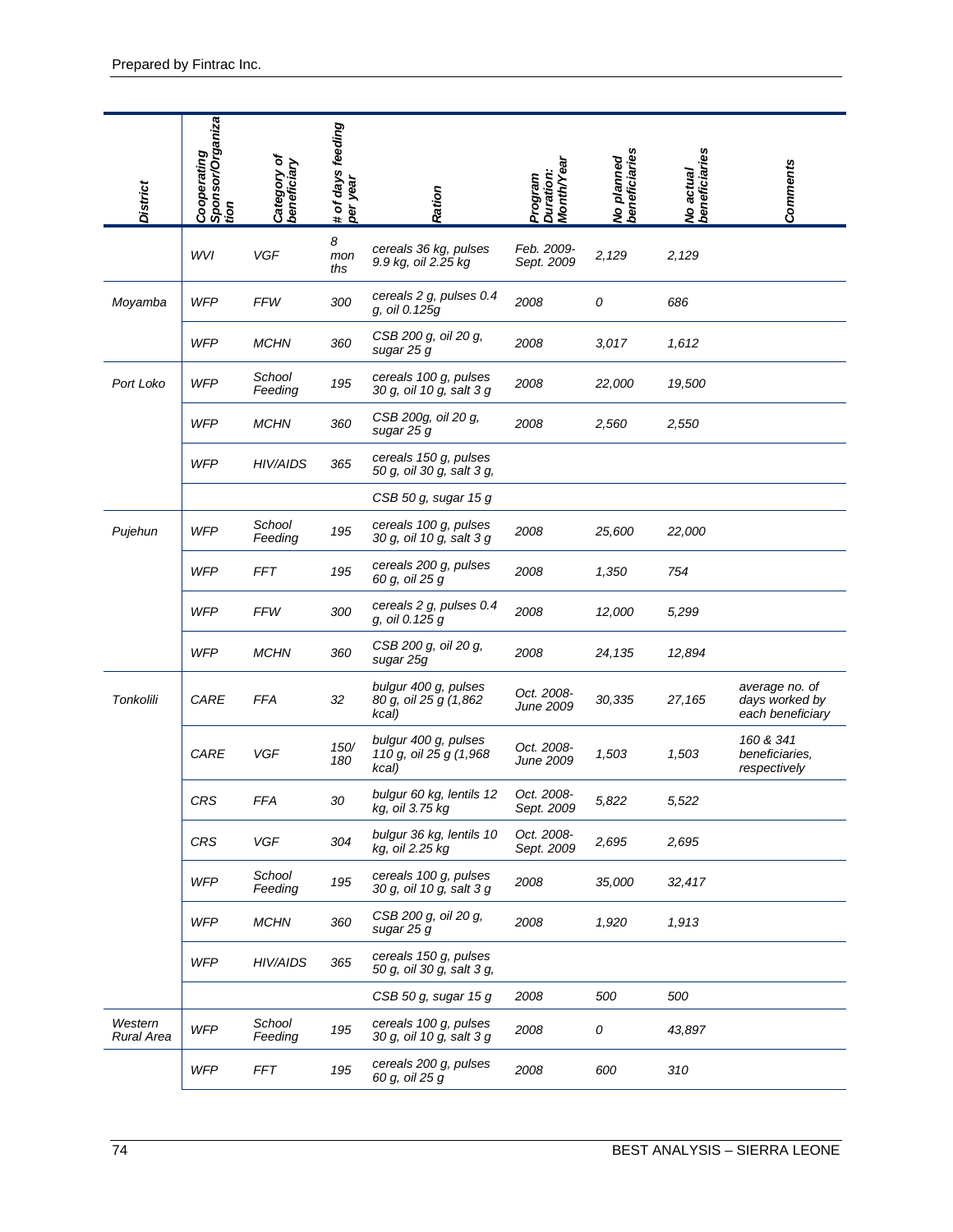| <b>District</b>          | Sponsor/Organiza<br>tion<br>Cooperating | Category of<br>beneficiary          | # of days feeding<br>per year | Ration                                             | Duration:<br>Month/Year<br>Program | No planned<br>beneficiaries | No actual<br>beneficiaries | <b>Comments</b> |
|--------------------------|-----------------------------------------|-------------------------------------|-------------------------------|----------------------------------------------------|------------------------------------|-----------------------------|----------------------------|-----------------|
|                          | WFP                                     | <b>MCHN</b>                         | 360                           | CSB 200 g, oil 20 g,<br>sugar 25 g                 | 2008                               | 906                         | 484                        |                 |
|                          | <b>WFP</b>                              | HIV/AIDS                            | 365                           | cereals 150g, pulses<br>50 g, oil 30 g, salt 3 g,  |                                    |                             |                            |                 |
|                          |                                         |                                     |                               | CSB 50 g, sugar 25 g<br>(x5)                       | 2008                               | 2,925                       | 2,850                      |                 |
|                          | <b>WFP</b>                              | OVG                                 | 365                           | cereals 370 g, pulses<br>40 g, oil 25 g, salt 5 g, |                                    |                             |                            |                 |
|                          |                                         |                                     |                               | CSB 50 g, sugar 15 g                               | 2008                               | 268                         | 255                        |                 |
| Western<br>Urban<br>Area | <b>WFP</b>                              | School<br>Feeding                   | 195                           | cereals 100 g, pulses<br>30 g, oil 10 g, salt 3 g  | 2008                               | 0                           | 31,410                     |                 |
|                          | <b>WFP</b>                              | <b>MCHN</b>                         | 360                           | CSB 200 g, oil 20 g,<br>sugar 25 g                 | 2008                               | 603                         | 322                        |                 |
|                          | <b>WFP</b>                              | HIV/AIDS                            | 365                           | cereals 150 g, pulses<br>50 g, oil 30 g, salt 3 g, |                                    |                             |                            |                 |
|                          |                                         |                                     |                               | CSB 50 g, sugar 25 g<br>(x5)                       | 2008                               | 2,925                       | 1,900                      |                 |
|                          | <b>WFP</b>                              | OVG                                 | 365                           | cereals 370 g, pulses<br>40 g, oil 25 g, salt 5 g, |                                    |                             |                            |                 |
|                          |                                         |                                     |                               | CSB 50 g, sugar 15 g                               | 2008                               | 268                         | 277                        |                 |
|                          |                                         |                                     |                               |                                                    |                                    |                             |                            |                 |
|                          |                                         | <b>BEST ANALYSIS - SIERRA LEONE</b> |                               |                                                    |                                    |                             |                            | 75              |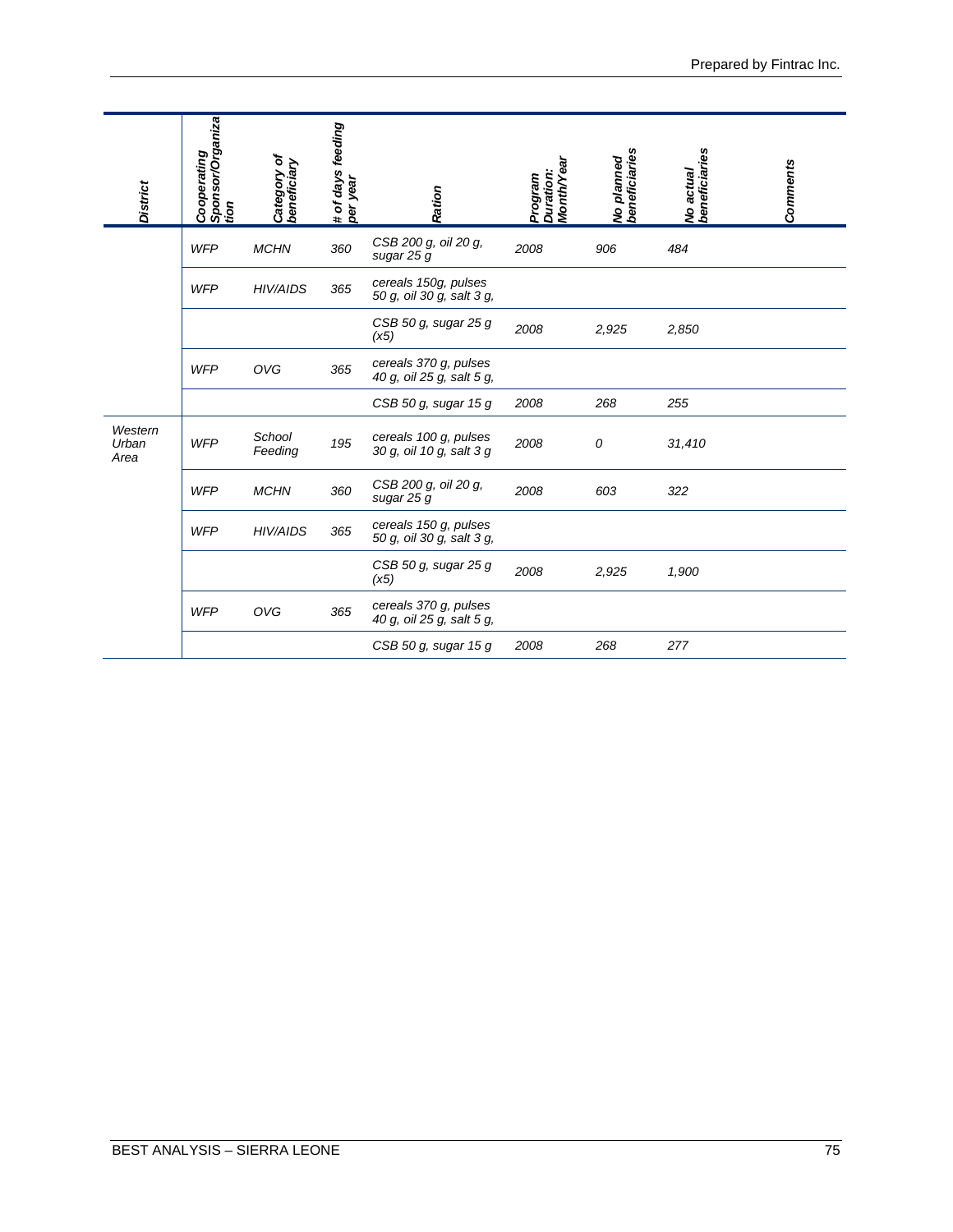# ANNEX 8: DETERMINING IMPACT OF A DISTRIBUTION PROGRAM

The "Bellmon Amendment" requires assurance that a proposed food aid distribution program would not result in a substantial disincentive to or interference with domestic production or marketing. The extent to which distributed food aid has the potential to introduce a disincentive to produce or disruption of markets rests fundamentally on whether or not proposed food aid will represent "additional consumption" for beneficiary households, i.e., food consumption which would not have occurred in the absence of the food aid distribution program.

## *Why Would Food Aid Introduce a Substantial Disincentive to Local Production and Markets?*

Though food aid beneficiaries are expected to consume the food provided, households may respond to the receipt of food aid in a number of ways depending on prices, local diet preferences, perceived needs for non-food goods and access to local markets. A beneficiary household may:

- Consume the food aid without reducing its regular market purchases or small-scale production to compensate for a food deficit in the normal diet caused by insufficient purchasing power, in which case the food aid represents additional consumption;
- Use a portion or all the food aid to displace market purchases that otherwise would have been made;
- Use a portion or all the food aid to substitute for the home consumption of a household's own production and sell the released production in the market; or
- Consume some portion (or none of) the food aid and sell the other portion (or all) on the market, and use the income generated from that sale to consume other food and nonfood goods.

Effective targeting of food-deficit households will avoid substantial disruption of local production and markets caused by providing food aid to households who would reduce market purchases and/or household production of staples after receiving food aid.

In the case of a distribution intervention such as PM2A, which has a very specific goal of preventing early childhood malnutrition, and therefore targets pregnant women, lactating mothers and children under two years old, 'effective targeting' from a Bellmon perspective would involve initial geographic targeting based on household food deficits, followed by targeting households based on PM2A activity eligibility (i.e. all children 6-23 months and all pregnant/lactating women).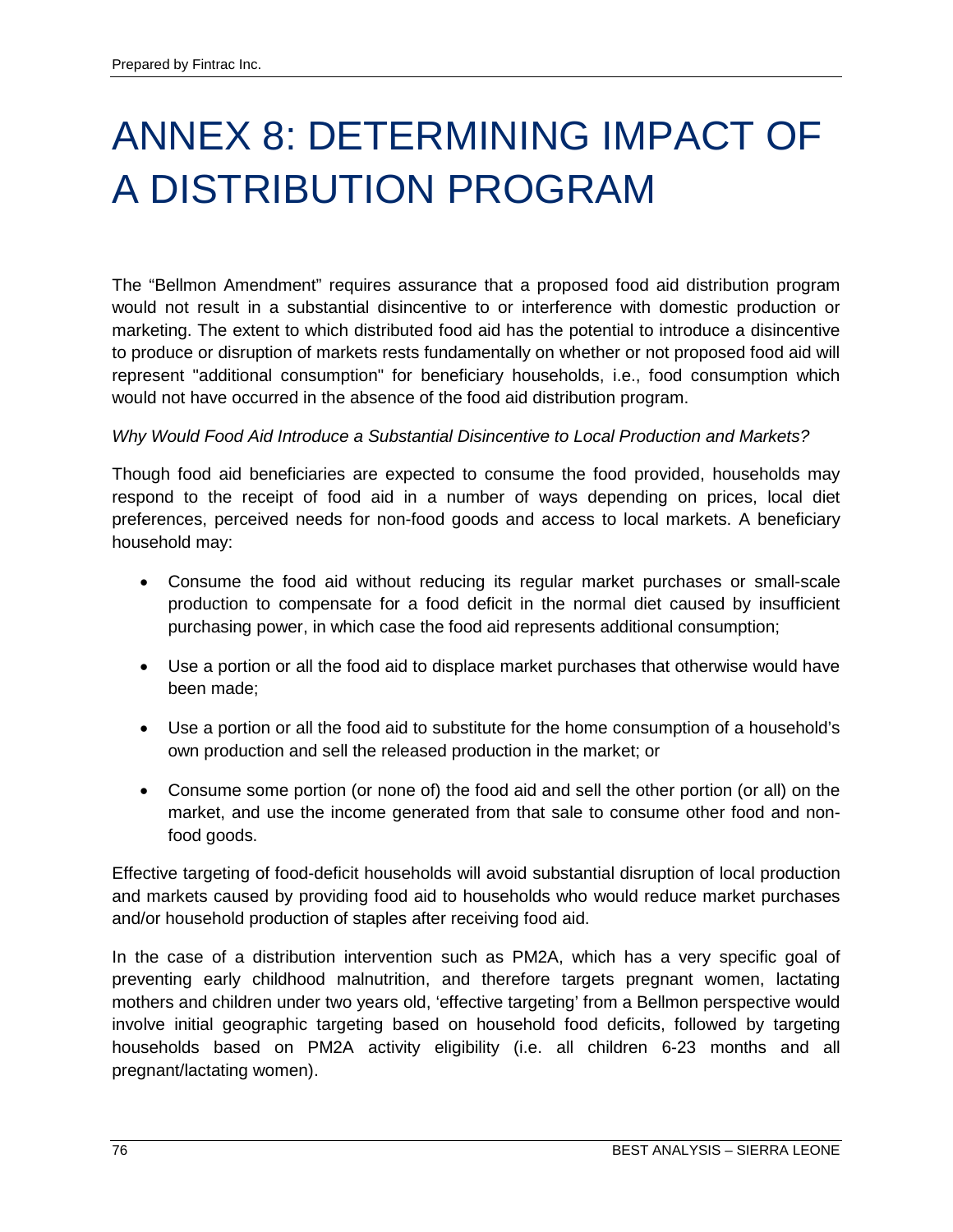*How Can We Determine Whether A Specific Proposed Food Aid Distribution Program Would Introduce a Substantial Disincentive?*

The key to determining whether or not food aid would result in a substantial disincentive is to assess whether or not food aid would represent additional consumption. Ideally, one would conduct household surveys to determine whether or not a household would consume the food aid without changing their production and purchasing behavior, which would indicate whether or not food aid would represent additional consumption for the household. However, because household surveys are expensive and time-consuming, proxy indicators of 'additionality' can be used to assess the potential for leakage. This is the approach taken in the present analysis.

Among the other possible proxy indicators of additionality are an estimated nutrition gap, food consumption score (or some other measure of actual consumption), sources and levels of income, malnutrition rates and other food insecurity classifications (e.g., IPC), or some combination of these indicators.

# **Nutrition or Food Gap**

A nutrition or food gap estimate provides a measure of the difference between available food (proxied by domestic food production) and the amount of food needed to support a specific per capita daily nutritional standard (generally 2100 kcal per person per day, although FAO estimates have been revised and are now country-specific). If estimated on a more localized level (i.e., at the level closer to the communities in which a cooperating sponsor would implement a distributed food aid program), a nutrition or food gap can provide a very useful measure of that volume of food which is not currently supplied by local production and/or markets, and which would represent an appropriate volume under a proposed Title II nonemergency food aid *distribution* program to assure minimal to no disincentive effect. In order to estimate a sub-national food or nutrition gap, it is necessary to collect data on population, production and trade flows within relevant catchment areas. Collection of trade flow data at a sub-national level is an extremely time-consuming and expensive undertaking and outside the present BEST scope of work. For the purposes of the distribution analysis, one or more proxy indicators of 'additionality' are used to characterize the *relative* food or nutrition gap at the subnational level.

One source of estimated food deficits is FAO's new "depth of hunger" estimates, which provide national averages for the estimated food deficit of undernourished population in countries across the globe. According to the most recent estimates for Sierra Leone (2003-2005), the estimated food deficit for the undernourished population is 380 kcal per person per day based on a Minimum Daily Energy Requirement of 1790 kcal per person per day. These figures provide a useful national benchmark which can be used prior to conducting formative research in proposed target communities to determine in more precise detail the average household deficits of beneficiary households. While this report makes use of these figures to develop an illustrative household ration under PM2A, the analysis nevertheless maintains the use of proxy indicators of 'additionality' to characterize the *relative* food or nutrition gap at the sub-national level in order to provide initial geographic targeting guidance.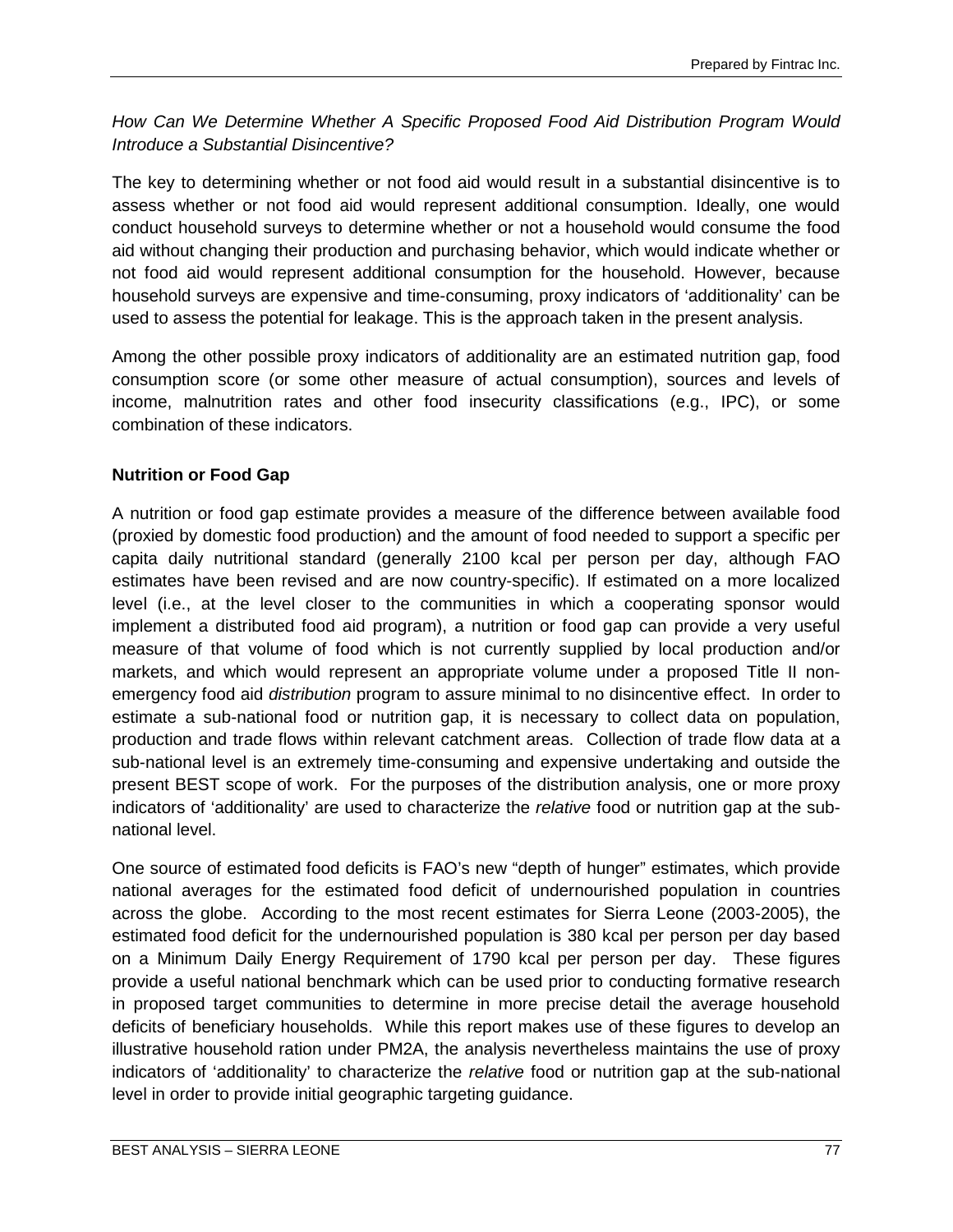### **Prevalence of Malnutrition in Children**

While analysis of livelihood strategies may allow food insecurity to be assessed on the basis of the availability of and access to food, the analysis can ignore other effects including the degree to which food is effectively utilized. The relation between income and food security is contextand location-specific, with livelihood strategies as intervening variables. Such factors as disease, food hygiene, social customs and food storage and preparation practices can all influence the extent to which available food is effectively utilized and will contribute to the ultimate level of nutrition. Where wealth and nutrition outcomes are strongly and positively correlated, improving food access will help to improve nutritional outcomes. Conversely, where wealth status and nutritional status are only weakly correlated, increasing access alone will very likely be an insufficient intervention to reversing malnutrition. Where intra-household resource allocation, poor feeding practices, or disease burdens are a significant underlying cause of malnutrition, distributed food aid will be more effectively used, as an incentive to attend nutrition and health training.

The direct determinants of child malnutrition (breastfeeding, complementary food, disease incidence and access and utilization of healthcare) may be more important factors in determining the prevalence of child malnutrition than household food security.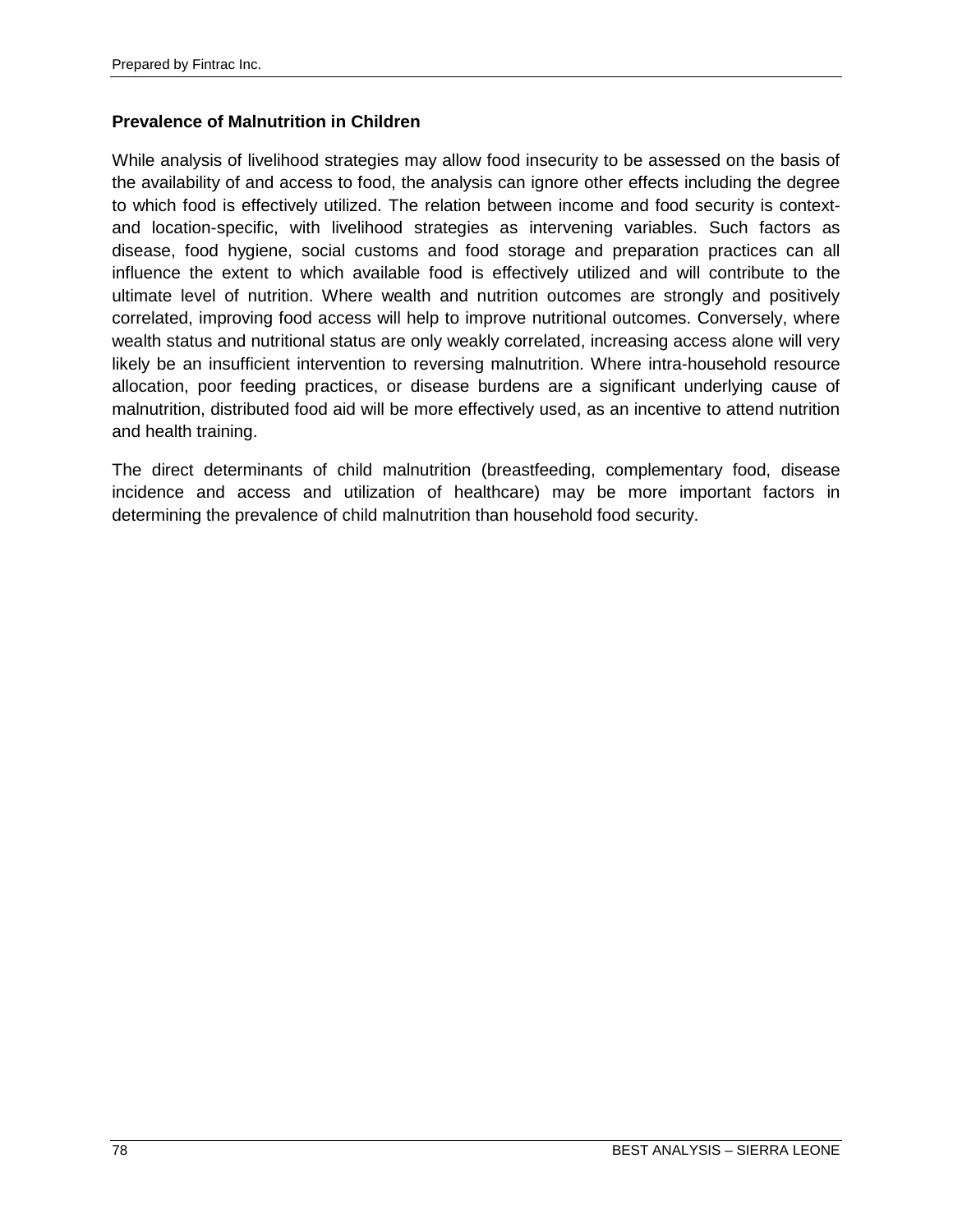# ANNEX 9: RATION COSTS CALCULATIONS

The assumptions made to calculate monthly PM2A ration costs are outlined below. These scenarios are meant to be illustrative only of the general differences in commodity volumes and potential beneficiary coverage since the ration size, composition (and delivery frequency of household rations) that might be proposed for any upcoming PM2A is unknown at this time.

# **HAITI PILOT (for reference):**

Ration size and composition as used in preventive interventions in Haiti trial:

- Individual mother ration, individual child ration and household ration provided on yearround basis to all households within catchment area
- 29 kilograms per month per beneficiary household composed of CSB, WSB, pulses and oil

# **INDIVIDUAL RATIONS:**

- Ration size and composition based generally on ration used in preventive interventions in Haiti trial, but scaled down partially to reflect maximum physiological capacity of children under 23 months of age
- Mother's ration of 6 kg of CSB per month provided for 12 months (assuming detection of pregnancy in 4<sup>th</sup> month of gestation through exclusive breastfeeding period of infant's first 6 months of life)
- Child's ration of 3 kg of CSB per month provided for 18 months (between 6 23 months)
- One child 6-23 months of age or one pregnant or lactating mother per household
- July and August 2009 Commodity Calculator food and freight costs

# **HOUSEHOLD RATIONS:**

According to FAO "depth of hunger" estimates for Sierra Leone for 2003-2005, the estimated food deficit for the undernourished population is 380 kcal per person per day based on a Minimum Daily Energy Requirement of 1790 kcal per person per day. For purposes of ration cost calculations, the household ration assumed in this analysis is designed to meet 77% of the estimated household deficit of the average undernourished population, and 16% of the total household monthly caloric requirements.

• 13 kilograms per month per beneficiary household, composed of 10 kg bulgur, 2 kg of lentils and 1 kg of vegetable oil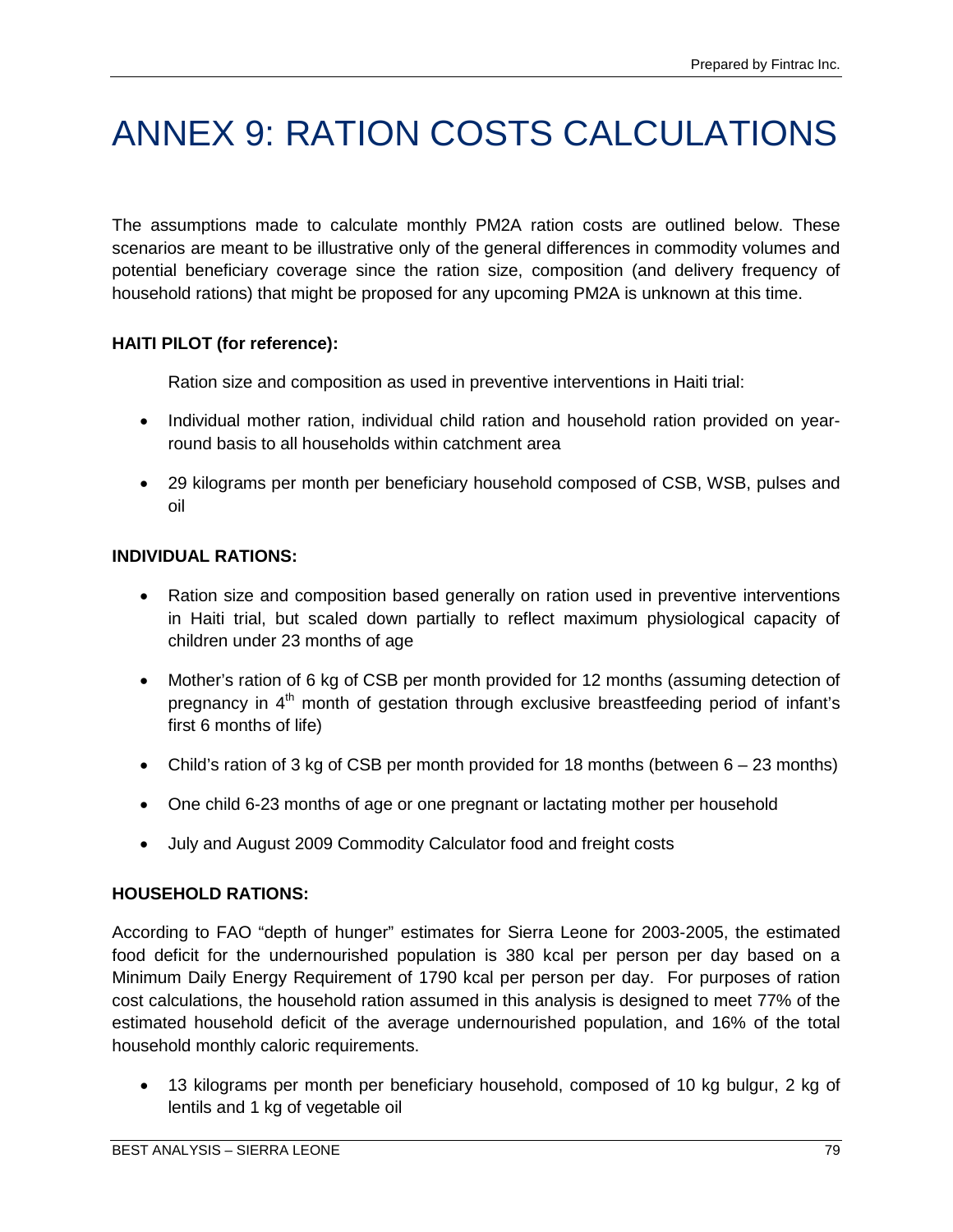- For calculations involving distribution limited to lean season, a four-month lean season is assumed
- One child 6-23 months of age or one pregnant or lactating mother per household
- July and August 2009 Commodity Calculator food and freight costs

While specific commodities were assumed for purposes of this illustration, please consult with Food For Peace to determine if a specific commodity, particularly a specific pulse, is available in sufficient quantities to fulfill program needs.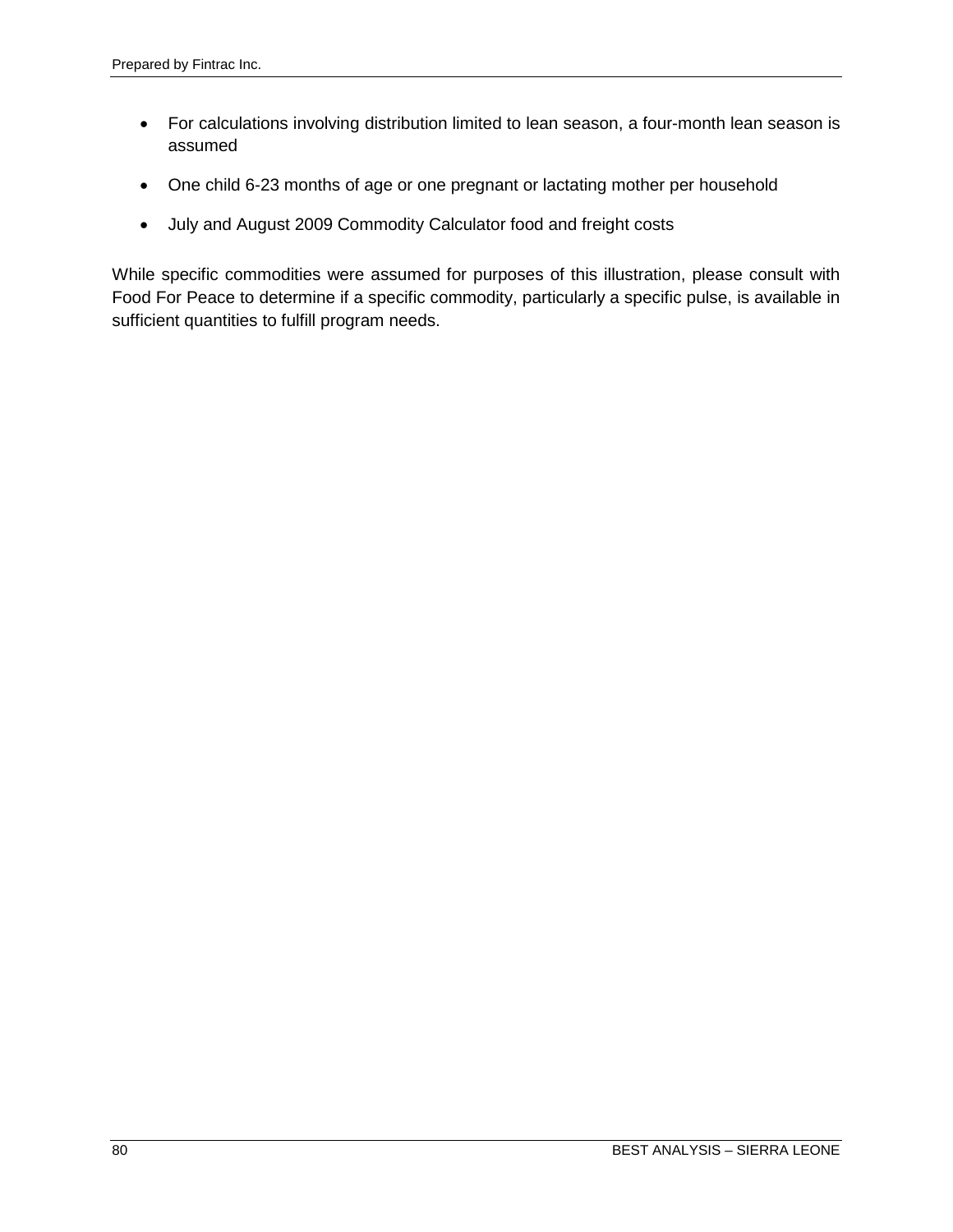# ANNEX 10: CONTACTS

### **Table 46: List of Contacts**

| <b>Name</b>                   | <b>Organization</b>           | <b>Meeting</b><br>Date | <b>Purpose/Information Expected</b>               | City             | Phone 1         | <b>Phone</b> | E-mail                        |
|-------------------------------|-------------------------------|------------------------|---------------------------------------------------|------------------|-----------------|--------------|-------------------------------|
| <b>Edward BENYA</b>           | USAID/Freetown                | 23-Jun-09              | Contacts/USAID Strategy/Logistics                 | Freetown         | 076 515 000     |              | ebenya@usaid.gov              |
| Dorrance COOPER               | <b>World Vision</b>           | 25-Jun-09              | <b>WVI Programming</b>                            | Freetown         | 076 663 111     |              | cooper19d@vahoo.com           |
| Abdulai JALLOH                | SL Ag Research Inst           | 27-Jun-09              | Agriculture in SL                                 | Freetown         | 076 604 983     |              | palmojay2@yahoo.com           |
| Jim DEAN                      | ACDI/VOCA                     | 25-Jun-09              | <b>ACDI/VOCA Programming/Value</b><br>Chains      | Freetown         | 076 611 313     |              | j.dean52@yahoo.com            |
| <b>Alusine DEEN</b>           | <b>CRS</b>                    | 29-Jun-09              | <b>CRS Monetization History</b>                   | Freetown         | 033 334 603     |              | adeen@sl.waro.crs.org         |
| Issa KOROMA                   | <b>CRS</b>                    | 29-Jun-09              | <b>CRS Direct Distribution</b>                    | Freetown         | 076 632 457     |              | ikoroma@sl.waro.crs.org       |
| <b>Myles HARRISON</b>         | <b>World Vision</b>           | 25-Jun-09              | <b>WVI Programming</b>                            | Freetown         | 076 878 606     |              | myles.harrison@wvi.org        |
| Vicki JOHNSON                 | Africare                      | 26-Jun-09              | Africare Programming                              | Freetown         | 076 737 761     |              | vjohnson@africare.org         |
| <b>Alexander MATHEW</b>       | <b>CRS</b>                    | 29-Jun-09              | <b>CRS Programming</b>                            | Freetown         | 076 607 892     |              | amathew@sl.waro.crs.org       |
| Jacques<br><b>MONTOUROY</b>   | <b>CRS</b>                    | $6$ -Jul-09            | CRS<br>Monetization/Traders/Commodities           | Freetown         | 076 610 111     |              | jmontouroy@sl.waro.crs.or     |
| <b>Christian PORTAL</b>       | CARE/CORAD                    | $24$ -Jun-09           | CARE/CORAD Programming                            | Freetown         | 034 227 228     | 227<br>222   | Christian.Portal@co.care.or   |
| Christa RADER, Dr.            | <b>WFP</b>                    | 26-Jun-09              | WFP Programming/Vulnerability                     | Freetown         | 076 379 695     |              | christa.rader@wfp.org         |
| Fadi HOLLOWAY                 | CTC. Ltd.                     | $8 -$ Jul $-09$        | Commodities/Trading/Monetization                  | Freetown         | 076 620 228     | 227<br>015   | fadihall@yahoo.com            |
| James BARIYANGA               | Africare                      | $3$ -Jul-09            | Africare Programming                              | Kenema           | 076 747 733     |              | james bariyanga@yahoo.c<br>оm |
| <b>Donald RETREAGE</b><br>Jr. | Seaboard West Africa,<br>Ltd. | $9 -$ Jul $-09$        | <b>Wheat Imports/Milling</b>                      | Freetown         | 076 602 845     |              | donaldr@somc.co.za            |
| Stefano FEDELE                | <b>UNICEF</b>                 | $7$ -Jul-09            | <b>UNICEF Therapeutic</b><br>Feeding/Malnutrition | Freetown         | 076 912 422     |              | sfedele@unicef.org            |
| <b>Leonard BAIROH</b>         | <b>CRS</b>                    | $2$ -Jul-09            | <b>CRS</b> Regional<br>Programming/Warehouse      | Kabala           | 076 604 428     |              | Ibairoh @sl.waro.crs.org      |
| <b>Chris NECKER</b>           | CARE                          | $1$ -Jul-09            | <b>CARE Regional Programming</b>                  | Freetown         | 076 610 204     |              | Chris.Necker@co.care.org      |
| Dodou BARBOE                  | <b>WFP</b>                    | $1$ -Jul-09            | <b>WFP Regional Programming</b>                   | Magburaka        | 076 455 433     |              | dodou.darboe@wfp.org          |
| <b>Florence LANYERO</b>       | <b>WFP</b>                    | $3$ -Jul-09            | <b>WFP Regional Programming</b>                   | Kenema           | 078 333 567     |              | florence.lanyero@wfp.org      |
| Maurice KALLON                | ACDI/VOCA                     | $2$ -Jul-09            | <b>PAGE Project Programming</b>                   | Kabala           | 076 648 835     |              | mauricekallon@yahoo.com       |
| Monica WOLDT                  | <b>FANTA</b>                  | 30-Jul-09              | Discuss distribution analysis                     | Washington<br>DC | 202 884<br>8578 |              | mwoldt@aed.org                |
| Kavita<br><b>SETHURAMAN</b>   | <b>FANTA</b>                  | 30-Jul-09              | Discuss distribution analysis                     | Washington<br>DC | 202 884<br>8000 |              | ksethuraman@aed.org           |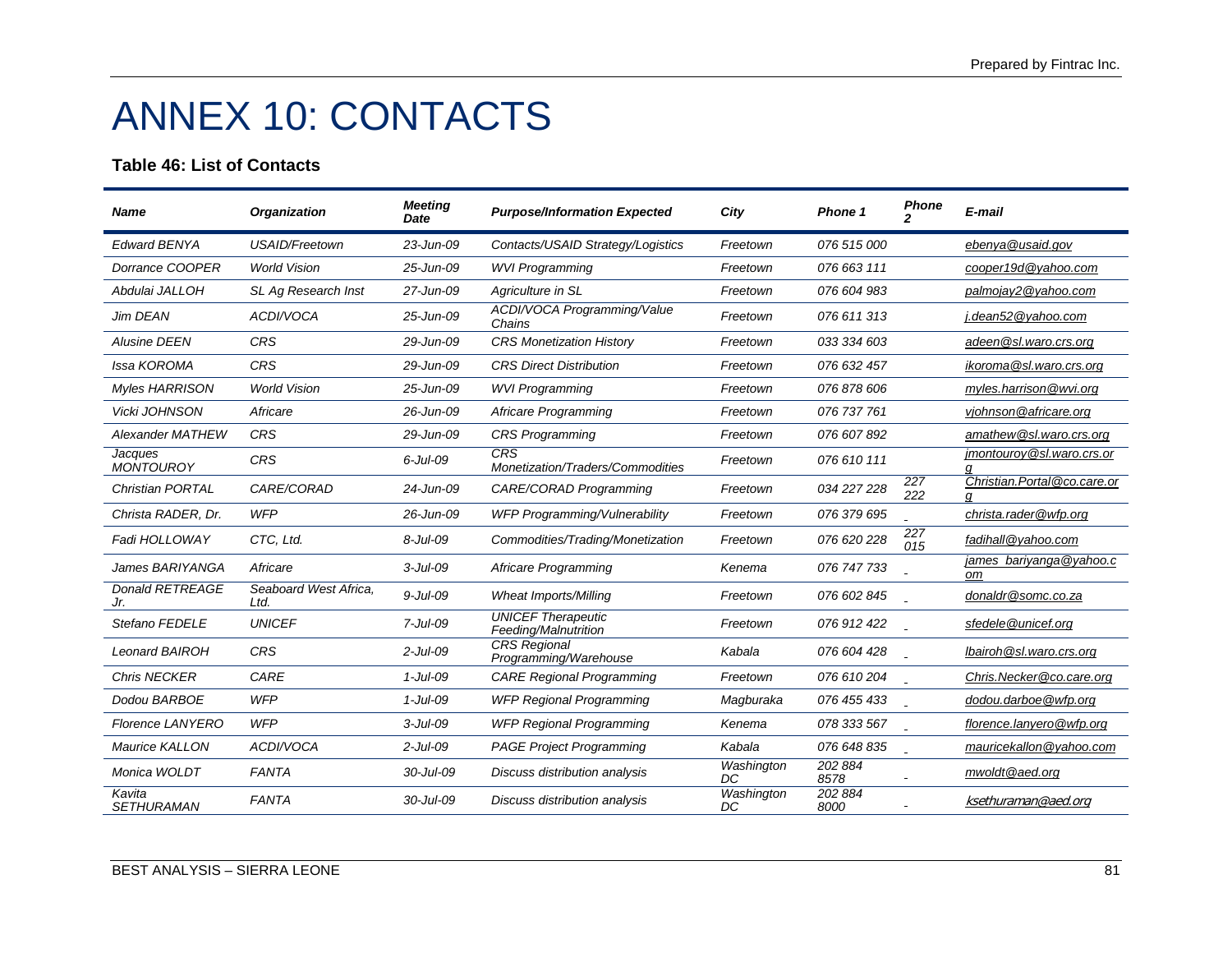# ANNEX 11: NATIONAL POLICY

Major sector reforms are at an advanced stage and progress has been made in strengthening accountability and transparency, anti-corruption strategies, monitoring of service delivery, and devolution of government authority to local councils through the following Acts:

- The Anti-Corruption Act, 2000: Being an Act to provide for the prevention of corrupt practices and for related matters.
- The National Commission for Privatization Act, 2002: Being an Act to establish the National Commission for Privatization to be responsible for the privatization and reform of public enterprises, to amend certain laws relating to public enterprises and to provide for other related matters.
- Investment Promotion Act, 2004: Being an Act to promote and attract private investment both domestic and foreign for the development of production and manufacturing activities, to improve exports and provide employment opportunities, and generally to create an environment conducive for investment and to provide for other related matters.
- Local Government Act, 2004`: Being an Act to consolidate with amendments, the law on local government, and to provide for the decentralization and devolution of functions, powers and services to local councils and for other matters connected therewith.
- Public Procurement Act, 2004: Being an Act to establish the National Public Procurement Authority, to regulate and harmonize public procurement process in the public service, to decentralize public procurement to procuring entities, to promote economic development, including capacity building in the field of public procurement by ensuring value for money in public expenditures and the participation in public procurement by qualified suppliers, contractors, consultants and other qualified providers of goods, works and services and to provide for other related matters.
- The Lands Commission Act, 2005: Being an Act to establish the lands commission to be responsible for granting rights to use state lands vested in the State, to regulate the uses to which public lands are to be put, and to provide for other related matters.

## **Import duty, Sales tax and Excise:** See attachment currently published in newspapers in the country.

The current Minister of Agriculture, Forestry and Food Security has a vision for the agricultural sector to serve as the engine for overall economic growth in the Sierra Leone. With that in mind, he has developed the following policy objectives: a) increase agricultural productivity; b) diversify production of agricultural products; c) improve research and the extension delivery system; d) promote effective and efficient utilization of resources and sector coordination; and, e) oversee cross-cutting issues.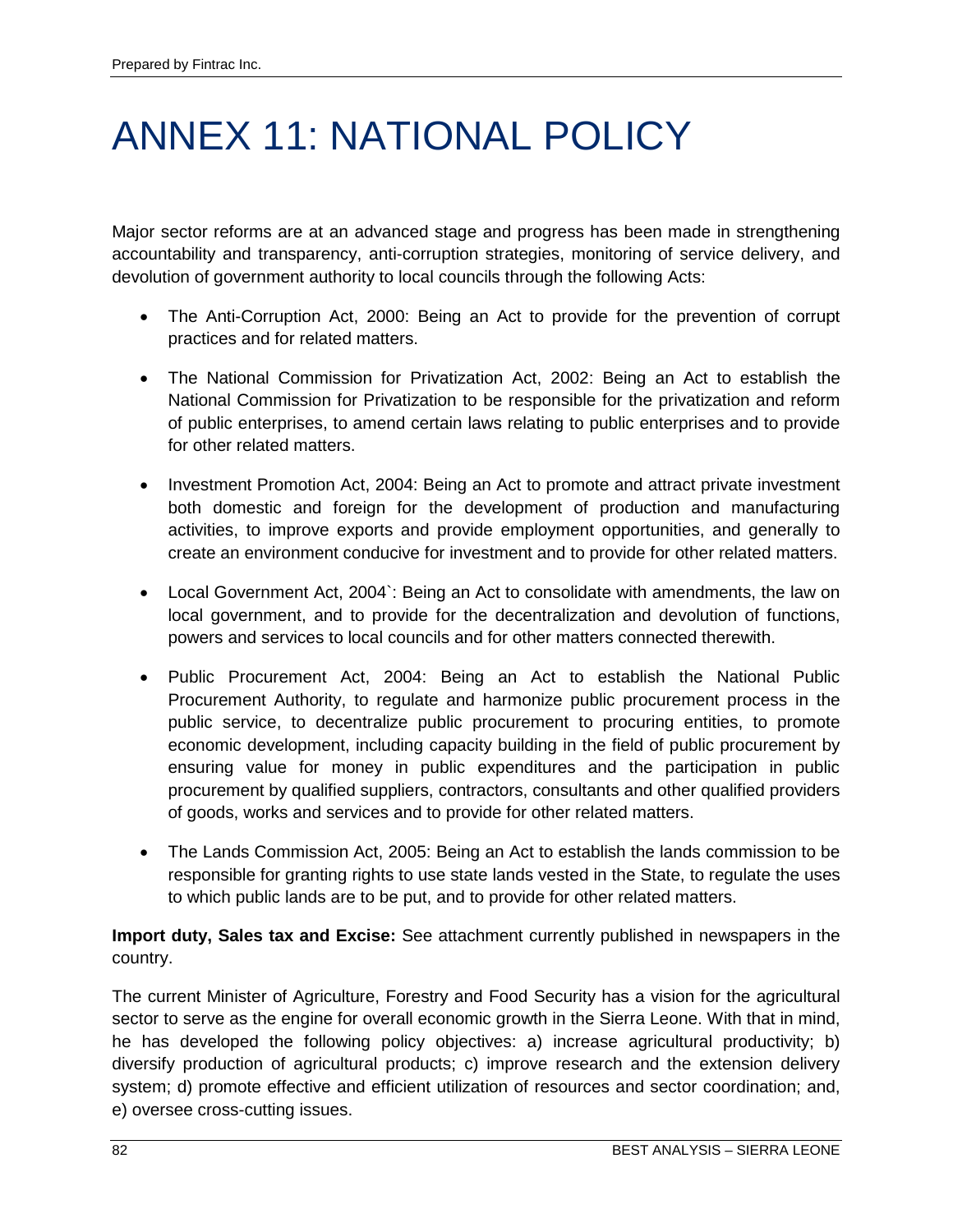Three programs have been developed to solicit private sector involvement in agriculture, as follows:

- Establish a system to supply essential inputs to farmers and provide outlets for farm output in rural and urban communities through a network of actors, including ABCs, trained stockists, wholesalers and importers, etc.
- Add value addition by establishing agro-industrial processing facilities, employing appropriate technologies, and developing an organized market for domestic agricultural products; and,
- Financing large, medium and small scale investments

Sierra Leone has submitted a draft National Rice Development Strategy (NRDS) under the Coalition for African Rice Development (CARD), an initiative supported by the government of Japan. The goal of the Sierra Leone NRDS is to lay out a framework for significant increases in rice production in order to contribute to the improvement of food security and economic development in Sierra Leone.

The specific objectives of the NRDS are to:

- Ensure an increase in the sustainable productivity and production of rice in Sierra Leone;
- Promote appropriate post-harvest handling, processing and marketing of rice;
- Develop appropriate infrastructure for rice production and marketing; and,
- Improve the capacity of stakeholders and institutions involved in the rice sector.

According to the draft NRDS, the strategy for increasing rice production is two pronged: 1) increase the area cultivated, mainly in the lowlands where there is much under-utilized capacity; and, 2) increase productivity per unit area in all ecosystems. (Area expansion will mainly be in the inner valley swamps, due to their existence in all parts of the country and their potential for sustainable production. The goal of the GOSL is to achieve rice self sufficiency by 2013. This objective can be met by a combination of extending the area under production to 830,000 ha and increasing the yield to an average of 2 metric tons per hectare.

The table below summarizes the key policy issues affecting agriculture in Sierra Leone.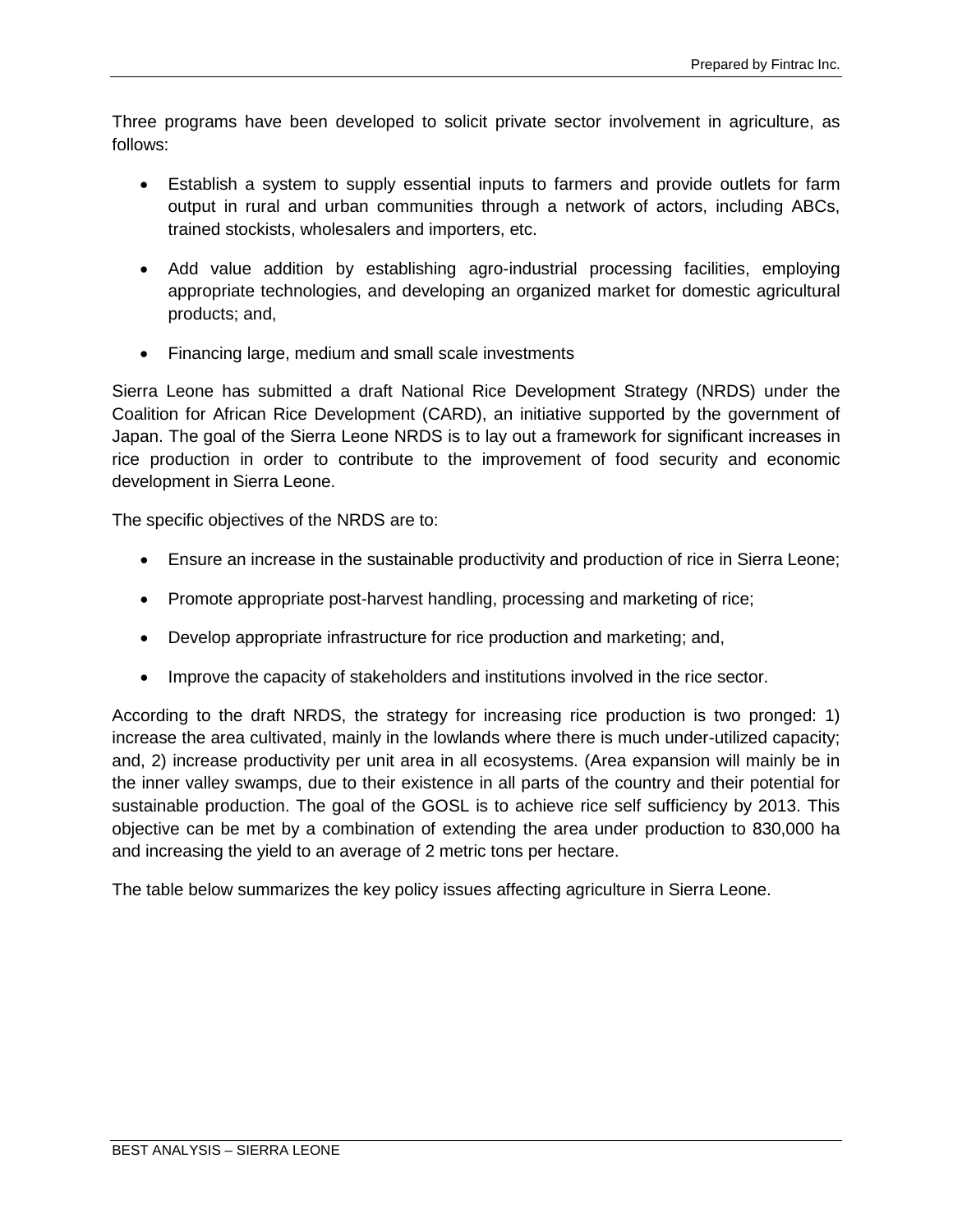| AREA                                  | <b>POLICY</b>                              | <b>PRACTICE</b>                                                                                                            | <b>IMPLICATIONS</b>                                                                                                  |  |  |
|---------------------------------------|--------------------------------------------|----------------------------------------------------------------------------------------------------------------------------|----------------------------------------------------------------------------------------------------------------------|--|--|
| <b>TRADE &amp; MARKETING POLICIES</b> |                                            |                                                                                                                            |                                                                                                                      |  |  |
|                                       | <b>Export promotion</b>                    | <b>Establishment of the Sierra Leone</b><br><b>Investment and Export Promotion Agency</b><br>(SLIEPA)                      | Potential boost to local exports                                                                                     |  |  |
| <b>Import and Export</b>              | <b>Export restriction</b>                  | Periodic imposition of export ban on major<br>food products particularly rice and palm oil<br>to prevent increasing prices | Violation of free movement of<br>goods in ECOWAS states and<br>disincentive to increase local<br>production          |  |  |
|                                       | Pricing                                    | No price control                                                                                                           | Potential for high prices when<br>supply can be manipulated by few<br>suppliers                                      |  |  |
| <b>INPUT POLICIES</b>                 |                                            |                                                                                                                            |                                                                                                                      |  |  |
| <b>Input supply</b>                   | Provision of free<br>inputs                | Planting materials and fertilizer are<br>provided for resource poor farmers                                                | Farmers will develop dependency<br>habit and input sellers are often<br>undermined. Quality of input not<br>assured. |  |  |
| <b>Subsidy</b>                        | Liberalized (no<br>subsidy)                | Cooperative fertilizer sold at market price                                                                                | Supply is limited by the purchasing<br>power of the buyers                                                           |  |  |
| <b>MACRO POLICIES</b>                 |                                            |                                                                                                                            |                                                                                                                      |  |  |
|                                       |                                            | Reviewing the legal and regulatory<br>framework for public financial<br>management                                         |                                                                                                                      |  |  |
| <b>Improving the</b>                  | Strengthening                              | Improving budget planning and execution                                                                                    | Improved management of                                                                                               |  |  |
| delivery of public<br>services        | <b>Public Financial</b><br>management      | Extending the coverage of the integrated<br>Financial management Systems (IFMIS)                                           | resources and delivery of desired<br>outputs.                                                                        |  |  |
|                                       |                                            | Strengthening the Public procurement                                                                                       |                                                                                                                      |  |  |
|                                       |                                            | Implementing Public Expenditure Tracking<br>Surveys                                                                        |                                                                                                                      |  |  |
|                                       |                                            | Improve the efficiency of operations of<br>commercial banks                                                                |                                                                                                                      |  |  |
|                                       | <i>Improve access to</i><br>finance        | Improving the outreach and regulatory<br>environment for microfinance institutions                                         | Increased access to funds for the<br>implementation of projects and<br>programs.                                     |  |  |
|                                       |                                            | Improving the laws, regulations and<br>oversight institutions in the financial sector                                      |                                                                                                                      |  |  |
|                                       | Improving the                              | Drafting of intellectual property law.                                                                                     | compliance with international<br>standards                                                                           |  |  |
| Improving the<br>investment climate   | legal and<br>regulatory<br>environment for | Enacting Acts relating to Companies,<br>Bankruptcy and Commercial use of land                                              | Better framework for the operations<br>of companies                                                                  |  |  |
|                                       | business                                   | Review labor laws                                                                                                          | Improved conditions of service for<br>workers                                                                        |  |  |
|                                       | Improving physical                         | Establishing an emergency power<br>program to provide reliable energy to<br>Freetown.                                      | Diversion of resources to electricity<br>and only the city                                                           |  |  |
|                                       | infrastructure                             | Completion of Bumbuna HEP and<br>construction of major roads                                                               | Reduction in fuel bill and cost of<br>electricity for the consumers                                                  |  |  |

# **Table 47: Summary of Policy Issues Affecting Agriculture**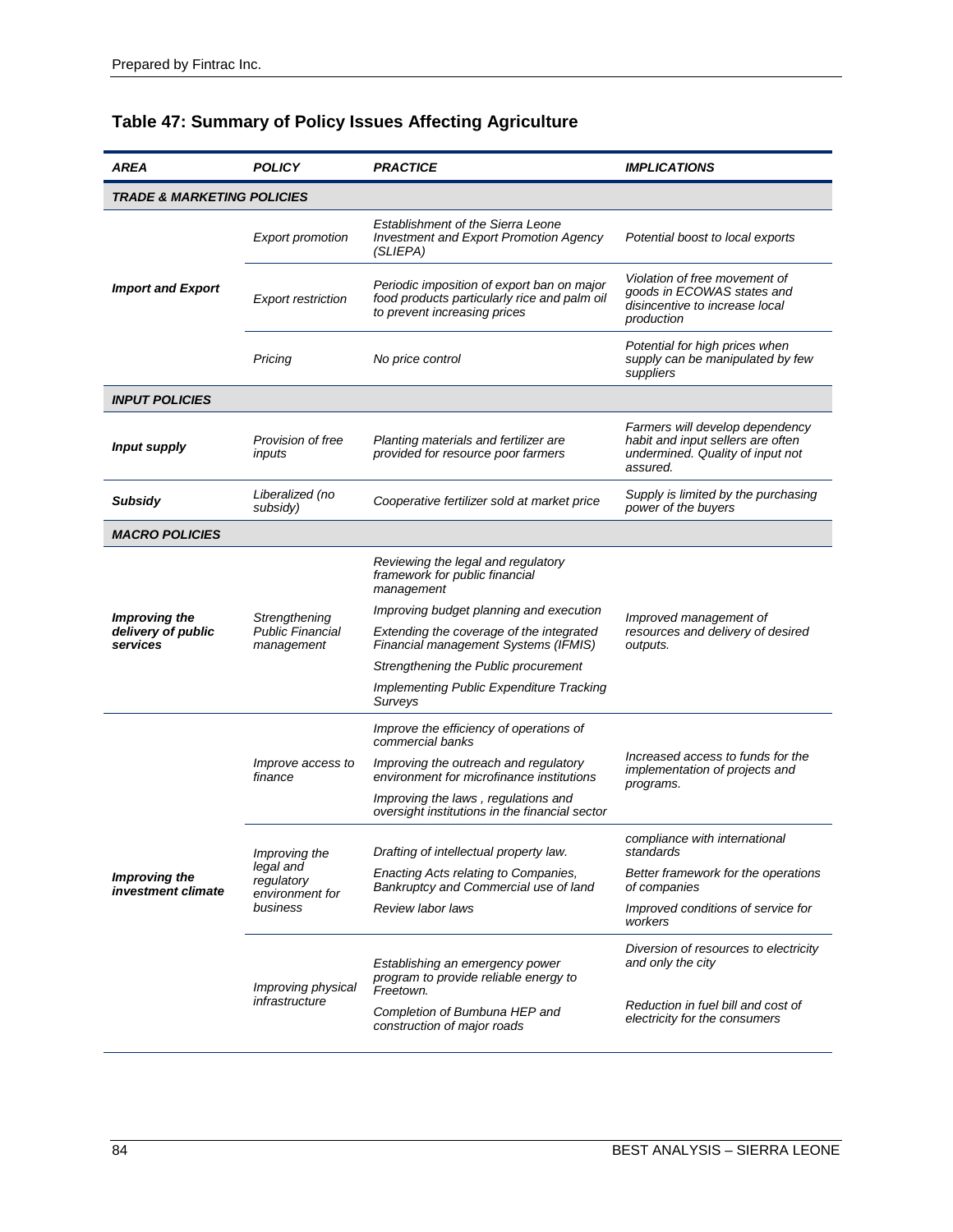| <b>AREA</b>                                 | <b>POLICY</b>                                                                                                                                                                                                                  | <b>PRACTICE</b>                                                                                                                                           | <b>IMPLICATIONS</b>                                                                                                                            |  |  |
|---------------------------------------------|--------------------------------------------------------------------------------------------------------------------------------------------------------------------------------------------------------------------------------|-----------------------------------------------------------------------------------------------------------------------------------------------------------|------------------------------------------------------------------------------------------------------------------------------------------------|--|--|
| <b>Monetary and</b><br><b>Exchange rate</b> | Strengthen<br>monetary policy<br>framework to limit<br>the threat of<br>higher inflation                                                                                                                                       | Bank of Sierra Leone will utilize stocks of<br>additional securities to mop excess<br>liquidity in the financial market through<br>open market operations | Reserve money is projected to<br>grown at 11.6 percent sufficient to<br>accommodate the continues strong<br>expansion of private sector credit |  |  |
|                                             | Increase<br>exchange rate<br>flexibility to allow<br>for appropriate<br>exchange rate<br>responses to<br>external shocks                                                                                                       | Bank of Sierra Leone to participate in the<br>foreign exchange market also as a buyer<br>not only as a seller                                             | This would allow the BSL to more<br>actively manage its foreign<br>exchange reserves                                                           |  |  |
| <b>Revenue and Tax</b><br>policies          | <i>Improve tax</i><br>administration and<br>broaden tax base                                                                                                                                                                   | Introduce the General services Tax                                                                                                                        | To address some of the<br>controversial tax related issues<br>faced by domestic industries                                                     |  |  |
|                                             | To qualify for duty free all NGOs must<br>provide the ministry of finance with their<br>Duty free<br>work plans for the ensuing year, quarterly<br>reports of their activities, and schedule of<br>yearly import requirements. |                                                                                                                                                           | Increased accountability                                                                                                                       |  |  |
| <b>STRATEGIC FRAMEWORK</b>                  |                                                                                                                                                                                                                                |                                                                                                                                                           |                                                                                                                                                |  |  |
| <b>Decentralization</b>                     | Devolution of<br>authority to local<br>councils                                                                                                                                                                                | Phased devolution of designated<br>components and staff.                                                                                                  | Delay in the implementation of the<br>devolution process and delivery of<br>desired results                                                    |  |  |
| <b>Commercialization</b><br>of Agriculture  | Agriculture as the<br>engine of<br>economic growth                                                                                                                                                                             | Inadequate funding to ensure that<br>agriculture becomes the engine of<br>economic growth                                                                 | The desired results may not be<br>realized                                                                                                     |  |  |
| <b>Land tenure</b>                          | Improved access<br>to land by large<br>scale commercial<br>farmers                                                                                                                                                             | Appropriate laws not yet in place. Access<br>to desired large tracts of land remains a<br>challenge.                                                      | Participation of large scale farmers<br>and anticipated contribution to<br>production may not be achieved.                                     |  |  |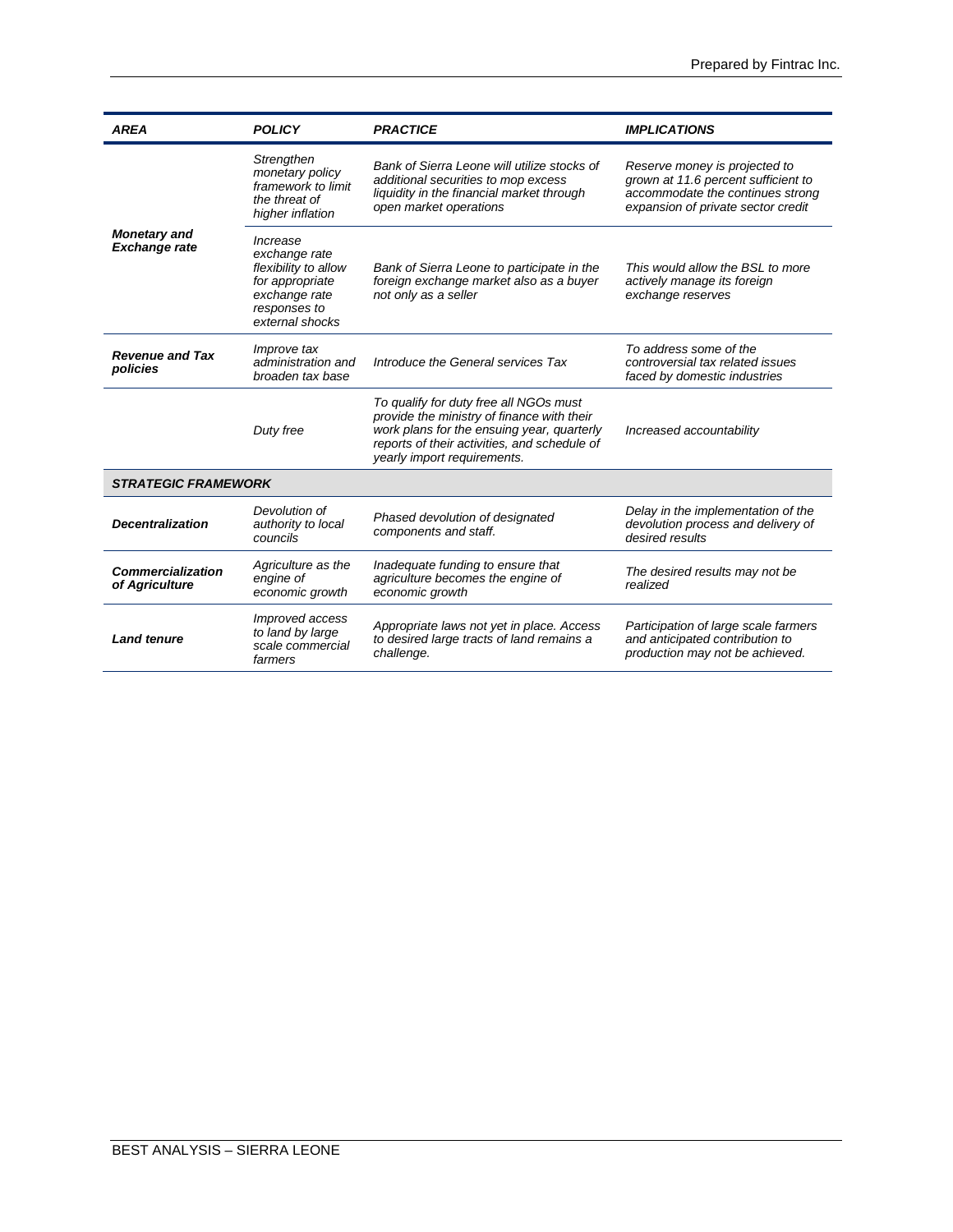# ANNEX 12: STORAGE CAPACITY

Table 48 shows current Title II Awardees' in-country capacity of storing commodities. The total available capacity is 8,350 metric tons.

| Awardee      | Location                              | Capacity (MT) | <b>Ownership</b> | <b>Comment</b>                                                                                                                  |
|--------------|---------------------------------------|---------------|------------------|---------------------------------------------------------------------------------------------------------------------------------|
| Africare     | Daru, Kailahun                        | 250           | Private          | <b>Rented by Africare</b>                                                                                                       |
| CARE         | Makeni, Bombali District              | 450           | Private          | <b>Rented by CARE</b>                                                                                                           |
| CARE         | Kabala, Koinadugu                     | 500           | Private          | <b>Rented by CARE</b>                                                                                                           |
| <b>CRS</b>   | Freetown                              | 4,000         | Private          | Two warehouses that serve as<br>central stores to hold commodity for<br>onward shipment to CORAD<br>members' stores up-country. |
| <b>CRS</b>   | Kabala, Koinadugu<br><b>District</b>  | 300           | Private          | <b>Rented by CRS</b>                                                                                                            |
| <b>CRS</b>   | Segbwema, Kailahun<br><b>District</b> | 350           | Private          | <b>Rented by CRS</b>                                                                                                            |
| WVI          | Kono, Kono District                   | 2,500         | Private          | Rented by WVI                                                                                                                   |
| <b>TOTAL</b> |                                       | 8,350         |                  |                                                                                                                                 |

### **Table 48: Warehouses Used by the Awardees**

*Source: Awardees*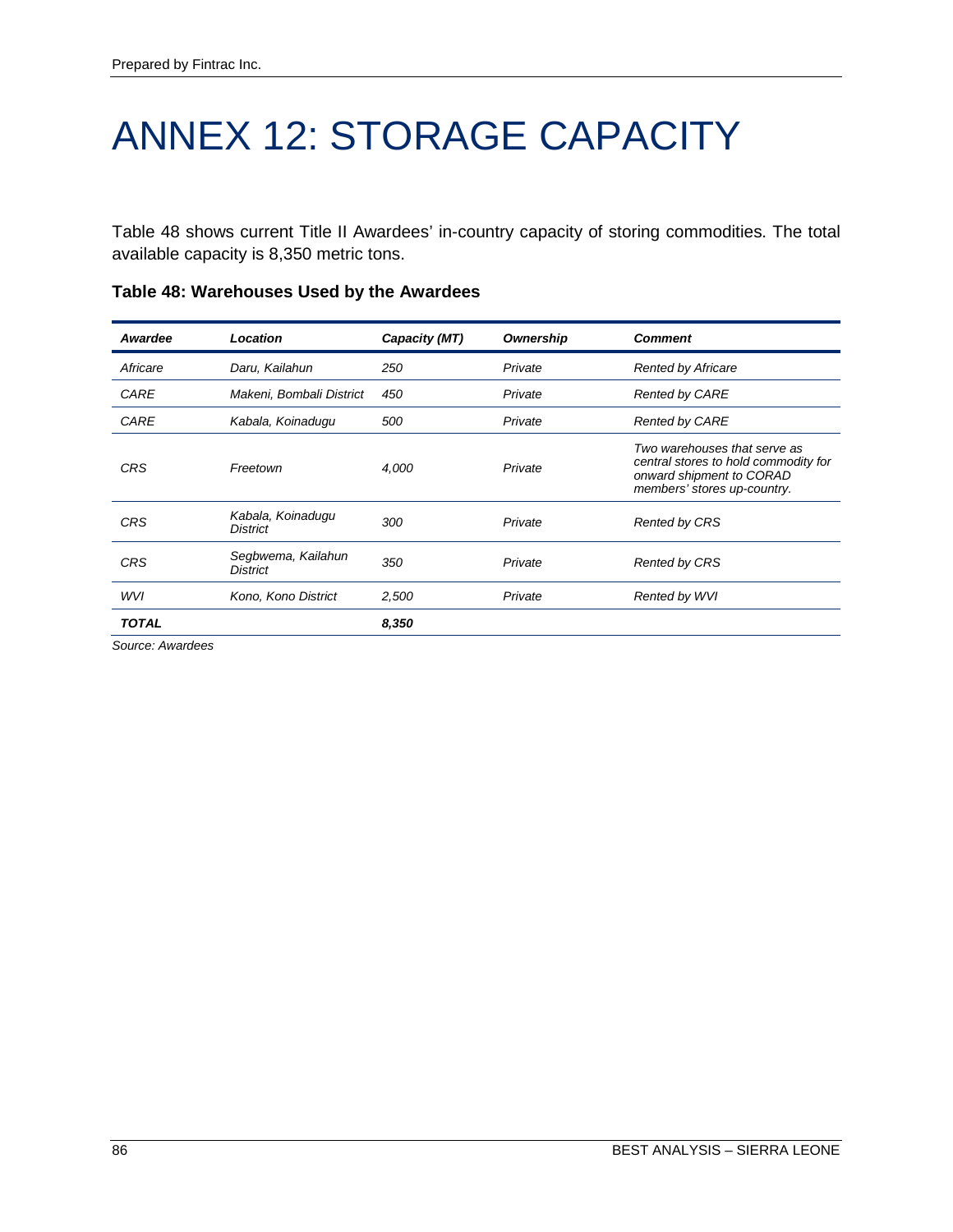# ANNEX 13: TITLE II SIERRA LEONE PROGRAMMING DESCRIPTION

CORAD will undergo changes in membership, leadership and management roles for the upcoming FY2010 MYAP cycle, if for no other reason than the fact that CARE has opted out of the consortium, given a CARE headquarters policy decision prohibiting participation in the monetization of food aid commodities.

A general description of consortium functions and activities conducted by each Awardee, only insofar as they pertain to CORAD or Title II food aid programming, follows:

## **Africare**

Africare manages LEAD Project activities in the District of Kailahun. While the other consortium members restrict their projects and activities to a relatively limited palette of sectors, Africare implements activities in agriculture, health and nutrition, youth empowerment, water and sanitation, micro-enterprise development, and natural resource management. Africare is also planning to implement a school feeding program with the support of WFP (see below).

## **CARE**

CARE is the lead agency for CORAD and is responsible for overall consortium coordination and compliance. Interestingly, while CRS serves as the consortium Commodity Manager, CARE prepares the Calls-Forward. CARE operates geographically in the Districts of Bombali, Koinadugu, and Tonkolili, managing LEAD projects that focus on youth empowerment and micro-enterprise activities.

### **Catholic Relief Services**

From the standpoint of the commodity, Catholic Relief Services (CRS) is the most important member of CORAD as they serve as the Commodity Manager for all Title II commodities imported, monetized, and direct-distributed by the consortium. The bills of lading for arriving food shipments are signed over by CARE to CRS who clears the shipment(s) and either sells, i.e. monetizes, the commodity or has it transported to its central warehouses in Freetown where it is stored and then forwarded by CRS in installments to the regional warehouses of the consortium members. From that point in the food aid delivery chain, i.e., the regional warehouse of the consortium member, each consortium member assumes responsibility for moving the commodity to the final distribution point and arranging for its distribution, etc.

In addition to participation in CORAD and implementing LEAD Project activities in the Districts of Kailahun, Koinadugu, and Tonkolili, CRS manages a USDA-supported McGovern-Dole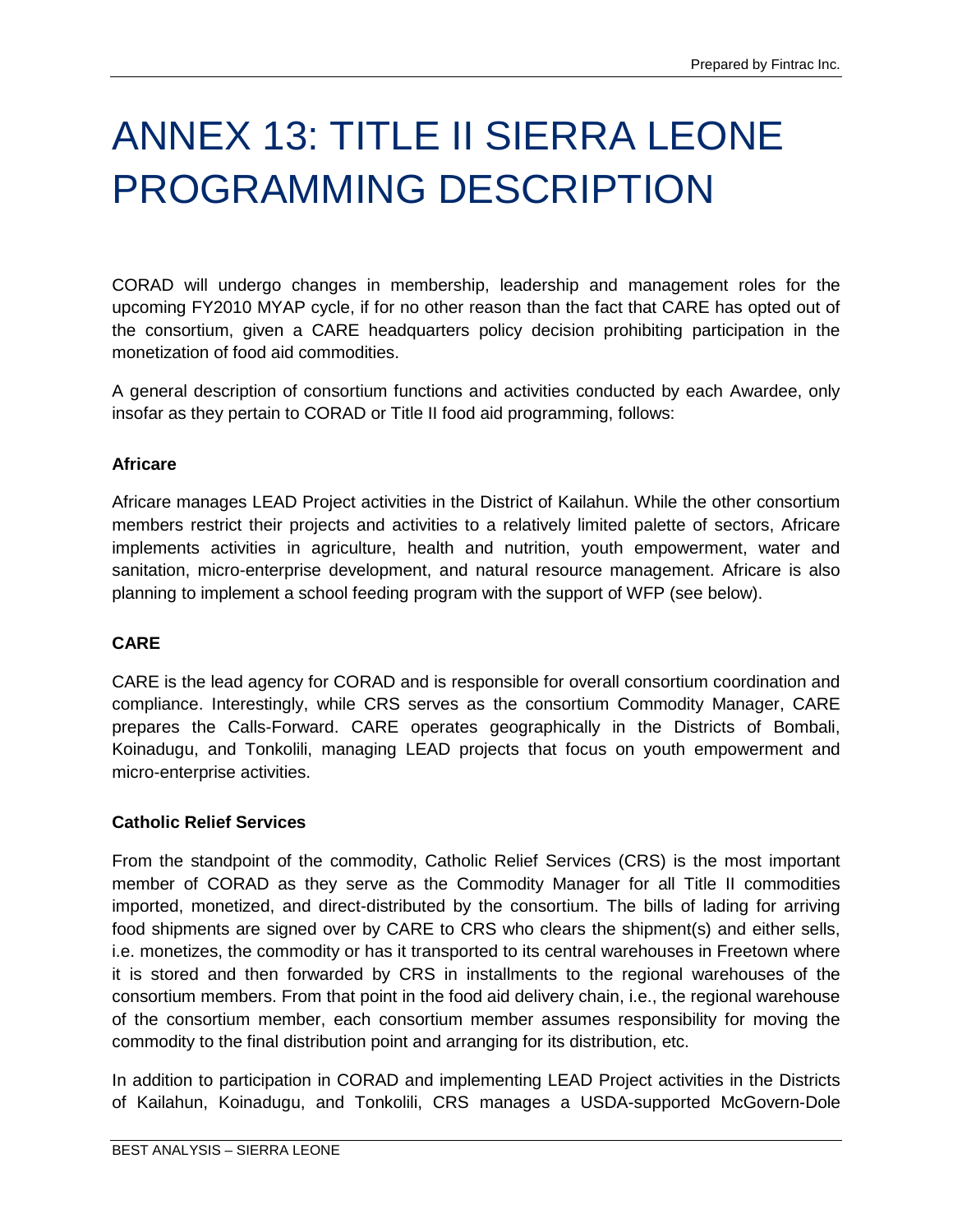International Food for Education and Child Nutrition Program (Food for Education) (FFE), in four (4) chiefdoms of Koinadugu District for approximately 36,800 beneficiaries. That program, which entails delivery of a take-home ration for girls attending school and a prepared breakfast and lunch for all children in attendance, is scheduled to operate during the period FY2009-2011.

### **World Vision International**

World Vision International (WVI) operates in the District of Kono, seriously damaged by the war, and has responsibility for CORAD higher-level M&E (monitoring and evaluation), specifically, the coordination of reporting on the achievement of intermediate results (IRs) at the consortium level. WVI focuses CORAD-supported LEAD Project activities on the health sector.

In addition to its activities under CORAD, WVI manages a World Food Programme-supported school-feeding and HIV/AIDS life-skills project in all fourteen (14) chiefdoms of Kono. That program provides a ration to 90,000 beneficiaries, including schoolchildren and persons living with HIV/AIDS (PLWHIVAIDS). Its duration is September 2007-September 2009, with the possibility of extension through December 2009.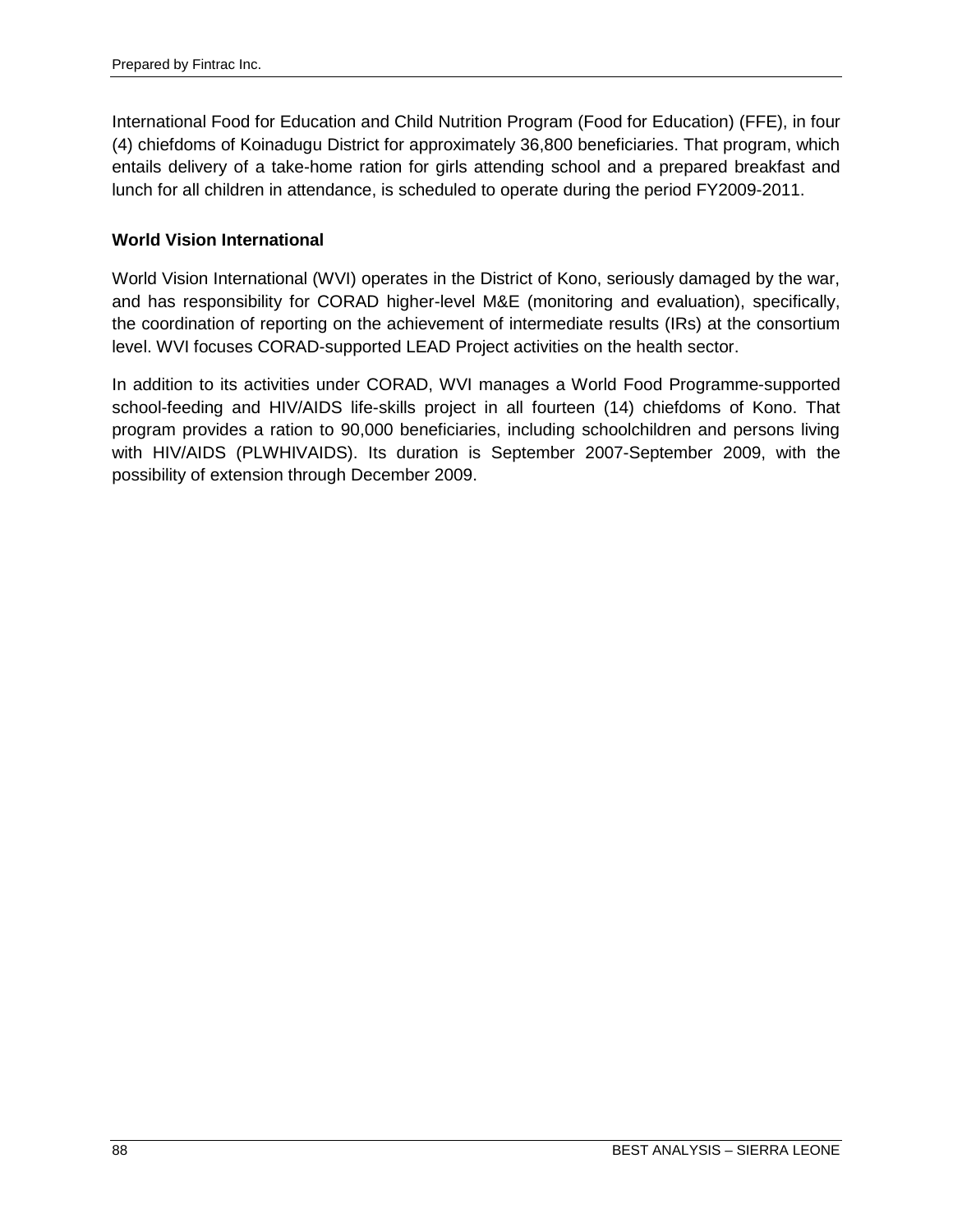# ANNEX 14: TRANSPORTATION

Contracts between CRS, on behalf of the CORAD consortium, and truckers list the prices currently paid for hauling one metric ton of food aid commodity from the CRS central warehouses in Freetown to various points in Sierra Leone as ranging from \$20.97 (Lunsar) to \$67.74 (Mattru Jong). For more information about rates, please see the following:

- Makeni \$31.61
- Daru \$66.12
- Segbwema \$64.52
- Mattru Jong \$67.74
- Bumbuna \$29.03
- Lunsar \$20.97
- Bo \$35.48
- Pujehun \$56.45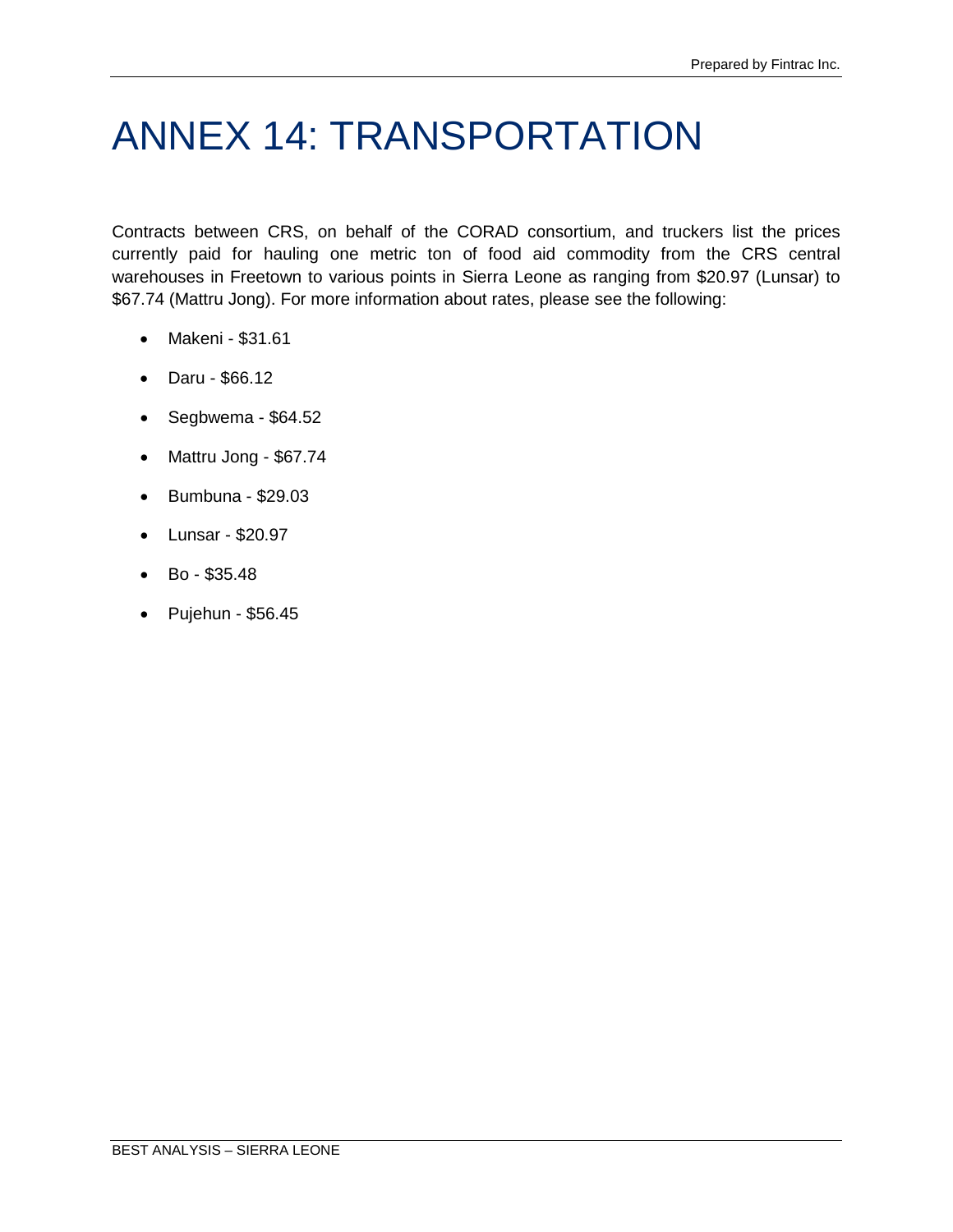# ANNEX 15: FOOD AID STRATEGY AND POLICY

Sierra Leone is well organized in terms of coordination of food aid related activities. The Committee on Food Aid (CFA) has a Food Aid Strategy and Policy, adopted in May 2002, which outlines the currents strategies of all major food aid agencies. In order to better implement food programs, to prevent duplication of assistance, and to ensure the full coverage of the country, geographical areas are assigned to the four major food aid agencies, namely World Food Programme (WFP), World Vision (WVI), CARE and Catholic Relief Services (CRS).

To contribute to the 1998 government-defined goal of achieving near self-sufficiency in food production, CFA priorities are, among others, to:

- meet the immediate food needs of vulnerable people
- support farm family resettlement and rehabilitation of infrastructure
- reinforce the transitions from relief to rehabilitation to sustainable development
- monitor the impact of food aid to avoid distortion of local agriculture and markets

The Food Aid Strategy outlines the following basic consensual strategies for Sierra Leone:

- Emergency Response
- Vulnerable Group Feeding
- Food for Work
- Emergency School Feeding
- Food for Training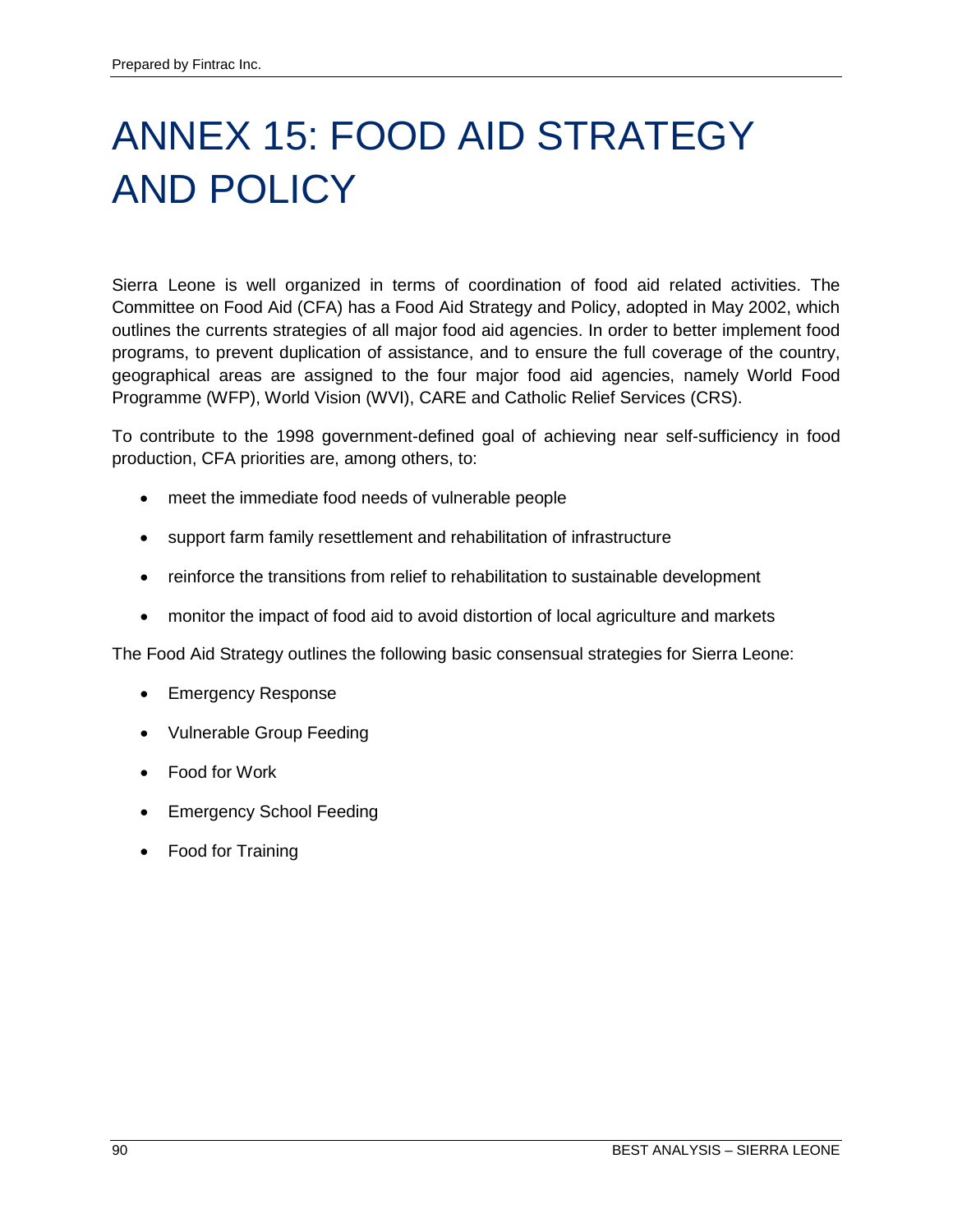# ANNEX 16: DETAILED IPP CALCULATION FOR RICE

| Date          | Commodity<br>Price | Ocean<br>freight | Insurance  | CIF<br>Freetown | <b>IPP</b> | Prices<br>Achieved | Price<br>Achieved as<br>% of IPP |
|---------------|--------------------|------------------|------------|-----------------|------------|--------------------|----------------------------------|
|               | \$/MT              | \$/MT            | \$/MT      | \$/MT           | \$/MT      | \$/MT              |                                  |
|               | <b>USD</b>         | <b>USD</b>       | <b>USD</b> | <b>USD</b>      | <b>USD</b> | <b>USD</b>         |                                  |
| Jan-04        | 203.00             | 71.67            | 2.03       | 276.70          | 276.70     |                    |                                  |
| Feb-04        | 212.25             | 74.69            | 2.12       | 289.06          | 289.06     |                    |                                  |
| Mar-04        | 237.50             | 76.22            | 2.38       | 316.09          | 316.09     |                    |                                  |
| Apr-04        | 238.50             | 75.52            | 2.39       | 316.41          | 316.41     |                    |                                  |
| May-04        | 241.00             | 73.36            | 2.41       | 316.77          | 316.77     | 346.86             | 110%                             |
| Jun-04        | 244.00             | 69.94            | 2.44       | 316.38          | 316.38     |                    |                                  |
| Jul-04        | 244.00             | 68.45            | 2.44       | 314.89          | 314.89     |                    |                                  |
| Aug-04        | 232.00             | 70.39            | 2.32       | 304.71          | 304.71     |                    |                                  |
| Sep-04        | 231.00             | 70.69            | 2.31       | 304.00          | 304.00     |                    |                                  |
| <b>Oct-04</b> | 224.00             | 71.81            | 2.24       | 298.05          | 298.05     |                    |                                  |
| <b>Nov-04</b> | 220.00             | 71.78            | 2.20       | 293.98          | 293.98     |                    |                                  |
| Dec-04        | 230.00             | 72.15            | 2.30       | 304.45          | 304.45     |                    |                                  |
| Jan-05        | 244.00             | 70.64            | 2.44       | 317.08          | 317.08     |                    |                                  |
| Feb-05        | 245.00             | 70.98            | 2.45       | 318.43          | 318.43     |                    |                                  |
| Mar-05        | 245.00             | 73.68            | 2.45       | 321.13          | 321.13     |                    |                                  |
| Apr-05        | 243.00             | 74.08            | 2.43       | 319.51          | 319.51     |                    |                                  |
| May-05        | 235.00             | 73.38            | 2.35       | 310.73          | 310.73     |                    |                                  |
| <b>Jun-05</b> | 239.00             | 71.93            | 2.39       | 313.32          | 313.32     | 350.88             | 112%                             |
| <b>Jul-05</b> | 238.00             | 69.92            | 2.38       | 310.30          | 310.30     |                    |                                  |
| Aug-05        | 236.00             | 68.34            | 2.36       | 306.70          | 306.70     |                    |                                  |
| <b>Sep-05</b> | 234.00             | 69.58            | 2.34       | 305.92          | 305.92     |                    |                                  |
| <b>Oct-05</b> | 225.00             | 69.46            | 2.25       | 296.71          | 296.71     |                    |                                  |
| <b>Nov-05</b> | 223.00             | 68.57            | 2.23       | 293.80          | 293.80     |                    |                                  |
| <b>Dec-05</b> | 218.00             | 67.67            | 2.18       | 287.85          | 287.85     |                    |                                  |
| Jan-06        | 220.00             | 68.65            | 2.20       | 290.85          | 290.85     |                    |                                  |
| Feb-06        | 215.00             | 68.45            | 2.15       | 285.60          | 285.60     |                    |                                  |
| Mar-06        | 218.00             | 69.32            | 2.18       | 289.50          | 289.50     |                    |                                  |
| Apr-06        | 228.00             | 70.09            | 2.28       | 300.37          | 300.37     |                    |                                  |
| May-06        | 238.00             | 70.44            | 2.38       | 310.82          | 310.82     |                    |                                  |
| Jun-06        | 239.00             | 71.30            | 2.39       | 312.69          | 312.69     |                    |                                  |
| Jul-06        | 247.00             | 72.43            | 2.47       | 321.90          | 321.90     | 355.21             | 110%                             |
| Aug-06        | 248.00             | 74.39            | 2.48       | 324.87          | 324.87     |                    |                                  |
| Sep-06        | 237.00             | 75.30            | 2.37       | 314.67          | 314.67     |                    |                                  |
| <b>Oct-06</b> | 224.00             | 75.16            | 2.24       | 301.40          | 301.40     |                    |                                  |

## **Table 49: Import Parity Price for Pakistani 25% Broken, FOB Karachi\***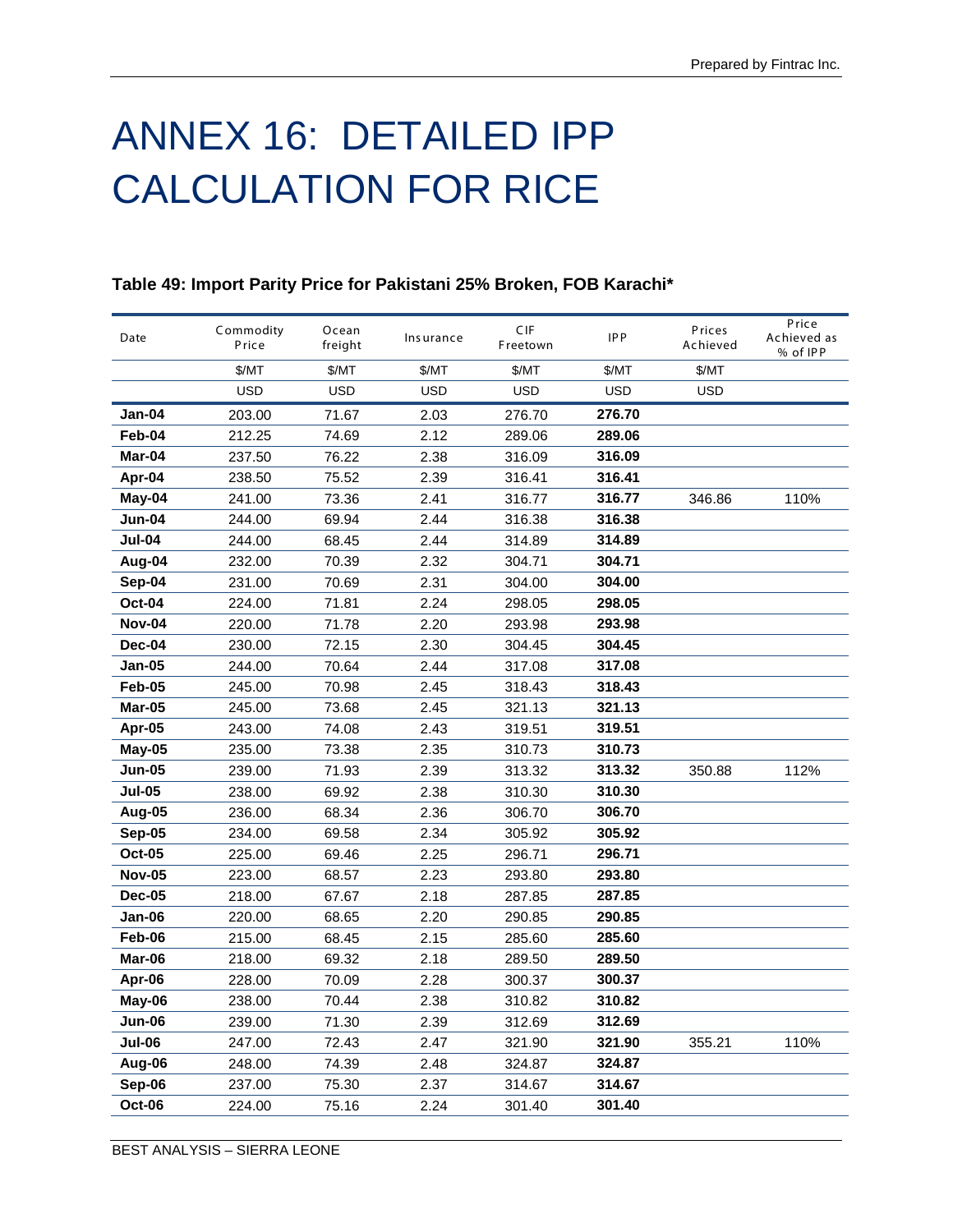| Date          | Commodity<br>Price | Ocean<br>freight | Insurance  | CIF<br>Freetown                           | <b>IPP</b> | Prices<br>Achieved | Price<br>Achieved as<br>% of IPP |
|---------------|--------------------|------------------|------------|-------------------------------------------|------------|--------------------|----------------------------------|
|               | \$/MT              | \$/MT            | \$/MT      | \$/MT                                     | \$/MT      | \$/MT              |                                  |
|               | USD                | <b>USD</b>       | <b>USD</b> | <b>USD</b>                                | <b>USD</b> | <b>USD</b>         |                                  |
| <b>Nov-06</b> | 221.00             | 74.64            | 2.21       | 297.85                                    | 297.85     |                    |                                  |
| Dec-06        | 227.00             | 75.16            | 2.27       | 304.43                                    | 304.43     |                    |                                  |
| Jan-07        | 233.00             | 75.31            | 2.33       | 310.64                                    | 310.64     |                    |                                  |
| Feb-07        | 249.00             | 75.71            | 2.49       | 327.20                                    | 327.20     |                    |                                  |
| Mar-07        | 264.00             | 77.23            | 2.64       | 343.87                                    | 343.87     |                    |                                  |
| Apr-07        | 263.00             | 79.39            | 2.63       | 345.02                                    | 345.02     |                    |                                  |
| $May-07$      | 273.00             | 84.04            | 2.73       | 359.77                                    | 359.77     |                    |                                  |
| Jun-07        | 292.00             | 84.03            | 2.92       | 378.95                                    | 378.95     |                    |                                  |
| <b>Jul-07</b> | 305.00             | 85.26            | 3.05       | 393.31                                    | 393.31     |                    |                                  |
| Aug-07        | 295.00             | 87.66            | 2.95       | 385.61                                    | 385.61     | 425.42             | 110%                             |
| Sep-07        | 300.00             | 92.83            | 3.00       | 395.83                                    | 395.83     |                    |                                  |
| <b>Oct-07</b> | 314.00             | 100.01           | 3.14       | 417.15                                    | 417.15     |                    |                                  |
| <b>Nov-07</b> | 350.00             | 102.95           | 3.50       | 456.45                                    | 456.45     |                    |                                  |
| <b>Dec-07</b> | 342.00             | 100.58           | 3.42       | 446.00                                    | 446.00     |                    |                                  |
| Jan-08        | 369.00             | 94.97            | 3.69       | 467.66                                    | 467.66     |                    |                                  |
| Feb-08        | 388.00             | 93.82            | 3.88       | 485.70                                    | 485.70     |                    |                                  |
| Mar-08        | 488.00             | 99.18            | 4.88       | 592.06                                    | 592.06     |                    |                                  |
| Apr-08        | 641.00             | 99.35            | 6.41       | 746.76                                    | 746.76     |                    |                                  |
| May-08        | 670.50             | 101.14           | 6.71       | 778.35                                    | 778.35     |                    |                                  |
| Jun-08        | 700.00             | 101.42           | 7.00       | 808.42                                    | 808.42     |                    |                                  |
| <b>Jul-08</b> | 620.00             | 101.45           | 6.20       | 727.65                                    | 727.65     |                    |                                  |
| Aug-08        | 508.00             | 95.32            | 5.08       | 608.40                                    | 608.40     |                    |                                  |
| Sep-08        | 472.00             | 89.59            | 4.72       | 566.31                                    | 566.31     |                    |                                  |
| <b>Oct-08</b> | 400.00             | 74.94            | 4.00       | 478.94                                    | 478.94     |                    |                                  |
| <b>Nov-08</b> | 342.00             | 64.36            | 3.42       | 409.78                                    | 409.78     |                    |                                  |
| Dec-08        | 330.00             | 64.23            | 3.30       | 397.53                                    | 397.53     |                    |                                  |
| Jan-09        | 342.00             | 64.38            | 3.42       | 409.80                                    | 409.80     |                    |                                  |
| Feb-09        | 353.00             | 66.73            | 3.53       | 423.26                                    | 423.26     |                    |                                  |
| Mar-09        | 350.00             | 66.67            | 3.50       | 420.17                                    | 420.17     |                    |                                  |
| Apr-09        | 360.00             | 65.62            | 3.60       | 429.22                                    | 429.22     |                    |                                  |
| May-09        | 360.00             | 68.01            | 3.60       | 431.61                                    | 431.61     |                    |                                  |
| Jun-09        | 340.00             | 70.10            | 3.40       | 413.50                                    | 413.50     |                    |                                  |
| Jul-09        | 340.00             | 71.00            | 3.40       | 414.40                                    | 414.40     |                    |                                  |
|               |                    |                  |            | average of price achieved relative to IPP |            |                    | 111%                             |

*Sources: FAO Rice Market Monitor, Fearnsearch, the Rice Trader, CRS*

*\* Note that this calculation is based on the price series for Pakistani 25% Broken as this rice dominates commercial imports and therefore would be the rice against which the US grade monetized rice would compete.*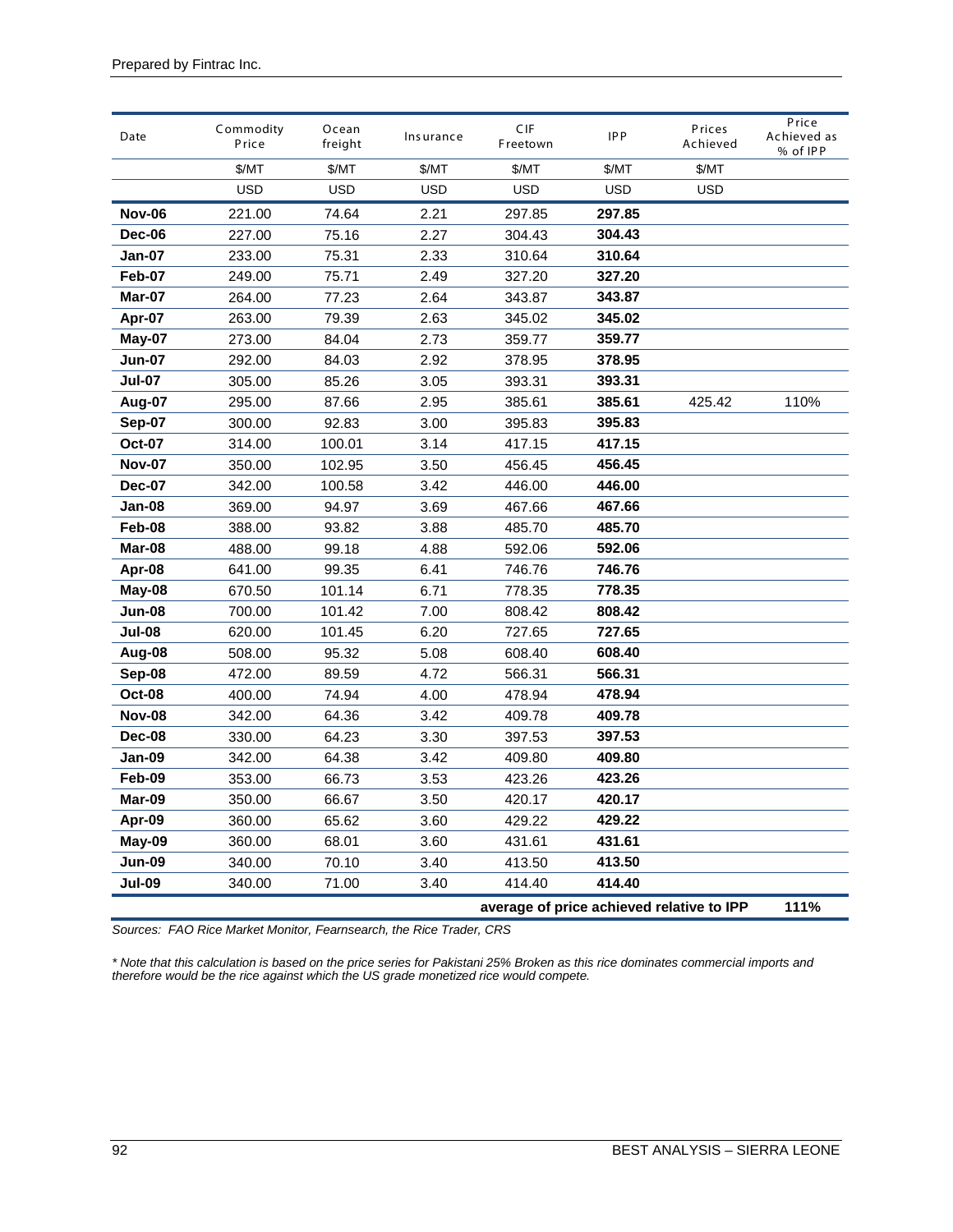# ANNEX 17: DETAILED IPP CALCULATION FOR WHEAT

| Date   | Commodity<br>Price | Ocean<br>freight | Insurance  | CIF<br>Freetown | <b>IPP</b> | Prices<br>Achieved | Price<br>Achieved as<br>% of IPP |
|--------|--------------------|------------------|------------|-----------------|------------|--------------------|----------------------------------|
|        | /MT                | /MT              | /MT        | /MT             | /MT        | /MT                |                                  |
|        | <b>USD</b>         | <b>USD</b>       | <b>USD</b> | <b>USD</b>      | <b>USD</b> | <b>USD</b>         |                                  |
| Jan-04 | 166.00             | 45.79            | 1.66       | 213.45          | 213.45     |                    |                                  |
| Feb-04 | 163.00             | 51.70            | 1.63       | 216.33          | 216.33     |                    |                                  |
| Mar-04 | 168.00             | 49.36            | 1.68       | 219.04          | 219.04     | 189.50             | 87%                              |
| Apr-04 | 168.00             | 43.53            | 1.68       | 213.21          | 213.21     |                    |                                  |
| May-04 | 164.00             | 37.42            | 1.64       | 203.06          | 203.06     |                    |                                  |
| Jun-04 | 155.00             | 36.19            | 1.55       | 192.74          | 192.74     |                    |                                  |
| Jul-04 | 152.00             | 38.90            | 1.52       | 192.42          | 192.42     |                    |                                  |
| Aug-04 | 143.00             | 37.42            | 1.43       | 181.85          | 181.85     |                    |                                  |
| Sep-04 | 152.00             | 38.90            | 1.52       | 192.42          | 192.42     |                    |                                  |
| Oct-04 | 152.00             | 42.15            | 1.52       | 195.67          | 195.67     |                    |                                  |
| Nov-04 | 158.00             | 45.92            | 1.58       | 205.50          | 205.50     |                    |                                  |
| Dec-04 | 155.00             | 49.04            | 1.55       | 205.59          | 205.59     |                    |                                  |
| Jan-05 | 154.00             | 49.73            | 1.54       | 205.27          | 205.27     |                    |                                  |
| Feb-05 | 151.00             | 52.19            | 1.51       | 204.70          | 204.70     |                    |                                  |
| Mar-05 | 152.00             | 53.18            | 1.52       | 206.70          | 206.70     | 168.00             | 81%                              |
| Apr-05 | 145.00             | 55.34            | 1.45       | 201.79          | 201.79     |                    |                                  |
| May-05 | 145.00             | 53.67            | 1.45       | 200.12          | 200.12     |                    |                                  |
| Jun-05 | 142.00             | 49.73            | 1.42       | 193.15          | 193.15     |                    |                                  |
| Jul-05 | 146.00             | 45.50            | 1.46       | 192.96          | 192.96     |                    |                                  |
| Aug-05 | 154.00             | 36.68            | 1.54       | 192.22          | 192.22     |                    |                                  |
| Sep-05 | 167.00             | 39.79            | 1.67       | 208.46          | 208.46     |                    |                                  |
| Oct-05 | 173.00             | 37.91            | 1.73       | 212.64          | 212.64     |                    |                                  |
| Nov-05 | 165.00             | 35.21            | 1.65       | 201.86          | 201.86     |                    |                                  |
| Dec-05 | 171.00             | 34.07            | 1.71       | 206.78          | 206.78     |                    |                                  |
| Jan-06 | 168.00             | 32.50            | 1.68       | 202.18          | 202.18     |                    |                                  |
| Feb-06 | 180.00             | 23.63            | 1.80       | 205.43          | 205.43     |                    |                                  |
| Mar-06 | 176.00             | 23.24            | 1.76       | 201.00          | 201.00     |                    |                                  |
| Apr-06 | 182.00             | 26.84            | 1.82       | 210.66          | 210.66     |                    |                                  |
| May-06 | 195.00             | 27.57            | 1.95       | 224.52          | 224.52     |                    |                                  |
| Jun-06 | 197.00             | 29.54            | 1.97       | 228.51          | 228.51     |                    |                                  |
| Jul-06 | 204.00             | 34.22            | 2.04       | 240.26          | 240.26     | $\star$            |                                  |
| Aug-06 | 194.00             | 36.93            | 1.94       | 232.87          | 232.87     |                    |                                  |
| Sep-06 | 201.00             | 47.07            | 2.01       | 250.08          | 250.08     |                    |                                  |
| Oct-06 | 215.00             | 51.95            | 2.15       | 269.10          | 269.10     |                    |                                  |

## **Table 50: Import Parity Price Calculation for US Hard Red Winter Wheat, FOB US Gulf**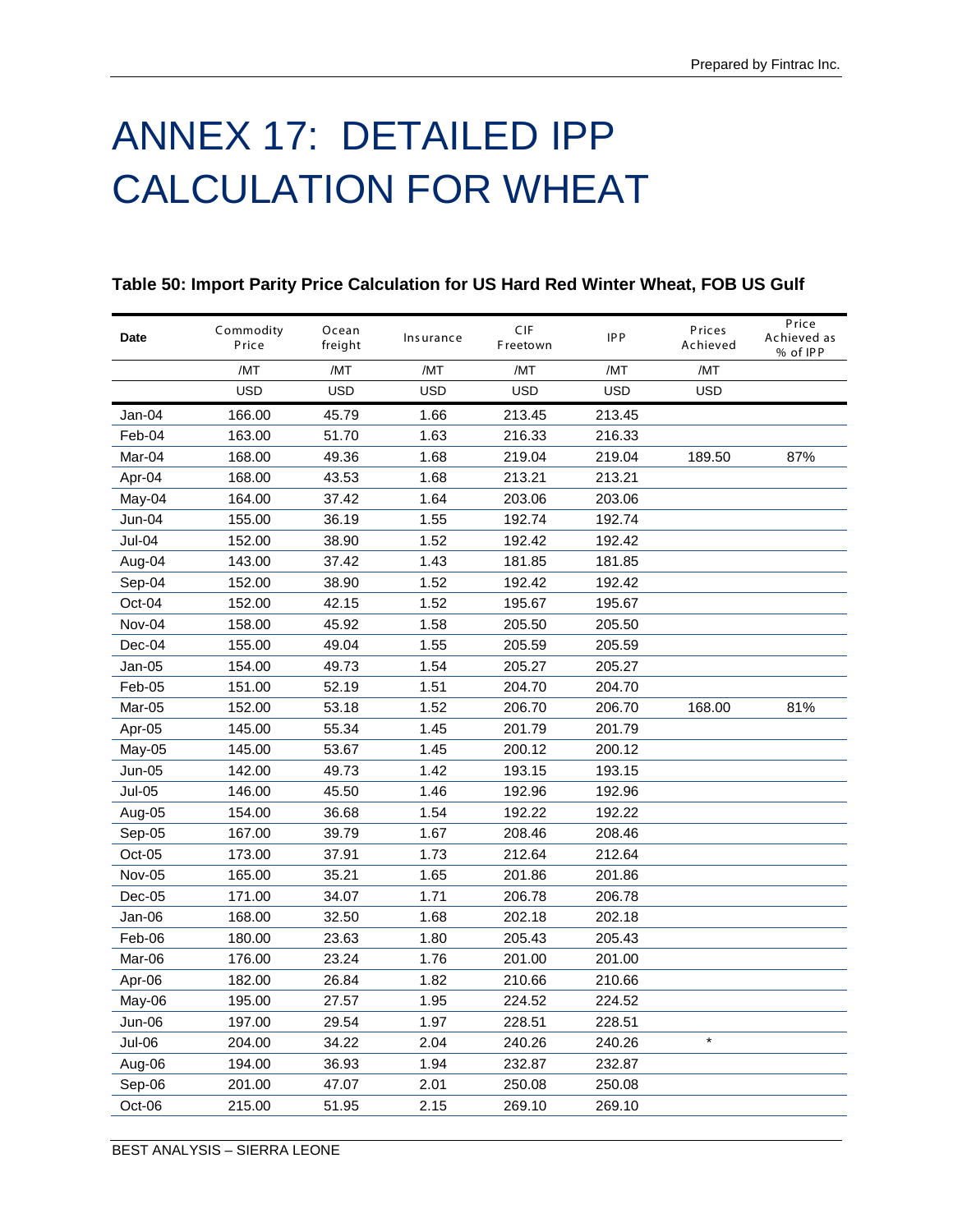| Date   | Commodity<br>Price | Ocean<br>freight | Insurance  | CIF<br>Freetown | <b>IPP</b>                           | Prices<br>Achieved | Price<br>Achieved as<br>% of IPP |
|--------|--------------------|------------------|------------|-----------------|--------------------------------------|--------------------|----------------------------------|
|        | /MT                | /MT              | /MT        | /MT             | /MT                                  | /MT                |                                  |
|        | <b>USD</b>         | <b>USD</b>       | <b>USD</b> | <b>USD</b>      | <b>USD</b>                           | <b>USD</b>         |                                  |
| Nov-06 | 213.00             | 51.33            | 2.13       | 266.46          | 266.46                               |                    |                                  |
| Dec-06 | 210.00             | 52.78            | 2.10       | 264.88          | 264.88                               |                    |                                  |
| Jan-07 | 203.00             | 55.64            | 2.03       | 260.67          | 260.67                               |                    |                                  |
| Feb-07 | 203.00             | 48.99            | 2.03       | 254.02          | 254.02                               |                    |                                  |
| Mar-07 | 206.00             | 53.77            | 2.06       | 261.83          | 261.83                               | 225.00             | 86%                              |
| Apr-07 | 207.00             | 55.64            | 2.07       | 264.71          | 264.71                               |                    |                                  |
| May-07 | 199.00             | 63.03            | 1.99       | 264.02          | 264.02                               |                    |                                  |
| Jun-07 | 226.00             | 58.89            | 2.26       | 287.15          | 287.15                               |                    |                                  |
| Jul-07 | 241.00             | 66.47            | 2.41       | 309.88          | 309.88                               |                    |                                  |
| Aug-07 | 264.00             | 80.56            | 2.64       | 347.20          | 347.20                               |                    |                                  |
| Sep-07 | 338.00             | 109.56           | 3.38       | 450.94          | 450.94                               |                    |                                  |
| Oct-07 | 345.00             | 110.79           | 3.45       | 459.24          | 459.24                               |                    |                                  |
| Nov-07 | 329.00             | 93.10            | 3.29       | 425.39          | 425.39                               |                    |                                  |
| Dec-07 | 374.00             | 90.60            | 3.74       | 468.34          | 468.34                               |                    |                                  |
| Jan-08 | 374.00             | 89.12            | 3.74       | 466.86          | 466.86                               |                    |                                  |
| Feb-08 | 436.00             | 95.13            | 4.36       | 535.49          | 535.49                               |                    |                                  |
| Mar-08 | 450.00             | 94.05            | 4.50       | 548.55          | 548.55                               |                    |                                  |
| Apr-08 | 371.00             | 97.25            | 3.71       | 471.96          | 471.96                               |                    |                                  |
| May-08 | 331.00             | 110.89           | 3.31       | 445.20          | 445.20                               |                    |                                  |
| Jun-08 | 347.00             | 99.22            | 3.47       | 449.69          | 449.69                               |                    |                                  |
| Jul-08 | 330.00             | 101.43           | 3.30       | 434.73          | 434.73                               |                    |                                  |
| Aug-08 | 336.00             | 89.81            | 3.36       | 429.17          | 429.17                               |                    |                                  |
| Sep-08 | 299.00             | 86.17            | 2.99       | 388.16          | 388.16                               |                    |                                  |
| Oct-08 | 245.00             | 60.66            | 2.45       | 308.11          | 308.11                               |                    |                                  |
| Nov-08 | 237.00             | 39.38            | 2.37       | 278.75          | 278.75                               |                    |                                  |
| Dec-08 | 229.90             | 39.88            | 2.30       | 272.08          | 272.08                               |                    |                                  |
| Jan-09 | 248.00             | 40.38            | 2.48       | 290.86          | 290.86                               |                    |                                  |
| Feb-09 | 235.06             | 44.32            | 2.35       | 281.72          | 281.72                               | 241.24             | 86%                              |
| Mar-09 | 236.09             | 57.61            | 2.36       | 296.06          | 296.06                               |                    |                                  |
| Apr-09 | 230.93             | 55.64            | 2.31       | 288.88          | 288.88                               |                    |                                  |
| May-09 | 253.61             | 55.34            | 2.54       | 311.49          | 311.49                               |                    |                                  |
| Jun-09 | 251.55             | 55.64            | 2.52       | 309.71          | 309.71                               | 267.78             | 86%                              |
| Jul-09 | 221.00             | 50.42            | 2.21       | 273.63          | 273.63                               |                    |                                  |
|        |                    |                  |            |                 | Price Achieved as Percentage of IPP: |                    | 85%                              |

*Sources: USDA ERS, US Wheat Associates, CRS*

*\* Note that a sixth sale was negotiated in January 2006 and delivered in June 2006. This transaction has been excluded as an outlier in the above analysis because the BEST team was unable to resolve an uncertainty as to whether the GOSL rebated the CS for duties and port fees originally included in the negotiated price. The exclusion of this sale would not change the current recommendation since, even under the assumption that all fees were rebated, the originally negotiated sales price was below IPP at the time (personal discussions with Seaboard, 7/2009; personal discussion with CRS, 9/2009).*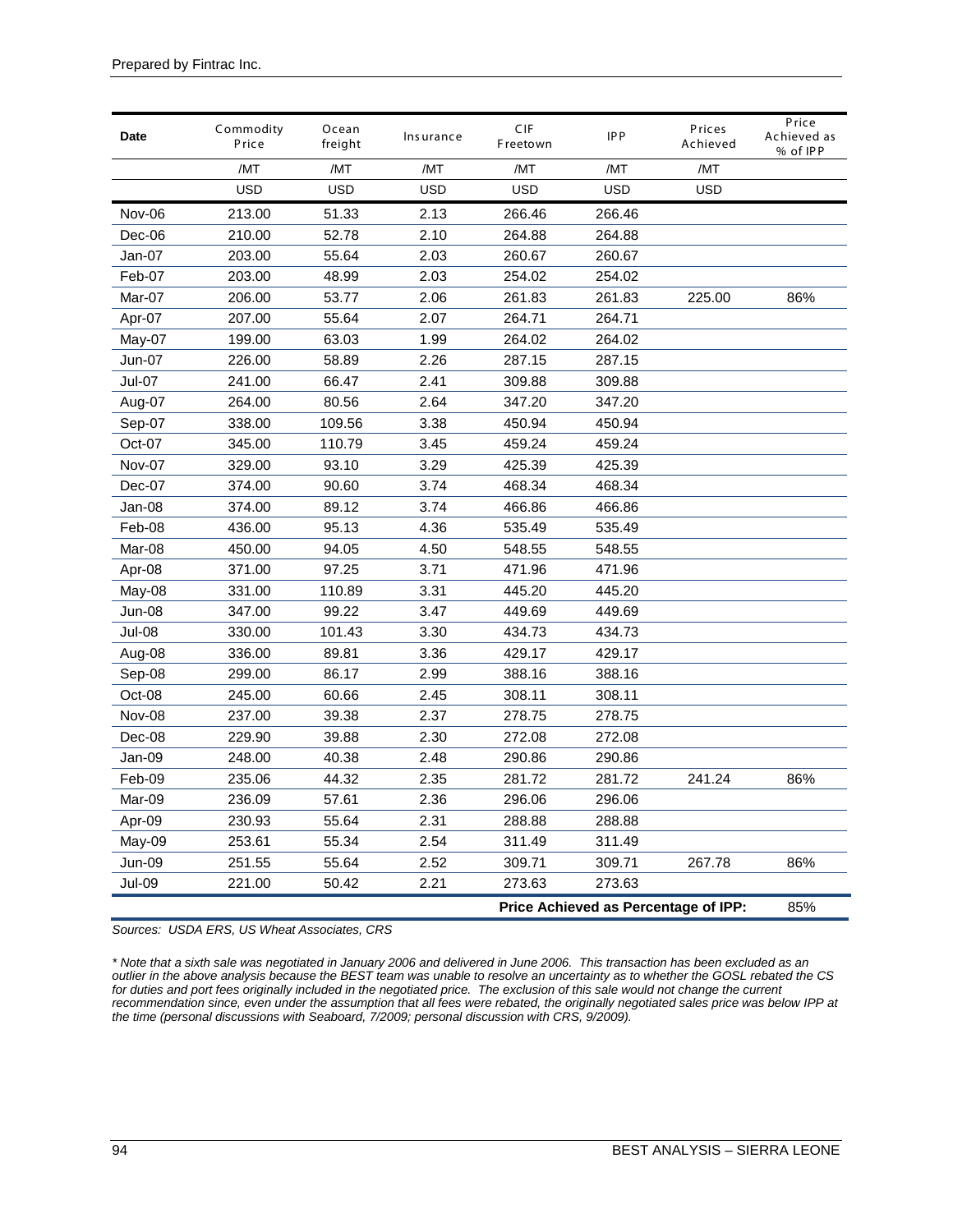**USAID OFFICE OF FOOD FOR PEACE SIERRA LEONE BELLMON ESTIMATION**